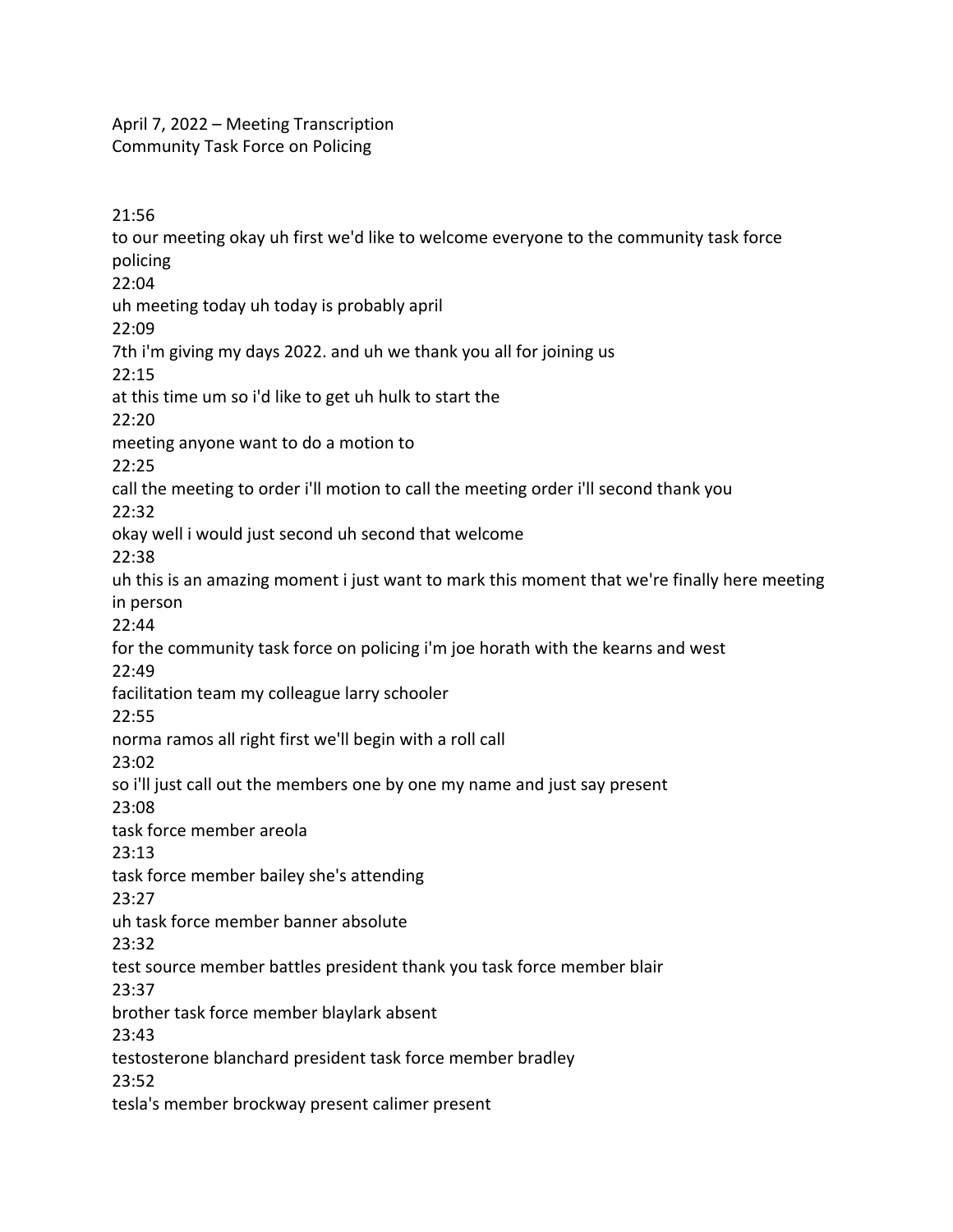23:59 cordova present grigler 24:05 [Music] 24:14 i can't see who's on screen so i can't confirm that and then task force member rivera 24:23 task force member williams 24:28 on screen and test remember zelda here 24:35 thank you okay um 24:41 i will uh just review the agenda we have today you have copies we've been 24:49 provided copies of the agenda we will uh after finishing this portion of the call to 24:55 order portion of the meeting we will review and approve meeting minutes provide a moment for public comment 25:01 uh then move to discussion and determination of preliminary recommendations 25:07 our plan is to break at 650 or so have a discussion and determination of preliminary recommendations continued 25:14 after the break uh possibly another break in the meeting as well and then review a process map 25:21 for remaining task force work and then we will wrap up 25:26 some point between 8 50 and 9 00 pm 25:32 that's the agenda i'd like to turn it over to uh norma to ask for a wealth to 25:39 review and approve meeting minutes uh joe i would actually like to motion to amend the agenda just briefly okay 25:46 can we open up a discussion to amend the agenda go ahead 25:51 i would like to include the conversation about leadership we originally agreed that lujul myself and walter would serve 25:57 for four months we have extended that four-time four-month period um if this re-selection just allows for religious 26:04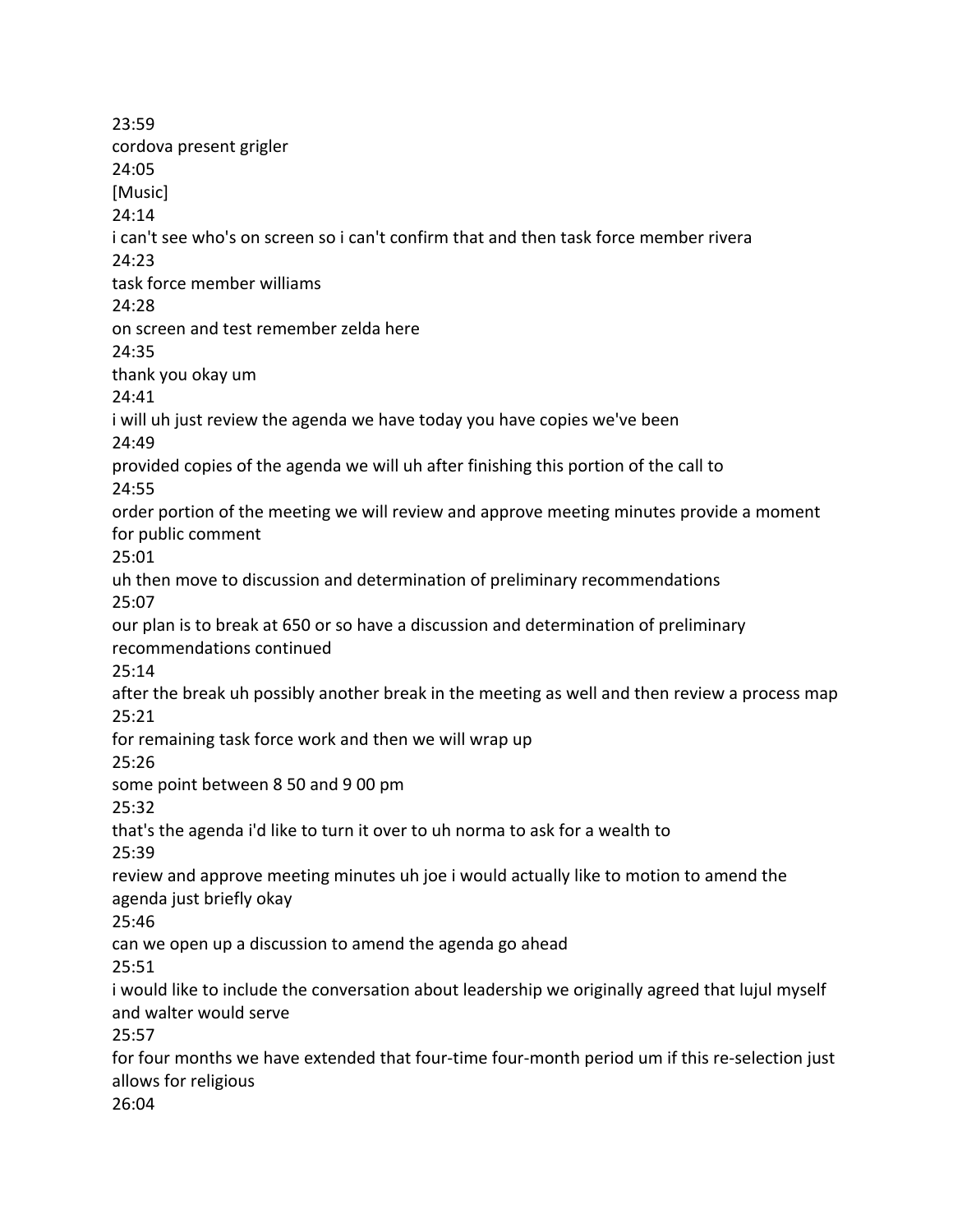myself and walter to continue or to reselect different leadership i think it is essential to the agreement that we've 26:10 all chosen would any other members like to come in 26:18 i agree i second that we should have had at least two rotations by now and the idea was to get 26:23 more you know members involved uh 26:28 anyone else want to come before i come here okay i think we can find room on the agenda 26:35 for this item uh i think we have the vote we have the vote to do that i think we 26:42 have the vote to amend it to amend it okay uh but i was just trying to figure out where in the agenda it might go right 26:47 now or oh not necessarily right now where the agenda allows i think we have some time 26:53 um i think that it's just important to talk about so uh let's 26:58 would anyone like to make a motion for a vote on this to agenda amend to amend the agenda i'm sorry 27:07 to allow for a discussion or of of rotation and leadership 27:15 as as described by co-chair cordova 27:23 a second second okay let's take a quick vote 27:28 uh we'll just do ah yeah all in favor say 27:33 all right all right all in favor uh all opposed nay nay 27:39 so we have okay we'll do a roll call vote then to make sure we get the count 27:46 hands might be easier let's do a vote by a show of hands so we 27:51 can get a count for this vote all in favor of the motion to amend the agenda 27:57 to discuss rotation of leadership show of hands all in favor joe 28:04 we have someone that's just uh 28:12 walter blaylak yeah just pause for a moment to give them a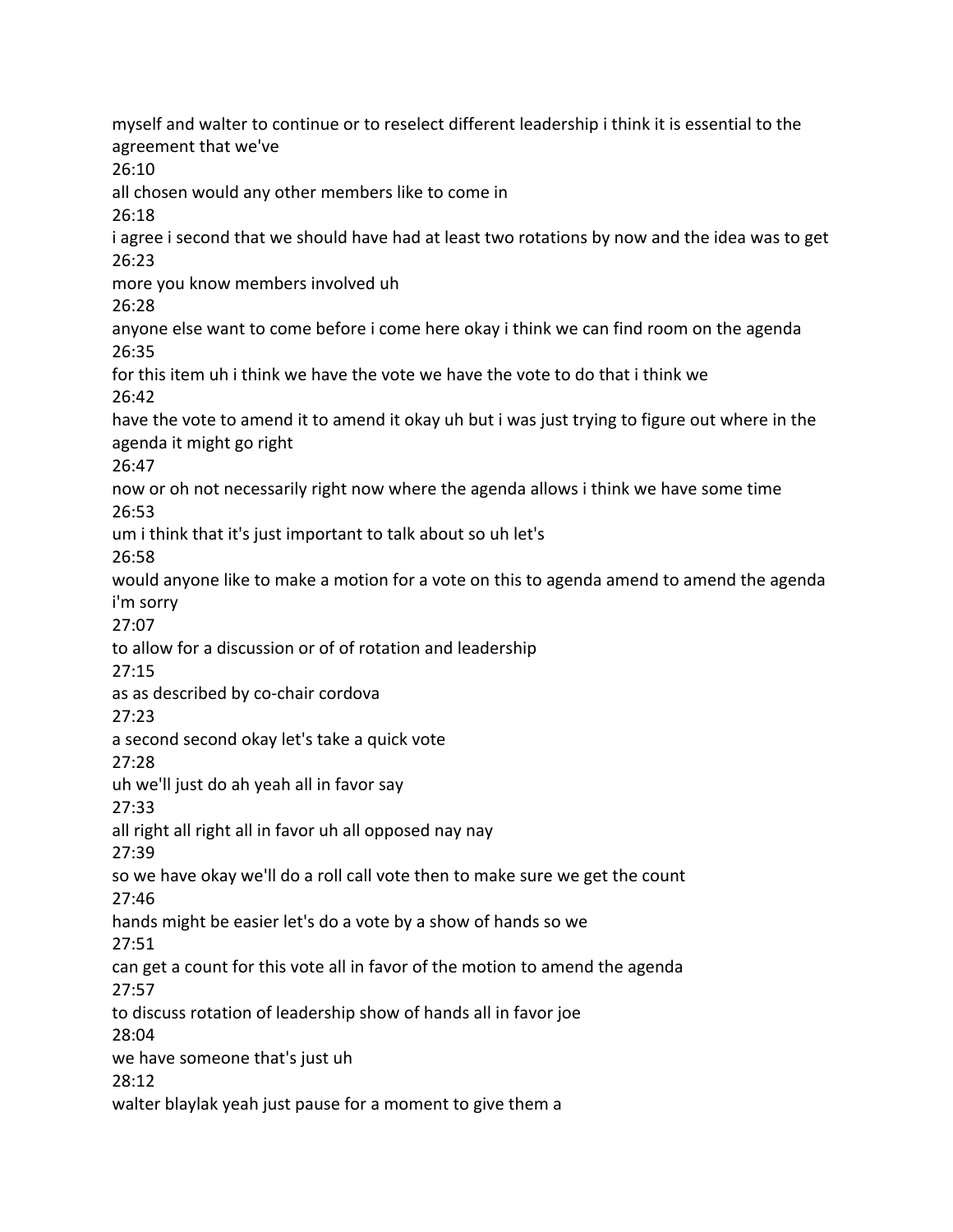28:18 moment to get up to the stage welcome pastor blaylar 28:40 i didn't sit in this seat 28:45 so uh welcome task force member blaylark we were in the process of doing a show 28:52 of hands vote to to amend the agenda to discuss 28:59 to discuss the rotation of leadership issue 29:06 so we were we were doing a show of hands vote so all in favor of that motion raise your 29:14 hand can we excuse me can we further explain that to him of what's happening than just to take the vote please 29:22 who's explained to me yeah what you're talking 29:27 yeah i'm good you remember i kind of you know i kind of know what they're talking about okay they want to change leadership 29:33 apologize just for clarity this is a vote to amend the agenda to discuss that 29:40 i didn't state that clearly before okay so all in favor of that motion to 29:45 amend the agenda to discuss this item raise your hand please 29:54 we count seven in favor 30:01 all opposed to adjust the to amend the agenda for that item 30:17 we need to check for the folks on online 30:34 okay uh so this seven in favor of amending 30:40 for oppose the eyes have it on on that so we'll be 30:45 adding that to the agenda um 30:51 what was the count on that seven to four seven four yeah uh we'll add that 30:58 we'll add that item process 31:04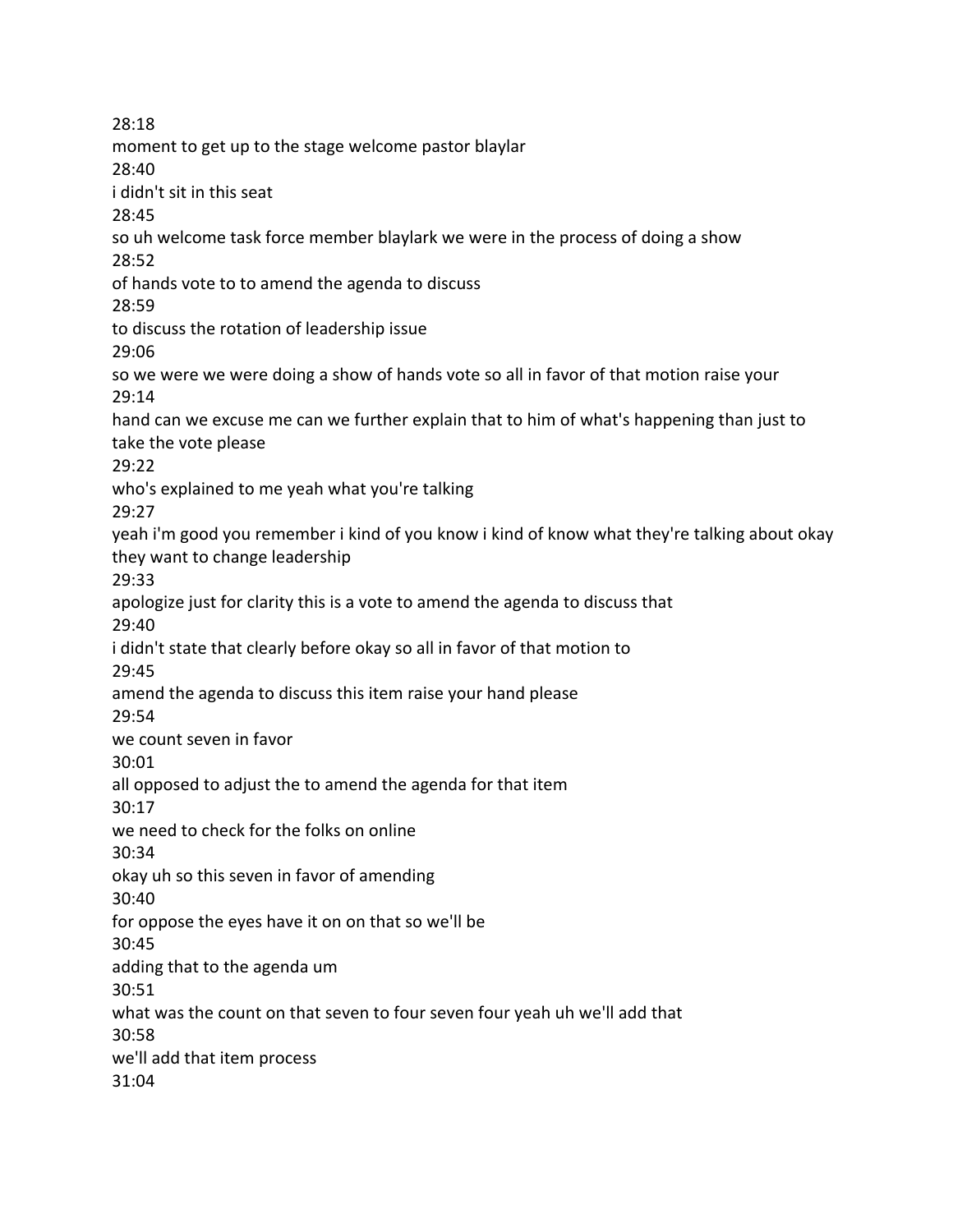we'll add that item at uh the review process map for remaining task force work just prior to that on 31:11 the agenda all right with that i'll turn it over to norma to 31:18 approve uh to review and approve meeting minutes thank you joe um all right we're moving 31:25 to to review and approve many meeting minutes uh meeting minutes have been distributed 31:31 so you should have a copy of them and also in the zoom link i believe um copies of the minutes have been 31:37 distributed via the calendar link as well so i'll just give you all a few minutes 31:43 to asking for everyone to review 32:00 so 32:32 um i'd like to make a motion to approve the march 10 2022 minutes from last meeting 32:39 all in favor say aye all 32:54 all in favor say aye all not in favor say me 33:05 so the eyes have it on the approval of the meeting next thank you norman's 33:13 okay i can just move right into public comments we're moving into open space for public comments any member of the 33:19 public who wishes to address the task force may do so via a city of ojin 33:24 city hall um 33:39 thank you norma chairperson particular task force members i'm here responding this evening um in response to 33:44 statements of police misconduct made during the public comment component of the march 17 33:51 subcommittee on training recruitment hiring retention and promotion the document that i'm reading from was 33:57 provided to the task force earlier today and i'm reciting the contents of that letter for the benefit of the public right now 34:03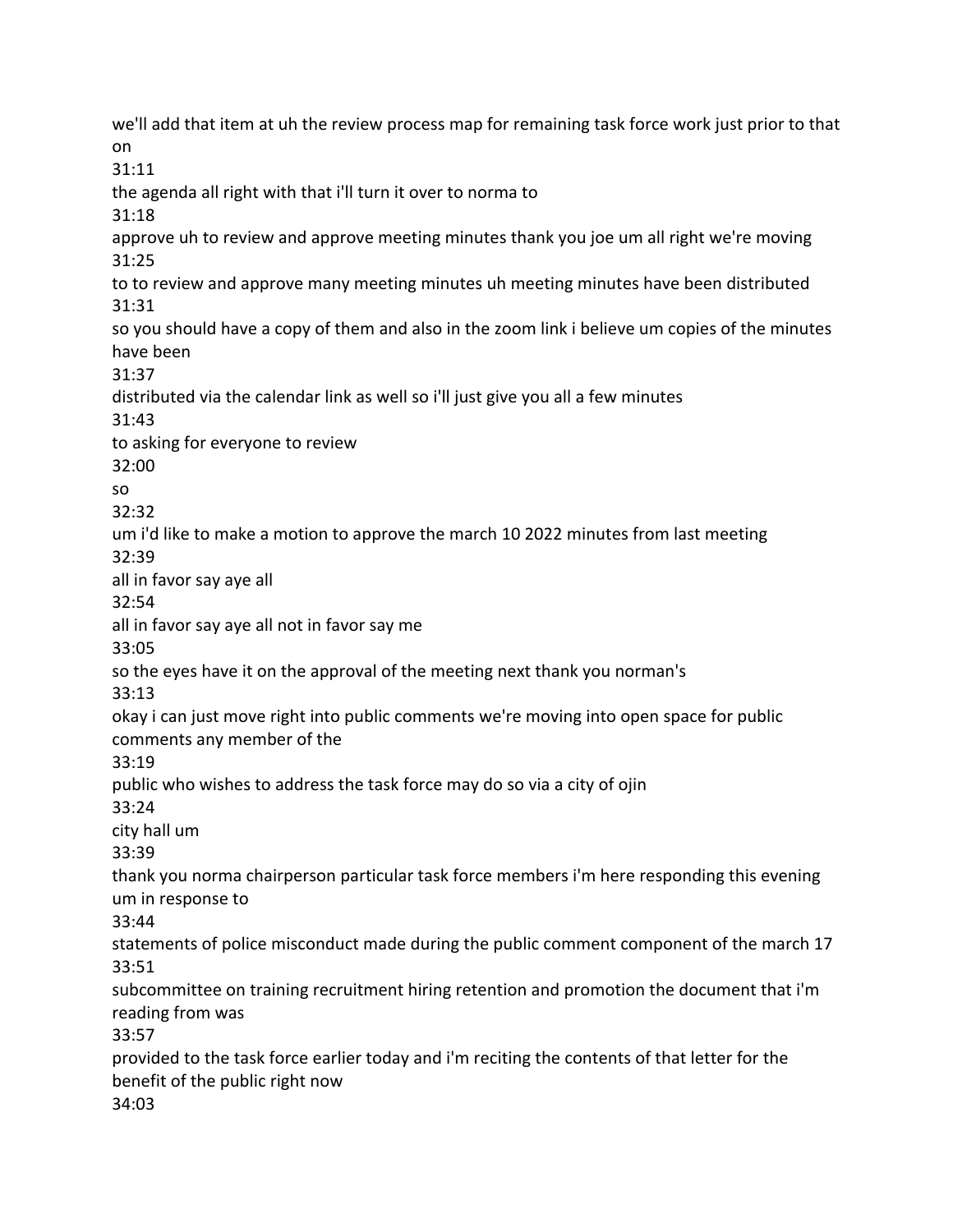the community task force on policing subcommittee on training recruitment hiring retention and promotion received 34:09 in-person public comment describing an incident of purported police misconduct during its march 17th meeting 34:16 consistent with the procedures established in october 21 for addressing public comment to the task force 34:22 regarding police misconduct city staff is providing a response to those statements this evening 34:28 the person providing public comments stated he was subject to an improper traffic stop and vehicular search at the 34:33 direction of a particular police officer because the commenter has filed filed a 34:38 formal complaint of police misconduct with the city the commenter's complaint will in accordance with city ordinance 34:45 be reviewed by the independent law firm retained by the city to conduct such investigations 34:50 while no investigatory or other action of that incident will be conducted by the police department or city staff 34:57 until that invest independent investigation has concluded the commenter's statement that a particular 35:02 police officer directed the vehicular stop in search is not accurate 35:07 the comments are also referred to other formal complaints of police misconduct of which he had knowledge stating one of 35:14 those complaints was filed by him and that others by a nephew were filed by a nephew and cousins 35:19 chief lally responded during the meeting stating that she was aware of the reference complaints and stated that the 35:25 independent investigator exonerated the police officer's actions in each of those complaints 35:32 the commenter said it was not possible for the complaints to have been completed by the independent investigator because neither he nor his 35:38 relatives had spoken to the independent investigator about the complaints that they had filed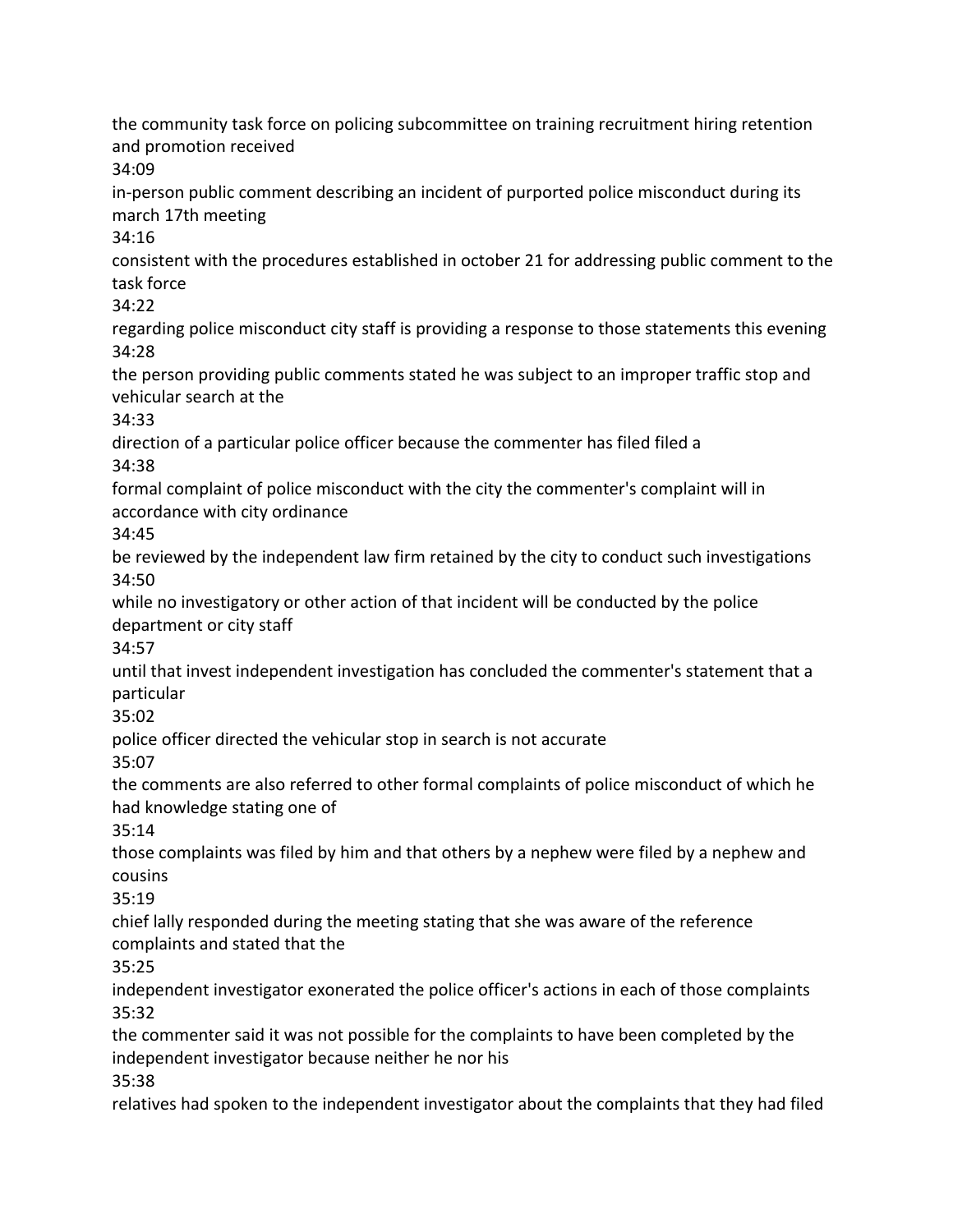35:44

chief lally responded again stating that based on her immediate recollection both investigations documented at least 35:51 one instance of communication between the person or persons making the complaint and the independent 35:56 investigator she added that her recollection was also that the persons making the complaints did not fully 36:02 participate with the independent investigator following those initial communications 36:07 following are the salient excerpts from the independent investigators findings in conclusion on the complaints 36:13 referenced by the commenter with respect to the complaint filed by the commenter the independent 36:19 investigators report states the police officer's actions were exonerated after i quote i reviewed the body camera video 36:26 from three police officers in addition i reviewed the videos from the walgreens parking lot and inside the store i also 36:33 looked at the standard operating procedures and rules and regulations of the police department finally the 36:38 complaint and commenter and the police officer were also interviewed the independent

investigators report

36:45

also documented the communication the investigator had with the commenter a quote from the report the attorney of my

36:53

office had several communications with the commenter the attorney first spoke to the commenter on march 15 2021

37:00

and at that time we set up a zoom phone conference to occur on march 19 2021.

37:06

on march 19 2021 i appeared on zoom but the commenter did not appear on the call 37:12

the attorney then reached out to the commenter and left both the text and voicemail message informing him that the

37:17

attorney was on the call on march 23 2021 the commenter informed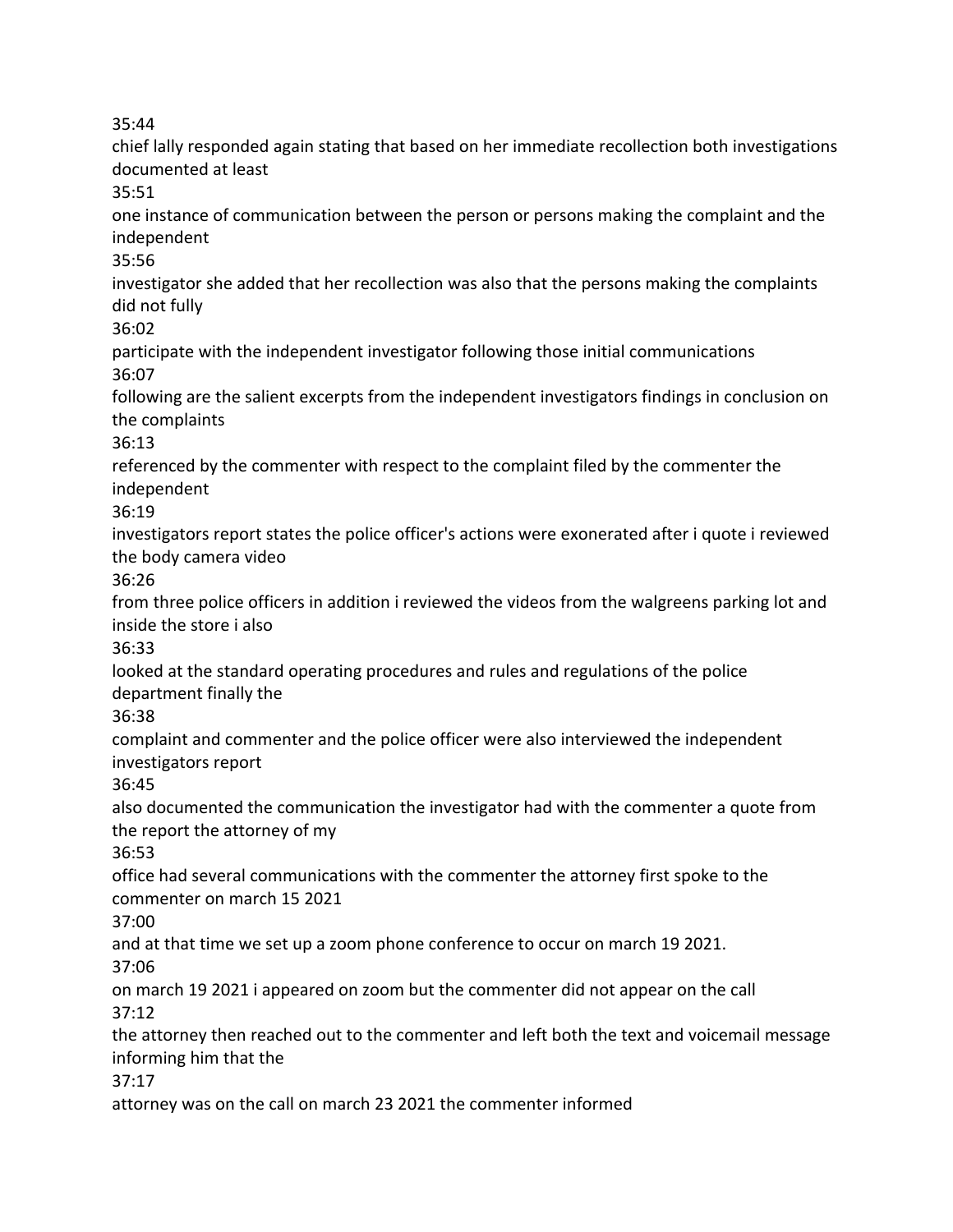37:23

the attorney that he was in the hospital on march 19 2021 at that time they then set up a zoom 37:29 conference for the afternoon of march 23 2021 and on that date the commenter and 37:35 the independent investigators attorney had a discussion the independent investigators report 37:42 also states that the police officer's actions were exonerated in the complaints filed by the commenter's 37:47 relatives the independent investigation report states as part of my investigation i 37:53 review the complaints filed the body-worn camera footage of the four officers on the scene the squad video 37:59 from the esd truck and i met with the four officers involved at the traffic stop 38:04 the independent investigators report also documented the communication attempts it had with the commenter's 38:10 relatives the report states and i quote after multiple attempts over the last three months i have not been able to 38:16 make any contact with the parent or his son i'm redacting the name of the 38:21 passenger who was in the vehicle at the time or that or that person's daughter 38:26 as for the complainant i was finally able to make contact with that person's 38:32 father where it was agreed that an interview of his son would be conducted on august 16 38:38 2021 when i called the number provided on august 16 2021 38:44 that person indicated that they were unavailable and that the interview needed to be rescheduled 38:49 in total seven attempts were made to contact the complainants and or set up interviews with the most recent attempt 38:55 being september 29 2021 just prior to preparing this report there is no 39:00 additional information in the independent investigators reports jermaine to the commenter's statements thank you 39:12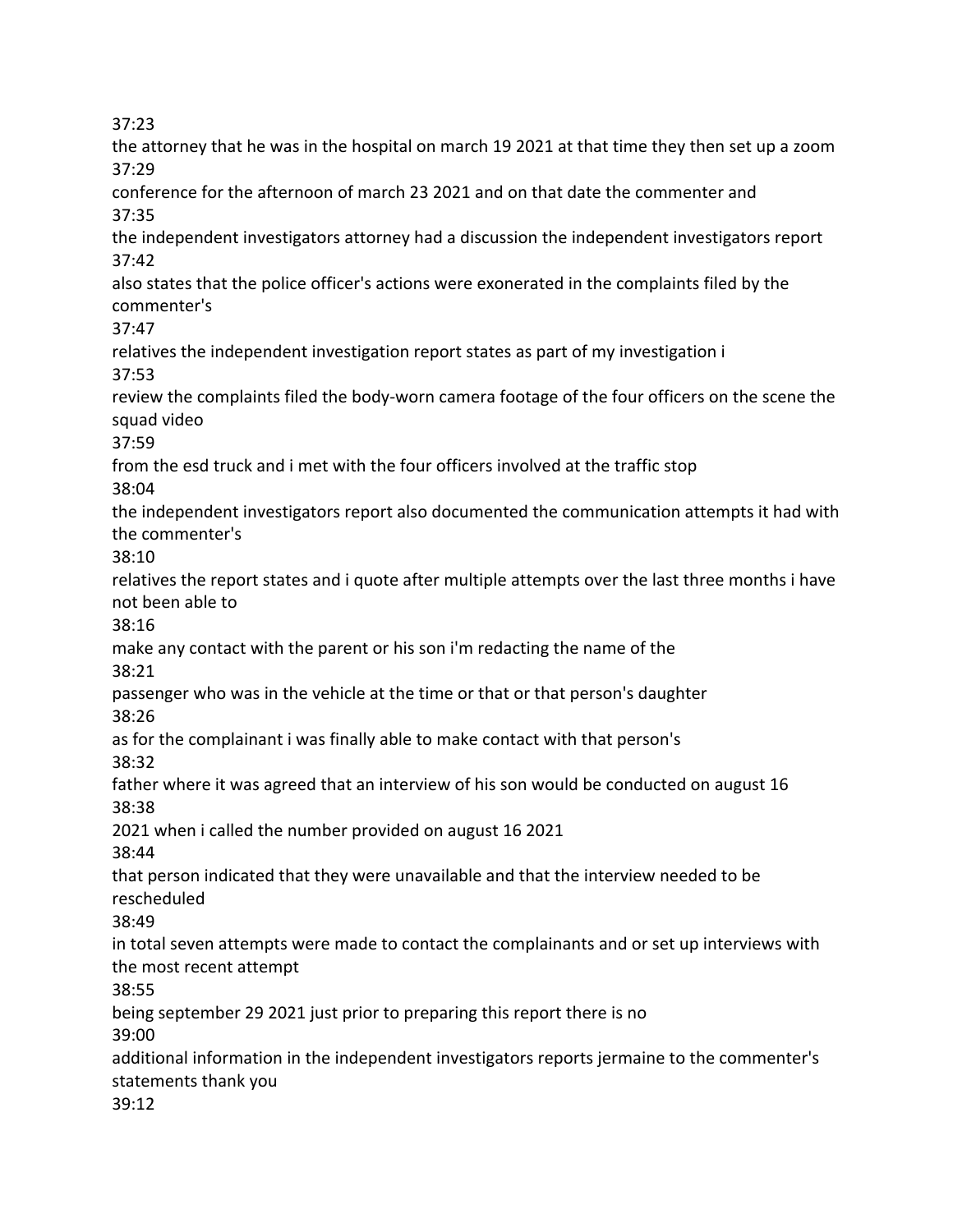thank you rick uh once again last chance for public 39:17 comment okay if not we'll move on uh to the first agenda item there 39:24 discussion and determination of preliminary recommendations question joe excuse me 39:30 of course yes hi thank you um 39:35 does anyone else have to add anything on the agenda that's not on the agenda currently 39:40 um thank you richolson for that but i feel like we need to have that on the agenda to address the issue 39:47 thank you 39:56 no i i'm just stating if anybody uh no i'm no i'm stating if anybody else has anything to add on the agenda before we 40:02 begin um rick causal's statement wasn't added to the agenda so you know i would like to open the space up for further 40:09 discussions it was a public comment uh it says right here on my agenda there were no public 40:15 comments no that's a that's the minutes from the last meeting ah thank you very much sorry arcosa 40:21 are we allowed to come in on public not what rick has said but uh we allow when 40:27 people are lying in my name in on paper and stuff i would like to 40:33 really understand uh that walter blaylock have never 40:39 been on this task force to try to 40:44 uh revenge for the police for anything they've done done to me or to the black 40:49 community and i think this jeff guy whoever he is you know should really understand that 40:55 and anytime he used my name he should not and i hope i hope somebody on the police force is not giving this 41:02 guy he wrote his information about me i'm just reading some things i just got back from memphis 41:08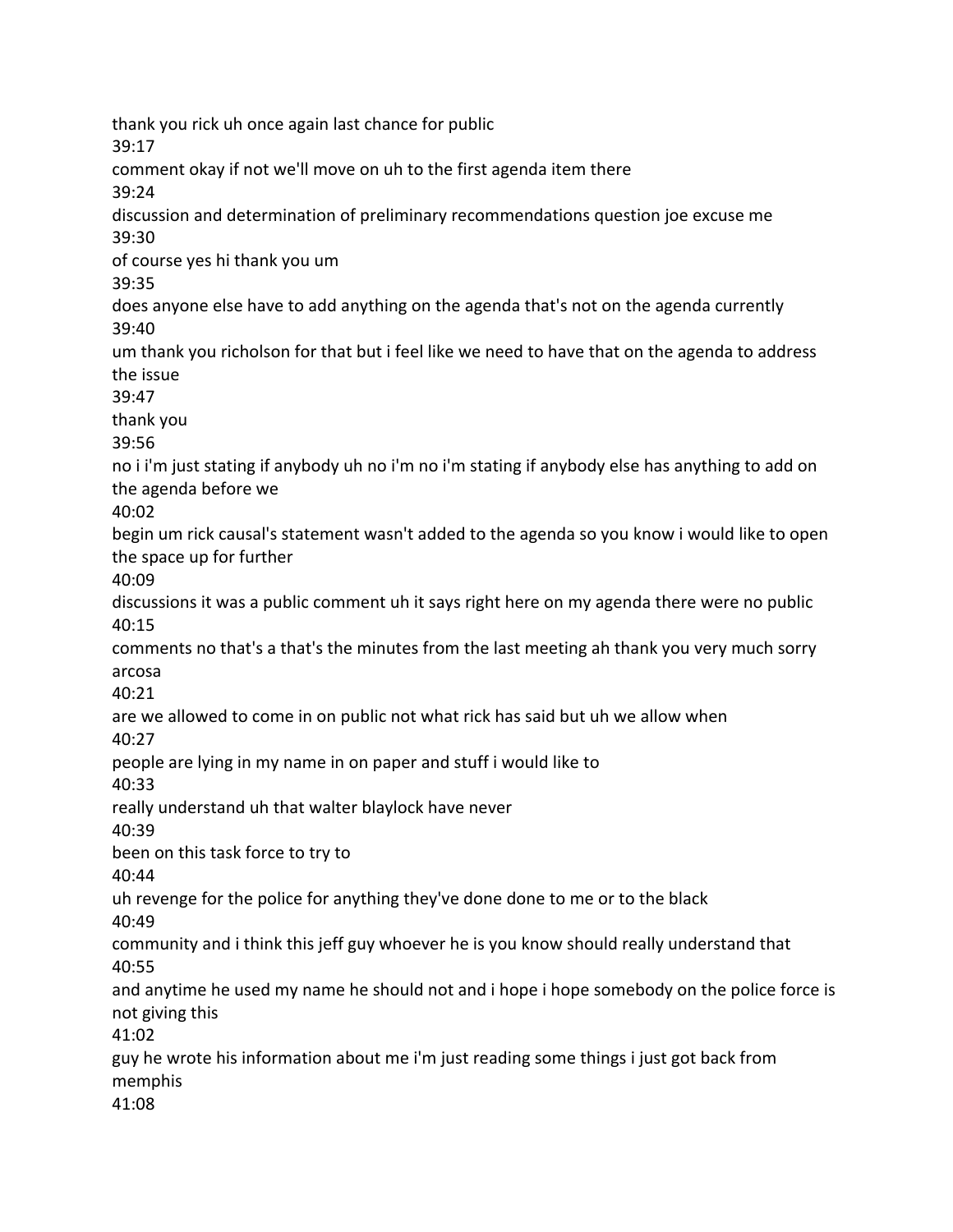and uh he mentioned my name twice walter i'm sorry we're not 41:14 does anyone know well well i i guess it's some type of 41:20 blog and he's saying it's time to pull the plug on the elgin police task force and use 41:26 my name three or four times okay and i'm referring to something you're reading online uh i'm reading 41:31 something by jeff ward whoever he may be he sounds like a real bigot to me but however 41:37 you know especially when he mentioned my name twice and he's erroneous about what he's saying 41:42 i i have never said anything so i just want the police force know that i'm not on here to to to be vengeful of anything 41:50 uh we're not here to do a kumbaya we're here to to tell some of our experience 41:57 so i hope anybody in the police force know that i'm not here for that i do have a congregation of basically 42:04 mostly african-americans and they they could they could deal with some of the things that i'm saying so 42:09 i'm not here to uh you know to to to 42:16 make everything smooth i'm here to tell the truth nothing but the truth and i'm not trying to 42:21 wag my own tail or to try to exit to exempt revenge on the 42:27 police department for anything that they have done matter of fact the police department been very overall have been 42:33 very courteous to me so i just want to say that in the public comment i i just want them to know that i'm not here for 42:39 that i'm here to make sure that we have a better police force and serve everybody that's all i'm saying and so 42:46 anyway this guy mentioned my name twice somebody just sent me this uh on my way here and i read it and uh it doesn't 42:53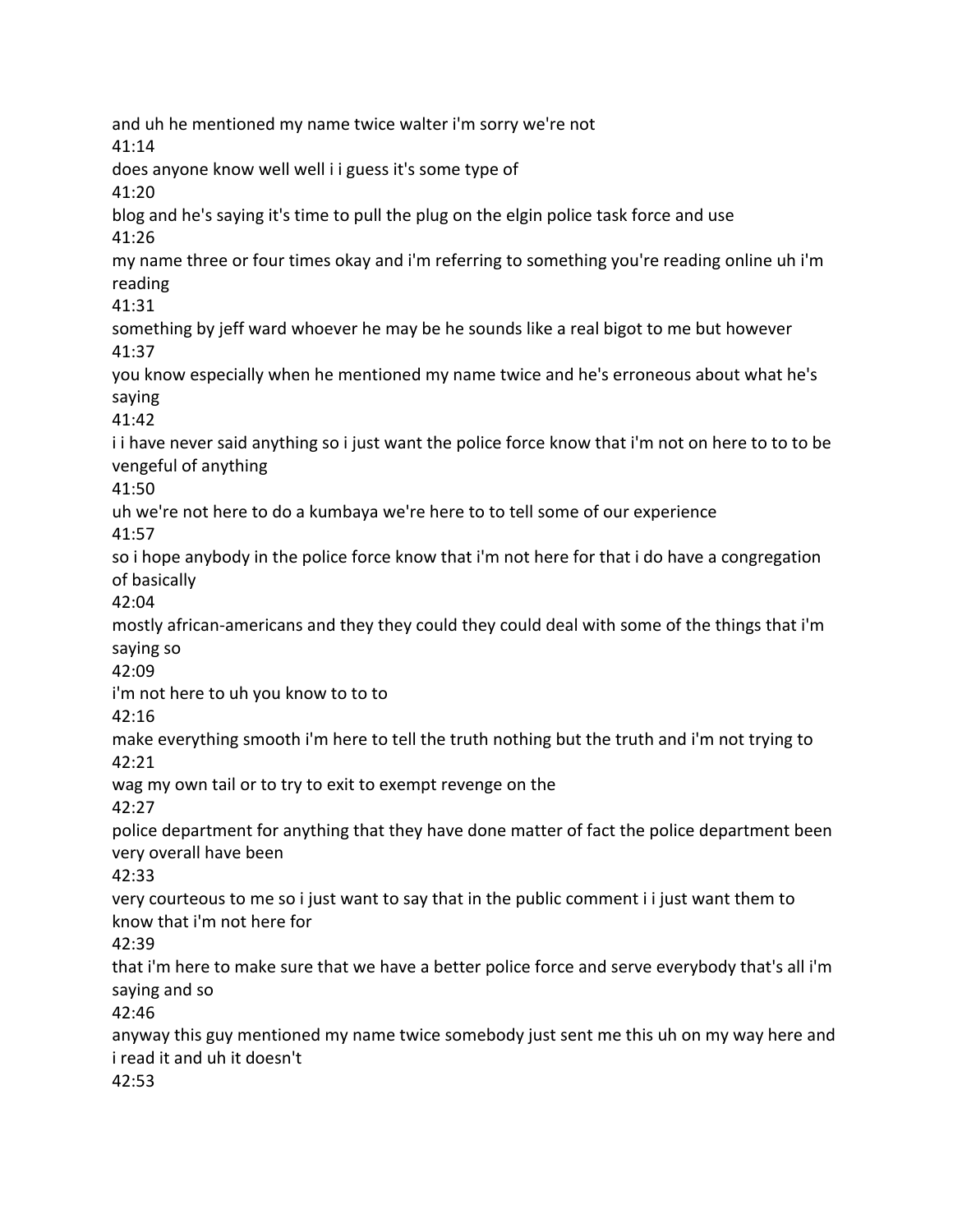look make me look too good and uh but anyway i i go on my i go on my facebook and deal with him 42:59 i totally understand i got about three or four thousand members so uh on my facebook so i we will deal with 43:05 him status member 43:10 of course yes um just for rick kozil um my question was who will be handling

43:16

that uh independent investigation

43:26

thanks mr battles the city council adopted an ordinance in which there was a requirement that an outside

43:32

independent law firm that doesn't have any association with police or law enforcement personnel would be used to

43:38

conduct these outside investigations the firm is the norfolk i can't remember about three different

43:44

names in it it's the firm that we've been using since the ordinance was adopted and they've been working for the city

43:50

for about a year so there's procedures in place where once the information is accumulated the police department or any

43:58

other place that's responsible for the records puts that information in the hands of the independent investigator

44:03

and nothing occurs internal involvement with the investigator until they've completed that investigation will we be asking for

44:10

a time frame no there is no time frame a lot of it is dependent upon um a lot of it is 44:16

dependent upon how long it takes to contact witnesses what happens some can be completed quicker than others

44:22

depending on the level of cooperation or complexity with the case sometimes for instance if a complainant

44:28

is not providing the information that's needed or sitting for the interviews it may take more time to complete i don't 44:34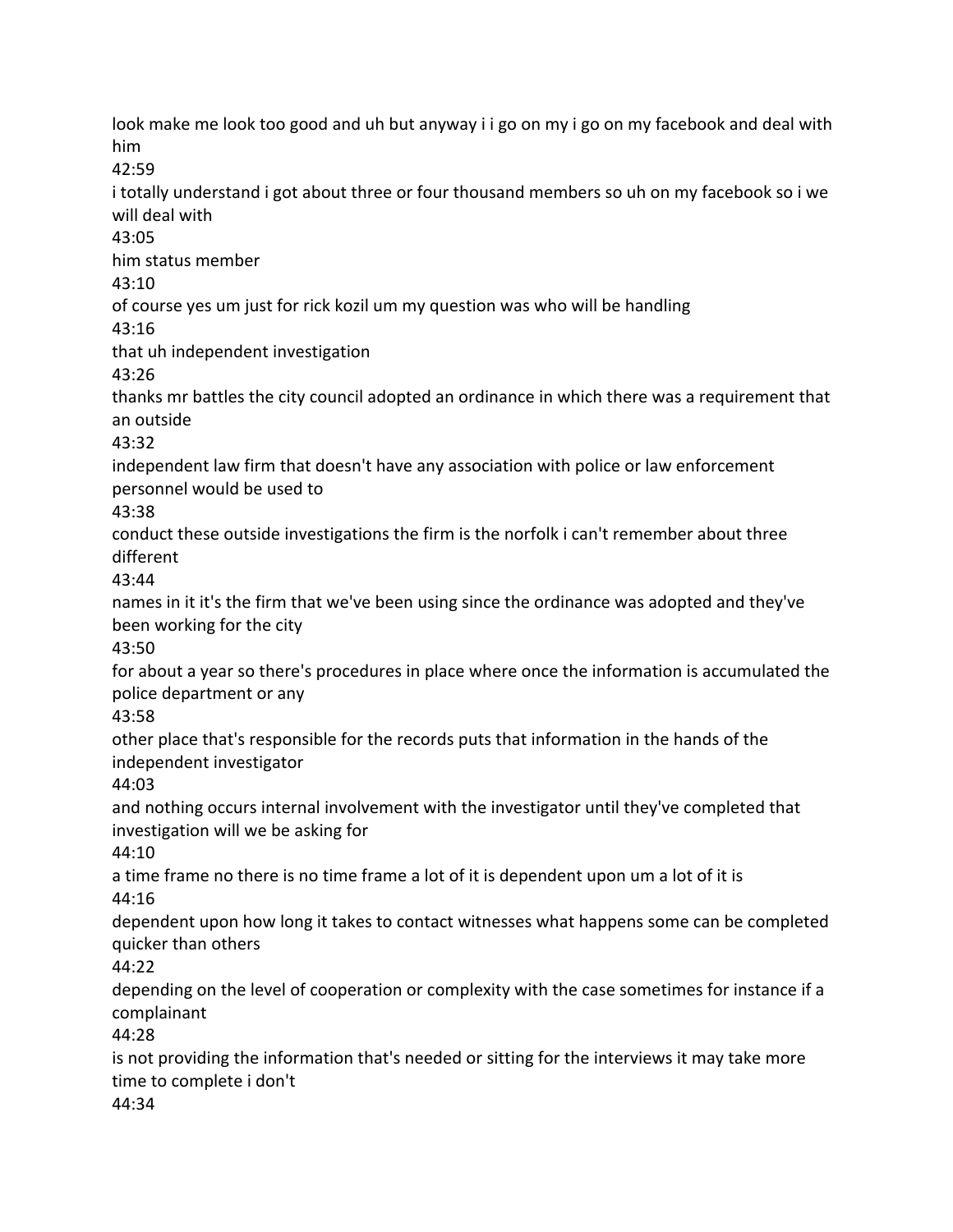think it's taken much longer than six months for many of these complaints and the chief can answer 44:46 so the law firm's name is addison donovan hassenbaugh and castellano limited so that's the law firm 44:52 that city manager kozil mentioned the investigations each one 44:57 is it's very different if there's multiple body-worn camera videos that need to be reviewed that's ours 45:04 if there's squad camera video if there's multiple witnesses if it's a lengthy investigation so 45:10 on average they're usually taking about on average for a very not not a complex case it's about two to three months um 45:18 additionally because people having to schedule to speak with the complaining or people have to reschedule for more 45:23 complex cases they can take at least you know six months almost to a year so it just it just depends 45:29 thank you you're welcome 45:34 any further discussion on that all right and just for clarity uh tesla 45:41 remember blaylock your comments were separate from city city manager kozil's comments 45:47 correct that's not enough time for public comment i just asked can a member also make public comments 45:52 got it got it okay all right thank you uh we'll move on to the agenda item 45:59 discussion and determination of preliminary uh recommendations turn it over to larry to get us started 46:05 on um reviewing the recommendations to date thanks very much joe hi everybody 46:14 hi it's remarkable to be sitting this close to you and uh i appreciate the opportunity to come 46:20 here to elgin for my first trip to work with you all um for discussion of the recommendations 46:27 from the subcommittee on the creation of the civilian review board chair krigler and task force member haven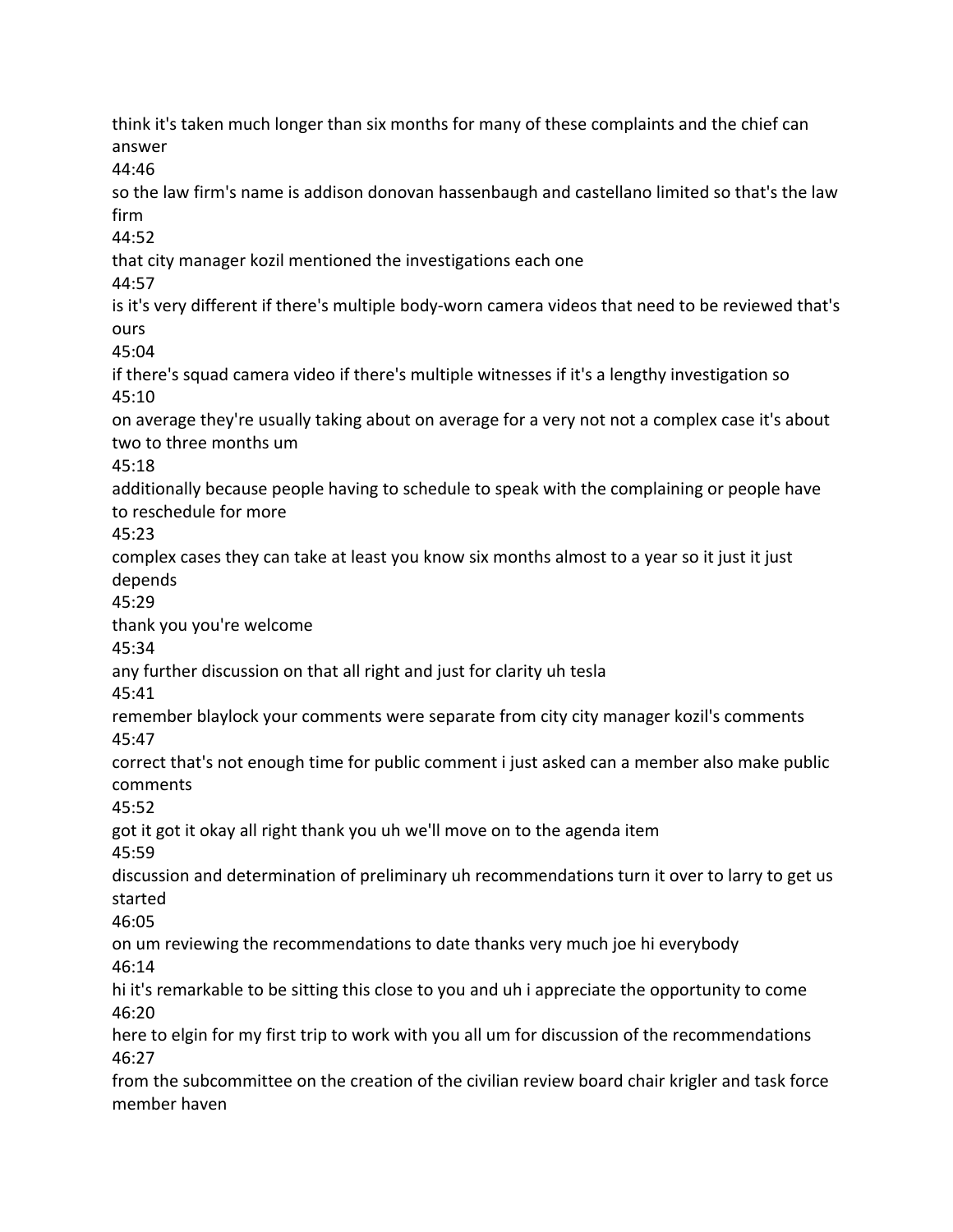46:32

uh are prepared to walk through those recommendations before they do so i wanted to sort of 46:39

propose a process for you all to use tonight as you review these recommendations because there are many of them and the goal of tonight is to

46:46

come away with the task force's will as it relates to recommendations they then want to 46:53

move forward to the city council and so my proposal to you would be that after 47:00

task force members haven and krigler go over their subcommittee's recommendations that 47:05

we determine which if any the task force wants to discuss further either because they have a question about them or

47:11

because they have a concern about them and then [Music] in the event that certain 47:16

recommendations don't have questions or concerns those could be adopted the ones that have questions and concerns those

47:23

concerns could be raised and discussed and either we could determine that the recommendation can be amended to address

47:28

the concerns or it can't and we would take a vote obviously we want to be efficient but at 47:33

the same time this process was initially set up to be consensus driven and so we want to honor that so the idea is we

47:39

would review all of the subcommittee's recommendations see which ones need to be sort of pulled if you will

47:45

discuss those and then if we can adopt those with some modifications as consensus we will 47:51

otherwise we would take a vote on that recommendation how does that sound 47:58

okay all right so uh again as i mentioned sheriff riggler and task force member haven are 48:04

going to present on behalf of the subcommittee that looked at the creation of the civilian review board and you can follow along both in your

48:10

handout the one that says subcommittee recommendations draft and then on screen 48:16

for those who are watching tax remember sure um thank you larry 48:22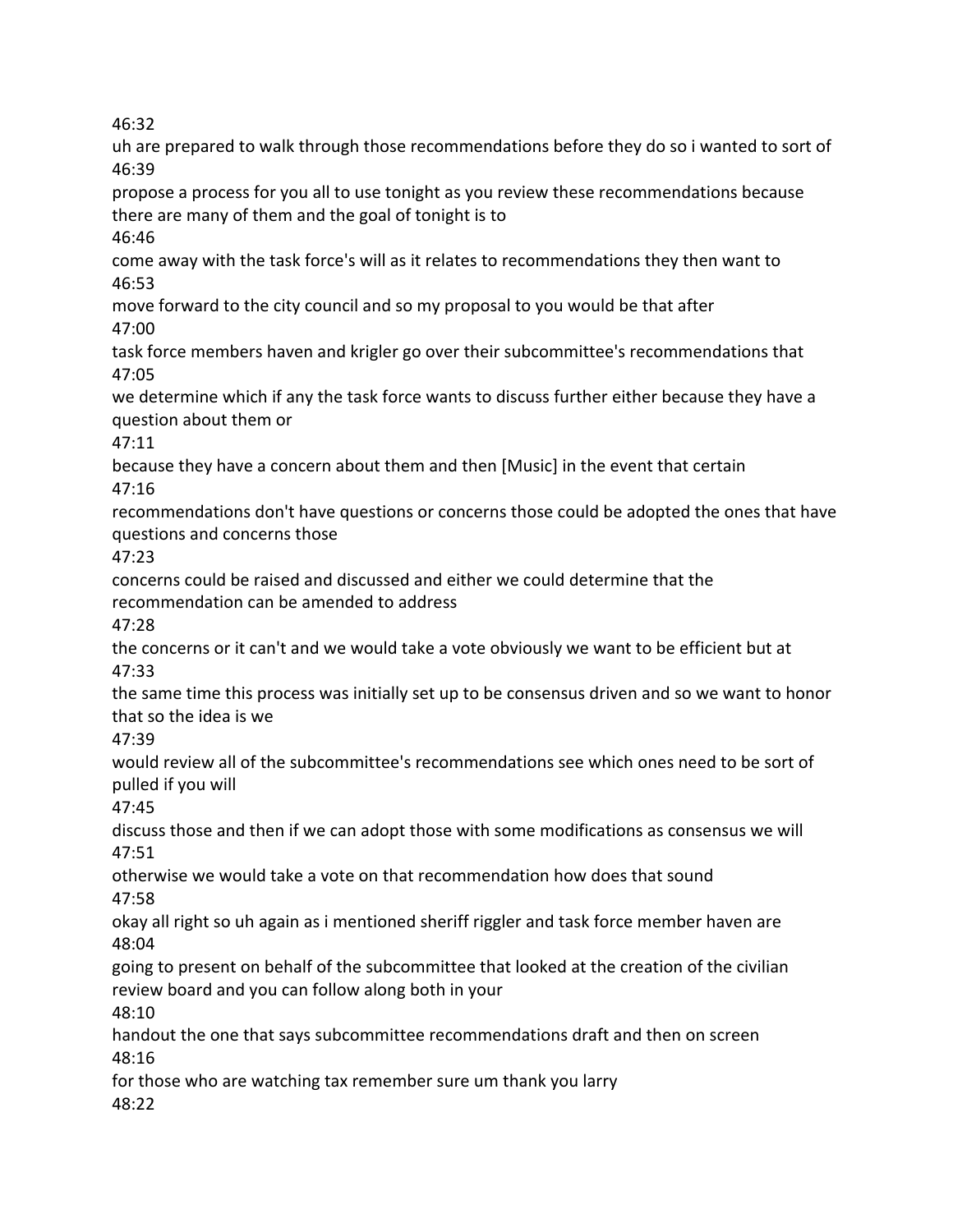so i want to start as we started the last time we talked in the full task 48:27 force meeting about our recommendations for the civilian review board and that is the overarching 48:34 recommendation is that the city of elgin shall create a civilian review board 48:41 and my typo is still in there i can't stand it it doesn't say board but civilian review 48:48 board to provide oversight of and accountability within the elgin police department 48:55 so that's the overarching recommendation the rest of the breakdown of the 25 recommendations 49:04 we've categorized um just to give some clarity because um 49:10 as we were working on this you know so it's work in progress so the first 49:17 category if you will relates to the composition of the 49:23 civilian review board and i want to again preface my remarks 49:28 by saying that there are holes in we have further work to do 49:34 around many of these areas within our proposal so the first recommendation under 49:41 composition is a civilian review board shall have a total of nine members 49:48 the second recommendation is no fewer than five members of the civilian review 49:53 board shall be black slash african-american the third is no more than five members 50:01 of the civilian review board shall reside west or east of the fox river 50:06 within the city of elgin all civilian review board members shall 50:11 be at least 18 years of age with at least one member under the age of 25 50:20 and no current or former law enforcement personnel shall be appointed to the 50:26 board if you could move the slide please 50:31 oh sorry next i'm sorry i know it's thrilling so i can understand why you linger there 50:39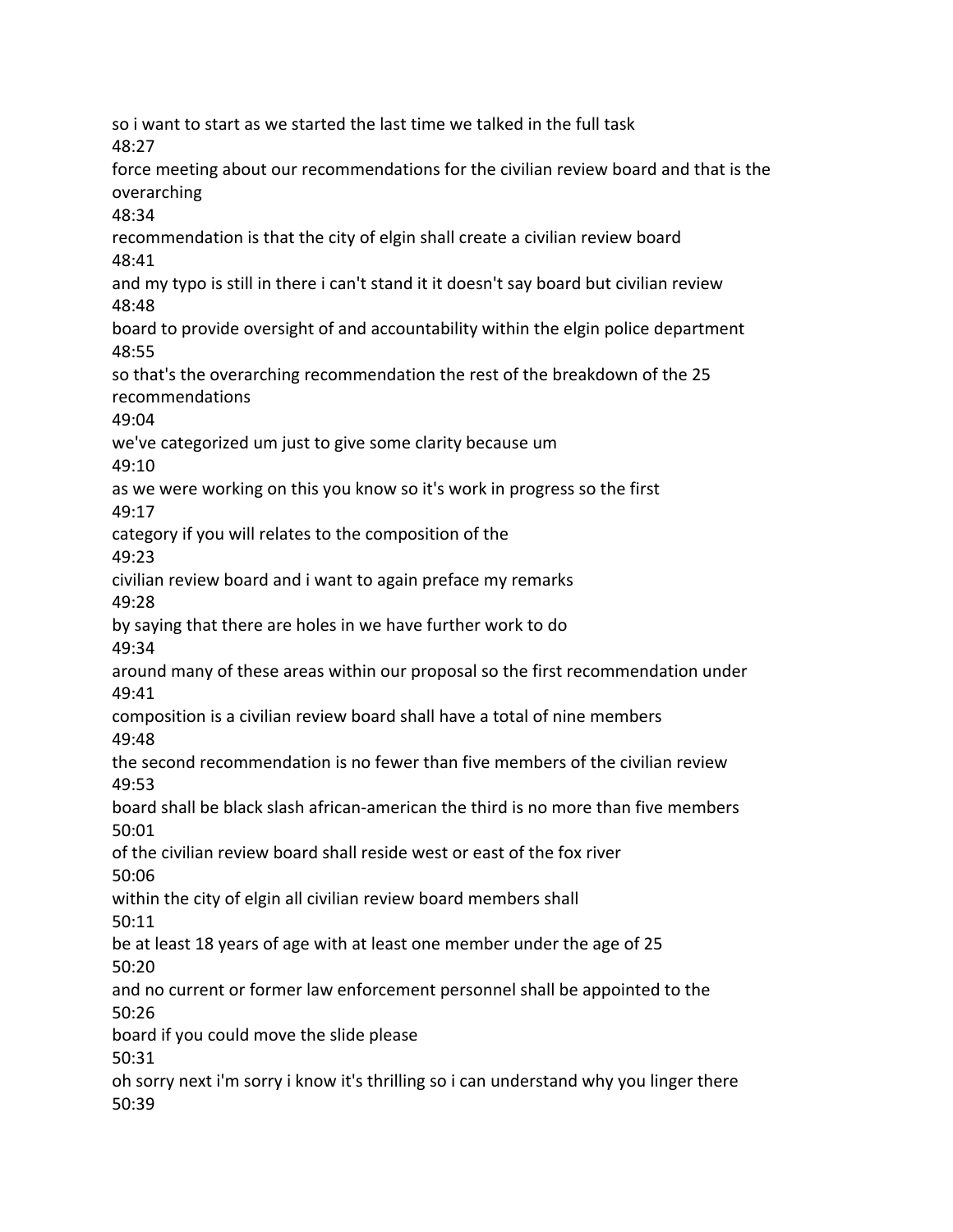no current or former law enforcement personnel shall be appointed to the board the current or former 50:46 spouse of the law enforcement professional shall not be appointed to the board now nor shall the children or step children 50:54 of law enforcement professional be appointed to the board no current city of elgin employees shall 51:00 be appointed to the board candidates actively running for office shall not be considered for appointment 51:07 to the civilian review board former city of employees shall have 51:12 ended their city employment a minimum of three years before being considered to 51:18 be appointed and the board shall include members who 51:24 have direct encounters with law enforcement i'm going to reiterate 51:30 there are many holes in this because we need to fill in around gender around 51:36 that you know i've taken questions about um about 51:41 you know do we want to select more or put verbiage in there more around 51:48 different community groups within elgin and so i'll start my editorializing now 51:56 okay and so now i'll be handling the terms in tenure 52:03 first the first group of appointees to the board five members shall initially serve 52:09 three-year terms and four members shall initially serve two year terms 52:15 after the first group of nominees serves their terms each term shall be two years in duration 52:22 then number 12 is members of the civilian review board shall serve no more  $52.27$ than two consecutive terms 13 52:33 we're looking at now the process of appointment and the removal 52:39 members of the community task force on policing shall provide input to the city council on the selection and appointment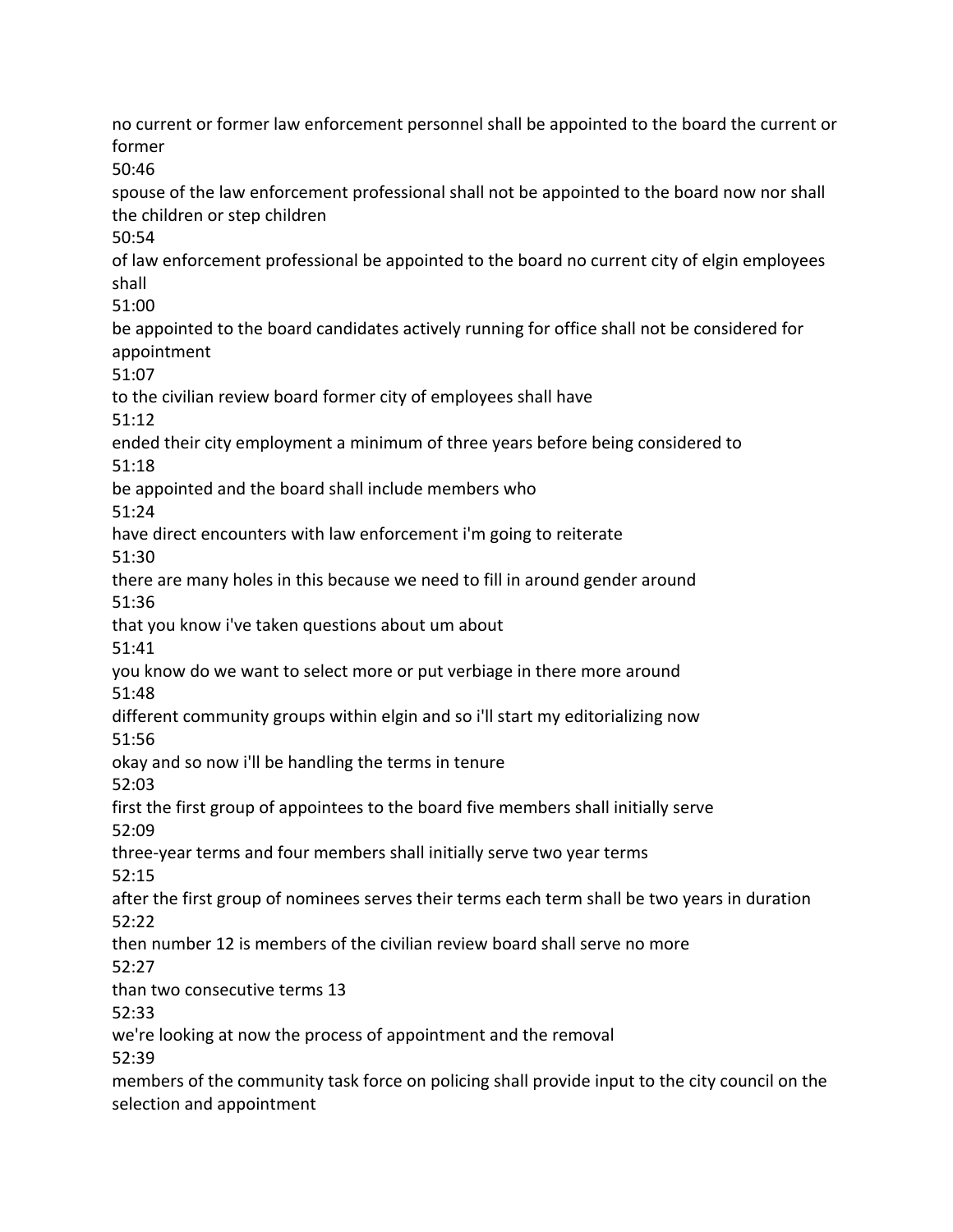52:45

of civilian review board members members of the civilian review board are appointed by the elgin city council 52:52 terms as described above sure could i interject for just a moment sure 52:57 13a is a cut and paste from the city code that governs boards and commissions so i 53:04 was asked to just pull language that applies to other boards and commissions as it relates to how a member might be 53:10 removed 13a was not formally discussed in committee it's just the language that's standard 53:16 so i just wanted everybody to understand the difference between that one and everybody all the others on the list 53:21 okay um are you wanting me to read that off i can just briefly 53:27 summarize that the city council could suspend or remove a member of the civilian review board for the reasons 53:32 that are stated up on the screen and that that member would be provided notice uh and an opportunity to be heard 53:39 before they were removed okay so again that that was not uh formally discussed in the subcommittee i was just asked to 53:44 pull that information absolutely all right and so number 14 is possible 53:49 recommendation around removal resignation of crv member and as we know he did pull the language 53:57 in reference to that so great and 54:05 all orientation and so the next section is on orientation and training for the 54:10 civilian review board members um the number 14 of the recommendat is 54:16 all members of the civilian review board shall receive training on the open meetings act prior to taking 54:22 prior to their appointment it says taking office we're not taking off people are not taking office for being 54:27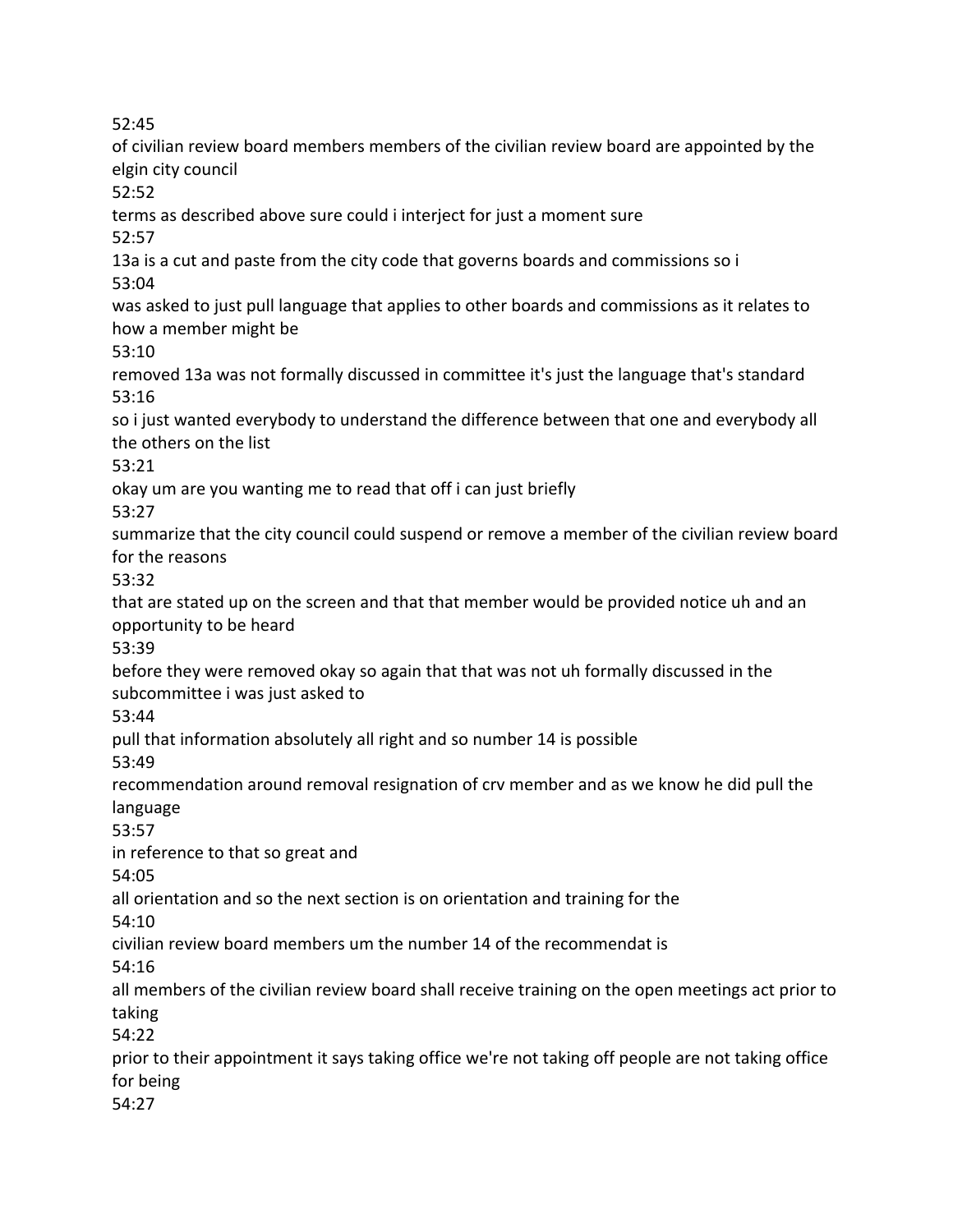appointed so we could move to the next slide all members of the review board shall receive information from the police 54:34 department on department policies and procedures especially on topics of use of force 54:41 tactics techniques response to resistance body worn camera 54:46 the chief of police shall lead a workshop for incoming board members to provide additional context in 54:53 field training field training board and field board 54:59 members questions once they have reviewed written policy materials the subcommittee on the creation of the 55:06 civilian review board um of the skip that shall review the chief's 55:12 training materials before the the chief delivers the training to the review board 55:18 boy that needs to be edited um 16 all members of the civilian review 55:23 board shall receive additional training on diversity equity and inclusion as well as constituent constitutional 55:31 policing civil rights and civilian oversight of law enforcement 55:36 all members of the civilian review board shall be given the option to receive a firearm stimulation training 55:43 members of the civilian review board shall be given the option to participate in a ride-along program with the elgin 55:49 police department personnel okay that's that section all right thank 55:55 you all right and i will be talking in reference to the compliant and investigation process a complaint 56:03 i'm sorry number 19 the chief of police shall provide the civilian review board with 56:10 materials used in the investigation of complaints against elgin police officers 56:15 with names redacted the civilian review board will offer a recommendation to the chief of police on 56:21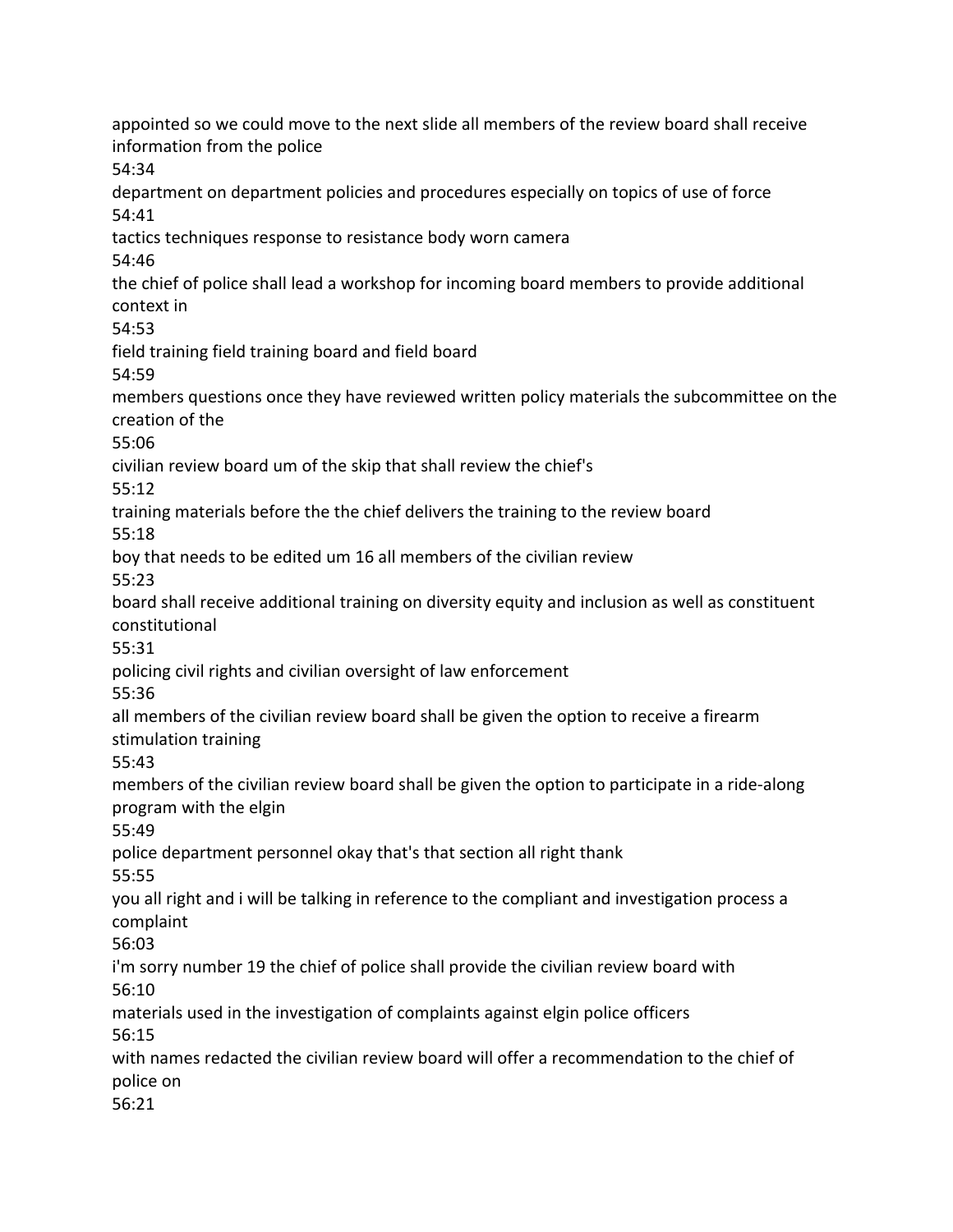whether disciplinarian action shall be taken and if so what kind of discipline is 56:28 warranted the chief will either concur with the civilian review board's recommendation and close the 56:35 investigation or return to the civilian review board to explain why the ultimate 56:40 disciplinary action differed from the board's recommendation um so what they're basically saying is 56:47 the chief ultimately is making the decision um in regards to the disciplinarian uh the disciplinary of 56:55 the officer um of course she will come to us and let us 57:00 know or let the civilian review board know if they are not in agreement still as of 57:07 yet with the overall disciplinary action 57:13 she's overall she still has to report to the uh to the city council and let them know 57:20 uh what that is of what why she chose her actions okay 57:25 um the civilian review board shall be able to receive complaints from the public 57:30 and then relay those complaints to the police department for investigation so 57:35 that's very important um so that persons aren't feeling intimidated we're wanting to make sure that they 57:42 feel that there is a different way of actually addressing any complaints or issues that they've 57:49 had the silly civilian review board shall have the power to call 57:55 and if necessary subpoena witnesses to appear before the board in its review of 58:00 alleged officer misconduct okay we want to make sure that this is clear that this is not going to be hopefully for 58:08 every situation that comes about but we wanted to make sure that they had that 58:13 option there if needed but it's not something that we're saying that they definitely have to do 58:21 but the option is there um and i'm sure that that will definitely be discussed with the chief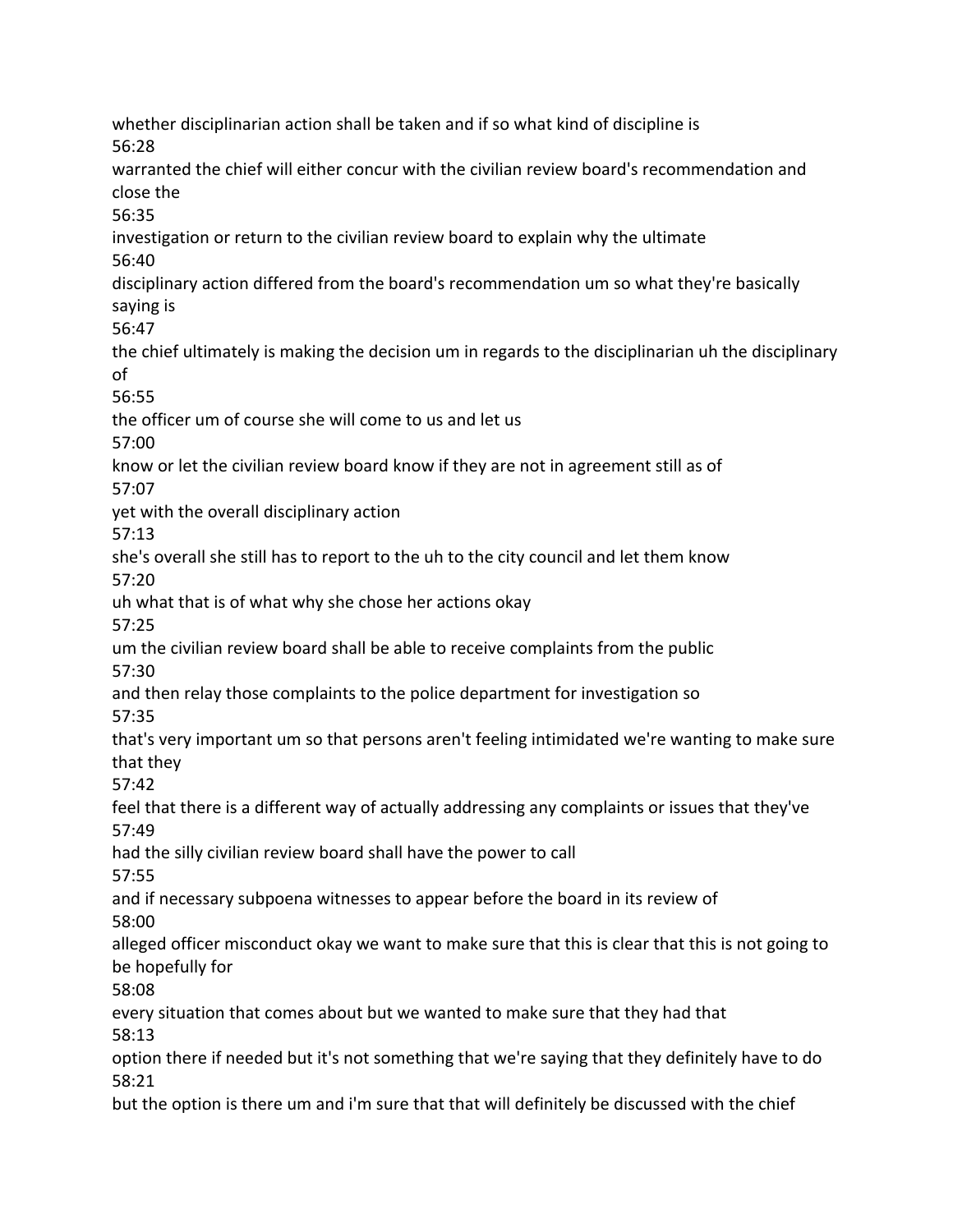58:27

in regards to whether it's really sufficient if it's really needed okay 58:33 the civilian review board shall be able to review body camera footage as part of its investigation with redactions there 58:41 are consistent with state law protecting bystanders right to privacy 58:50 and then the final section is public accountability 58:55 the civilian review board through its chair shall report to the city council instances where the board significantly 59:02 disagrees with the chief of police's recommendation while maintaining the privacy and 59:08 confidentiality of all parties involved in the investigation the chief of police shall provide 59:15 justification for the disciplinary action taken by the department 59:20 members shall refrain from prejudging or making any comments prejudicial or otherwise regarding any plan pending 59:27 complaint ongoing investigation complainant or police officer and that 59:33 last part is italicized because we haven't really fine-tuned all of the language about that recommendation 59:40 and then finally in incidents in which the community has displayed a public concern for 59:46 and or interest the police the chief of police shall apprise the community of 59:52 developments in the investigation of the incident prior to the final disposition 59:57 report to the city council prior to the disappointment of this disposition 1:00:03 the city the chief of police will also report to the civilian review board on the incident 1:00:09 prior to any public comment or final disposition on the incident 1:00:16 and i think that's it i want to just uh note the extraordinary effort that this subcommittee undertook to get to this 1:00:23 point uh there are many recommendations and as member haven mentioned there could be many more but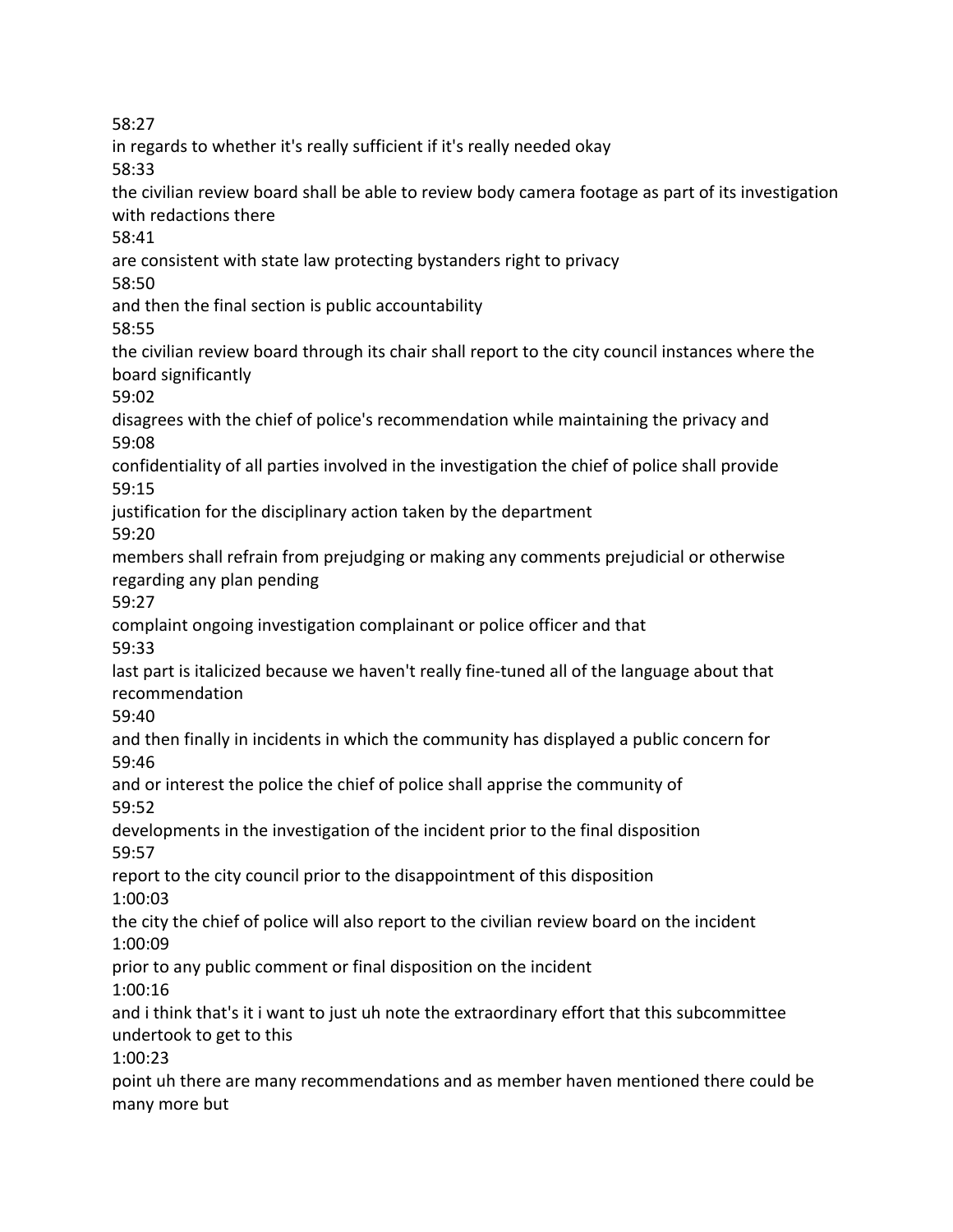1:00:29 it's remarkable uh how much work was done here and so as i mentioned in terms of a process 1:00:34 i wanted to go back and ask just for folks to indicate 1:00:39 whether they had a question or a comment about a particular recommendation i'll make note and then we'll sort of go 1:00:45 through which ones you all would like to discuss further so on this first slide 1:00:50 numbers one through five does anybody have one they'd like to apply for discussion 1:00:58 go ahead uh test remember rivera uh yes i just want to address the diversity i saw which number was it it 1:01:04 was number two okay so we'll come back to that okay 1:01:09 so recommendation two any others oh well come to it there's one through five i'm gonna make a list yeah anybody else on 1:01:15 one through five four a number three well i'm sorry 1:01:21 number three okay then on the next group uh six through 1:01:26 ten starting with the current or former spouse and ending with members who've had direct encounters any that 1:01:33 folks want to discuss there 1:01:39 right 11 through 14 are on this slide 1:01:46 including terms and tenure process of appointment and removal and the beginning of i'm sorry testosterone 1:01:53 zeldabar 13 a 13a 1:01:59 uh uh i would like to discuss number 10. i didn't get to see oh sure last one 10 on 1:02:04 direct encounters correct okay any others on this slide 1:02:10 i'm at 13 like anything in red right there i understand yes sir 1:02:17 all right numbers 15 through 18 that deal with uh 1:02:24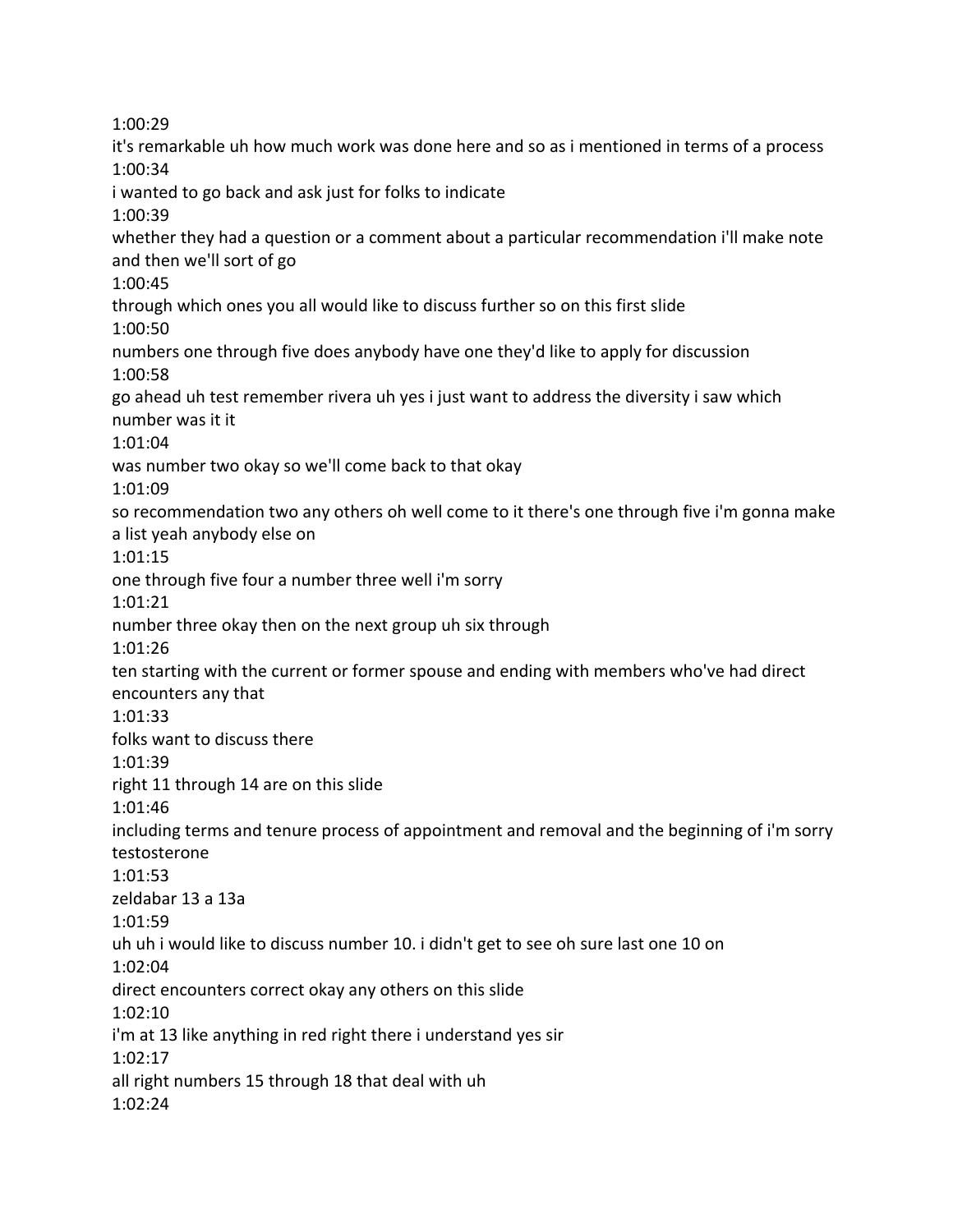training from the department as well as diversity equity and inclusion firearm simulation 1:02:30 and ride-along any items there to pull 1:02:37 on the complaint and investigation process items 19 through 22 in terms of the chief's 1:02:43 process with the crp i'm sorry tesla's respite rivera number 21. 21 1:02:50 so the subpoena any others on this grouping 1:02:59 and that just leaves on public accountability numbers 23 and 24. 1:03:05 i need to pull here my apologies larry can we talk about 22. sure 1:03:11 on uh body camera footage coacher uh no that's regarding receiving complaints from the public oh receiving plates 1:03:17 there's a different numbering on the slide in the list got it right 1:03:23 any on the public accountability okay 1:03:28 so we will go back to the first batch test for summer rivera uh on 1:03:34 recommendation number two you said you'd had some comments you wanted to make or question perhaps uh yes i just want to make sure that you 1:03:41 know as people of color that other communities are included as well the latinx community lay ocean community um 1:03:47 even other you know polish community i want to make sure that people are included as well and 1:03:53 yeah that's all i'd say about that members of the subcommittee um certainly there was a lot of discussion about 1:03:59 diversity is there a way we could amend the recommendation or add what are your 1:04:05 thoughts additional ones to reflect her concern well i think when we had 1:04:10 spoken about that we had spoken that a lot of harm had been done to this community and that's why the value was so high um 1:04:19 in regards to their holding the most seats at this particular time and we had also stated that we could come back and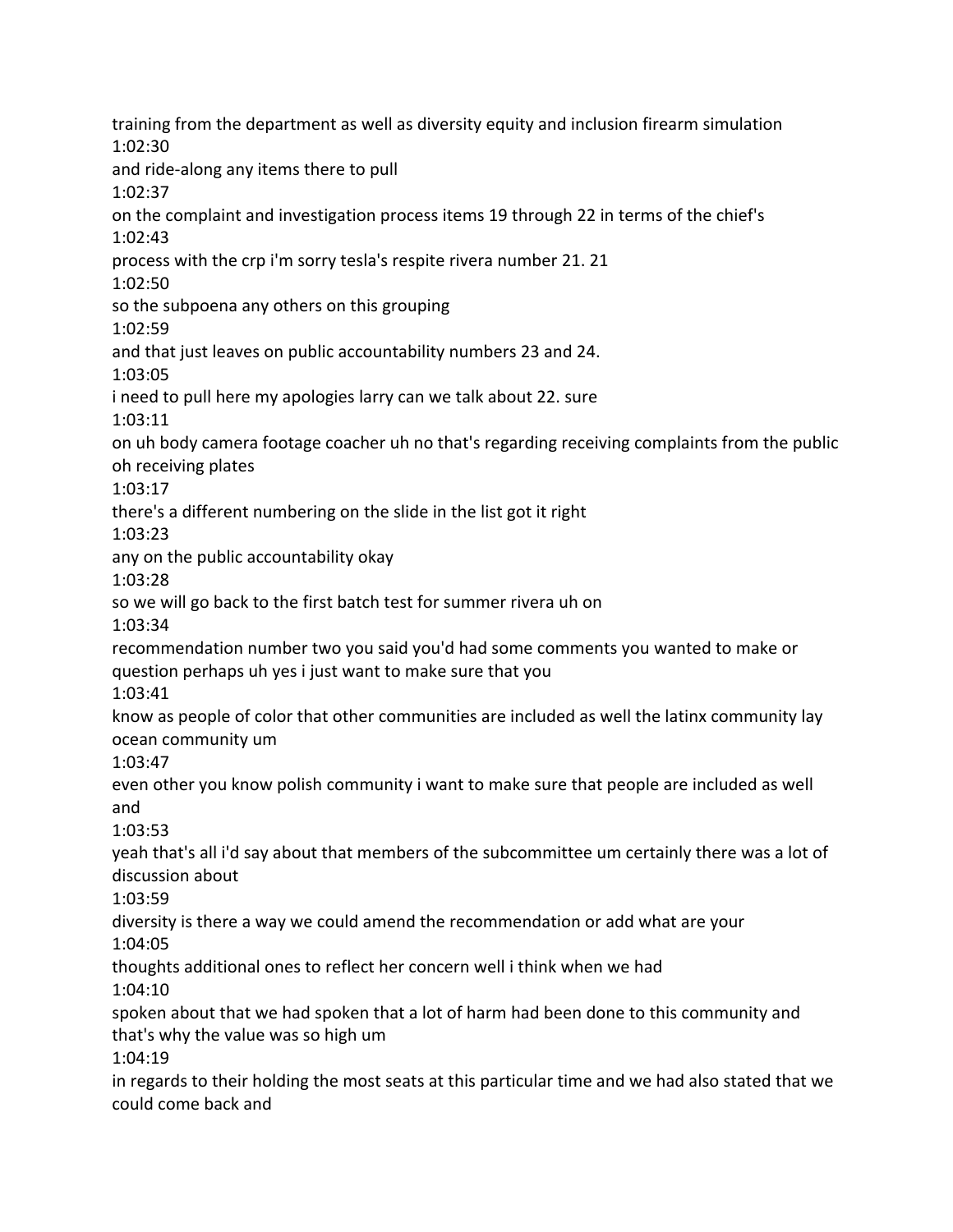1:04:26

visit that at another time but the initial kickoff of this would be that it would be the five uh african-americans 1:04:34 that would definitely fulfill uh be in those positions and so when you hear task force remember 1:04:40 rivera's concern that it just be uh a board that has representatives from other communities is there a way we that 1:04:46 that could be incorporated well there's four seats left correct right so that's 1:04:51 my thought so just as i stated that the african-american community were the ones 1:04:57 um in these you know last few years that had um you know received uh 1:05:03 had been harmed um so they need to you know have their voice heard at this 1:05:08 point in time so that was uh the reason why behind that so i guess test for summer rivero 1:05:14 um it sounds like there's a desire to see the board be diverse 1:05:19 and other people of color were also you know latinx communities i just like to make sure that they're represented and 1:05:24 have that voice as well and like i said uh laotian community is very you know large and elgin too i just want 1:05:31 to make sure that the voice is distributed so i see a couple hands i'll get to them uh 1:05:37 but would you want there to be additional verbiage on this recommendation or uh 1:05:43 almost if it's people of color you know because it's yes there's you know the africa i understand completely what she is saying but i would also like to 1:05:51 not disclose you know discount the latinx community because they're you know should also i understand have 1:05:58 the disparities as well task force members haven't cordova and then quickly 1:06:03 may i make a suggestion that we bring this back to i mean the suggestion from cynthia 1:06:10 bring that recommendation back to the subcommittee we can work the verbiage 1:06:15 out and bring it back because i so that we can move forward i'm okay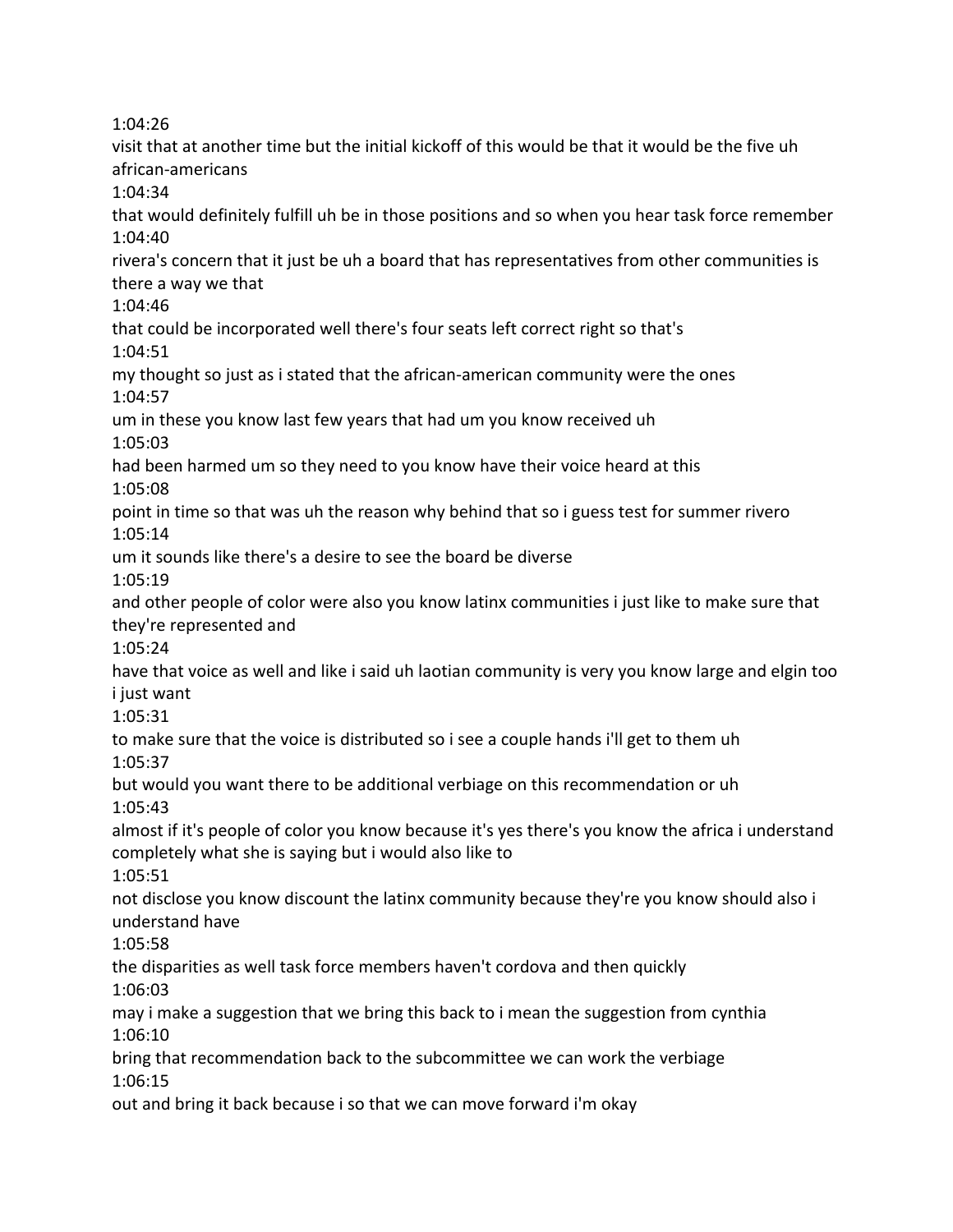1:06:21 with it so thanks absolutely yeah i don't hear much opposition to the notion that you're describing but how to 1:06:26 articulate it might be the key and you know it's hard to do wordsmithing among 1:06:32 12 people yes at a publication co-chair cordova 1:06:37 well i'm glad that we kind of got to that uh compromise i i necessarily am opposed to the to the verbiage or to the 1:06:44 to the intention of this just based on my conversations with community members 1:06:50 um because if you look at the for example the last annual report that the elgin police 1:06:56 department provided the percentage doesn't necessarily match the percentage of the civilian review board 1:07:01 as we talk about more into the language of the interactions with the police this is something that i was very 1:07:07 adamant about during the subcommittee is being very intentional where we're getting those percentages from um so 1:07:12 obviously and then also in when you talk i know this is another topic when we talk about the interactions how often 1:07:18 are we looking at those interactions how many how often is it yearly is it every three years after each appointment these 1:07:23 are all things to really consider right i do believe that um the board should be representative of the community even if 1:07:29 in the representation of the interactions but those don't necessarily correlate our population doesn't match 1:07:35 the interactions with police officers and then when we talk about interactions with police officers how many of those 1:07:40 interactions are actual residents of the city of elgin which is a whole different number as well because those 1:07:46 interactions are correlated with anyone who was arrested or interacted with the current police department so that's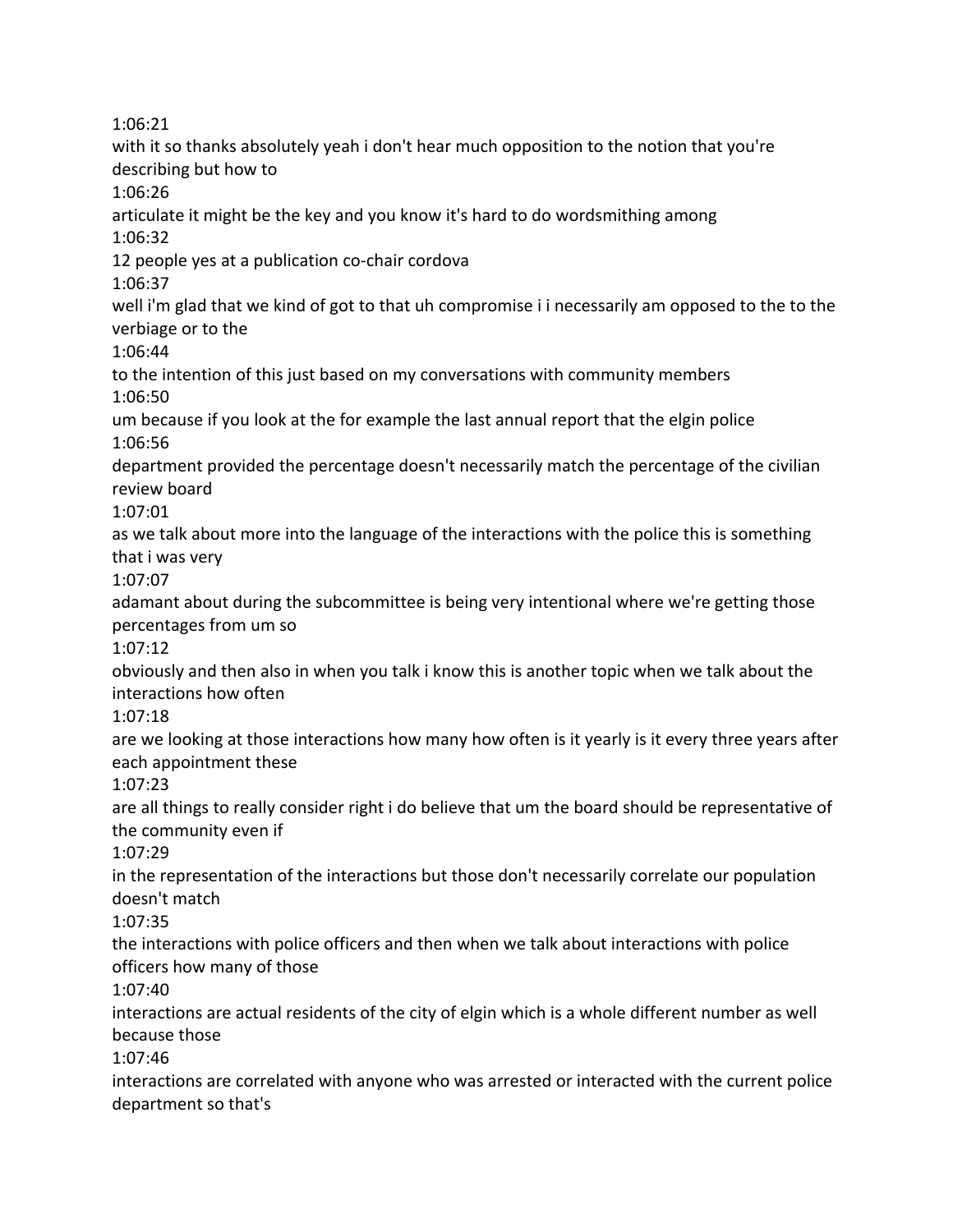1:07:52

necessarily i'm all for moving it back to the subcommittee and getting those information and then we can have a

1:07:58

pretty steady foundation on what to base our percentage representation on the board chair kirkla do you want to make an

1:08:04

additional comment um we can definitely take it back to the committee um i would definitely 1:08:10

think so um but i'm still standing on that um and regardless um we want to 1:08:15

make sure that things are fair and that's the thing that things have been unfair in the community and

1:08:21

unfortunately it has affected african americans on a larger scope

1:08:26

as i said there's still four positions open and then you have to also remember if you can't completely fill those five

1:08:34

positions then you know no one's saying that it can't be someone you know of another 1:08:41

uh uh uh race or anything like that that we're not saying that what we're saying in the initial what we're looking for if

1:08:48

there are five african-americans that are available and petitioned to be on that then they should be able to be on

1:08:55

that board it sounds like we just need to to come up with the proper language to express that we want diversity on this board and

1:09:01

so i think i'm hearing take it back to the subcommittee i'm not hearing any objection to that at this moment

1:09:07

and so uh pastor blaylock you had asked to talk about the recommendation on where members reside number three

1:09:15

yes what is uh what is uh which side are we looking at i see you saying the west

1:09:22

west east of the west or east of the fox river what is what are we saying i think pastor and 1:09:28

coach er cordova you want to speak to it yeah so this was my initial recommendation um it is necessarily

1:09:34

replicated from the aurora civilian review board they have the exact language in there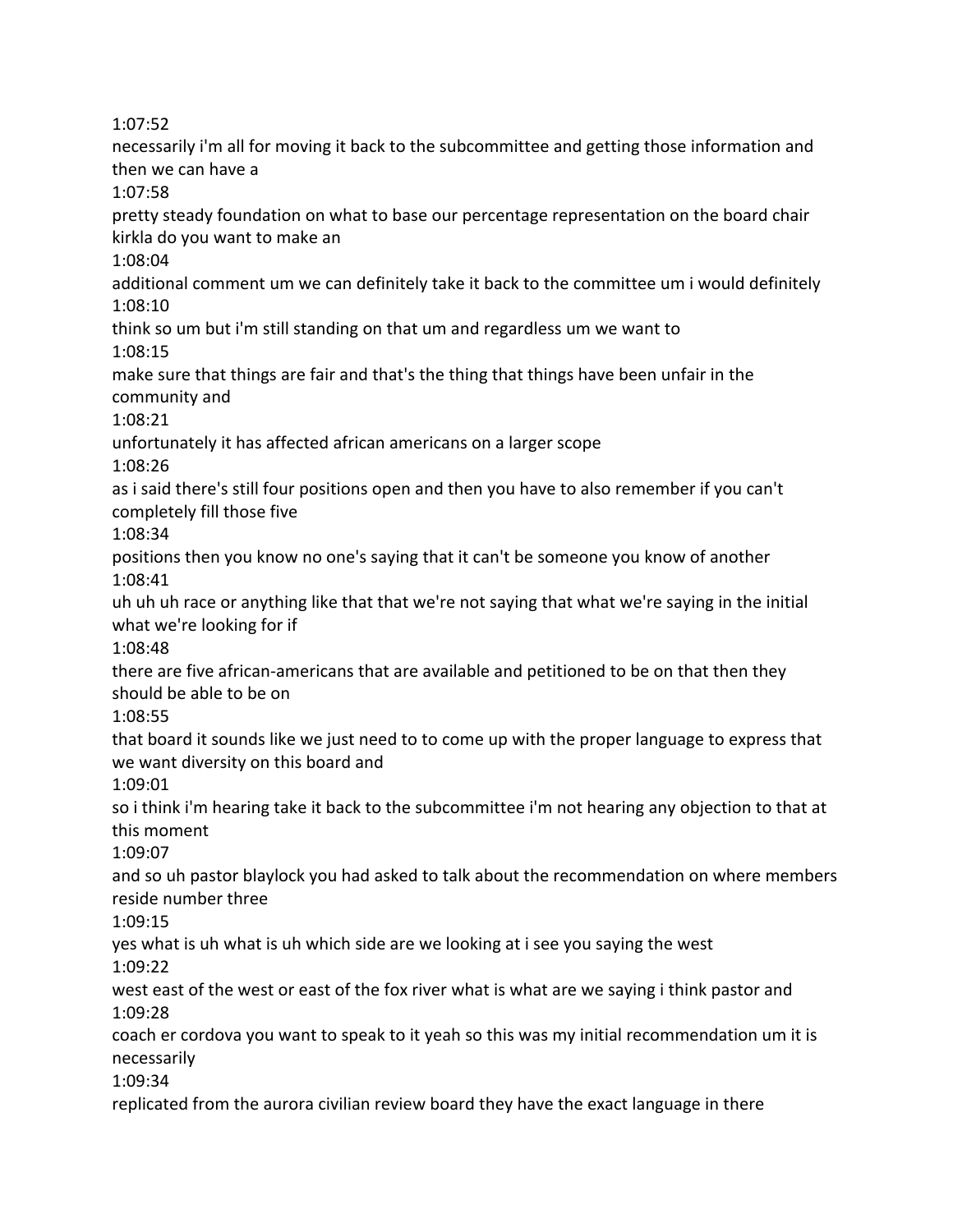1:09:39

in their civilian review board ordinance i felt like it was important to get representation from necessarily both 1:09:45 sides of the river if you look at our current commissions and other uh either community leadership 1:09:50 or elected roles there tends to be about three or four primary neighborhoods that are 1:09:56 represented across those boards and so i felt like this was the proper language to incorporate so we have a wide array 1:10:03 of candidates applying and appointed to the civilian review board 1:10:09 all right so the next i'm sorry can we discuss number four of 1:10:16 course uh test remember blanchard uh on age yes i think the minimum age should 1:10:21 be 21 i don't think an 18 year old would have the mental capacity or life experience to be on the server on a 1:10:27 board such as the citizen review board i think the minimum age should be 21. 1:10:33 and before i go to coach cordova i wanted to ask the manager is is there not a board 1:10:39 where members are appointed that are younger or is that just college students i remember seeing something as i looked 1:10:44 at the boards and the community except high schoolers which one does 1:10:49 all of them the sustainability commission there's a number of boards and 1:10:55 commissions in which the city council has looked to have youth liaisons or members on the board sustainability is 1:11:00 one of those as commissioner it sounds like from from task force remember blanchard this 1:11:06 board for you is is different and it requires a different minimum exactly 1:11:12 so i would have to disagree although i do know people that are in their 50s that aren't mentally capable of holding 1:11:18 something similar in that aspect i think that if you're allowed to vote in our city and in our country you should be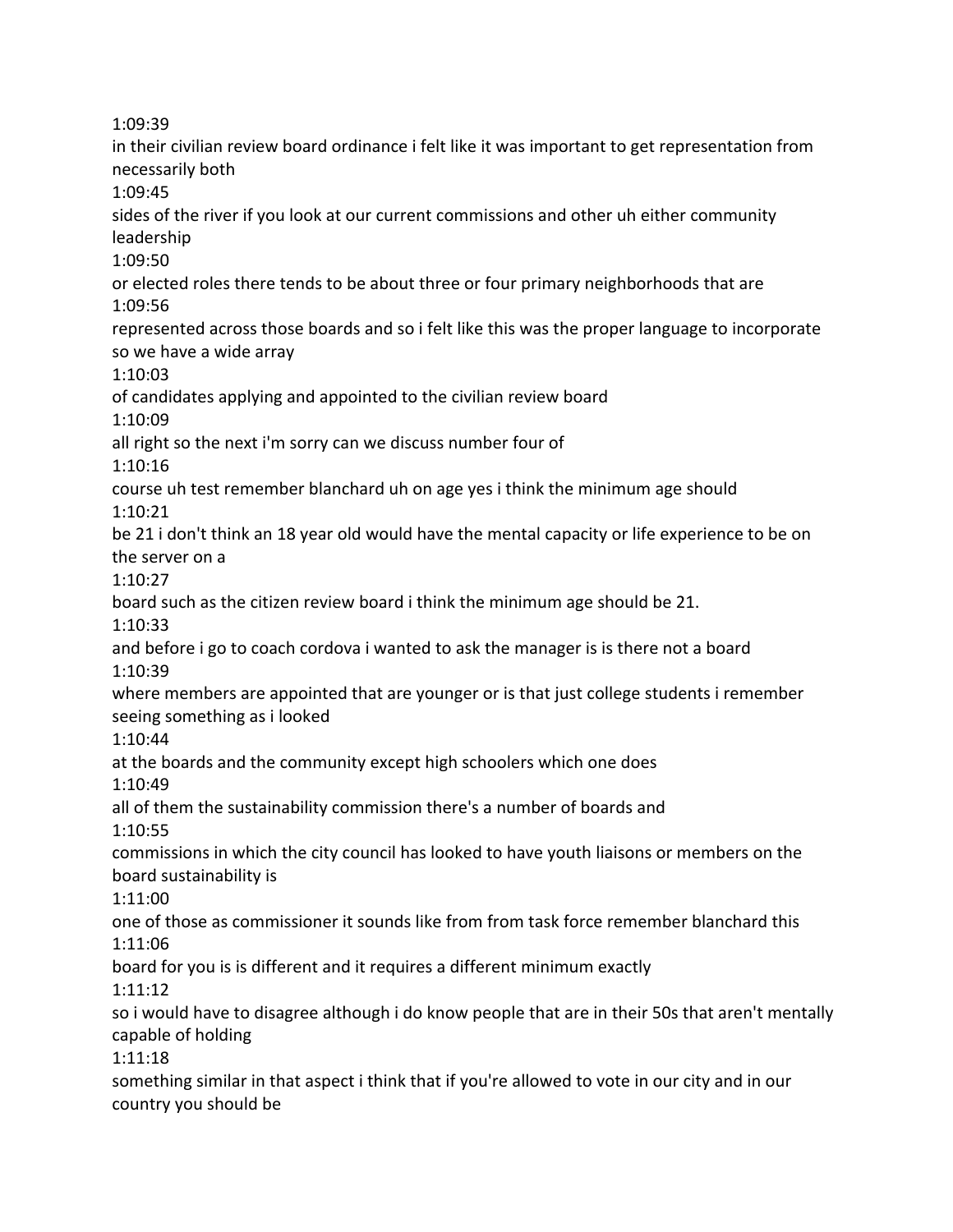1:11:23 able to serve so that's my my viewpoint on that others co-chair excuse me chair quickly i agree with uh simone um that 1:11:32 definitely you should be 21 as well i thought that originally remember flickerman then member rivera so my 1:11:40 concern with lowering it to or raising it to 21 excuse me um is that 18 1:11:46 year olds in this city are affected by the by 1:11:51 you know being there they are pulled over by police they have interactions with police and so um 1:11:57 you know well i guess you could argue that well 16 year olds and 12 year olds and you know i would want i agree that 1:12:03 if you can vote um if you are able there's always other things 1:12:08 they can do in this country at 18. i agree that 18 is the appropriate age um i work every day with 18 year olds and 1:12:14 they are very competent a lot of them some of them not so much but um i would hope that in the 1:12:21 selection of these individuals that um competent mature 18 year olds would be 1:12:26 considered and selected and i would want them to have a chance to um be able to raise their voice on a 1:12:31 committee like this uh task force member rivera had what had her end up i agree with shimon and the 1:12:37 jewel about raising the age to 21. there's just there's a great deal at stake the issues are very heavy not that an 18 1:12:43 year old could not handle it i just think that a 21 year old would have more wherewithal to make that decision and 1:12:48 input member zelda then member black i would uh vote to have a high school liaison as 1:12:55 well like all the other subcommittees some of the strongest movements in this country have been led by high schoolers especially the anti-gun violence 1:13:01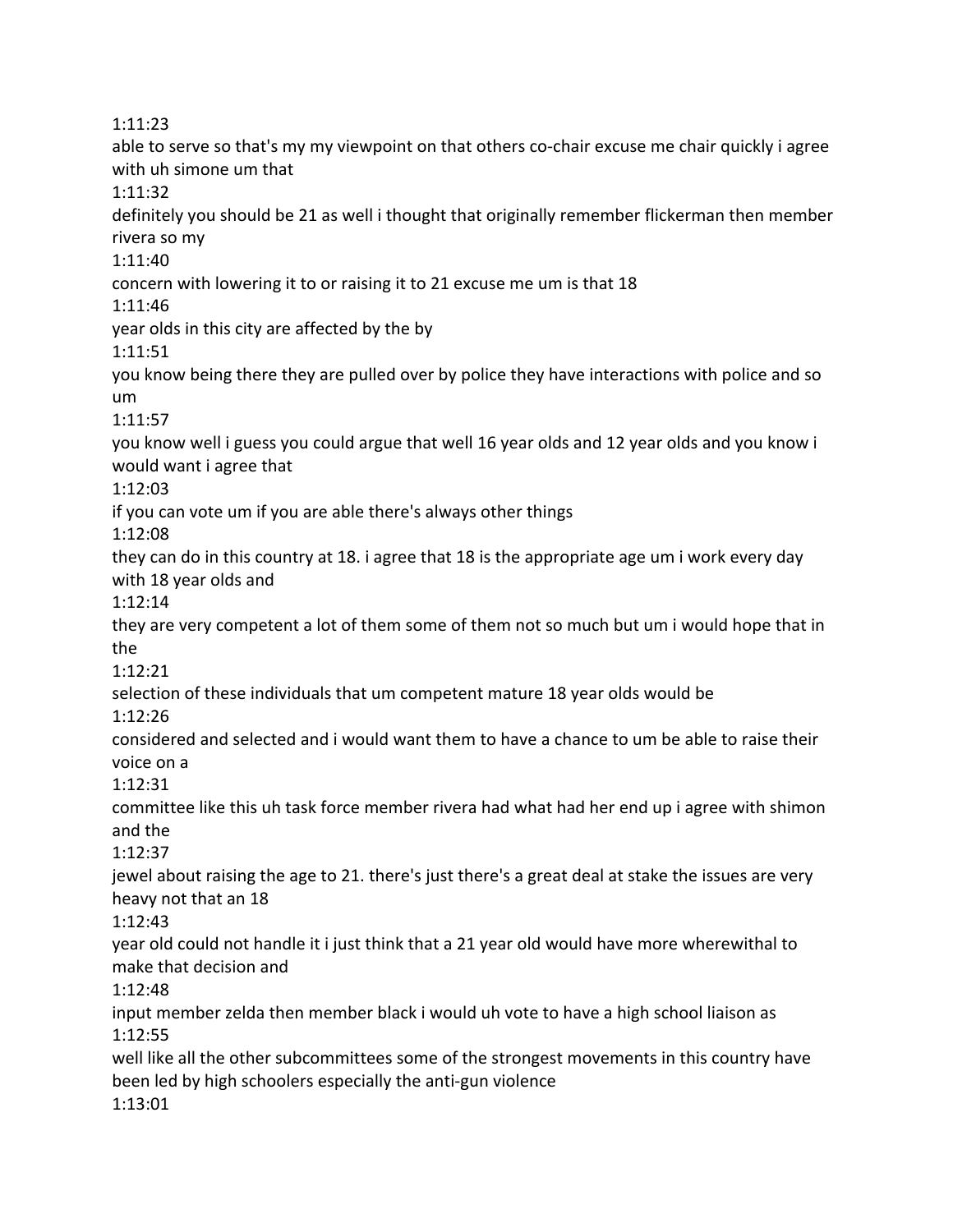movement so they offer unique perspective especially when sro's officers are involved in 1:13:06 their life and uh i think it's crucial to have their voice heard and just noting so that would be sort of 1:13:13 yet a third option here to not just go 18 or 21 but perhaps high school age 1:13:18 remember blair i agree with the uh 21 21 reads it up okay 1:13:25 um anyone that i haven't heard from yet that wanted to weigh in on this notion of a minimum age 1:13:30 for a board member remember so just for some some context um 1:13:37 kevin so when we took this back to the subcommittee because at our last the last time the full task first reviewed 1:13:44 this there was lots of discussion about having high school students 1:13:49 um and then in terms of the subcommittee meeting and discussing it 1:13:57 you know there was consensus to to that i think the nature of the conversations 1:14:03 and the work of the review board required a different level of maturity 1:14:08 but recognizing that like 18 year olds younger people are 1:14:14 have more interactions than with police departments so we you know the not going to say the devil's in the 1:14:19 details but we kind of came to the in a middle ground which was 18 1:14:25 and you know and um for me by you know i am comfortable at the age of 18 because 1:14:31 again you know we send people to war we you know people can vote when they're 18. so that 1:14:38 to me indicates a level of maturity any other comments on the minimum age 1:14:46 so i think what i'll do is ask for vote on the minimum age 1:14:53 so initially we were talking about eighteen or twenty one tasks from resolver suggested a high 1:14:59 school member be eligible and so i i just think that when you're 1:15:04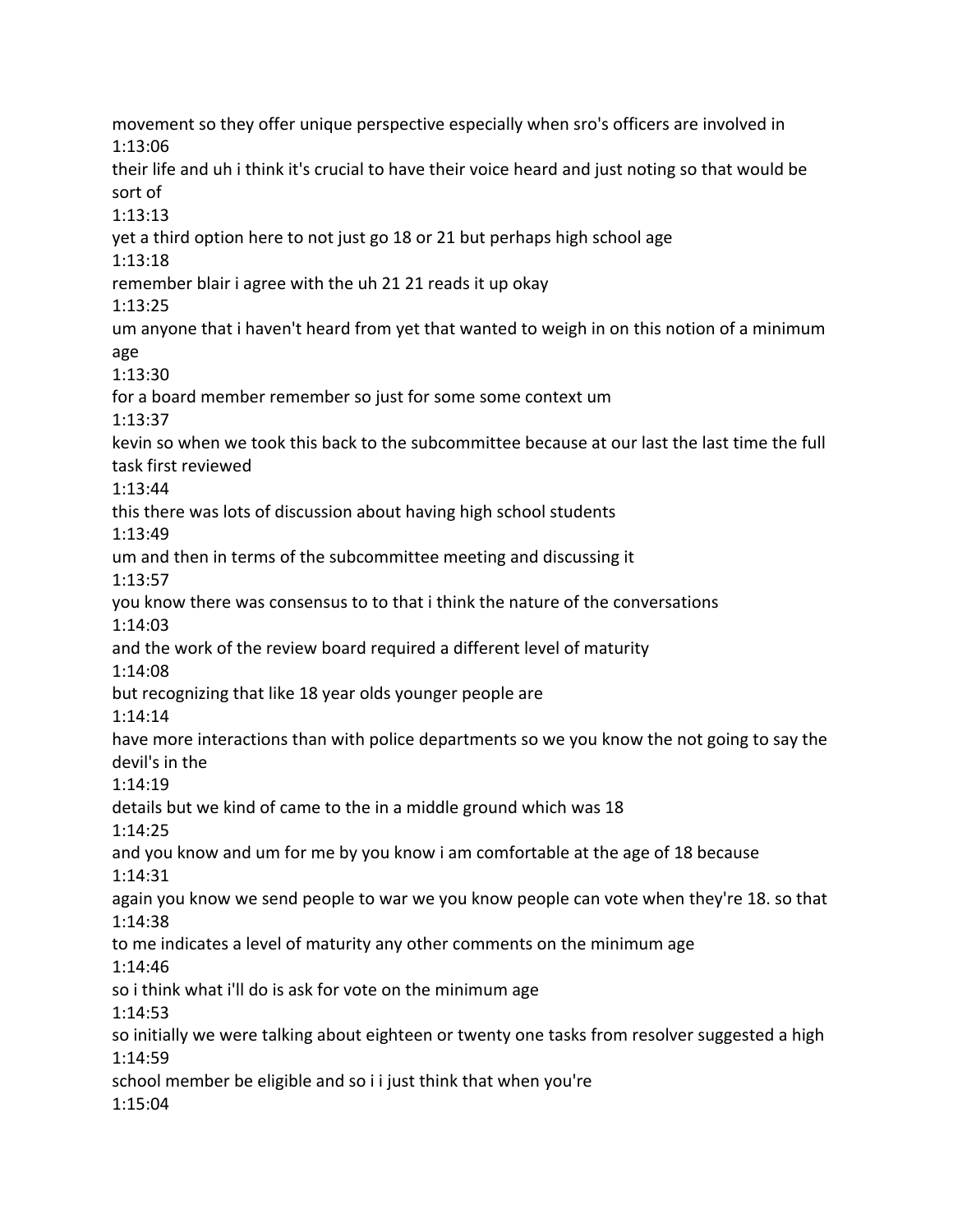talking about a younger age and if in fact you're talking about 1:15:12 employer of an employee or the police department or anybody when you're talking about them 1:15:18 you know reviewing them or that their job may be on the line i 1:15:23 would hate to say that they would go back and tell their family these kids 1:15:28 you know voted for me to get to have disciplinary action 1:15:33 so so we got to be very very careful with that even though i'm i'm 100 for youth 1:15:39 i think that youth have a great perspective but i don't want uh 1:15:44 you know we already got a lot of hurdles to to deal with into my collective bargaining and 1:15:50 everything else that you're dealing with with civilian review so i would have to say that we have to 1:15:56 probably possibly raise it to 21 and older just for that because i think to be a police officer 1:16:02 you have to be 21 of age correct and older that's actually coming up later tonight ambassador so we'll get to that 1:16:08 in just a minute remember zelda bar and then i see several other hands yeah i have a question for lally what's the 1:16:13 youngest police explorer here in elgin 1:16:18 and i'm just noting out loud i saw flickma calimer 1:16:24 uh something that was a cordova did you have okay so to be part of our police explorer 1:16:30 program you have to be between the ages of 14 and 21 i do not know the youngest age but you have to be 14. and we have 1:16:36 had um we have had explorers who are that age thank you what is the age of 1:16:43 a police officer to be employed here you have to be 21 years of age by state law to be a police officer correct 1:16:50 thank you before i get to the hands just noting uh task force mr horton has joined us on zoom and so 1:16:56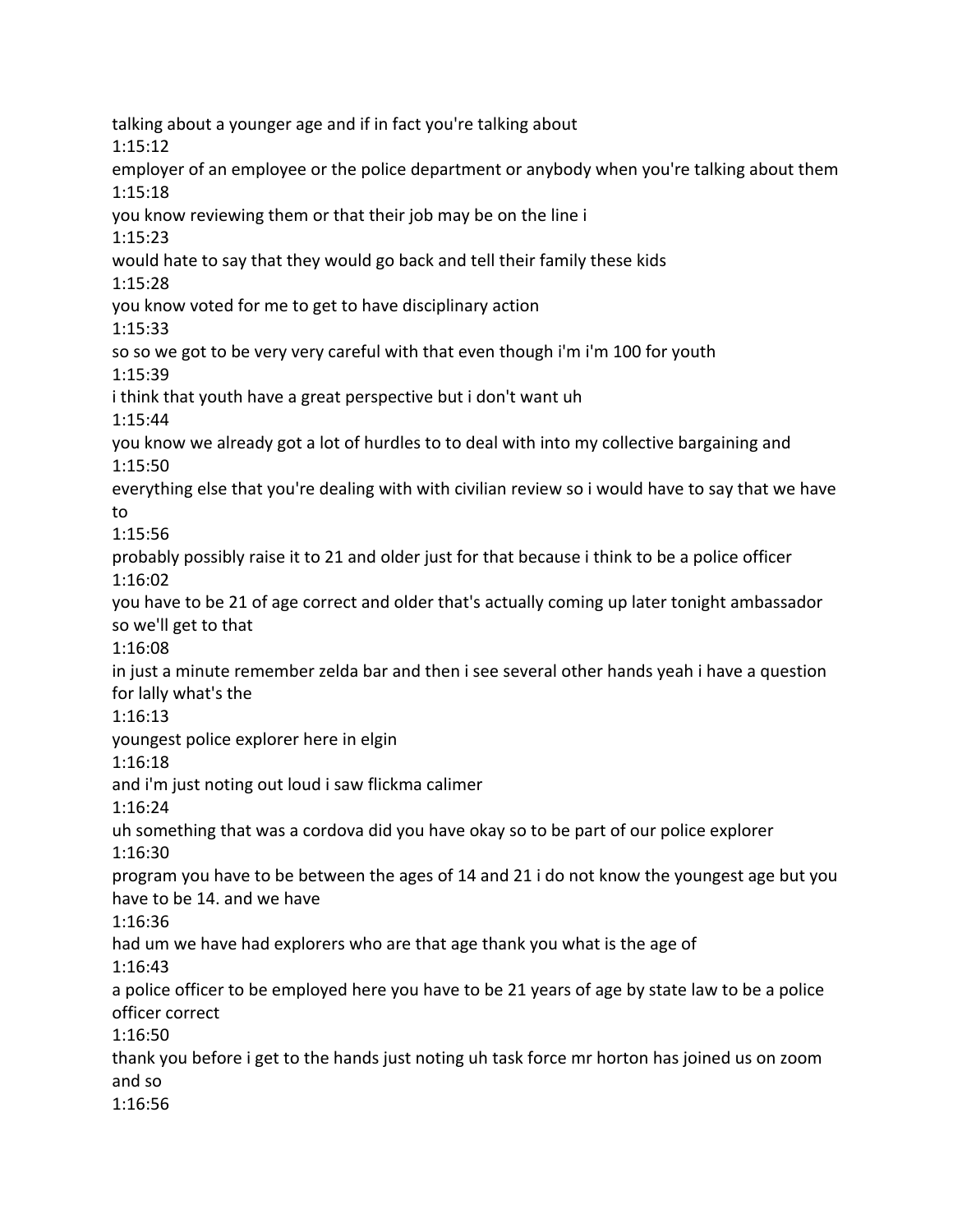sir if you have anything please feel free to raise a zoom hand and we'll certainly include you in the conversation let me turn to test for 1:17:03 some more calmer just because i haven't heard from you this round thank you would the subcommittee consider 1:17:10 limiting the number of potential 18 year old members it would be nice to have youth representation in essence i agree 1:17:17 that a young perspective especially if 18 19 year olds are going to be involved with 1:17:25 the law on the other hand if there are a lot and i'm not quite sure 1:17:31 what number is a lot of 18 year olds it might erode again the idea that if a police officer is in 1:17:39 their 20s or 30s or 40s and a bunch of 18 year olds are deciding their their work fate uh that might not 1:17:46 go over well um but perhaps just maybe limiting the number of 1:17:52 18 year olds uh i like the idea of having at least one member under the age of 25 1:17:58 perhaps to say one member is under the age of 25 and maybe in the for the sake of 1:18:03 diversity something that the group can take back maybe decide uh 1:18:10 this board shall be comprised of and then come up with some criteria we want at 1:18:17 least you know one woman of a certain age or we want you know two 1:18:22 two people who have this kind of a background or that kind of a background i don't know if that then limits the pool but 1:18:29 um you know maybe you could have like some preferred criteria 1:18:35 so a couple of things before i continue with this conversation just noting at the time um and the number of other 1:18:41 recommendations that need to be covered i also understand that perhaps the chief has arranged for 1:18:46 some sort of uh refreshment to be offered um so um i i do want to honor the hands on 1:18:53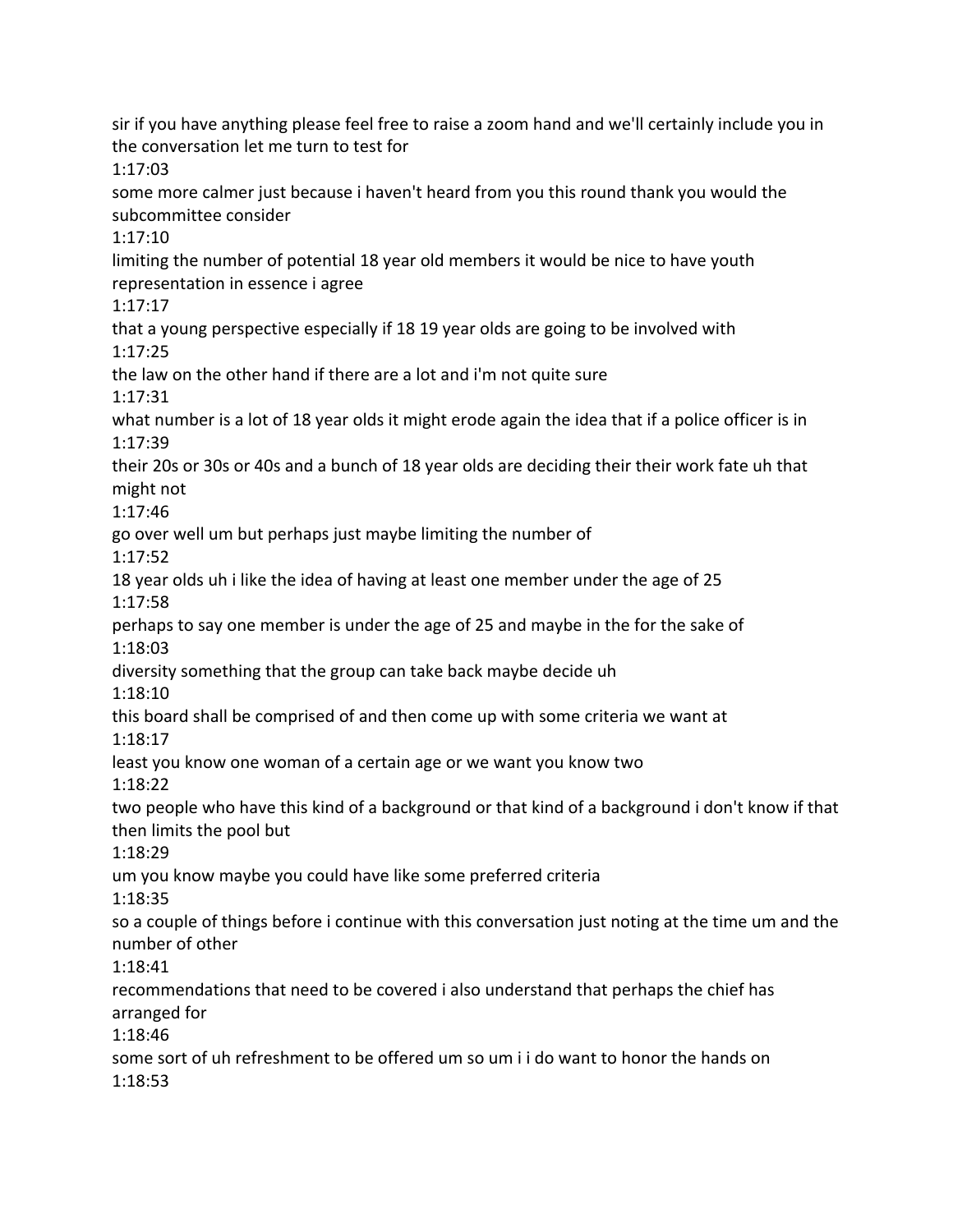this discussion i just want to encourage the task force to be mindful that there are the remaining of these 1:18:58 recommendations plus two other subcommittees and we are hoping to get there by the end of the evening so task 1:19:04 force member flikkema and then i think haven and then zelda 1:19:09 oh i'm sorry and cordova in that zone i'd like the subcommittee to consider that an 18 year old can be tried as an 1:19:15 adult um and so i think that needs to be taken into consideration when you look at i 1:19:21 understand that we're talking about the jobs of police officers but we need to take into consideration the balance of 1:19:27 power and if an 18 year old can be tried as an adult then they should be able to have a say in something that they feel is 1:19:35 unfair and or unethical in that balance of power that's all thanks for your comment uh let's see i think i said 1:19:41 haben and then zeldavar i'm sorry hayden cordova's aldebaran 1:19:47 no did i say it's cordova i'm sorry i thought haven had i'm sorry denise forgive me coach cordova then uh testers 1:19:53 are resolved and then jerk i'm the youngest person in this task 1:19:59 force i am the youngest person in a lot of the community engagement 1:20:04 entities that i'm a part of and that's something that's celebrated and necessarily it is great right it's good 1:20:10 to have young people people of color involved but to me it's not i think it's kind of embarrassing that 1:20:15 we're discussing the competency of someone under the age of 25 i you know i in one of cases that of 1:20:23 people no matter how many people told me i wasn't smart enough or experienced enough or didn't have the life 1:20:29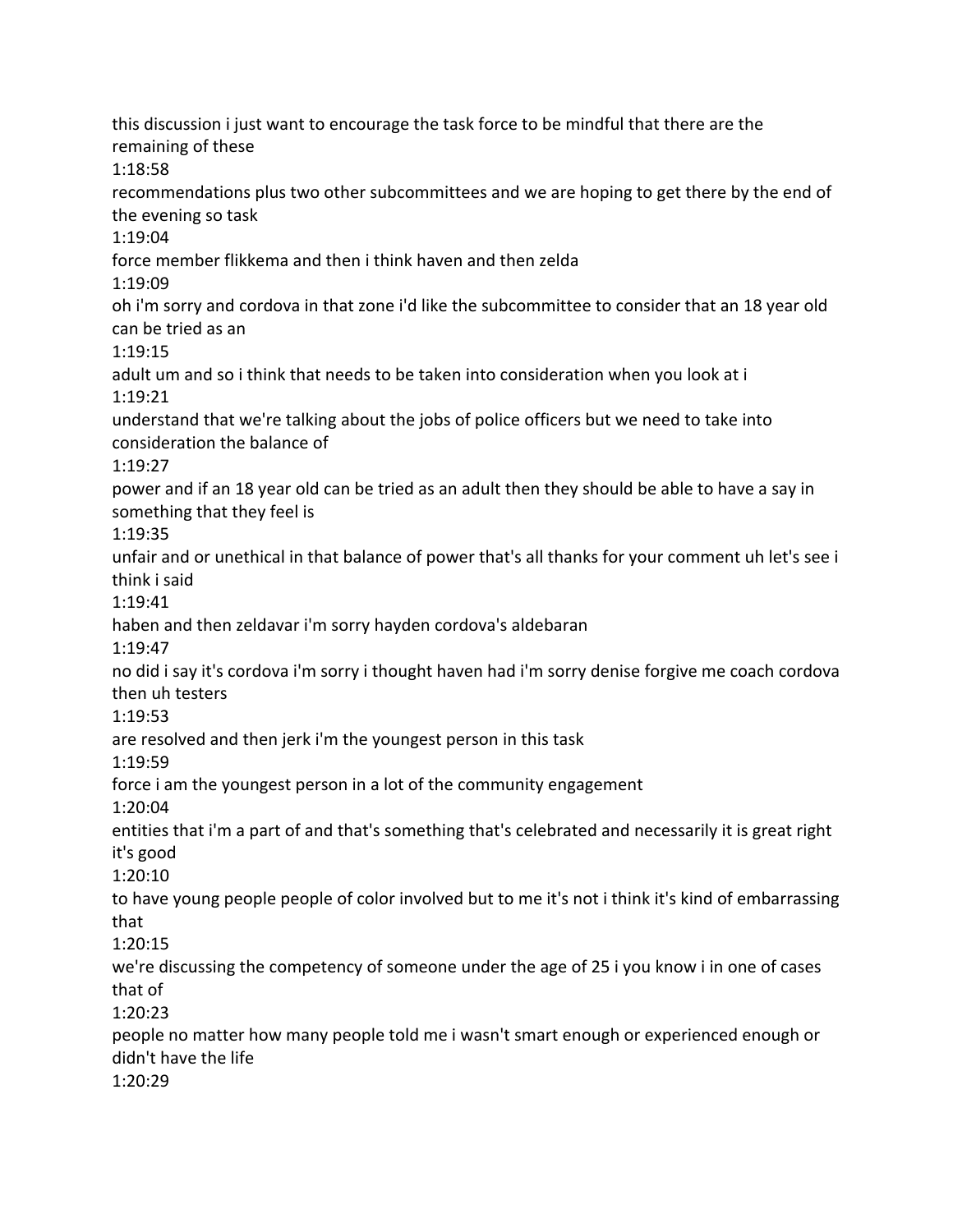experience to incorporate my opinion i still pushed through and spoke up and all those entities and the reason that

1:20:36

we look at the pool and we don't have a pool of 18 to 25 year olds is because they know that the people around them

1:20:42

think that as well and that's why they're not interested in getting involved with something that's going to cause them stress although it's the best

1:20:48

thing to do it's the right thing to do and that's what's frustrating me and if you look at the pool of every single

1:20:54

commission every committee all of our commissions and our committees are struggling because they can barely

1:20:59

fulfill the diversity quota that they need to have in the city and so that's one thing to consider again i think that

1:21:05

anyone who is willing to serve should be able to serve regardless of their age and in all agreements i actually do

1:21:11

think that there is perspective of a high school interaction a high school student there's police officers in the

1:21:17

high schools and when we talk about trauma i work in healthcare worked in healthcare my whole life we talk about a

1:21:22

trauma-informed experi experience i'm all for it we want to protect people as much as we possibly can but we

1:21:28

all saw the country how it was impacted when we saw george floyd get murdered all over social media

1:21:36

it didn't matter how old you were it didn't matter but you had an opinion and everyone has a right to speak up on it

1:21:42

and if joining a commission like this is the way that they choose to do so i think that they should 1:21:48

thank you very much uh attachment zelda bar and then chair quickly yeah i just think for my closing statement is that

1:21:55

we have explorer program to be 14 years of age so we need to balance that in our city to have a 14 year old

1:22:02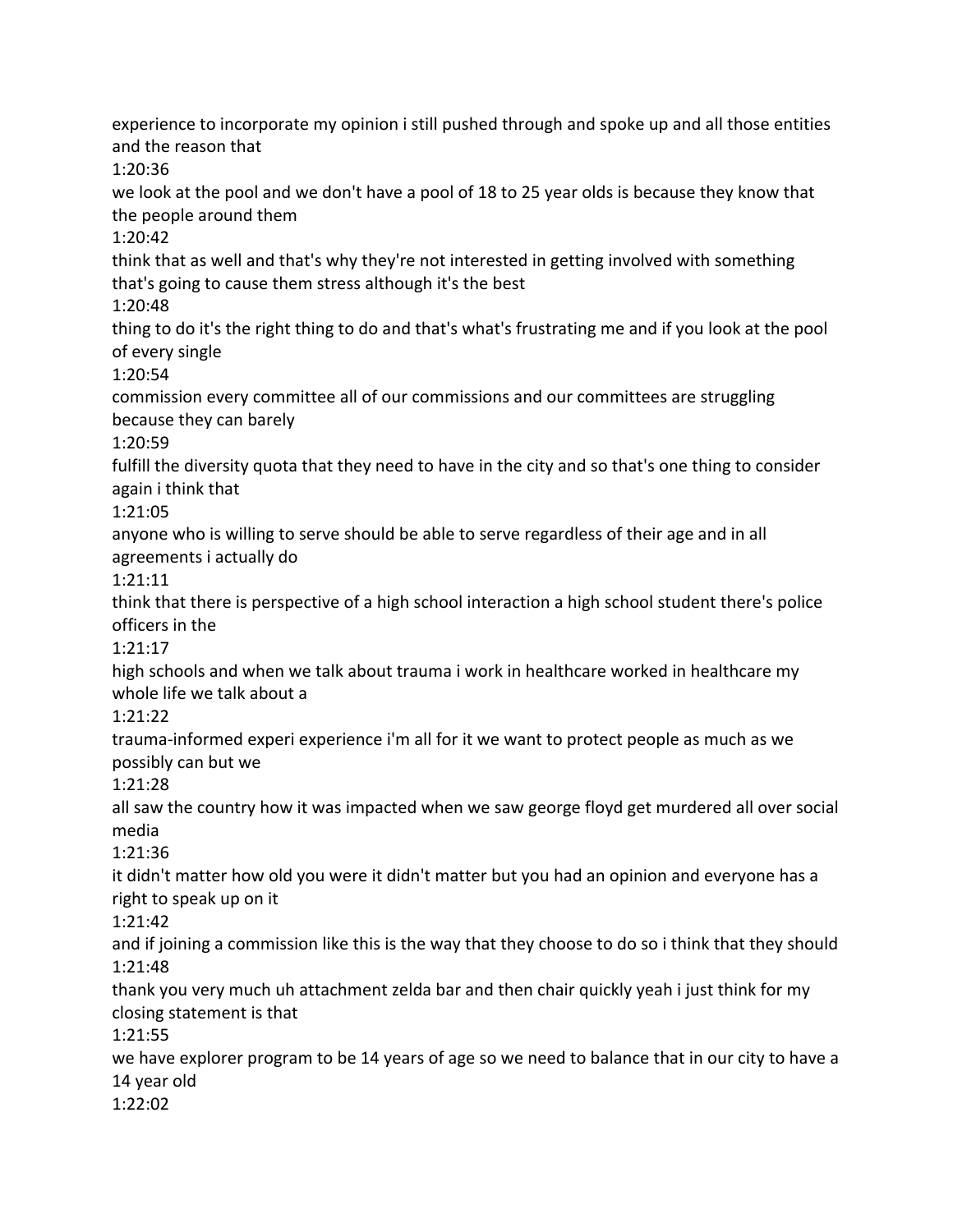be able to speak up even against that equal voice and value and then as well as critical race 1:22:08 theories being taught in high schools now so um we we are we are talking about race 1:22:13 in high school and they should be given a platform to be able to express themselves as well 1:22:19 yeah thank you sure okay i guess my thought um 1:22:25 just what walter had said to have someone's 1:22:31 livelihood put on the line like that um put in the hands of someone that young 1:22:37 um aubry you made the statement that you you're considered uh an adult at 18 in 1:22:44 actuality they can consider you an adult at 15 um you know whatever they want to do so 1:22:50 that's not necessarily correct but this is the thing that for this of what we're trying to do 1:22:58 um we are judging these police officers and and you know like i said i want it to be 1:23:04 fair and i think there's a place for the youth if there has to be another 1:23:10 organization that is set up for them that could train them 1:23:15 you know to come in and do this type of work i think that would be better but for what 1:23:22 we're trying to do we're actually judging these police officers 1:23:27 in some things in reference to their behavior and i believe that it's it's very 1:23:32 important work that will be done and i think it needs to be done by people who 1:23:37 have mature thought um people who are able to take and look 1:23:42 and view things that may be a little bit more difficult you know um 1:23:48 i just think you have to be like i said 21 years old basically it 1:23:54 should really be that uh your mind is just hopefully a little bit more 1:23:59 developed um but i don't believe this is that place to do that uh 1:24:06 like i said if yeah 21 for me thank you very much chair and um yeah those of you who have an 1:24:12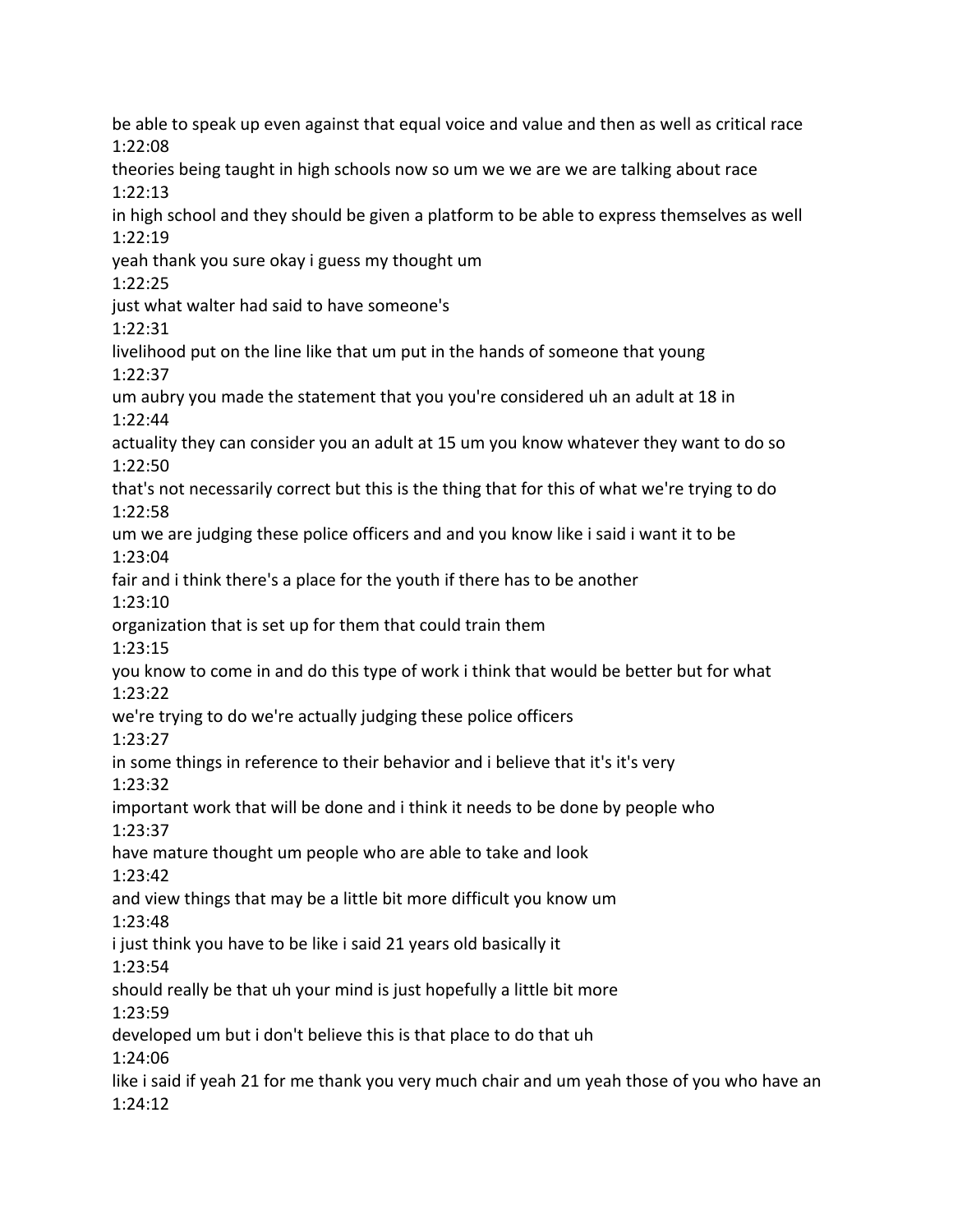acute sense of smell might detect that food is in the lobby so what i'm going to ask is that we vote 1:24:20 on whether to maintain a minimum age of 18 1:24:26 whether we extend that minimum to 21 or whether we change that minimum to high 1:24:32 school enrollment so once again there are three options that have been put on the table high school enrollment as a minimum 18 years 1:24:39 of age as a minimum or 21 years of age as a minimum so if it's okay i'd like to just go down the line and get everybody's uh 1:24:46 preference among those three fantastic member rivera 21. 21 for rivera 1:24:52 reverend brockwood 18 18 member calimer 18 1:24:58 member battles 21. remember 18 member crickler 21 1:25:05 coacher cordova 18 uh member flickerman 18. 1:25:11 member blanchard 21 member blair 21 member zaldivar 18 or 1:25:16 younger uh pastor blaylor 21 older 1:25:22 the number who voted for 21 i count as one two three four five six 1:25:28 the number who voted for 18 or younger is one two three four 1:25:33 five and then 18 or younger was an additional vote we didn't get charles and i apologize i neglected to ask a member of 1:25:40 horton member horton i don't know if you can hear us but if you can we'd like to know your preference for a minimum age 1:25:51 i don't know if he has audio doesn't look like he does actually he's not on mute so no but it doesn't 1:25:58 look like he's he doesn't have the microphone that only means he's not connected so 1:26:03 remember we'll try to get your vote uh later on i think he may be joining us in person folks remember bailey is on 1:26:09 there as well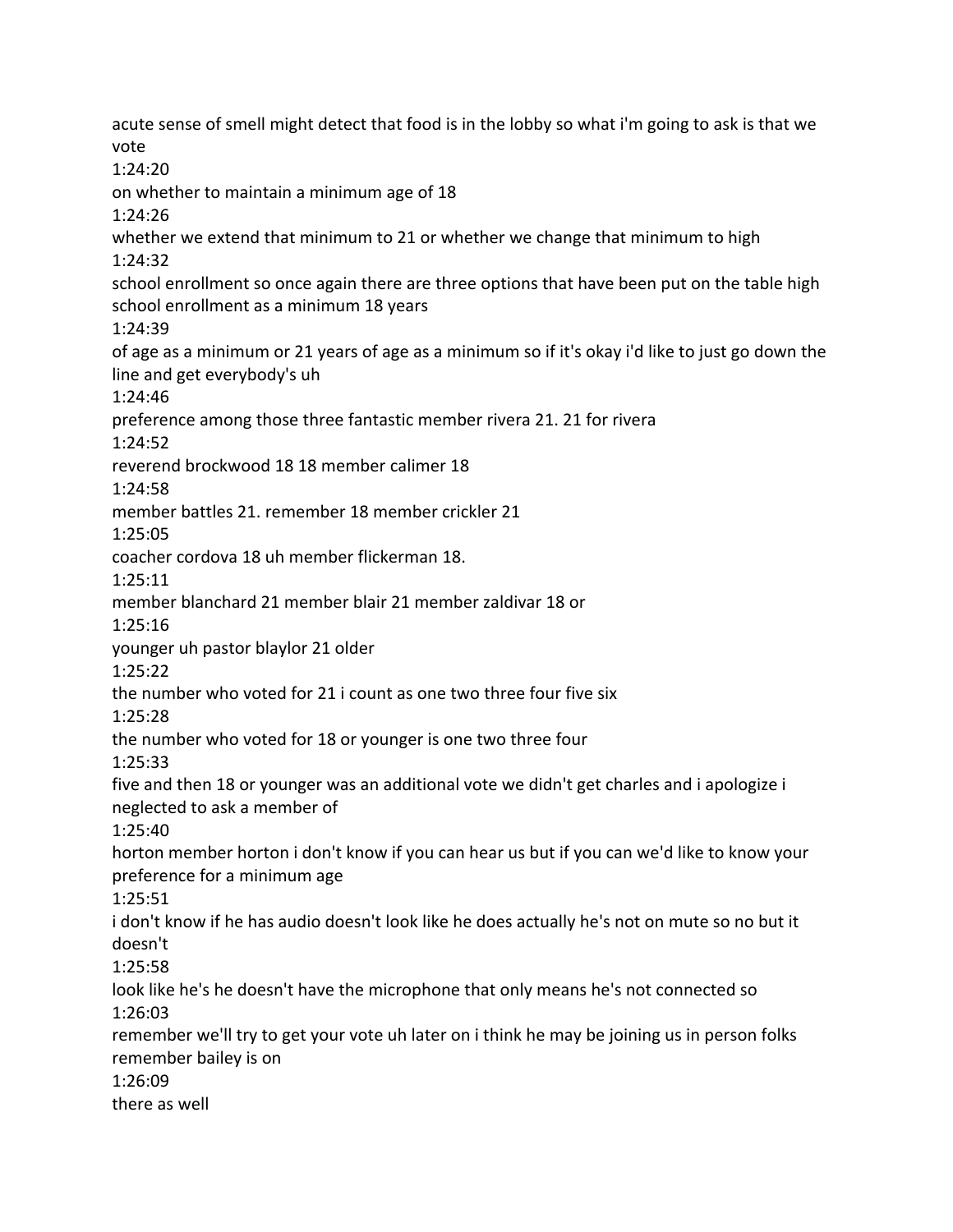1:26:16 it doesn't appear that she is member david no that's we have member horton and then our staff 1:26:21 and then councilmember powell never mind i'm sorry yeah um so obviously folks there is a there is a 1:26:27 split here um i uh would probably recommend that we that we 1:26:33 table this for the moment um there's clearly a difference of opinion and not an easily bridgeable divide 1:26:40 i know that task force member calimer has suggested the possibility of limiting the number who are appointed of 1:26:45 a certain age we can revisit that after the break but i think if it's okay with folks 1:26:50 who'll pause for about 10 minutes to so what was the count the counselor again was 1:26:56 one two three four five there were six members voting for 21 one two three four 1:27:01 five and there were six voting for 18. oh split yes sir well i thought it was 18 at one no sir it was a right down the 1:27:09 middle okay ty goes to the runner as they say go cubs all right well we'll uh we'll 1:27:15 pause it is uh on my clock 717 uh if it's okay we'll resume at 7 30. and uh 1:27:21 thanks to chief lally for arranging force and manager coastal for arranging for us to have some refreshment so we'll 1:27:27 come back at 7 30. 1:27:36 [Music] 1:27:52 do

1:27:57 [Music] 1:28:22 [Music]

1:28:46 [Music] 1:28:56 [Music]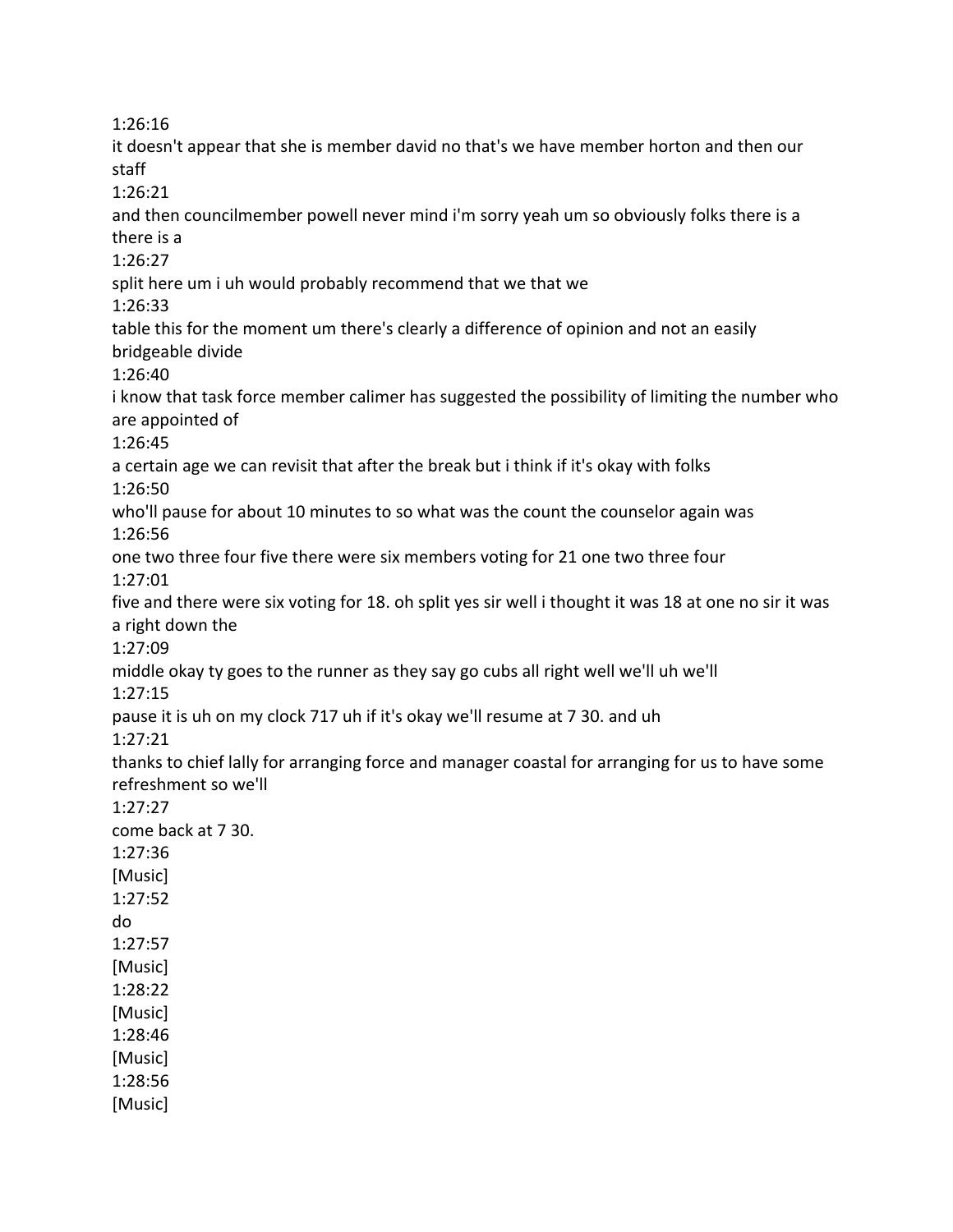1:29:28 [Music] 1:30:01 [Music] 1:30:06 [Music] 1:30:29 [Music] 1:31:01 [Music] 1:31:11 [Music] 1:32:20 do 1:32:31 [Music] 1:32:55 [Music] 1:33:43 [Music] 1:33:52 [Music] 1:34:01 [Music] 1:34:11 do [Music] 1:35:06 so [Music] 1:35:46 [Music] 1:36:07 [Music] 1:36:25 [Music] 1:38:01 [Music] 1:39:05 [Music] 1:40:10 uh task force member horton joined us 1:40:15 [Music] 1:40:29 [Music] member horton can you hear us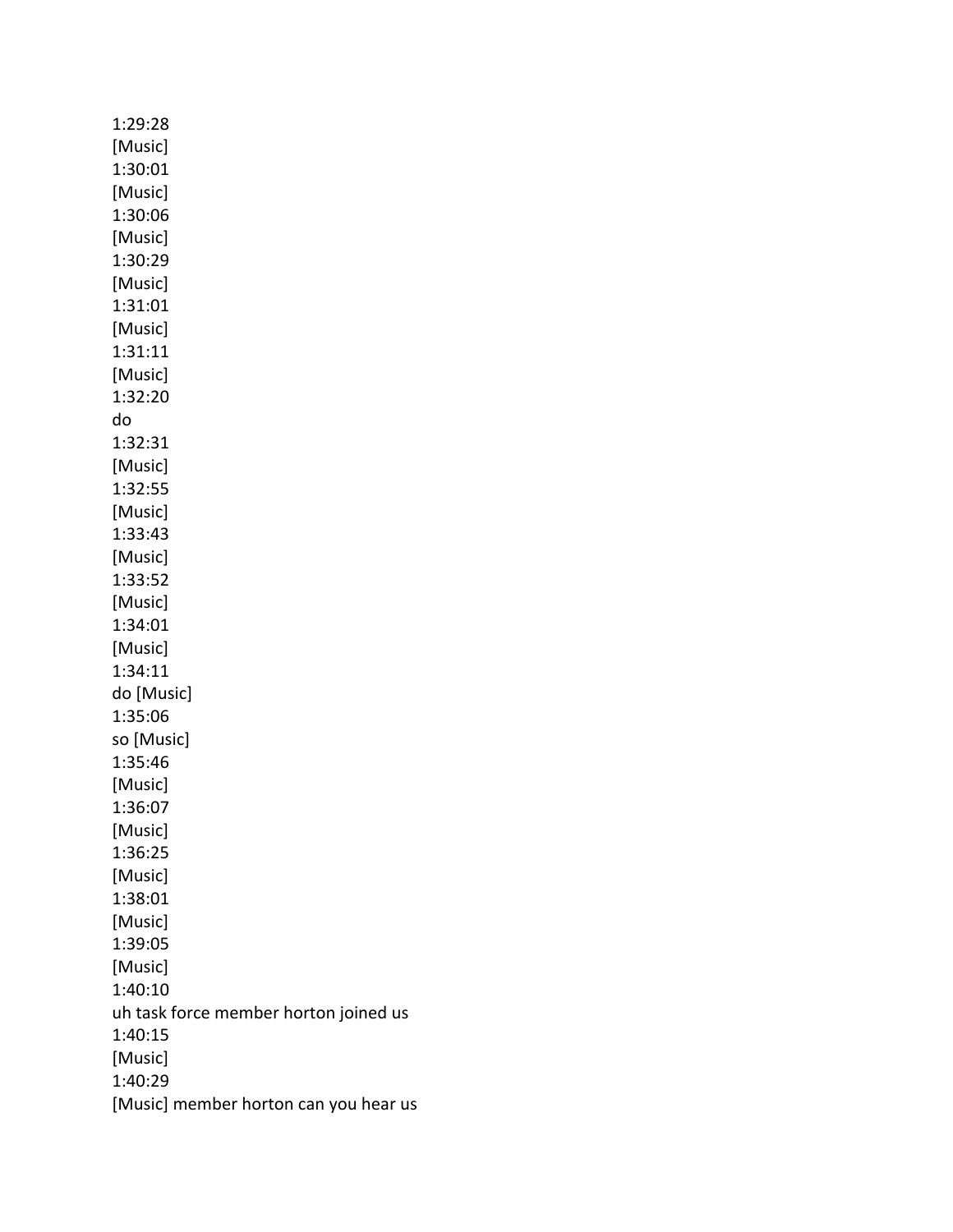1:40:39 [Music] no task force member battles mentioned he had gotten a message from 1:40:44 task force member horton [Music] so we're trying to get your your input 1:40:50 here 1:40:56 there we go i think i finally got it figured out you hear me now yes sir i sure can thank you you can have that yes 1:41:01 task force member good good to see you good to hear you yeah i was trying to listen on the way home from work but i had to pull over 1:41:07 and try to figure the phone out well i appreciate you doing that can i um were you able to to track that last 1:41:13 discussion about minimum age for civilian review board i wasn't getting any uh audio okay how 1:41:20 you doing just real briefly um the task force was discussing whether or not to set a minimum age for 1:41:28 someone to serve on the civilian review board and there were three different suggestions one was 21 is the minimum 1:41:35 one was 18 and one was high school age and i wonder if you have an opinion on that 1:41:41 i i would i was sad was 21 21 all right sir well uh please uh stay 1:41:47 with us and uh either unmute and speak up or raise a hand we want to keep you in the conversation 1:41:54 yeah okay i should be able to stick with when i get home i'll be able to get on my computer all right very good sir 1:41:59 thank you uh task force members as we uh 1:42:06 as we restart um 1:42:14 [Music] 1:42:23 council member sean are members of the task force allowed to eat their pizza at your and your 1:42:30 colleagues seats just wondering double check uh so for 1:42:35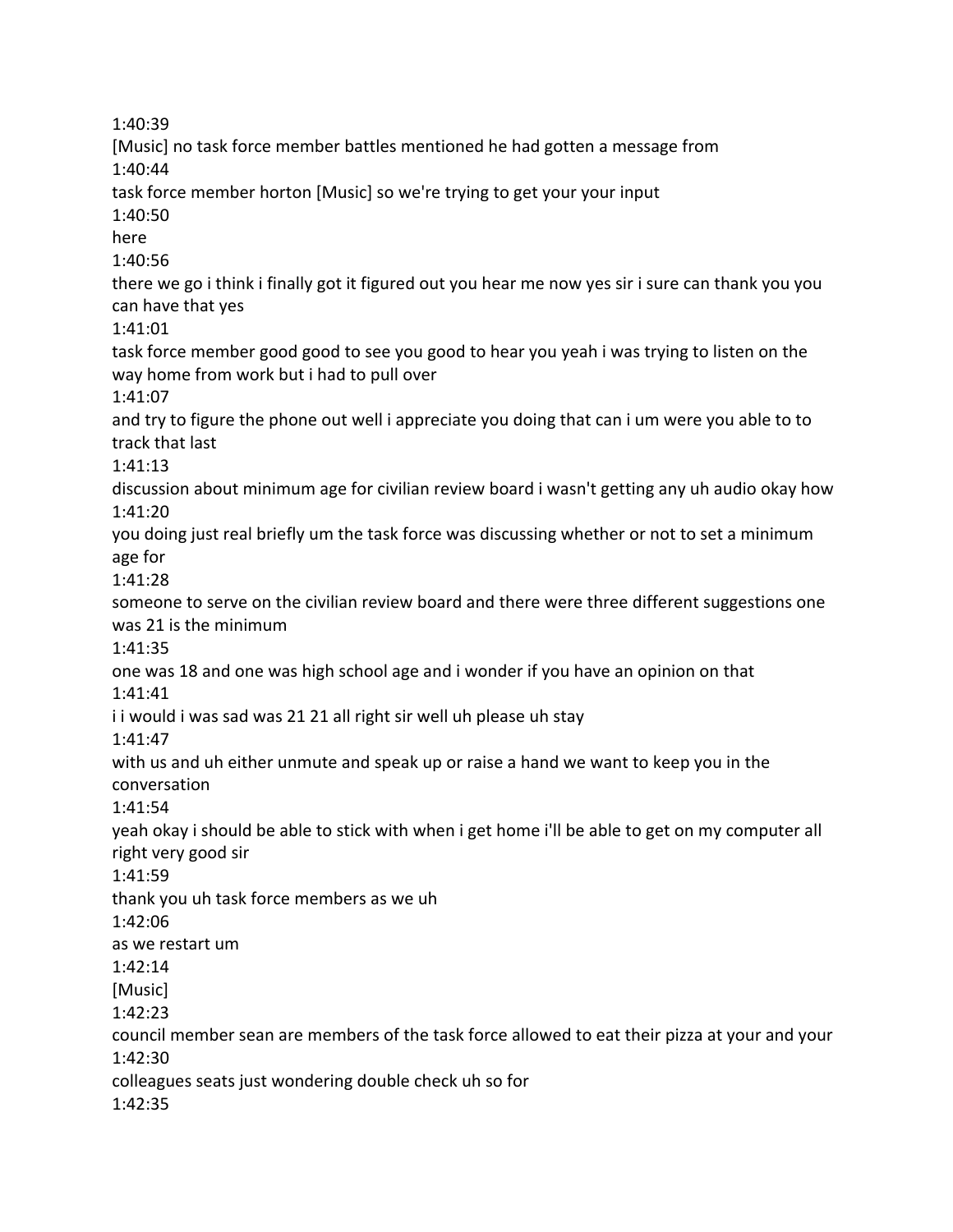anybody who uh is still enjoying this delicious pizza you can enjoy it at your seat so please take 1:42:42 more if you'd like more and bring it back to your seat 1:42:54 all right 1:43:00 [Music] 1:43:07 we do have i think three members of the club [Music] 1:43:17 [Music] 1:43:23 there you go i'll call my reply 1:43:28 all right folks uh so i just wanted to note to this group as we restart that i just spoke with the test first member 1:43:34 horton who's joined us over zoom he expressed a preference for 21 as a minimum age so just in terms of the 1:43:41 record uh that would make it seven in favor of a minimum age of 21 and six 1:43:47 in favor of a minimum age of 18. and so is it is your prerogative what to 1:43:54 do with that information i i would submit to you that it is obviously a very divided question um if you'd like 1:44:01 for that to be formally put forward as a recommendation the the the folks voting for 21 did carry the 1:44:07 vote by one um or it could be something that is revisited at a later date so 1:44:12 just want to know what the body thinks should be done with this particular recommendation task force from zelda motion to make that an 1:44:19 official recommendation it's a democracy so you know counts okay 1:44:24 does anyone object it would be essentially moving this forward to the city council 1:44:29 with noting that it was a 7-6 vote in favor of minimum age of 21. is that okay 1:44:37 okay well then we will note that uh both in the minutes and in the report to 1:44:43 the city council all right excuse me i'm going to move ahead to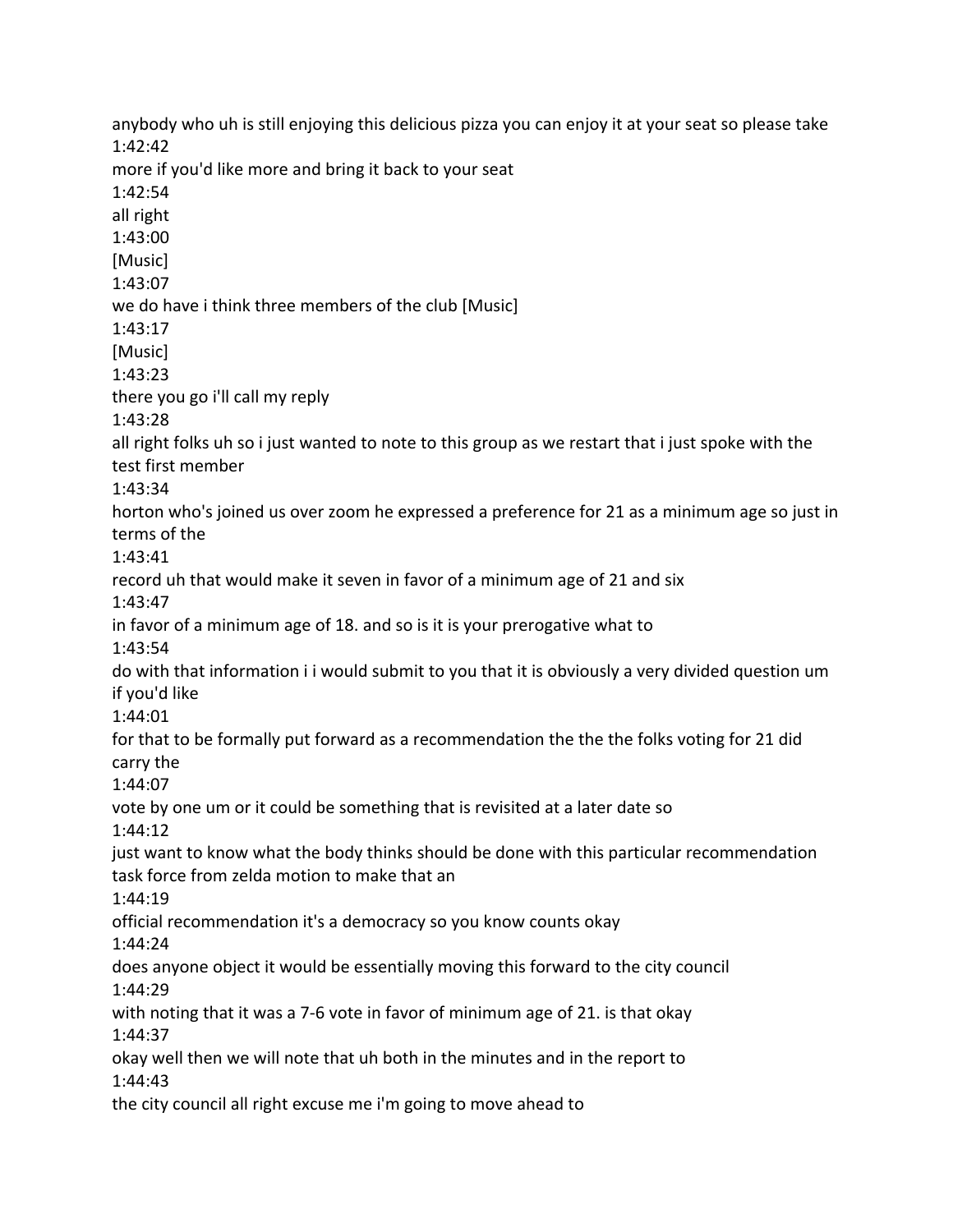1:44:51 uh recommendation number 10 that was uh pulled by 1:44:58 uh co-chair cordova i do i do feel it's important though folks to just um again 1:45:04 uh keep reminding folks about the time of night we've reached um and i and i don't 1:45:10 want to rush anybody believe me at the same time i think um we do have um a looming discussion to 1:45:18 have about your process map for the remainder of your time and just for the reminder to the public the ordinance 1:45:23 that established this task force said that it was to conclude its work by june 1st that could certainly be amended if 1:45:29 this council so chose but we just want to make sure as the facilitation team that we put you in a 1:45:35 position to be able to conclude your work on that timeline and so that's why i might be moving us along a little bit 1:45:41 more aggressively so forgive me for that but coach cordova you had mentioned 1:45:46 the item referring to members who've had direct encounters with law enforcement uh correct i did i 1:45:54 kind of talked about it previously with another of the recommendations i just think that the 1:45:59 language should be very intentional with what those direct encounters entail and 1:46:04 uh necessarily how often we're going to look at those encounters so whether that be yearly whether that be every three 1:46:10 years in accordance to the appointments um i think that it really should if we're trying to be equitable in the 1:46:17 representation and um if we're trying to be equal about the representation it should be 1:46:22 representative of the interactions most recent to the appointment and coach cordova do you um 1:46:30 do you have a way of thinking about direct encounters with law enforcement that would be more clarifying well i 1:46:35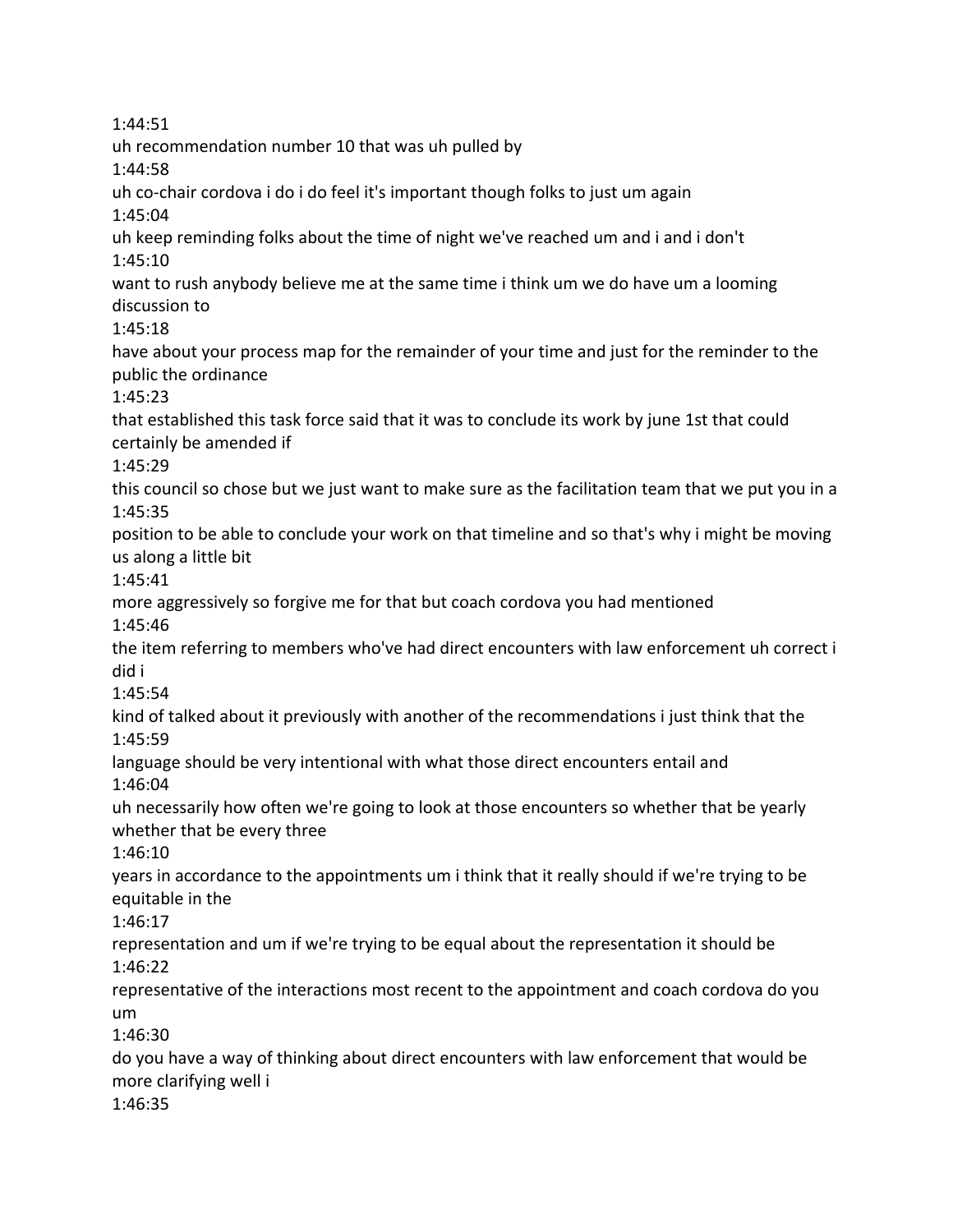would recommend it go back to the subcommittee and they can decide how that would go about does anybody have any other comment on 1:46:42 this recommendation chair krigler yes i totally disagree because um sure would you mind i'm sorry 1:46:49 just for that one can you hear me we sure can 1:46:55 um i totally disagree because um you know it could happen far in between 1:47:01 um of uh interactions with the police so um i would want to keep that open 1:47:07 because that also gives someone history um uh 1:47:12 that they're bringing to the table that could possibly have history that they're bringing to the table um and they have 1:47:18 their reasons and thoughts especially if they're not sitting in a jail cell right so go ahead can i respond to that yeah 1:47:25 please um the motion wasn't to remove it from the recommendation it was to make it more specific with the language 1:47:31 that's been incorporated into this recommendation again it's very uh it's 1:47:36 pertinent to be intentional because although we have a sitting city council we don't know what that city council 1:47:42 will look like from three or six or nine years from now so we don't want to leave it open to interpretation um i think 1:47:48 that uh chair uh triggler is correct i think that these experiences could be 1:47:53 beneficial to the decision making however i wanted to be uh as 1:47:58 factually accurate with what's going on in our community coach if i could though i i think there are two things that i'm 1:48:04 hearing discussed here one is perhaps giving greater clarity to what we mean when we say direct encounters but then 1:48:11 i'm hearing a separate track which i know we talked about in subcommittee but i just want to clarify that i'm hearing you talk about 1:48:18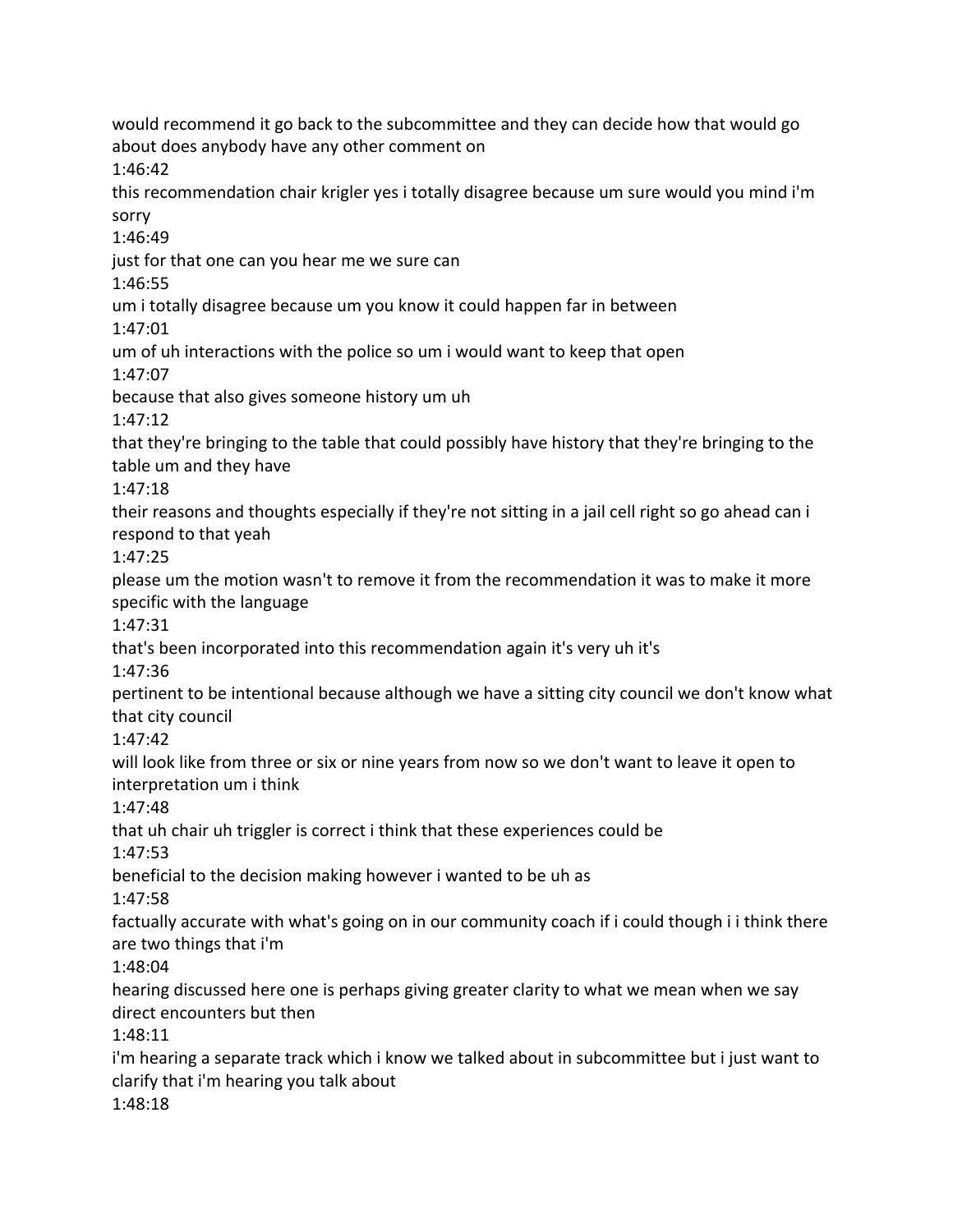essentially how to proportionalize the membership of the of the crb of the civilian review 1:48:23 board based on data around direct encounters with law enforcement so that feels like a 1:48:29 separate i mean no no it's the same thing because it says the board shall include members so it doesn't specify 1:48:35 how many members or what that number is in the civilian review board so the language the language in this recommendation is not as detailed as it 1:48:43 should be to remove any misinterpretation so what you're looking for is specificity both around 1:48:50 the number of members that should be included with direct encounters and more specificity around what those direct encounters are correct okay remember 1:48:57 haven't then chair can i like make a subject so one i want us to keep remembering 1:49:04 that these are pieces these are recommendations for this civilian review board around 1:49:12 composition that have to be wordsmithed i believe i mean i really believe that 1:49:18 we could you know move forward with the recommendation knowing that we're going to come back 1:49:25 and write up like every because this is all going to be like 1:49:30 put into the correct like ordinance and recommend you know the the correct 1:49:35 verbiage and so it gets very difficult when we have recommendations 1:49:42 but then we're also thinking about process those are two different things 1:49:47 and um and so i want to you know i'm of that you know that age where you say trust 1:49:53 the process i want to trust the process will occur once we get the recommendations moving forward well i i 1:50:01 do want to note if i could remember haven that i i hear in coaching cordova's comments more than just a 1:50:06 desired award smith in other words i hear him saying this substantively doesn't read the way that i 1:50:12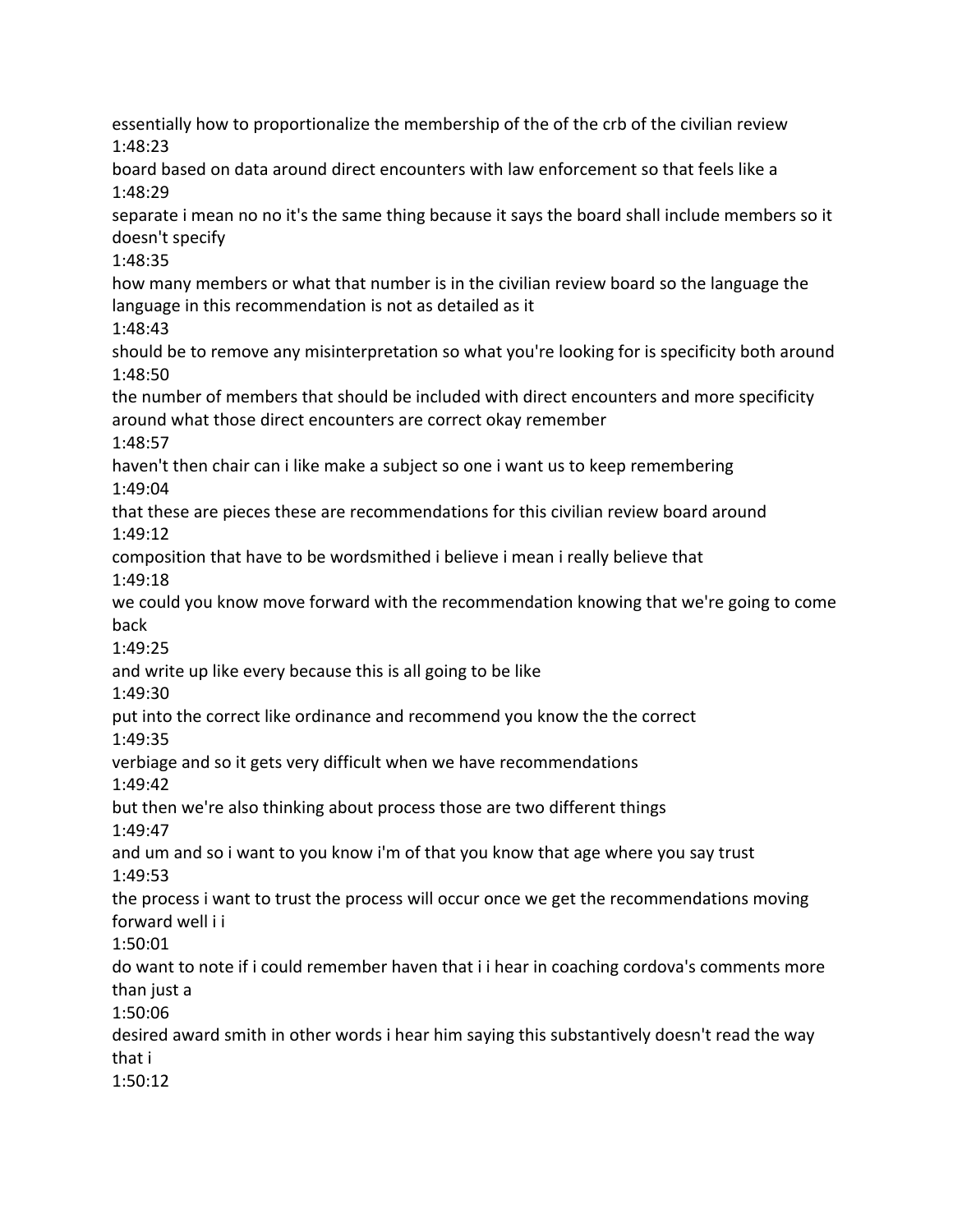wanted to read not just from a matter of word choice but from a matter of concept you'd like a specific number of members 1:50:19 mentioned you'd like clarity around what direct encounters mean is that right correct and this is uh the same concern 1:50:25 that i brought out during the subcommittee that i that i guarantee the group that i would bring out to the larger task force so chair quickler and 1:50:32 then member rivera i'm feeling if they're part of the community 1:50:37 then it really shouldn't matter in regards to the number of being on on 1:50:42 there if they're part of the community then they should be allowed to be on if it happens to be a little bit more than 1:50:48 you know uh that is being chosen then i mean that's just kind of the way it is but well chair let me clarify i think what 1:50:54 i'm hearing coach cordova say is he wants there to be a specific number of members of the crb 1:51:01 who have had direct encounters with law enforcement how do you feel about that 1:51:07 um i want to keep it open i want to keep it open because especially for the african-american 1:51:14 community that there's a lot of encounters that happens even if there's 1:51:20 small ones um that has happened um and and i just believe you know from a you know 1:51:26 stop you know traffic stop um some sort of miscommunication um in some sort of 1:51:32 way like with walter uh at the grocery store you know those those events you 1:51:38 know still take and have uh effect on people so i think that you know with 1:51:44 that being said i think that it should be just an open you know an open thing and then i also 1:51:51 agree with uh denise that at this point you know 1:51:57 of what's there it remains there and as we go on as she said the process we'll come back and look at that 1:52:03 uh remember rivera then i'll try to come back and and i do think oh i'm sorry pastor billy lark so remember vera pastor blai larkin i guess i'm kind of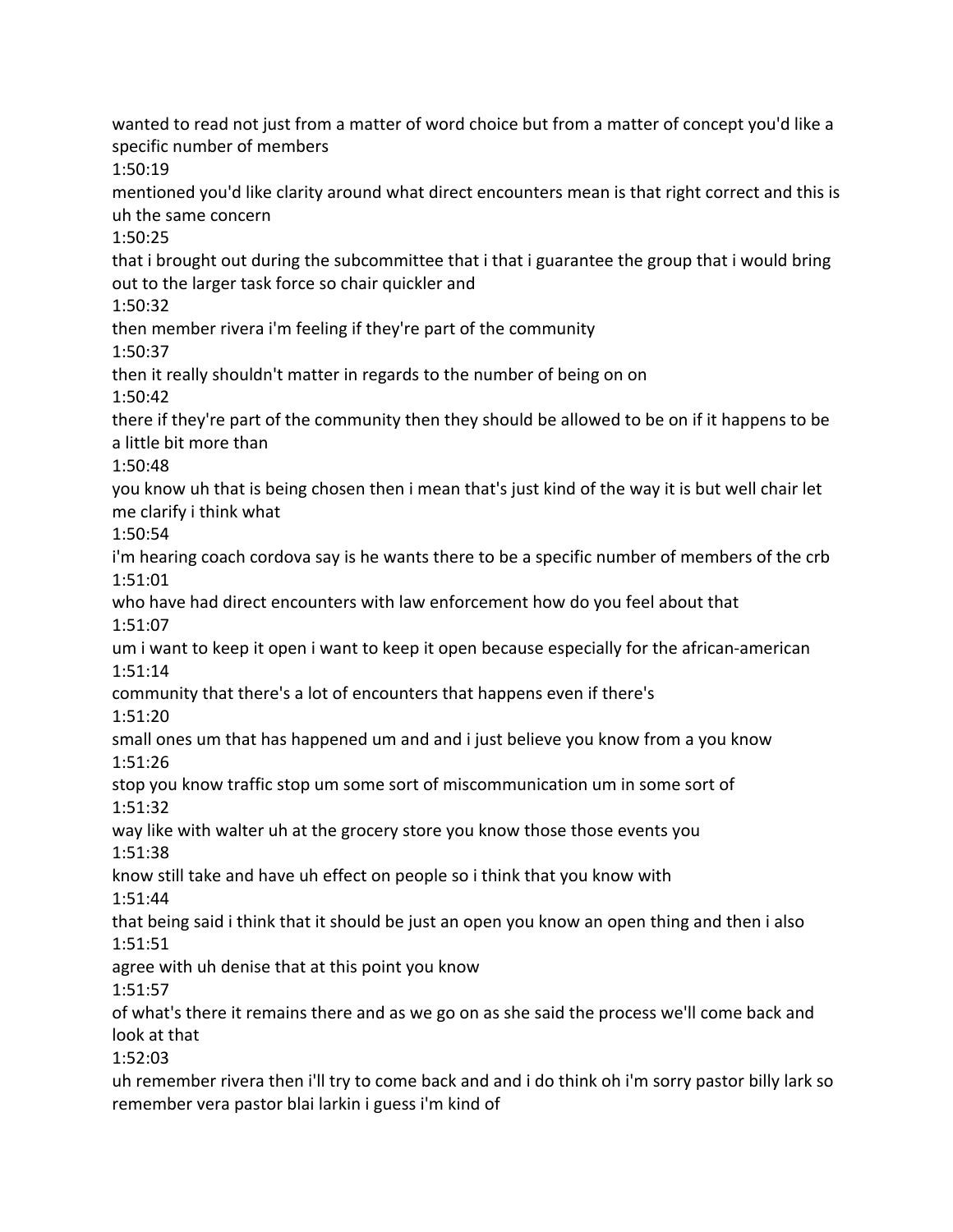1:52:10

confused because i have a point of clarity i i um yes because are they saying the same thing or what i think 1:52:16 well when i what i'm hearing i think uh what i'm hearing is ishmael is saying that he wants something that's going to 1:52:21 be more intentional yes and something is going to be more direct in case 1:52:26 that there's a change of guard of uh you know the council members 1:52:32 city manager chief and the whole bit i think that's really 1:52:37 correct yes i think i think what i'm hearing is that's essentially a baseline 1:52:42 so the reason that i specify this is this is the same thing that's been frustrating me about the whole concept 1:52:47 of the subcommittees is that we have to be very intentional with the way that we phrase things although they're always 1:52:53 going to be open for interpretation both in the council and both in the city attorney they're going to they're going 1:52:58 to put it in whatever way is relatable to them so us as a subcommittee we have to be very intentional and very detailed 1:53:04 with the recommendations we're putting forth meaning right now it says the board shall include members who have direct 1:53:10 encounters with law enforcement how many members it shall include how many should it include what are direct encounters if 1:53:16 i'm going to a barbecue at a police officer's house that's an encounter is it recorded in encounters does that mean 1:53:22 that i have been arrested i have been um i absolutely understand the clarity 1:53:28 you're looking for i only want to suggest as a matter of process that if this were to go back to the subcommittee 1:53:34 there's a possibility we won't we'll run out of time by the time this task force needs to finish its work according to 1:53:40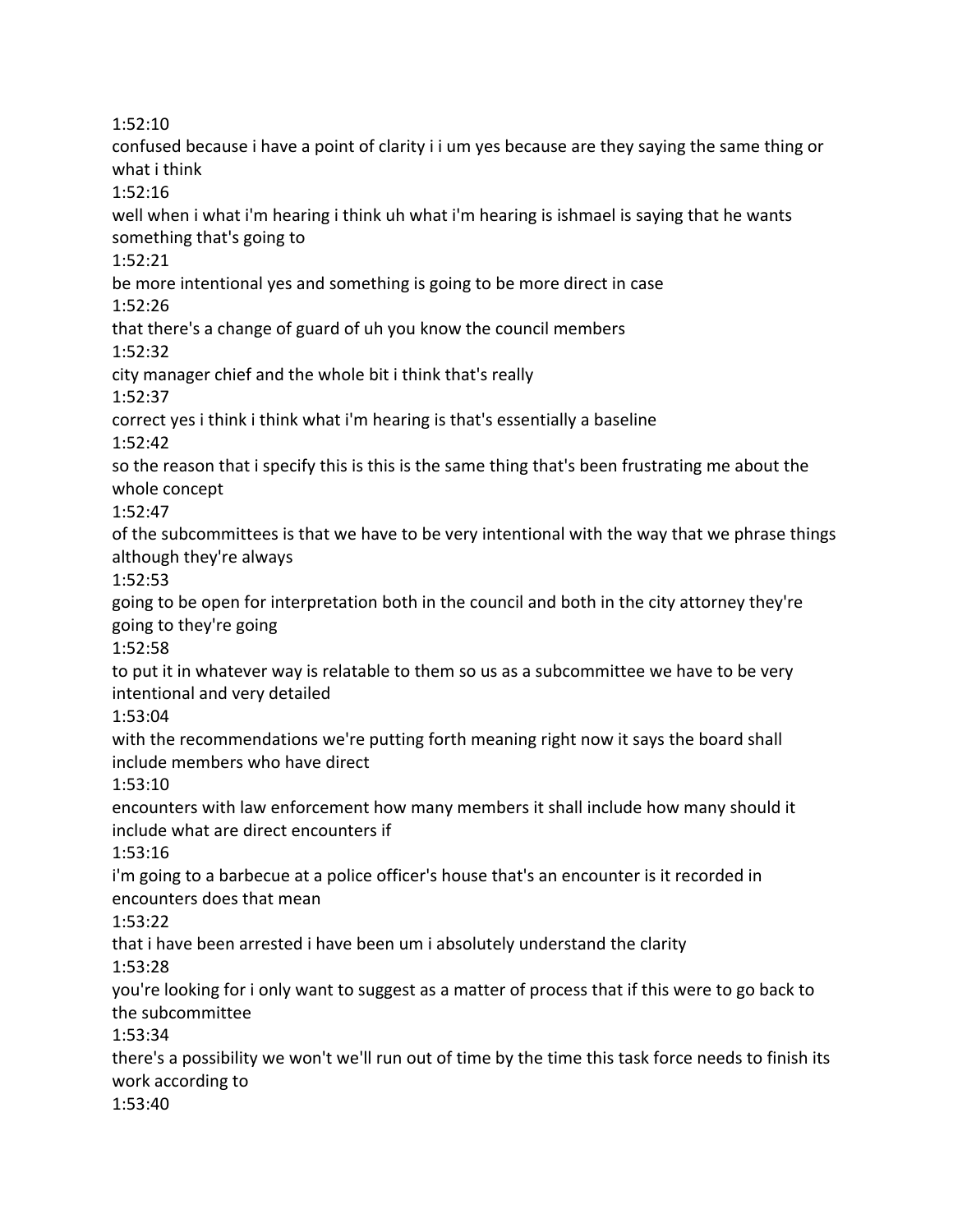the current ordinance yeah and my only my only thing with that is that the recommendations that we're moving forward are gonna have to be revoted on

1:53:47

if they're amended in any sort so for example if we decide to push that and then all of a sudden the subcommittee

1:53:52

decides to change the language we have to re-vote on it it's not the words missing that we have to it that's literally the process of how everything

1:53:58

works right so i'm saying that right now if we pass this it basically cannot be amended without coming back i don't hear

1:54:04

what you're saying i hear what you're saying uh oh uh yep i'm sorry oh also blind shirt 1:54:09

okay test for some of rivera and then tesla's murder blanchard thank you i i hear both all perspectives actually but

1:54:15

i i do agree with ishmael on this one that you know the devil's in the details you've got to it doesn't have to be written so much as an ordinance with

1:54:22

that sort of specificity but um you know and it could be open like lejewel wants but not limited but

1:54:28

specified so it could be and we have to specify as well are we talking a traffic ticket are we talking a felony you know a felon

1:54:34

could practice law of the state of illinois so not that we want to limit that either so if they've had an encounter and they want to be part of

1:54:40

something like this we have to make you know be specific about it and um 1:54:46

using the words shall and must also these members shall no they must you know we must include people who have had

1:54:53

certain encounters and yeah well i might incorporate both not to get to legalese um but you know from the city manager's

1:55:00

perspective i mean shaolin must in my experience are essentially one in the same as it relates to the

1:55:06

force of law you're the attorney i'm not um but i do want to ask whether that makes any 1:55:11

difference whether it's worded that way as it relates to it being a requirement 1:55:17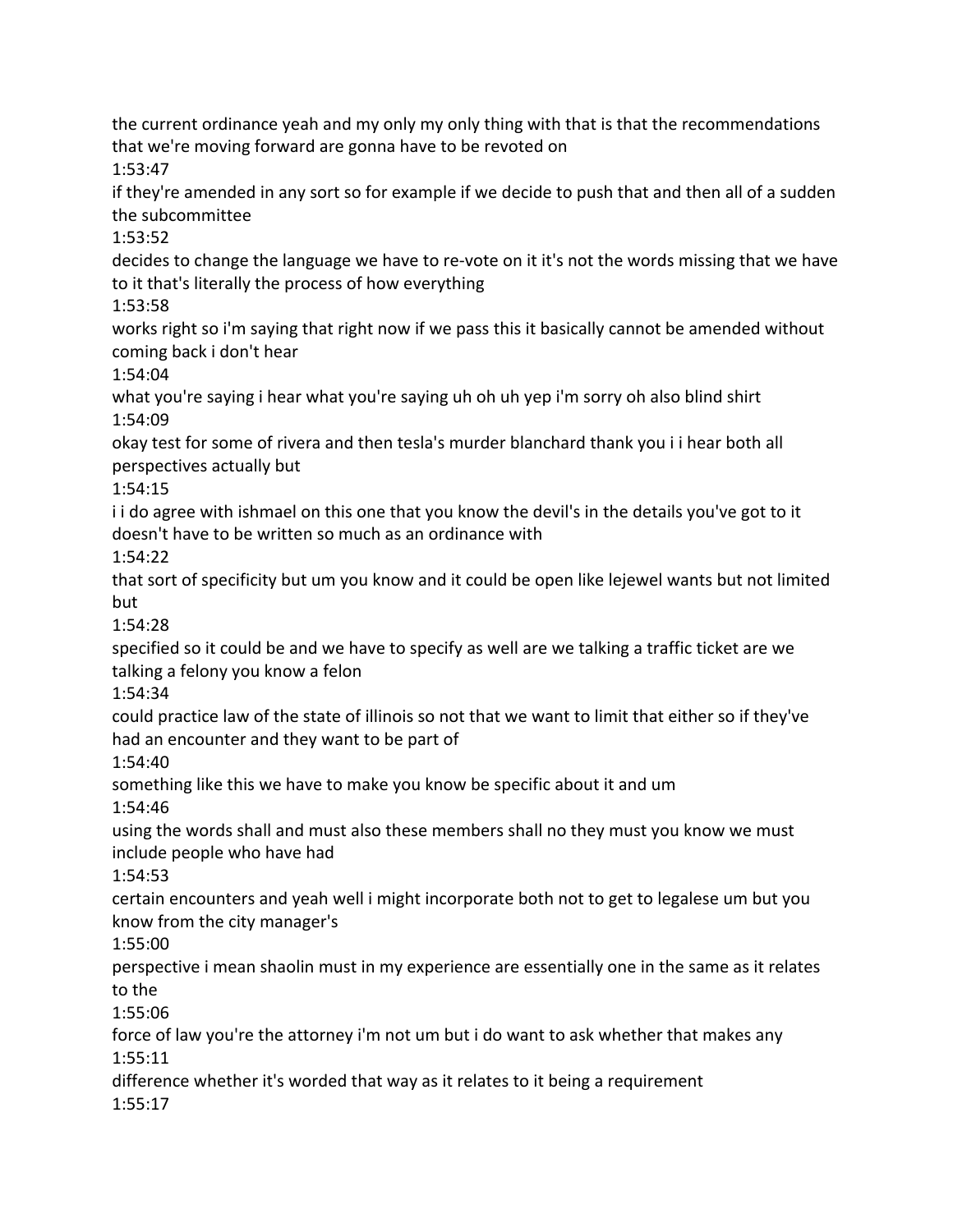it's certainly helpful but there are court decisions in illinois that take differing interpretations 1:55:24 i'm new here but using that language and providing context provides 1:55:31 evidence of the intent of the task force so it still is helpful yes um 1:55:36 i know member blanchard wanted to share and that's what i was going to speak to the intent i think the intent was to 1:55:41 have one person that had had an encounter at least one person that had an encounter with the law enforcement as 1:55:48 a representative to speak from their perspective my question is what would you want the 1:55:54 language to be well again it doesn't specify one member like 1:56:00 for example no more no less than one member should have previous experience but then it kind of correlates with what 1:56:05 does that previous experience encounter because obviously some people have experiences that aren't documented so 1:56:10 how do we correlate that um so i i would specify like no less than one member or no less than two um one female one male 1:56:18 it's very specific so i am going to challenge you i do see reverend brockway i'm going to challenge your co-chair tell us what you want the recommendation 1:56:24 to say i i felt like i already did i don't know so you would like it to say the board 1:56:30 shall include at least two members put a number to how many members and i 1:56:35 understand i just don't know what the democratic planner do you now want me to explain no no i just wanted to know what number you would like to see in it or 1:56:42 more you know there could be six members that have had again this is why i asked for it to go back to the subcommittee 1:56:47 and with the mindset that we figure out a number or if any number will we figure 1:56:53 out what direct encounters mean and you know be very specific it's really just 1:56:58 to go back to the subcommittee not necessarily i obviously have in my opposition that i've voiced to everybody and this is for everyone's discretion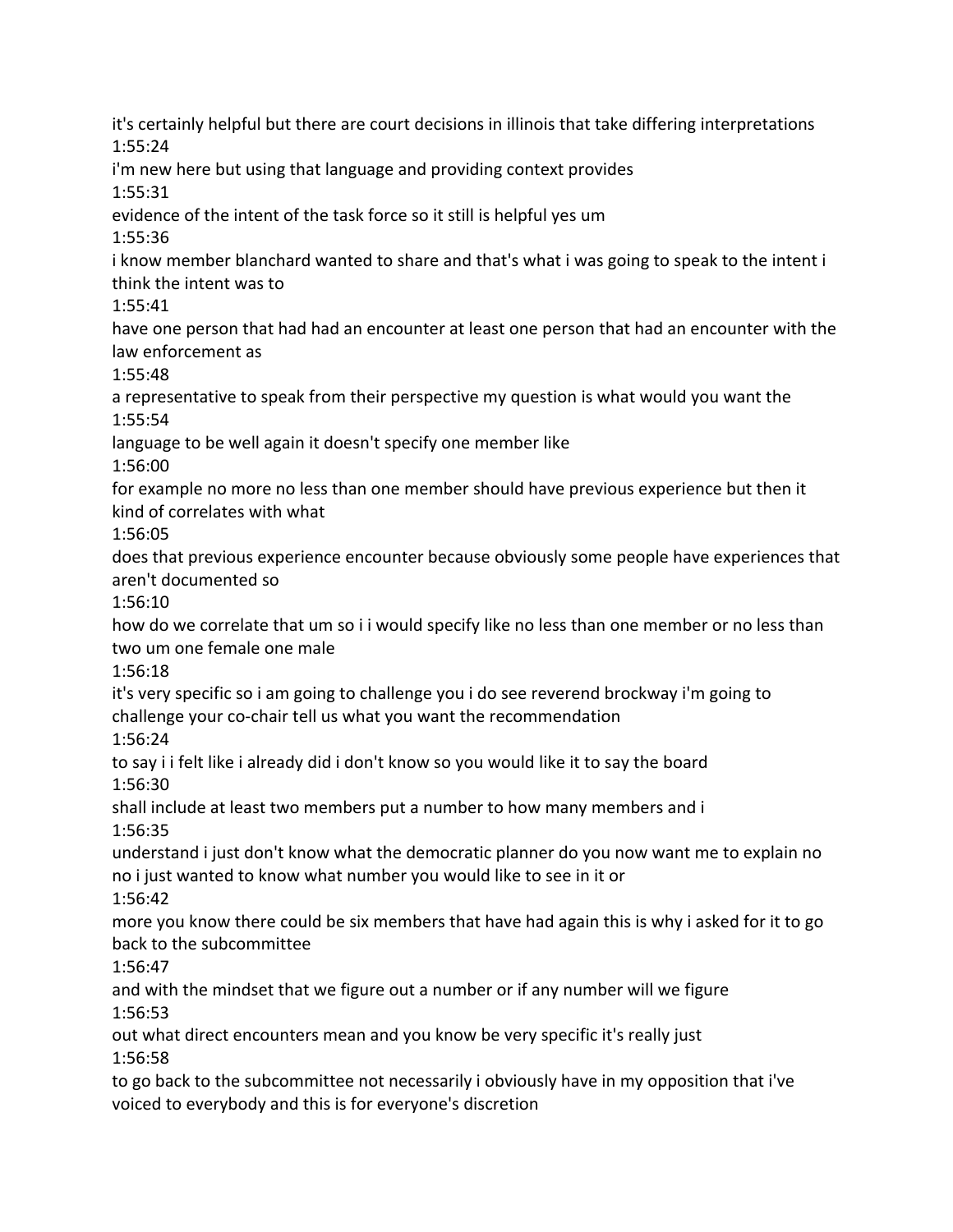1:57:05

how they want to move forward uh reverend rockwell i just say send it back i don't think there's clarity i 1:57:11 don't think there's clarity from the committee and i don't think it it's ready to be brought to the full task force 1:57:16 any objection to that so it will return thank you uh we'll move on to 1:57:22 number 13. this has to do with the process of appointment or removal test for some 1:57:29 result of her i think yeah so i think the intention here um i 1:57:34 just feel that there is a conflict of interest to have an independent 1:57:40 body of civilians being appointed by a government position 1:57:47 however because we have already been picked by a somewhat neutral source by 1:57:54 by you guys i think that we should amend that to allowing us to vote or 1:58:00 welcome the new members of the civilian review board i think the intentions are most clearest 1:58:06 to us on the board now and that way uh that could reflect um 1:58:12 more accurately what what we envision the city to be um and then furthermore i don't believe 1:58:19 that um if if that is something that's one thing to consider the other thing to consider 1:58:25 is to allow this board to be to be chosen by an equity director that 1:58:31 the city of elgin is waiting to hire so i don't also see the civilian review board being done right away or 1:58:37 implemented right away so we should also have someone in the city that 1:58:43 oversees diversity and equity and and all those aspects of the city um and i could see 1:58:50 that being another way or another route of choosing what number are you all done uh this is 13. 1:58:56 everything in red so um i really apologize for having to say this but test remember wharton if it's 1:59:02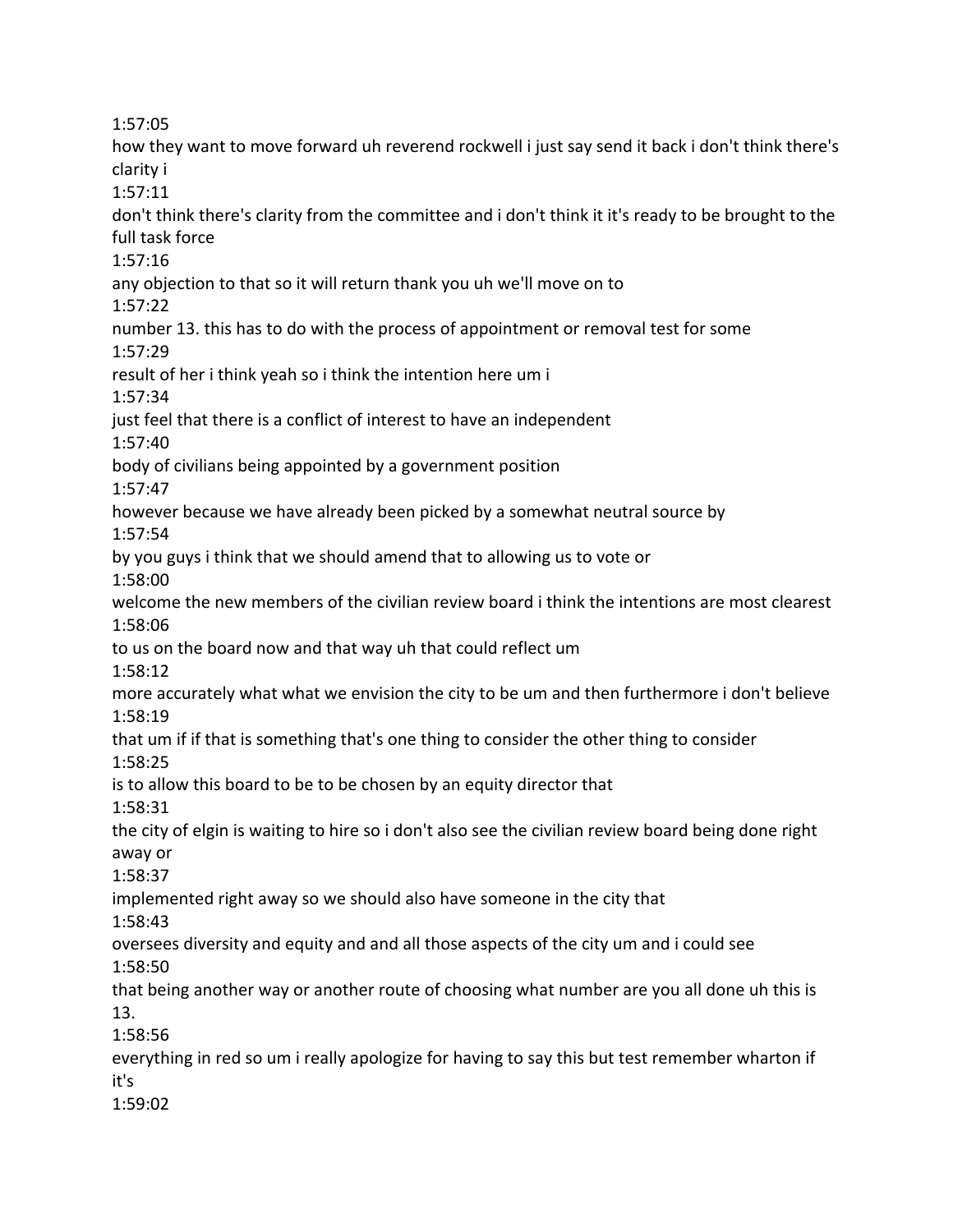okay to dismute uh your line when you're not speaking it was hard for me to hear and and some of the other folks to hear 1:59:07 and so testosterone result of our forgive me um i i think what i heard you to say was 1:59:13 rather than have city council appoint members what was the alternative so there's two alternatives i would propose 1:59:19 one i think this being maybe first is to wait for the equity director to be hired 1:59:24 in the city of elgin to appoint members of this board as they would be most focused and professionally relating to 1:59:30 this issue of you know what we're speaking of equity diversity and fairness in the city or two we could as 1:59:37 a board vote for the members to for the new civilian review board members to come up to us present to us and have 1:59:44 that have us be the ones that welcome them in as we're uh part of the vision and leadership of of this uh this board 1:59:52 moving forward so in other words so move to the council as opposed to the council making the appointments either 1:59:57 the equity officer yet to be hired for the task force here could make the appointments correct that's the move 2:00:04 pastor like senator uh task force member okay i'm having a strange sense of deja vu 2:00:11 because um you know we we talked all through this two full task meetings ago 2:00:19 and we kind of we brought it back to the subcommittee 2:00:25 worked through sort of a compromise knowing that it is the city council this is a city task 2:00:34 the civilian review board will be aboard of the city of elgin 2:00:39 the people who are responsible for making the appointments and maybe um city manager if i'm wrong you know 2:00:46 just let me know but it's the city council's job to do the appointments 2:00:55 am i wrong than that we're glad to see in the flesh uh remember horton as well as on zoom uh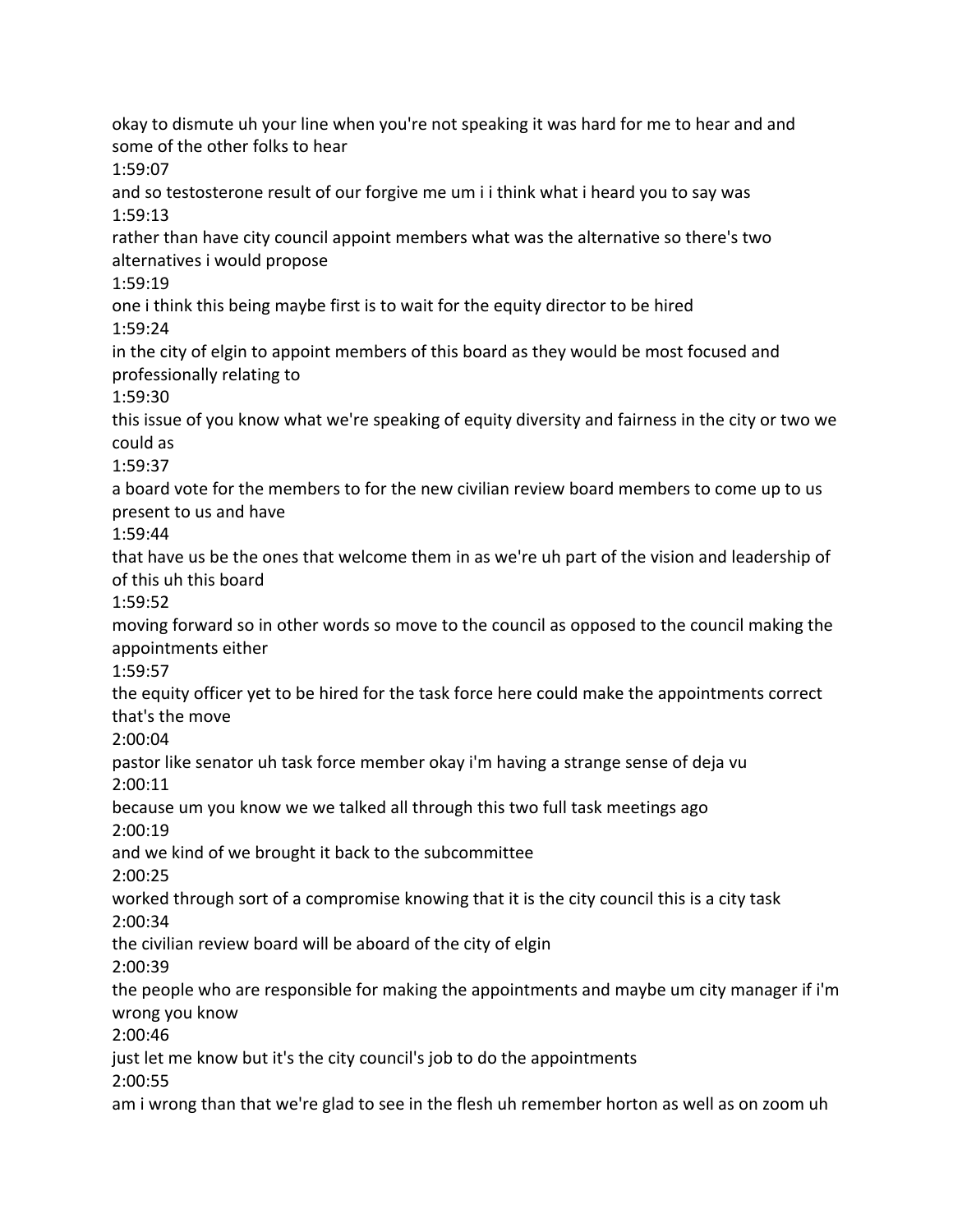2:01:00

but better to have him here in person i heard the question posed to the city manager i am correct so okay yeah i 2:01:08 should get do i get a prize extra pizza i think is the name of the game so so 2:01:15 so okay so that's their job and so when we went back to the subcommittee we talk 2:01:21 through all okay because you know if you recall two full task force meetings ago 2:01:26 we went through a whole thing about election and you know all of these other steps and what we came up with was that 2:01:34 recommendations from a community group such as our task force maybe for the 2:01:40 first go-around we would provide recommendations we would be part 2:01:45 of that process and make the recommendations in whatever channels there are to the city council regarding 2:01:52 the appointments knowing so it's like a two-step process knowing that it is the 2:01:57 city council's job to do the appointments and i'll just acknowledge i mean there are two there are two opinions here i 2:02:03 mean it's it task force members oliver may acknowledge that usually the city council makes these appointments he's asking for a different procedure tesla 2:02:10 summerhaven is saying this is a board like the boards we have in existence now at the city and the council makes 2:02:16 appointments to those right so you know so we could have a community group that's a civilian review board 2:02:22 without with no with absolutely no authority right because you don't have the authority that's given 2:02:29 through the entity of the city government there certainly are trade-offs based on who makes the appointments uh i i know pastor blaylock 2:02:36 wants to say something i'm going to go to texas for revere i know you may have to uh drop here uh 2:02:42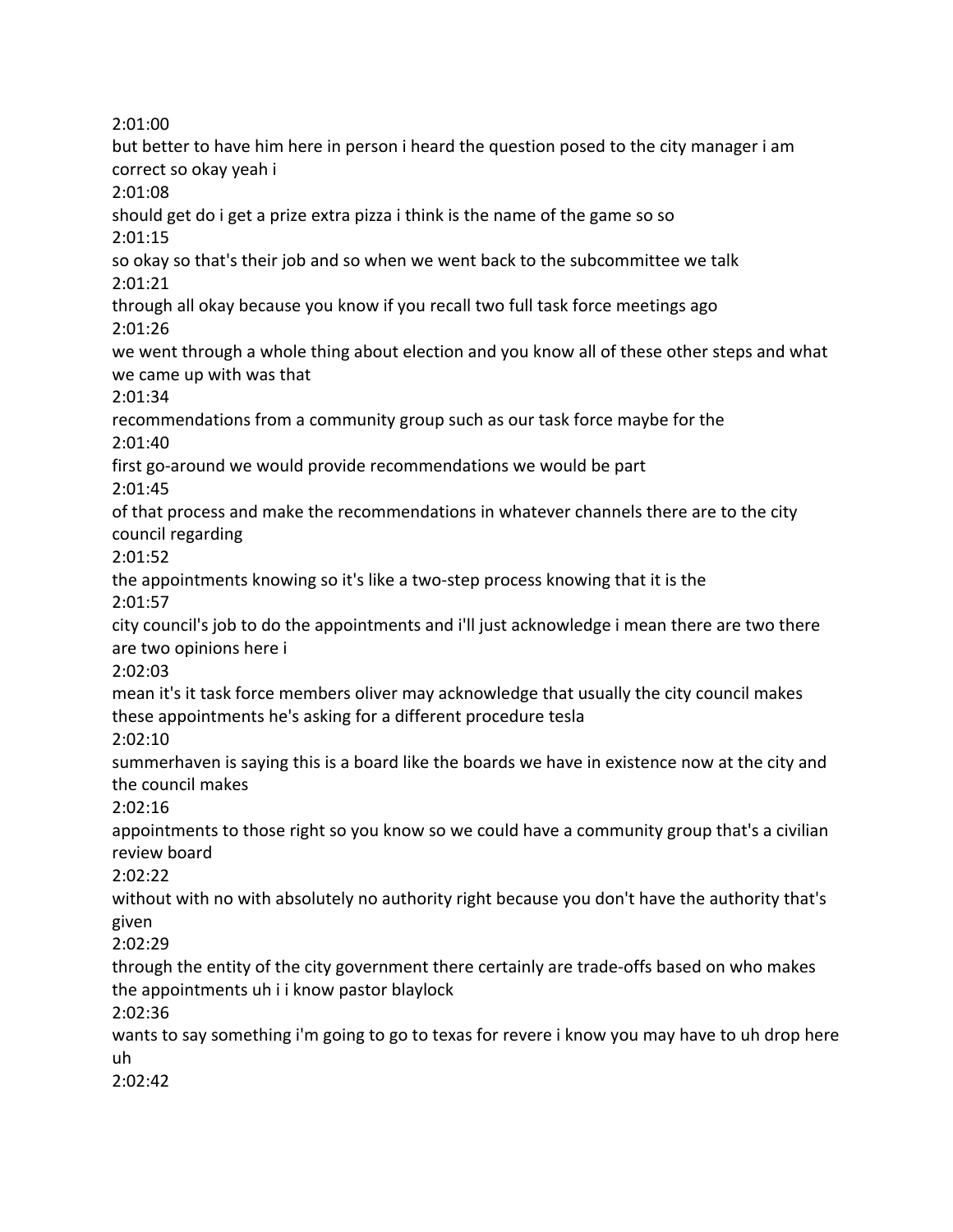so but they're all subjected to this subject of the same ordinances within the city right no matter what the group is whether it's sustainability whether 2:02:48 it's citizen review board they're all is that correct there is a there is a single chapter of the city code that 2:02:54 deals with boards and commissions so they're all subject to that ordinance either way no matter if correct or 2:03:00 okay i think that you have to do it a certain way well so i think perhaps and of 2:03:06 course i'd yield i mean i'd defer to the city manager but it's possible for this group to say this board will be a different type of board 2:03:13 and therefore have a different manner of the appointments being made but if it were to be a board like the boards that 2:03:18 exist it would probably fall under that existing law that requires city council to make the appointments passer however i think 2:03:25 that what denise is saying uh i i like that because most likely hers would pass 2:03:31 before me and uh you know 2:03:37 most likely hers because i've already made a motion but you know everybody ignored it so but i do i do like what you i look 2:03:43 like most likely yours would be passed however i think it should be this group i think actually i know you said a 2:03:49 community group but i think this should be this group and i and i know you tried to make it 2:03:54 generic but you know specifically and intentional as is miller said it should be this group to recommend to the 2:04:00 council right and that's that was and that was the um the conversation in the subcommittee 2:04:07 that the initial appoint you know what if the initial board would have the because who knows where we will all will 2:04:13 be all right and finally well after isabel we should go ahead and vote on it remember uh coach or cordova so the one 2:04:20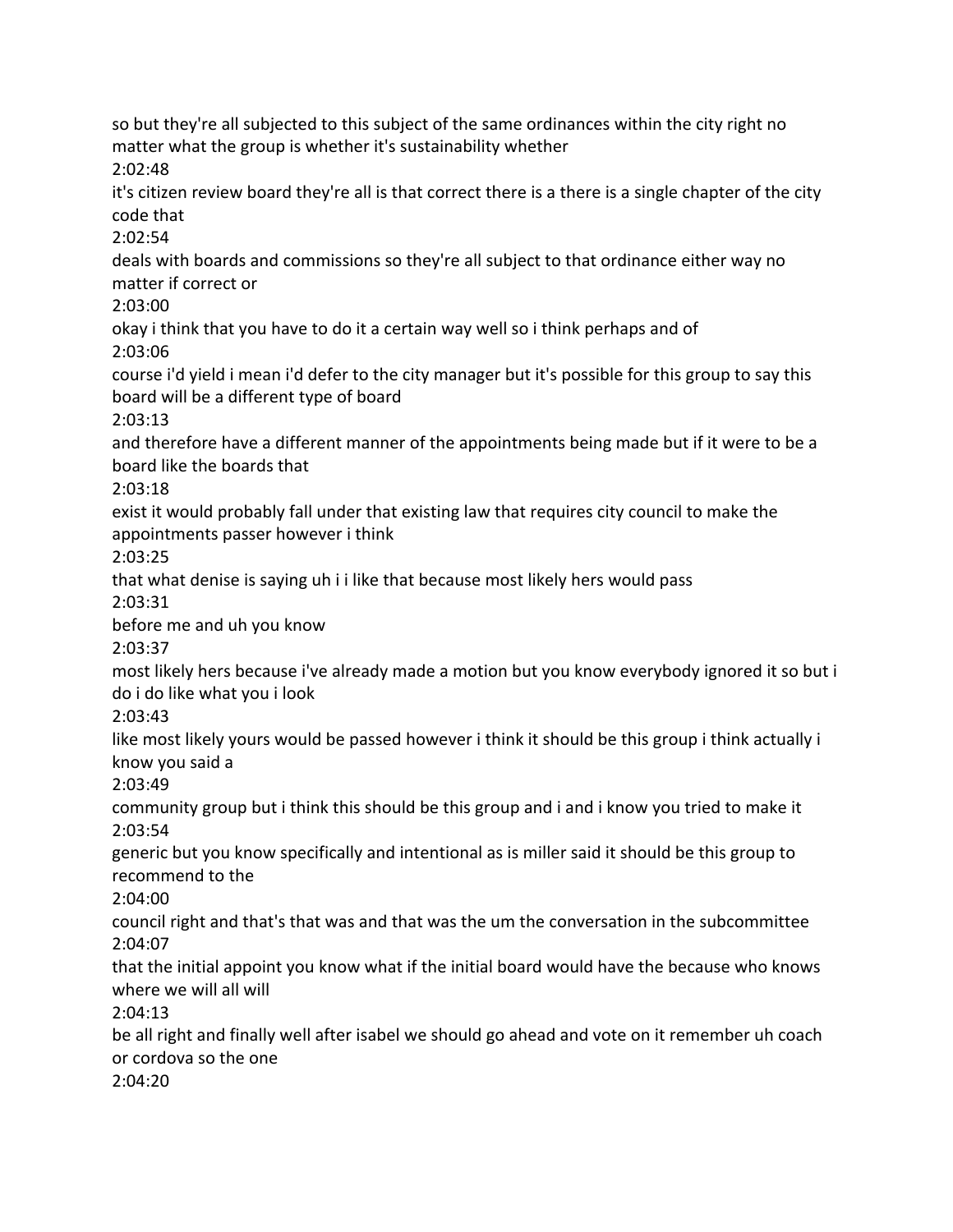thing that i did want to and then task force members of our didn't have his hand up just for the right um the one thing that i did want to include that we 2:04:26 talked in the subcommittee was to add another layer layer of accountability so obviously in the first run we would 2:04:32 recommend nine candidates uh to be filled in those appointments and if the 2:04:37 city council decides to appoint anyone other than the nine recommended candidates they have to give us an 2:04:42 explanation on why they chose not the certain candidates that we recommended so there's that level of accountability 2:04:48 in that aspect too i agree with it and we could note that remember zelda so i think what i'm hearing is that we want 2:04:54 the legitimacy of the board and that is why we want to go through city council um i guess my question would be to uh 2:05:02 kozil what would be the role of the equity and diversity officer of the city and how would they work with in 2:05:07 conjunction with the city council and over and lastly could you see the equity and diversity officer tying 2:05:14 with responsibilities of this board or at least some kind of oversight there's nothing there's nothing been 2:05:20 defined at this time and it would be dependent upon what proposals were presented to the city council and what it agreed would be appropriate for that 2:05:27 particular position so that's up to discussion currently as well then right there is no current discussion on that okay okay so i know 2:05:34 it's waiting in the human relations office that uh proposal um and i guess what i'm 2:05:40 what i'm imagining right now is that in the sustainability we hired a basically a full-time director that would 2:05:45 communicate with city council and and we that's how we've been creating law so it goes to the subcommittee to the to the 2:05:52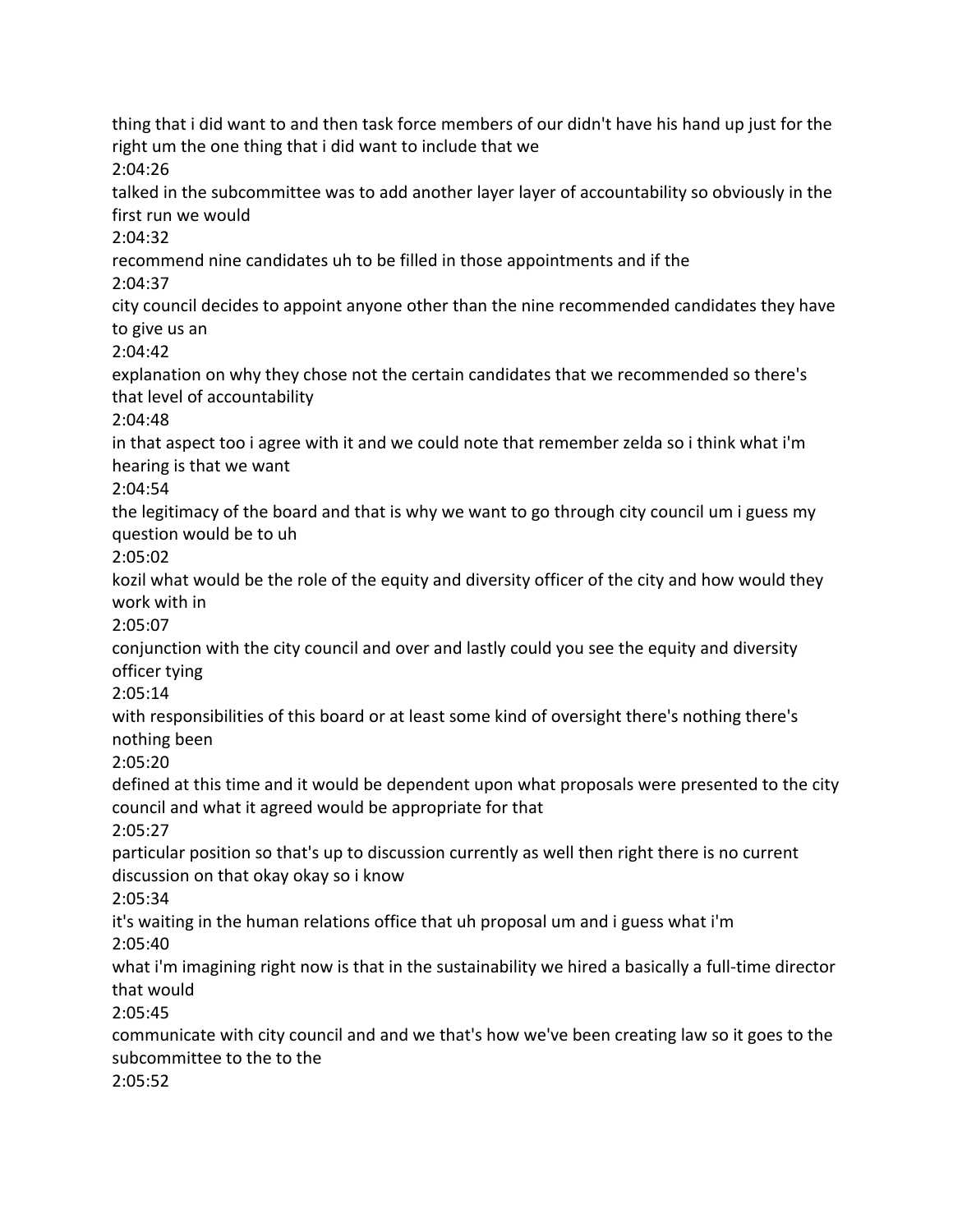to the full-time paid position and then it goes to city council and you guys vote on it so i guess what i'm trying to say is could we 2:05:59 possibly wait for the civilian review board to have that equity diversity officer to be as that medium to work 2:06:05 with city council that's certainly a possibility but just so you know too it's it's a courtesy that the city 2:06:11 council is extending with the sustainability coordinator there is nothing mandated by law that requires 2:06:18 the process that you're describing all right okay so then we would just have to address this in human relations okay got 2:06:24 it thank you wait wait hold on are you hiring that person see the man you're hiring that person correct that is correct yeah 2:06:30 is he going to work he or she are they working directly under europe at this point the diversity inclusion 2:06:36 would be a report to the city manager's office directly no other person is they report to but you were correct that is 2:06:42 correct great okay so um i 2:06:48 know that we've had a healthy discussion here i guess task force member is aldevar uh are you open to the way that 2:06:54 task force member haven presented this where the task force has a significant role to play in the appointments they are made 2:07:00 by council and there might be some role for the office i think i think every all of that is good and then i would just 2:07:06 like to say if we could add to wait for the appointment of the diversity and equity officer position there are have 2:07:11 been job postings that's been waiting over a year that stuck in human relations in the human relations commission that i've been working on 2:07:17 pushing with a few other members and that's where accountability comes in to play here 2:07:22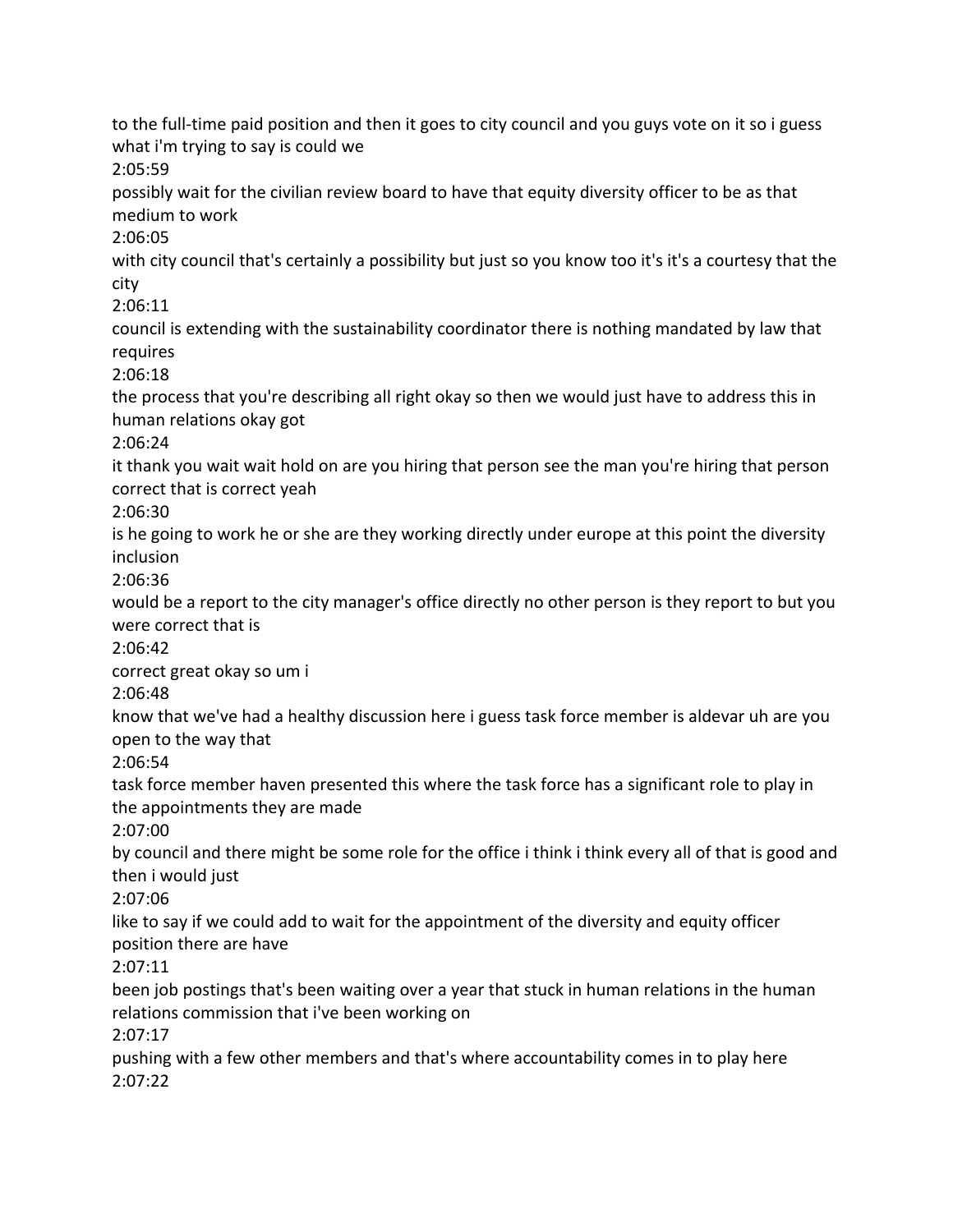but i really think that if we as a board could work and at least hear their perspective of that as well it would 2:07:28 help make this process a fuller process but no objection to what anything what what denise was saying okay remember the 2:07:35 member well there's no timeline as to when that person will be selected i mean it it 2:07:41 kind of opens up to it hinders the civilian review board from being in effect until 2:07:48 that person was selected and i don't think there's a timeline as to when that 2:07:53 person will be selected so i think that would be a hindrance for the uh citizen that's my question yeah 2:08:00 i think that's that's a power that's uh that's something that we add pressure to the city i think that's a privilege of us to have is to check with the city 2:08:06 when will they hire that that person when will they be responsible for that and then if if we have to wait a little 2:08:12 bit not too long right we do we don't want to wait too long and that's where that pressure builds so i guess what i hear is the intent here is not to 2:08:20 saw the appointment of the civilian review board it's simply to expedite the hiring of the uh diversity and equity i'm not sure the 2:08:27 exact title officer and then include that person in this crb discussion but is that not done june the 2:08:34 first and we're left you know we're we will left you know 2:08:39 are we done in june the first well i would refer to the city manager in terms of the legality i would i would think 2:08:45 that you could be reconstituted by the city council for whatever purpose that they had for you like this like 2:08:51 appointing uh making recommendations to this year this is a vote to approve for the civilian review board but when we i 2:08:58 don't think we could discuss when the civilian review board has to take place so that's something that we can say the 2:09:03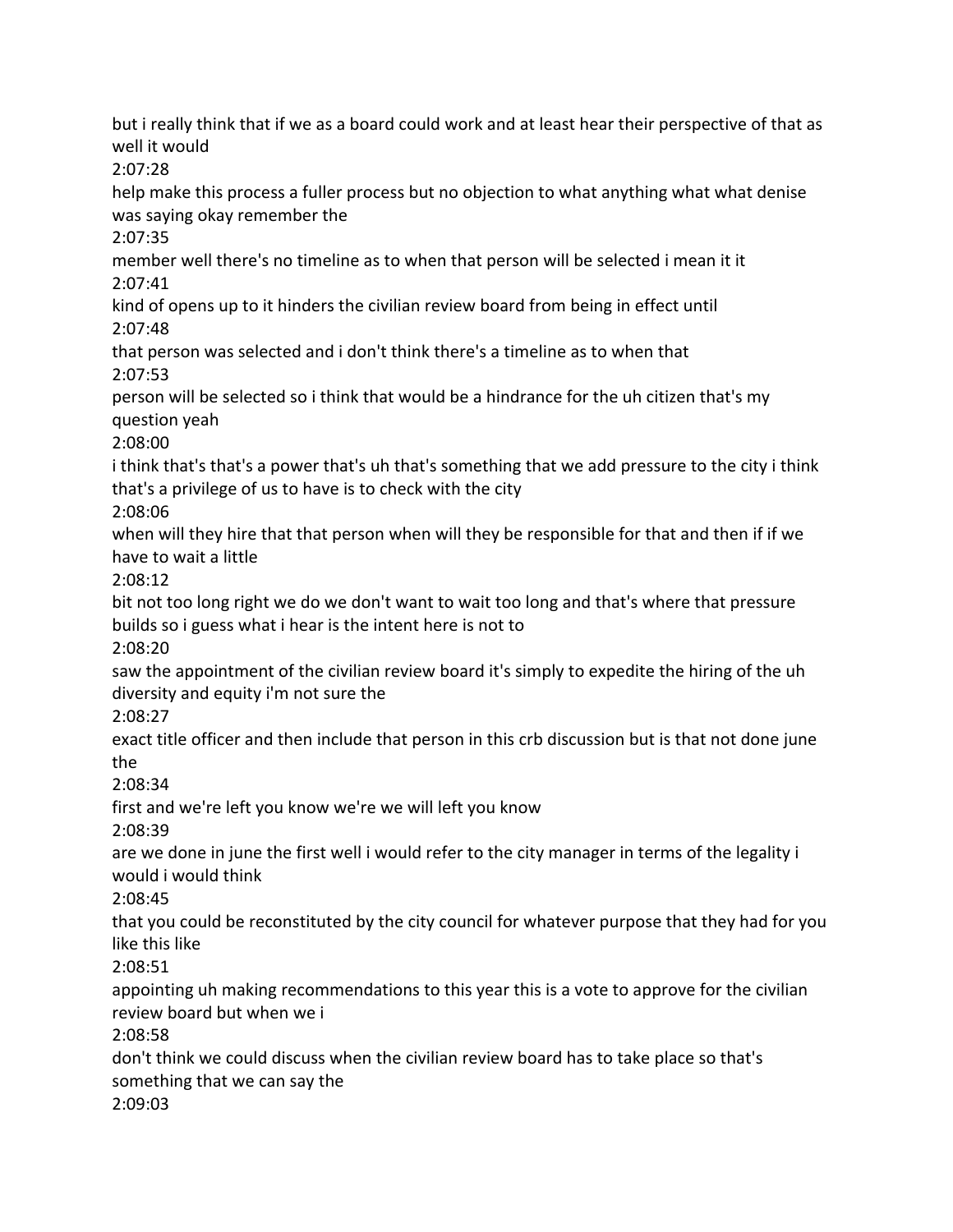civilian review board should take place when the equity diversity officer is hired and that way that's where that 2:09:08 pressure gets built and just noting i mean i hear what foreign blanchard is saying don't delay don't let the hiring 2:09:14 process hold up the appointment of the crb correct but i i'm assuming you would agree that it would be helpful for that 2:09:20 person when hired to be part of the discussion of the crb is that fair i mean absolutely 2:09:26 okay okay member haven member cordova and then i really think we ought to keep going and 2:09:31 again to for the sake of time i really don't 2:09:37 in my humble opinion i think it's important to move ahead with the recommendation around the civilian 2:09:43 review board and not have a contingent on any position that's being hired you've got 2:09:50 to keep moving forward well i didn't hear any objection per se to 2:09:55 the idea that a future hire like this in this role would be able to work in some fashion to 2:10:02 support the crb um i know there's concern though about whether that would delay the process not right here much 2:10:07 attention there it's just let's get that position filled let's involve them in the conversation around crp right and 2:10:14 again i think the the limits that we're facing now would have to be with the discussion of when we want the civilian 2:10:19 review board to be hired and it's a discussion we haven't even had yet so i don't think there's anything restraining it now i think that's a conversation to 2:10:26 be had and then we could analyze what is restraining and ideally look at the timeline with the city so okay thank you 2:10:33 i'm going to uh move us to recommendation uh that relates to subpoena power and 2:10:38 this is i believe it's a different number on the slide than it might be on the handout in the handout it's 21. 2:10:45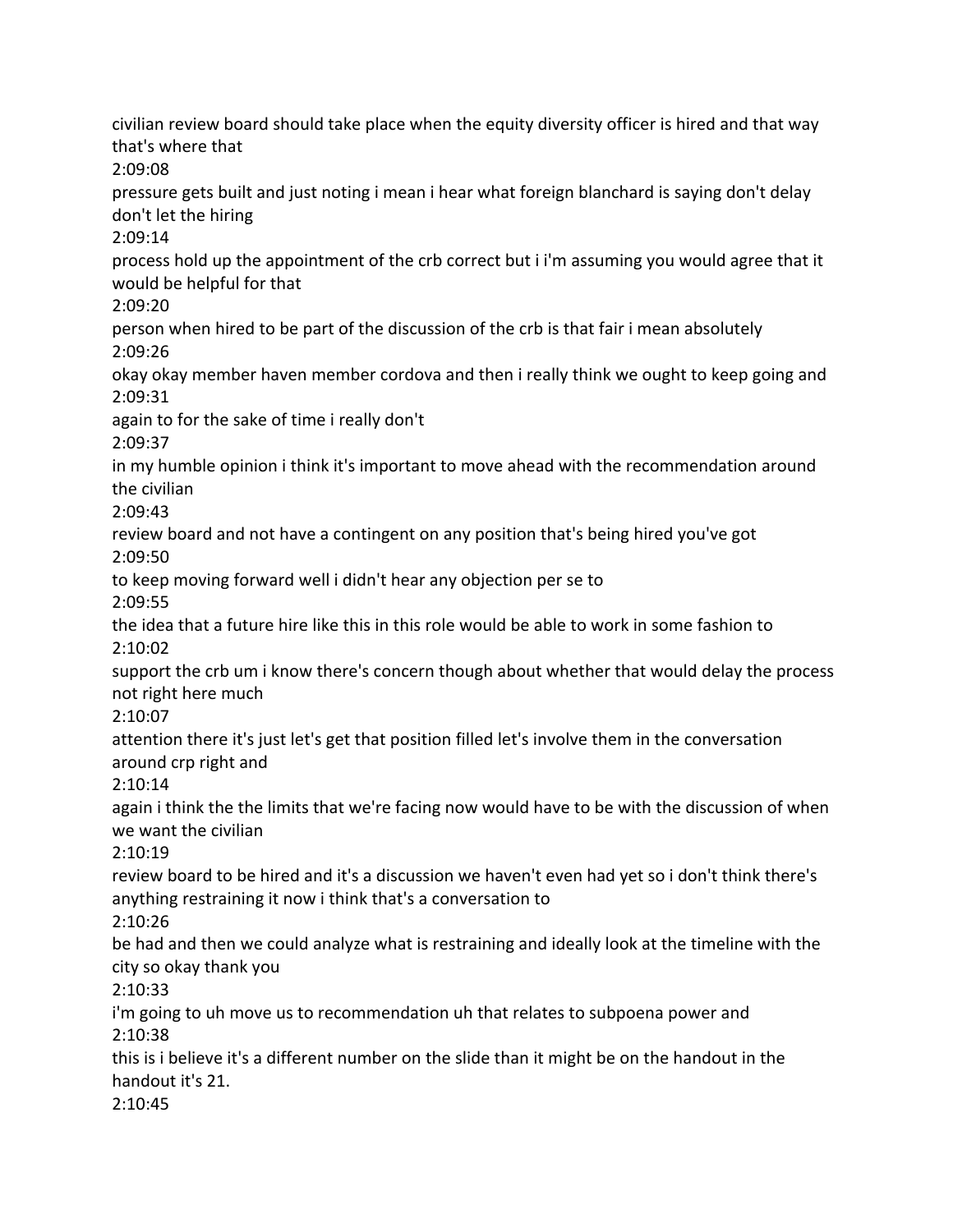mike's might be 21. yes it's still 21. all right so up on the screen number 21 i think it was test 2:10:51 remember rivera yes i know originally we had discussed a lawyer being on the 2:10:57 civilian review board or at least as a consultation type of role so i didn't know that was that was 2:11:03 discussed in the subcommittee i just want to know how with the subpoena power i just want to make sure that they're aware of 2:11:08 their limitations and scope and everything right is that an attorney still going to be so the consensus of 2:11:14 the subcommittee was not to appoint an attorney as a member of the crb or to require that one be appointed i should 2:11:21 say in a consulting capacity or i think and manager could correct me but i i would think would be fair to say that 2:11:26 the city attorney him or herself would probably advise the crb about 2:11:32 whatever legal issues subpoena they'd like to have since they would be an institution of the city of elgin and then nda's i know 2:11:40 we talked about that as well if everyone on there would need to sign because the privacy of their information 2:11:46 any border commission that is created by the city council would be subject to that subject would be available to uh 2:11:52 would be able to avail itself of the services of the city's corporation council and that typically would come 2:11:58 through um whatever city staffer is assigned to do work with that particular border commission thanks larry sure will they 2:12:04 have to sign ndas all everyone on the commission or the civilian review board i'm not aware uh i i guess it would it 2:12:12 would depend on the nature of what the review is so okay 2:12:17 generally speaking i think we've spoken about the possibility that officers names would be redacted 2:12:23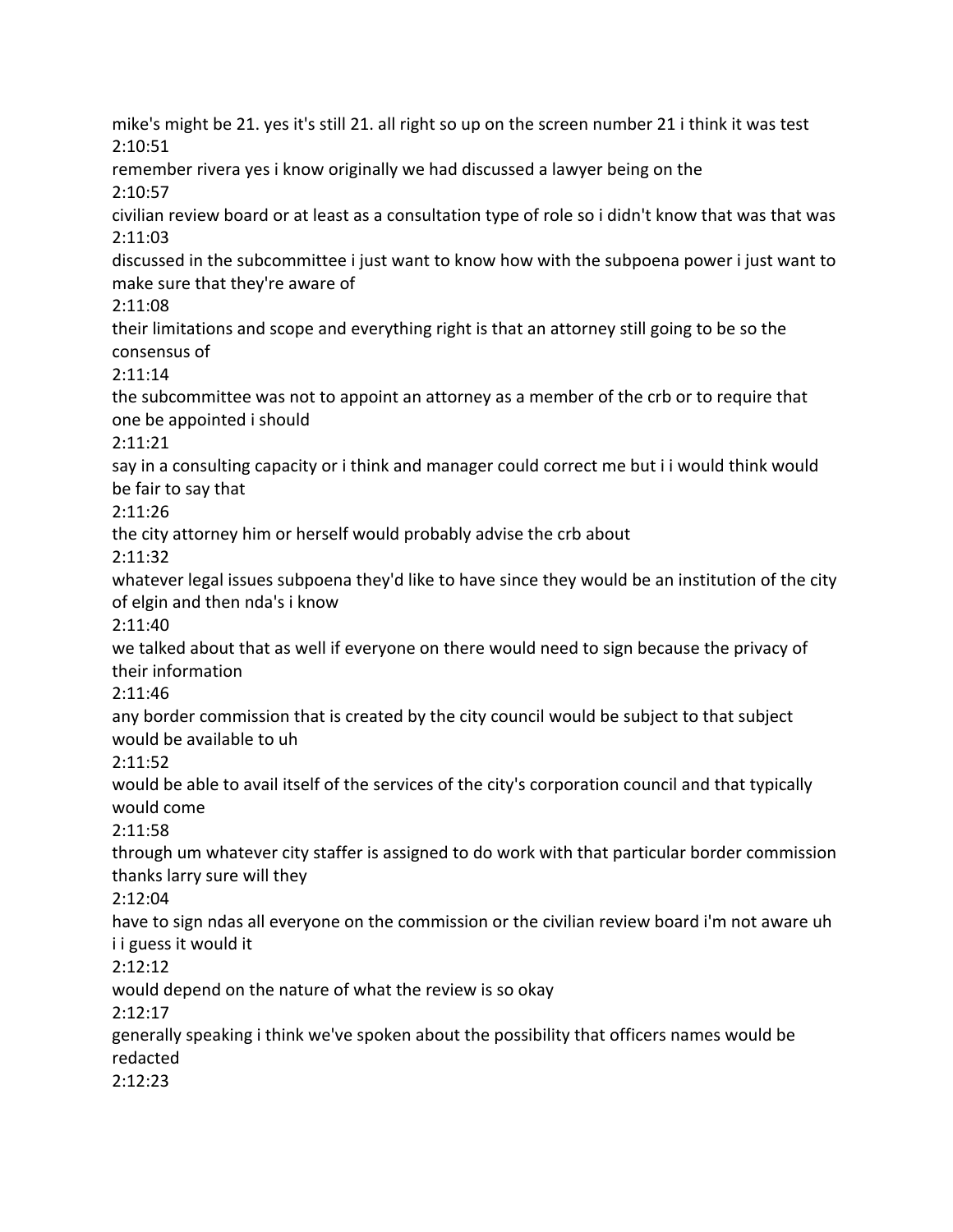and that the crb would be expected not to discuss an active investigation beyond the confines of the 2:12:30 crb so to that extent maybe an without being called an nda might be in 2:12:35 place uh but it sounds like that wouldn't necessarily be formal just sensitive information i wouldn't want to make sure they're protected understood 2:12:42 anything else you wanted to share on on the subpoena power or anybody else 2:12:47 so then let's go to receiving complaints from the public 2:12:53 which i believe is on my next slide 2:12:58 forgive me oops oops that should be 2:13:04 20 i'm sorry this should be our last uh discussion item under crb recommendations 2:13:11 um i think this was coach or cordova yeah i don't want to reiterate the same information that i've been saying in the 2:13:17 last couple months um i think that there is an issue with the language and the process i when it says relay those 2:13:23 complaints to the police department how is that process documented and how is it you know correlated and accounted by the 2:13:30 civilian review board and within the police department so i think that it should go back to the subcommittee to get um a more elaborative uh with the 2:13:37 language and with the process of how quote unquote regulate those complaints mean 2:13:43 so greater specificity on this recommendation right it's very good any any concern 2:13:48 about that so this one would number 20 uh as it relates to how the crb would receive 2:13:55 complaints and relay them would go back to the subcommittee for further specification 2:14:01 all right well believe it or not we've accomplished something very significant 2:14:07 here we have essentially gotten preliminary approval from this task force on some 2:14:13 24 different uh recommendations with some amendments i'll acknowledge again that 2:14:20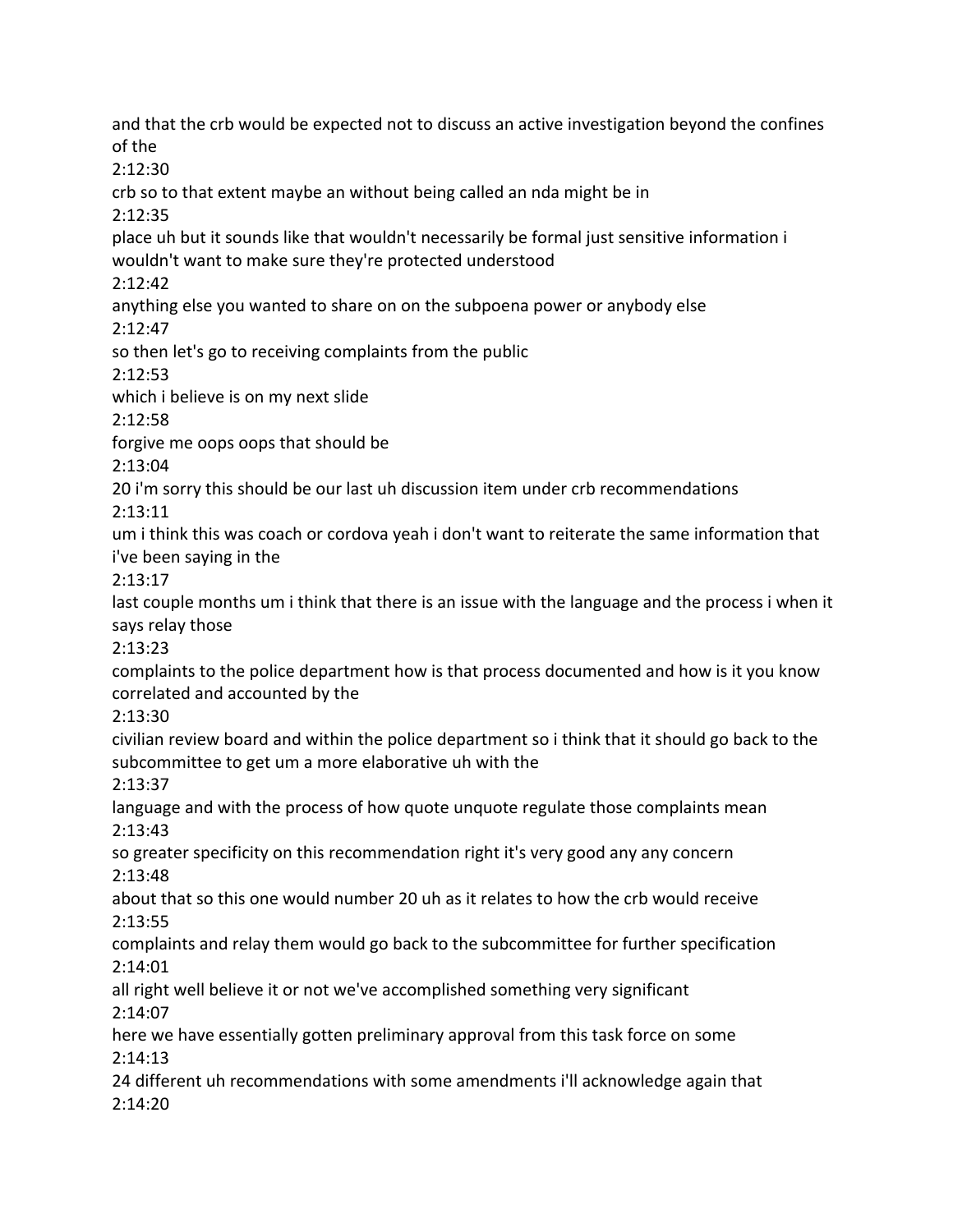the minimum age was a very close vote but nevertheless the group decided that that would advance as well 2:14:27 um i want to as i hand things back to joe i just want to kind of 2:14:33 talk to the to the task force for a moment about how they think that our time would be best used we had intended 2:14:40 to now discuss the work of the uh two of the other three subcommittees 2:14:46 that dealt with uh racial other profiling disparities and that which dealt with training 2:14:51 recruitment retention hiring and promotion we can do that 2:14:57 i will tell you though that i don't think that this meeting can end without some discussion of your process going 2:15:03 forward and so what i would say to you is if you want to take up those subcommittee recommendations it might be 2:15:09 necessary to stay later than we had anticipated because i i truly don't believe it would be prudent for you to 2:15:15 walk out of here without a clear sense of where your process is added so we could talk about process 2:15:20 now and then return to recommendations after we could talk about recommendations now and process later 2:15:27 but again it would be my strong recommendation that you discuss process before this 2:15:33 meeting ends so when you said process what uh exactly i'm kind of yes sir i kind of 2:15:39 got jack jet lag jet lag i'm familiar with that what are you acutely familiar with 2:15:45 what are you there is a there's a one pager sir that says uh tasks to be completed that we that we developed as a 2:15:51 team it has all of the tasks remaining for the task force to be completed 2:15:56 it also has considerations for the process going forward including in-person meetings and timeline and then 2:16:03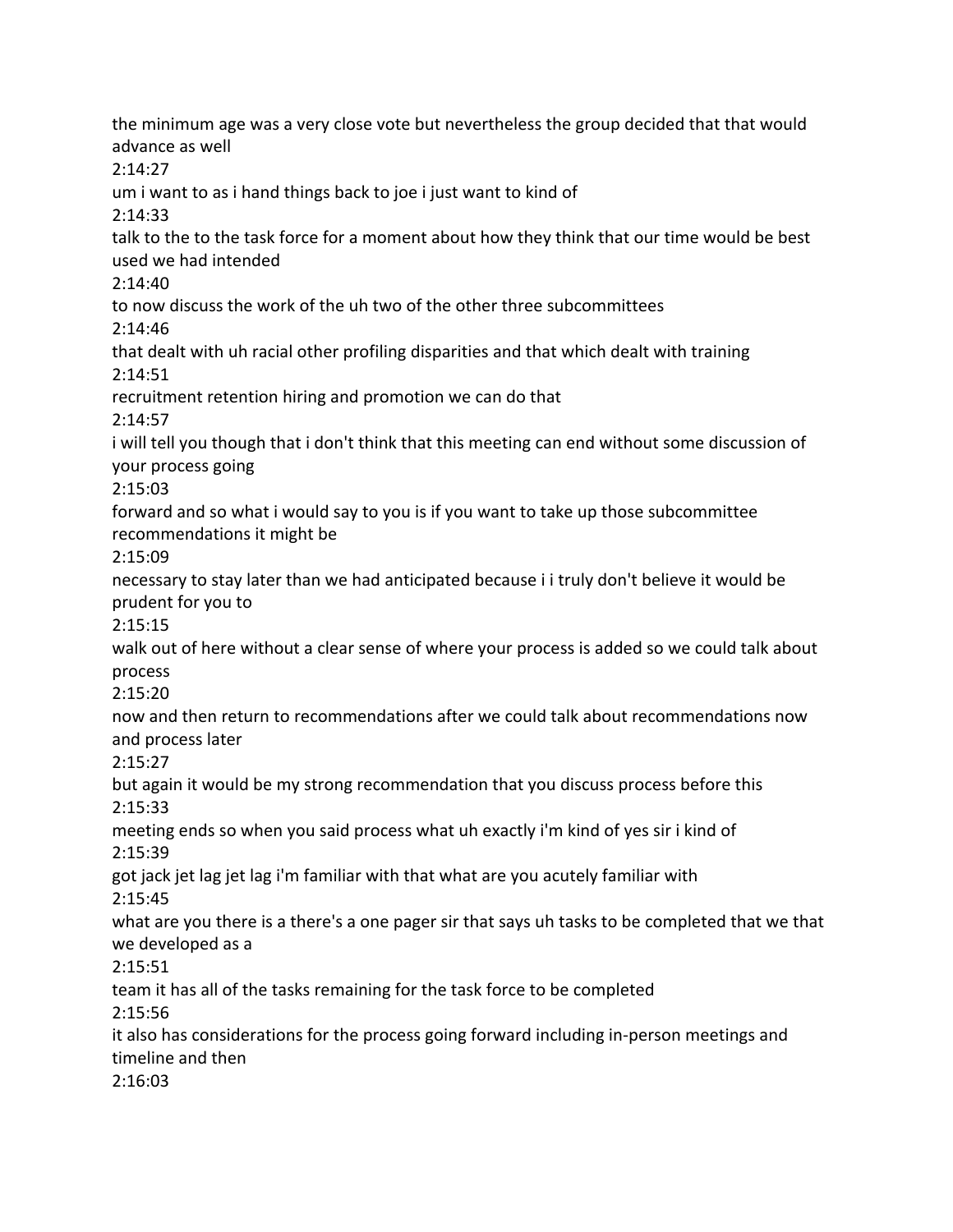it lists a potential timeline for the remainder of your work and so we wanted this to be something that you all discuss uh before the meeting ends 2:16:11 um i also want to be joe reminded me we we certainly have to return to the item around rotation of leadership as well 2:16:18 so um what is the task force's pleasure in terms of uh of a process for next yes 2:16:25 racial profiling is we don't have how many recommend recommendations do we have joe three three so that would i 2:16:31 mean among we'll discuss them but i think we can get through those pretty quickly what do you guys think 2:16:37 i mean i agree i think that if there's something that we disagree on we can just take vote to move it to the 2:16:43 subcommittee just to get through the recommendations yes so i'm hearing let's uh continue with 2:16:49 the next subcommittee uh take anything that's not consensus back to that subcommittee for review 2:16:55 okay and um i would just like to ask the task force permission and joe's permission to blow the whistle at a 2:17:01 certain period of the night like sometime before nine o'clock and say larry what i would recommend is after we 2:17:08 finish this discussion we revisit again before we move on to the third 2:17:14 subcommittee whether we want to do process no discussion with that fine that makes sense to me okay so just 2:17:20 revisit that same question and again at whatever time it is when we're finished with this one but 2:17:26 isn't this a process this isn't what we're doing now part of the 2:17:31 process without question it is without question okay oh but the issue the issue pastor is that we and i don't want to 2:17:37 get too far into it but your deadline is is fast approaching and so we and and you're required to meet in person both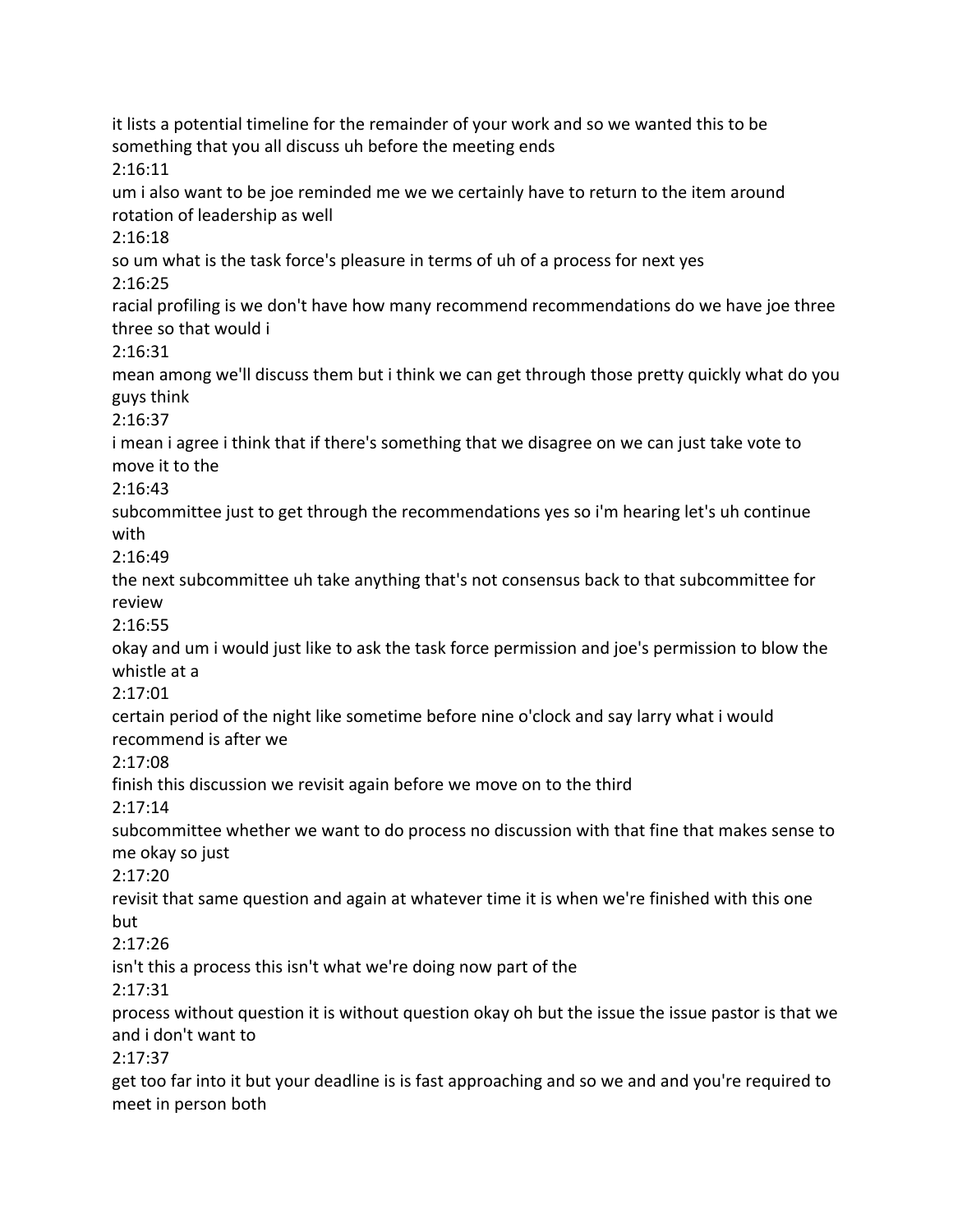2:17:44 of those things have ramifications for how we conduct things so we just want to have a discussion about that all right 2:17:49 at some point go ahead all right let's go on with our process 2:17:54 so um i didn't i didn't uh ask a volunteer uh 2:18:00 to present on these recommendations but i would like to ask for one at this 2:18:06 point if somebody wanted to speak to these i know from the racial and other profiling disparities subcommittee 2:18:13 what you have distributed before you which was shared with you via email 2:18:19 last week is what you all charged me to draft uh 2:18:25 for that particular subcommittee so there may be some very specific language 2:18:31 in here that you haven't seen written down yet uh but it all comes from discussions 2:18:37 that we have so would anyone like to take the lead on just sort of reading these out loud 2:18:42 to the group and providing any context on where they came from okay 2:18:48 so we got uh charleston 2:18:56 belgium city council draft and should pass an ordinance that bans minor non-moving vehicle infractions as the 2:19:02 sole reason for a vehicle to stop this ordinance should not inhibit the nelgen police officer's capacity to stop 2:19:09 a vehicle for traffic or moving violation or probable cause 2:19:14 infractions that should be prohibited as sole reason for the stop include driving a vehicle with 2:19:20 registration expiration within 60 days of expiration date display of license plate or registration 2:19:28 tag in a manner that is a violation yet remains clearly visible 2:19:33 a broken license plate a single broken or non-functioning tail 2:19:38 light if the other light is functioning objects dangling from rear view mirror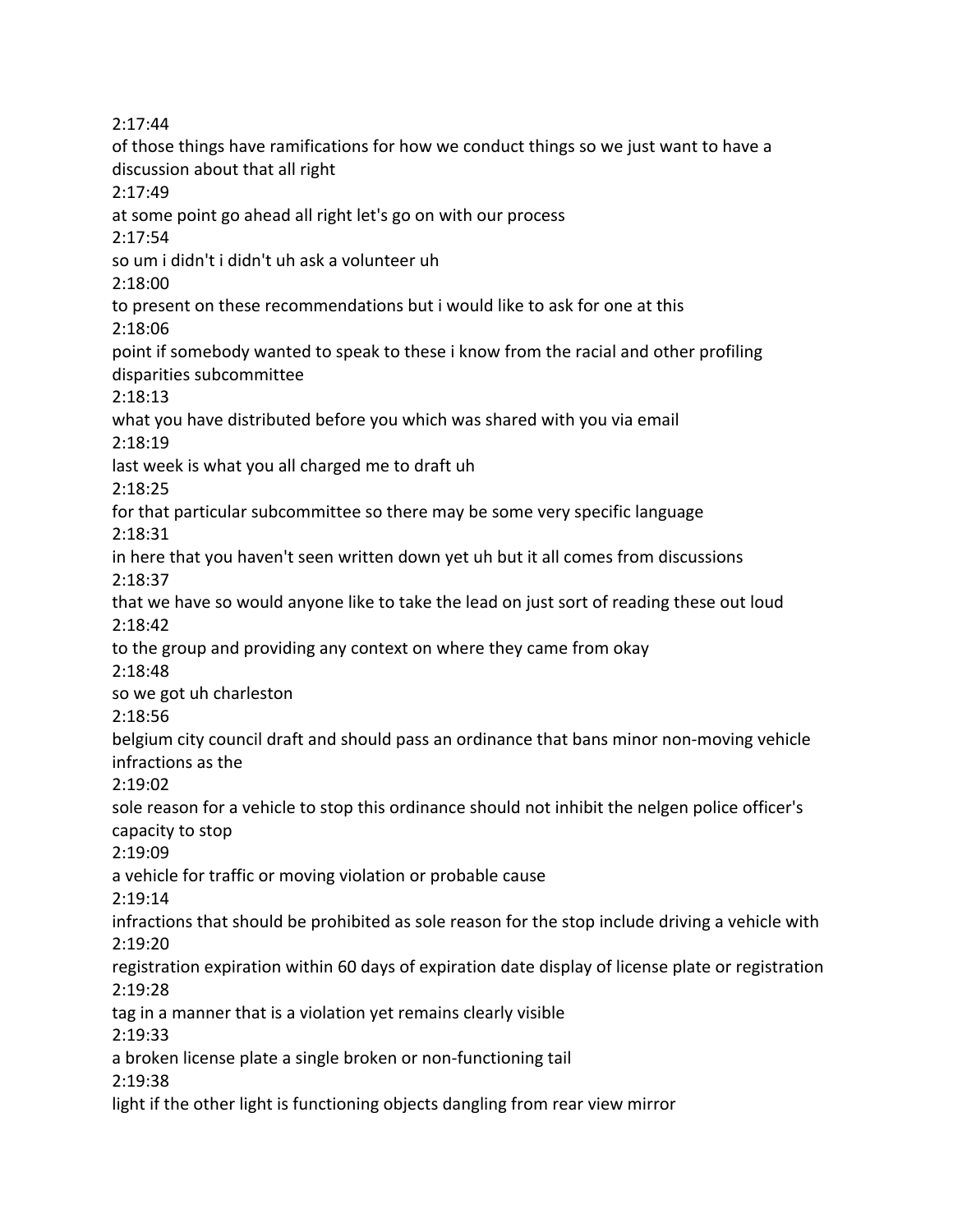2:19:44 the ordinance should be drafted with input from the epd particularly with regard to the clarification of any of 2:19:50 these prohibitions or specification of any exceptions to these prohibitions 2:19:56 in addition epd should make any necessary amendments to epd standard 2:20:02 operating procedure to ensure accountability related to proper enforcement of the ordinance 2:20:10 any questions anything to add or recommend 2:20:17 wait are you going through all of them first normally we yeah you're going to do all of them read all three and then we'll 2:20:23 we'll circle back on the questions establish dialogue specifically with regard to reduced disparities in policy 2:20:31 the committee on reducing ratio or other profiling recommends the elgin city council should direct the epd to in 2:20:38 addition to its current programming that engages the community create a set of bi-annual ongoing 2:20:43 dialogues with officers and community members focused on reducing and eliminating racial 2:20:49 profiling specifically these dialogues on reducing disparities 2:20:54 in policing should be facilitated by a volunteer or 2:21:00 consultant individual or team selected with input from the community the facilitators should maintain a 2:21:07 clarity of purpose and maintain ground rules for civility and equal balance of speaking opportunities during the 2:21:13 dialogue include an update from epd leadership of its efforts to track and reduce 2:21:19 eliminate bias and disparities and stops specifically and in policing in general 2:21:25 provide officers with the opportunity to listen to community members regarding their experience of being stopped while 2:21:31 also officers the opportunity to discuss and respond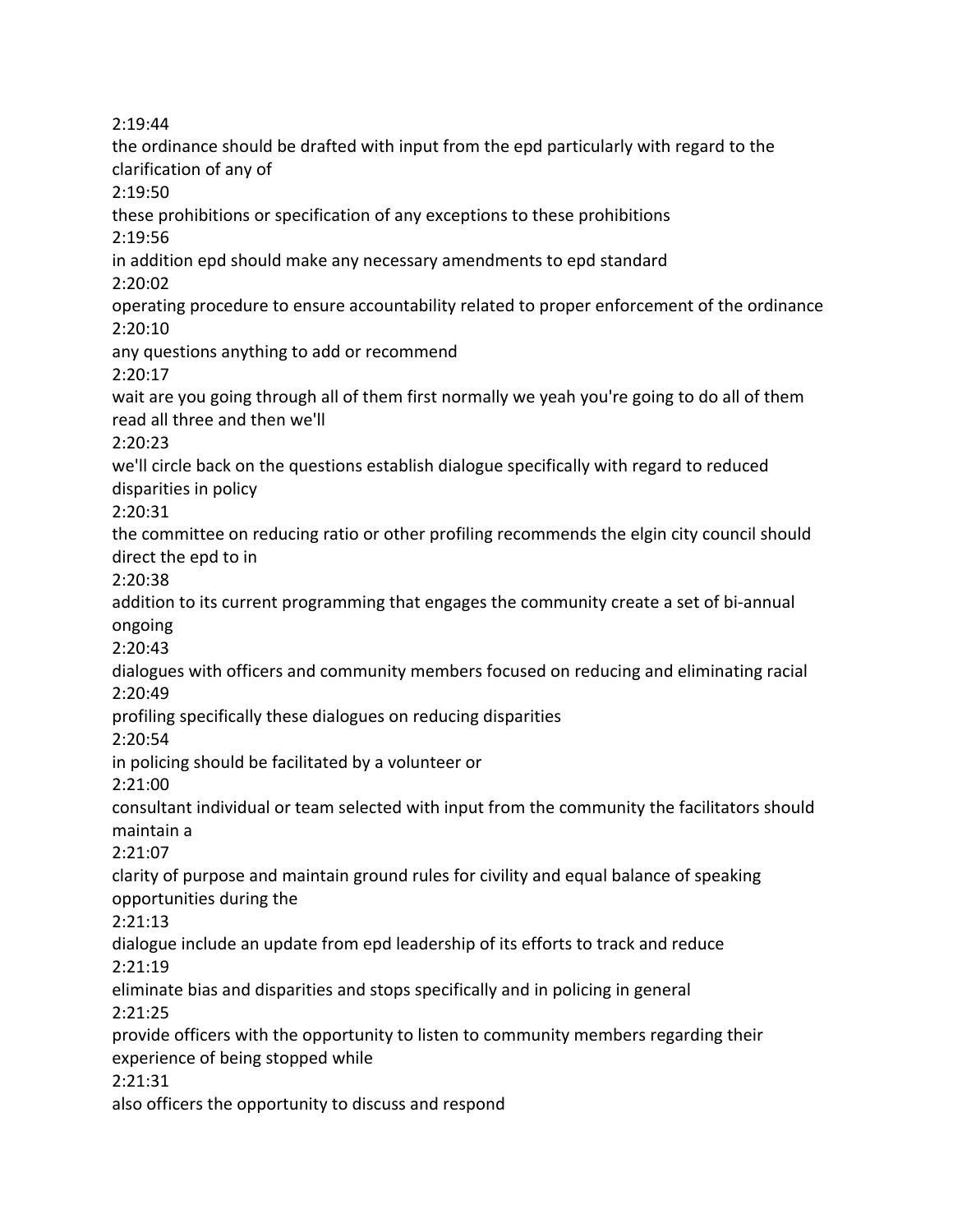2:21:37

the dialogue should include opportunity for police and community to acknowledge painful past experience and histories in

2:21:44

a manner consistent with truth and reconciliation efforts while explaining ways to continue to build

2:21:50

trust among police and community three

2:21:56

reduce the impact of disproportionate stops the committee on reducing ratio and other uh 2:22:03

profiling recommends the city of belgium take steps to reduce the impacts of disproportionate stops particularly

2:22:10

those that result in fines or other costs on elgin residents with the purview of 2:22:16

city elgin and state law these steps should include

2:22:21

reducing or eliminating fires or fees that escalate costs of minor infraction to level of severe hardship

2:22:28

specifically reducing impound fees that compound over time in court fees

2:22:33

opportunities for residents opportunities for residents have alternatives to payments 2:22:39

to earn such alternatives particularly such as volunteering at specific

2:22:44

specified community events or in support of other city of elgin activities

2:22:50

alternatives should be clearly communicated to the resident at the point the fine is imposed that residents

2:22:55

are aware of these options either verbally by the officer or printed on the citation 2:23:05

subcommittee on the creation of a civilian review board recommendation pause

2:23:10

all right the gentleman the gentleman is thanks

2:23:16

thank you so since there are only three of them i thought we could just take them one by 2:23:21

one and i know larry you had the process where for the 25 we had big folks indicate 2:23:26

which comments which ones they wanted to comment on so let's just go one by one here uh 2:23:32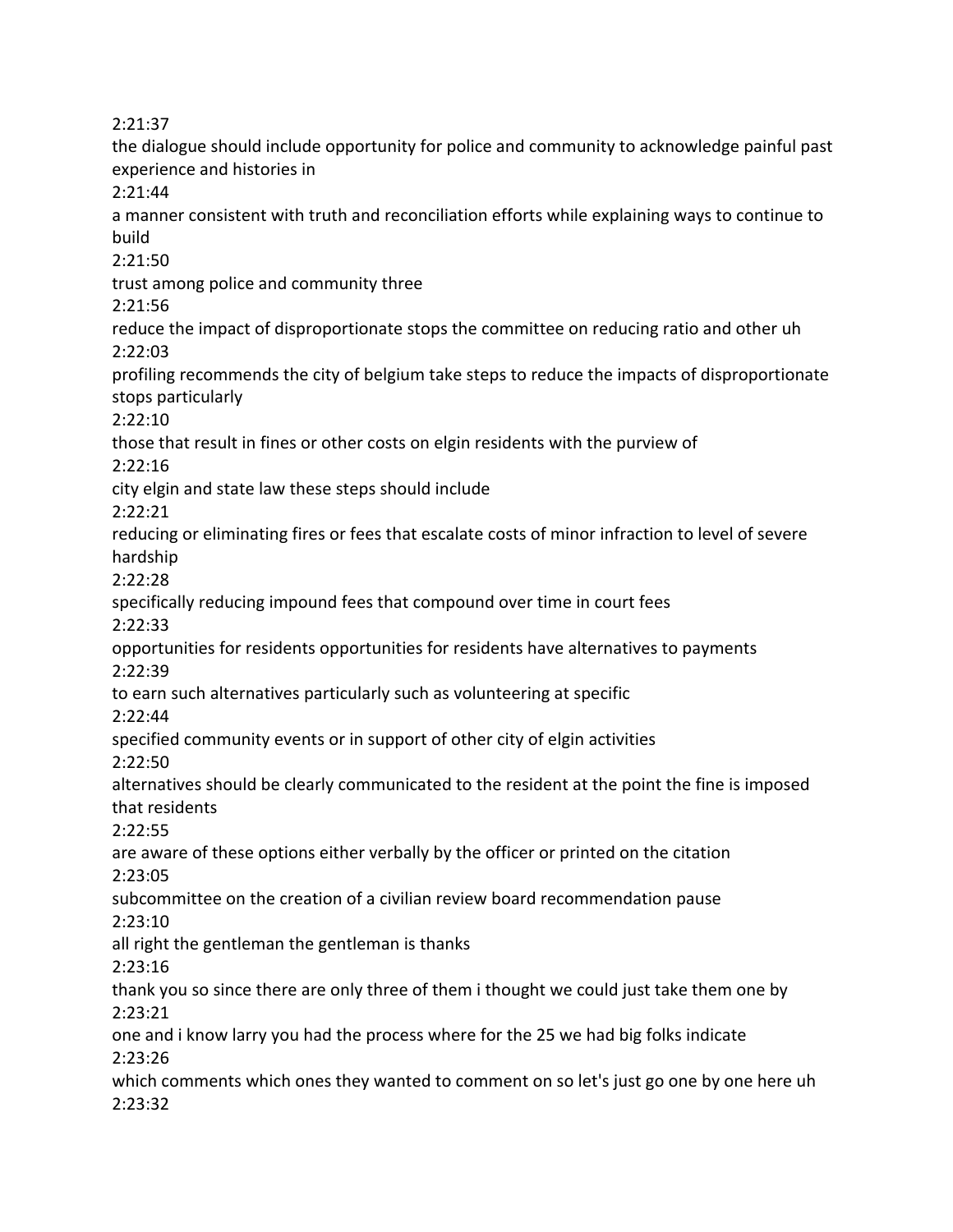number one with regards to the ordinance regarding minor infractions is the sole reason for a vehicle stop 2:23:38 uh yes uh cochair cordova i would like the full task force to consider removing uh 2:23:45 letter c a broken light license plate light the only reason behind that i have 2:23:50 is really with the concept of an amber alert at night time so if a missing child or even in another 2:23:56 any other case that could be a reason for a stop which can be the ultimately could be a result of a wrestling of a 2:24:03 child um so that's something to consider and i think i i wish i would have done the research beforehand but i'm sure 2:24:08 that some minor infractions like this have caused police officers to rescue children in the concept of an amber 2:24:14 alert thank you chair yes chair krigler 2:24:20 yes um that particular one has also been one that's been used widely 2:24:25 to stop african-american males so i would like it to stay on 2:24:32 um 2:24:37 while we're on this yes task force members aldebaran uh i think i i'd like it to stay on 2:24:44 maybe uh ismail may have some point oh sorry ishmael sorry ishmael um 2:24:51 he may have a point there right we don't want to reduce or create more potentially more harm in our city so 2:24:57 maybe if we could add something uh as like if if that is the sole reason 2:25:02 and that happens to be the stop then just let him go or something of that nature but i totally agree that we should keep it there 2:25:08 but this is up to the committee that um i would like to hear from them actually 2:25:13 go ahead i think he had a yeah this ain't nothing wouldn't that be like i mean there are 2:25:18 certain laws that are in place that support these right i 2:25:24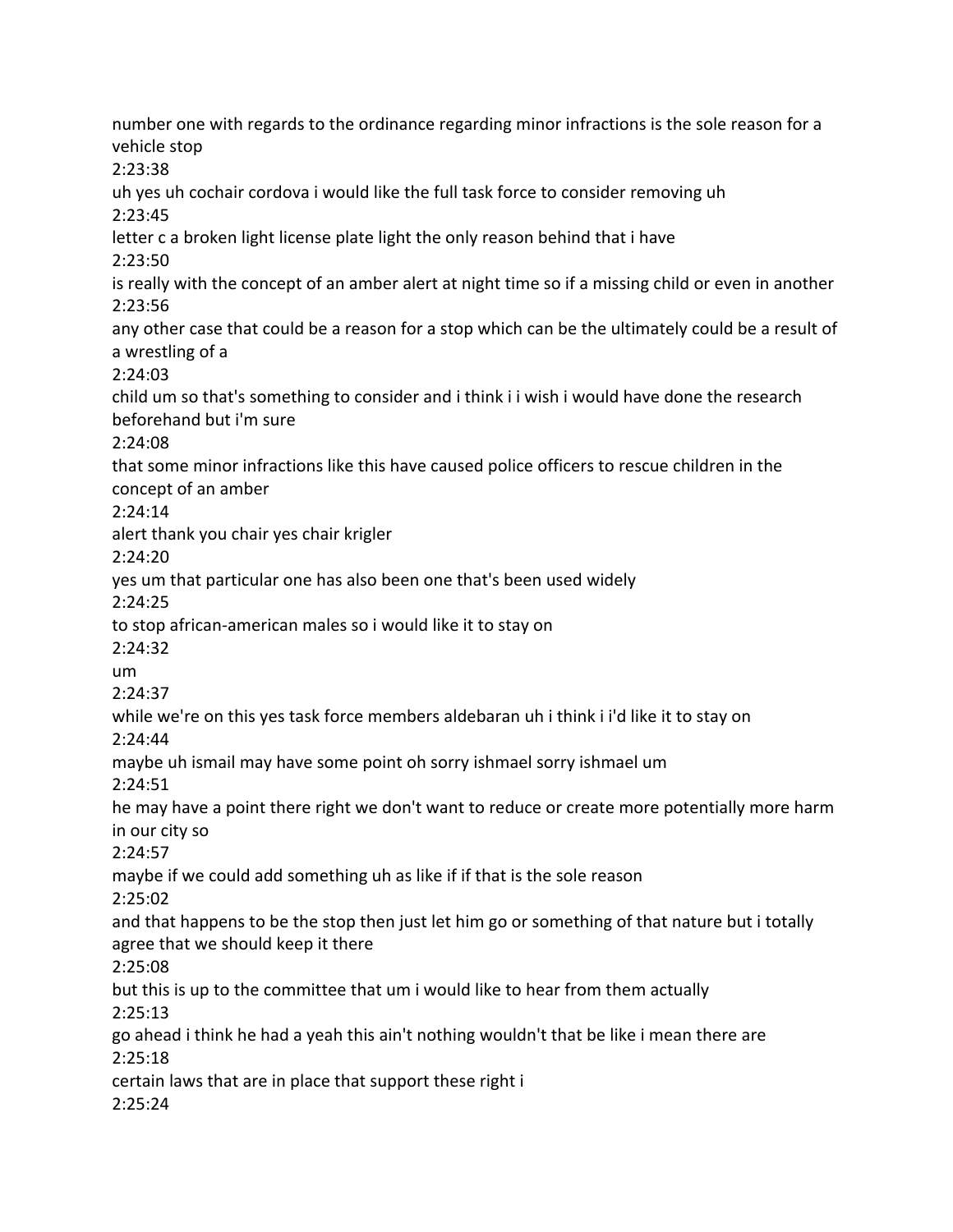mean we can't change the law you know i mean like a dangling 2:25:30 um something digging from the rearview mirror that's restricting your view i mean that's that's the law right i mean 2:25:36 you can't change the law to to fit this i don't think all these are possible 2:25:42 we're indicating uh like a state law beyond the purpose what is that do you want to speak to that i don't know 2:25:48 that's what it's doing yeah it's not state there can't be why she's coming can i just speak on amber at some point chief lally will 2:25:55 review whatever can i just speak on amber and amber yeah 2:26:00 first of all they have the ammo alert then that there's a description of that 2:26:06 child a description of any suspicious vehicle that have taken that child 2:26:12 and the police still have the right whatever it is broken tail light any of these things to stop that person and say 2:26:20 that the amber alert and we're stopping you because of this so so this right would not stop 2:26:27 a person from stopping you uh amber alert amber alert amber alert you're going to stop any anybody 2:26:34 anyway who have any suspicion of that particular description correct all right 2:26:40 so to the first question we can choose not to enforce certain laws uh if that answers that i know that we 2:26:47 discussed the philadelphia ordinance and currently the fop has filed a lawsuit against 2:26:53 philadelphia for that ordinance citing that there's safety concerns in the community and additionally that it does 2:26:59 go against state laws but in our conversations we felt that there are things that we could 2:27:05 selectively not enforce okay thank you on amazon 2:27:13 if you could speak specifically to the ammo the example of an amber alert and whether this would affect that 2:27:20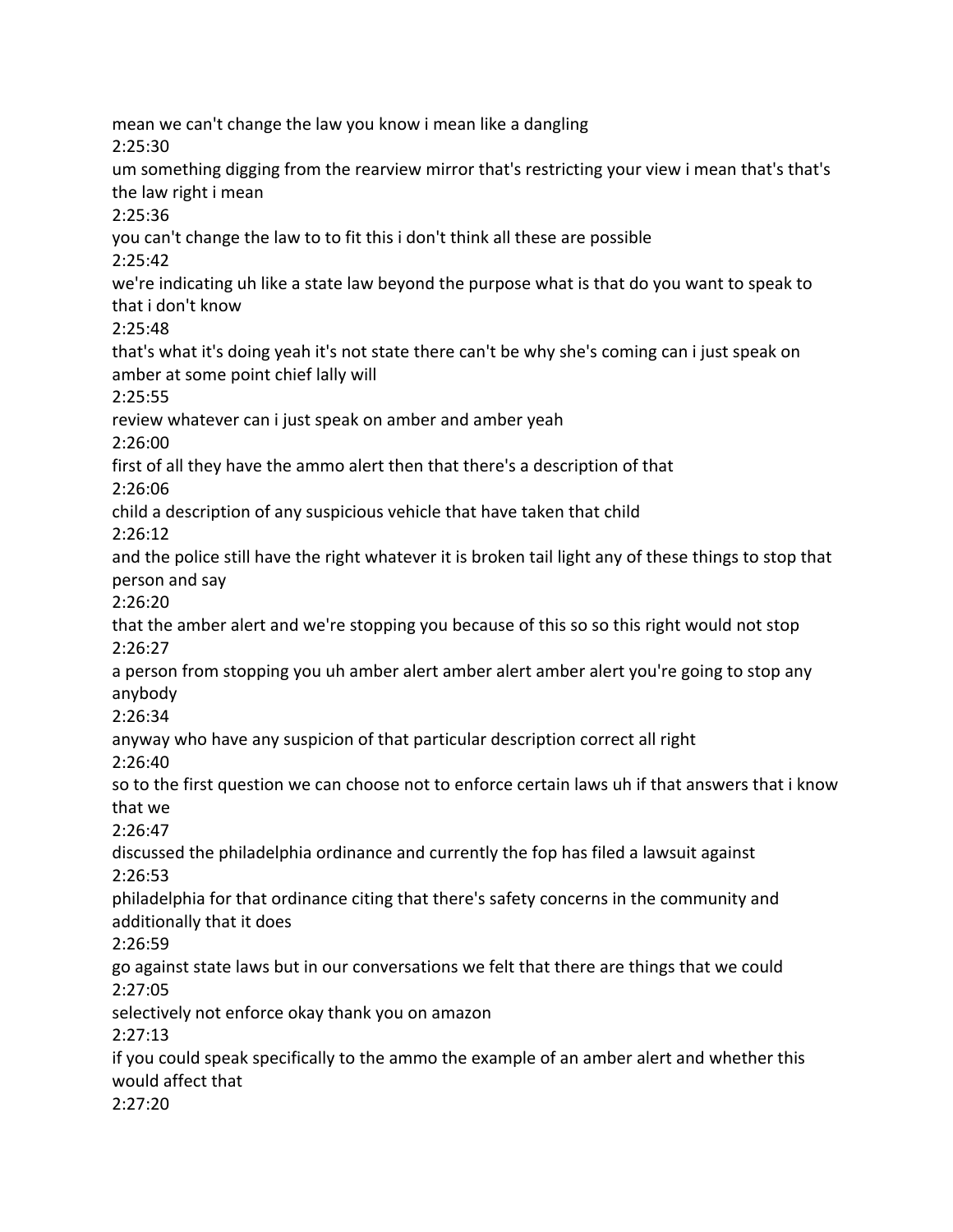so i guess i would need context are we looking for a red pontiac 2:27:26 and then we see a red pontiac and we're using the license plate i would imagine that if we 2:27:32 see a red pontiac matching the description of an amber alert that we would have the necessary probable cause a reasonable 2:27:38 suspicion to stop the vehicle what while the light is broken out tonight not correct if it's matching the description of that right yeah right we wouldn't be 2:27:45 dealing with the description vehicle with a license plate out yes for sure thank you yeah yes 2:27:51 just clear fop uh fraternal order of police for the acronym they don't turn us off right 2:27:59 yes task force member uh i'm with uh chair kriegler and um that being a tactic used to uh 2:28:06 add too much discretion to pulling over black and brown folks so i recommend keeping it 2:28:12 i also haven't done a whole lot of research on it but and i'm sure you can find information on either side but uh 2:28:18 the last i read is that um the amber alert is not really effective and 2:28:25 catching the people that abduct kids i wouldn't say that it's not effective at all 2:28:30 but my last reason was it it's not serious enough that we should probably keep it on there where it's going to catch that 2:28:36 many kids being abducted compared to it being used as a tool to pull us over 2:28:42 so i recommend keeping it but i get your point yeah yeah 2:28:47 any other comments on this no let's move on 2:28:58 any other comments on uh recommendation number one in general 2:29:03 actually i wanted to respond to that um so i know i hear the heavy breathing of my task force members over here but you 2:29:10 know if i gotta say something i'm gonna say something um so necessarily speaking any 2:29:16 excruciating circumstance can violate this ordinance if it's put into place and that's i really at the discretion of 2:29:22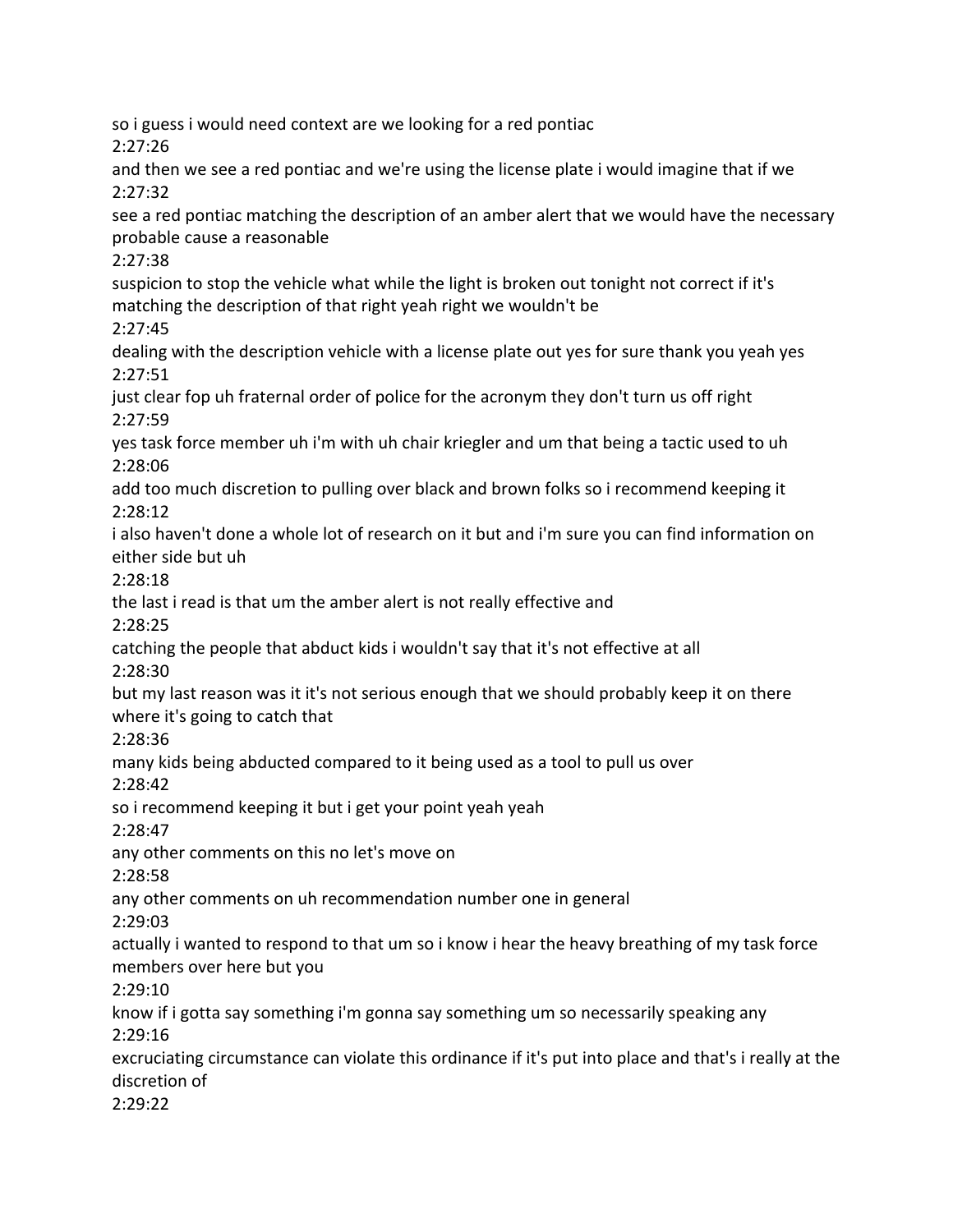the police officers i necessarily don't think that our police officers are out in the streets acting maliciously to act 2:29:27 maliciously but we have you know there's always a bad seed somewhere so ultimately 2:29:33 they can easily say it was because of this extraordinary circumstance even if there's no factual documentation to 2:29:39 follow that for example i i someone stopped me in the street and told me that someone was throwing rocks 2:29:44 into into houses and they left in that car you know there's nothing to document that they you know you can't really 2:29:50 document that and the one thing if we want to talk about the actual impacts of um 2:29:55 black and brown men and individuals in our community trespassing would be the largest 2:30:01 arrest that happens with people of color and so i think that one thing i want to incorporate obviously everyone seems to 2:30:07 be in agreeance to move forward with the recommendation but i would like the civic committee to consider how are we addressing the issue of trespassing 2:30:13 because that is necessarily a really large arrest when it comes to black and brown individuals particularly men 2:30:19 but that's all just a response i won't go too deep into it but then one of our meetings that we had it was 2:30:26 either the chief or deputy chief kind of pointed out how they go about calls like 2:30:31 that and how they handle it and the answer that they gave sounded pretty sufficient enough on 2:30:36 preventing the thing that you're speaking of so maybe you can get with them on what they were talking about when it came to that i watched all the 2:30:42 meetings so i'm aware thank you 2:30:48 [Music] 2:30:53 [Music] i mean uh you're off mute somebody cut 2:30:59 me off don't don't don't cut the bishop off please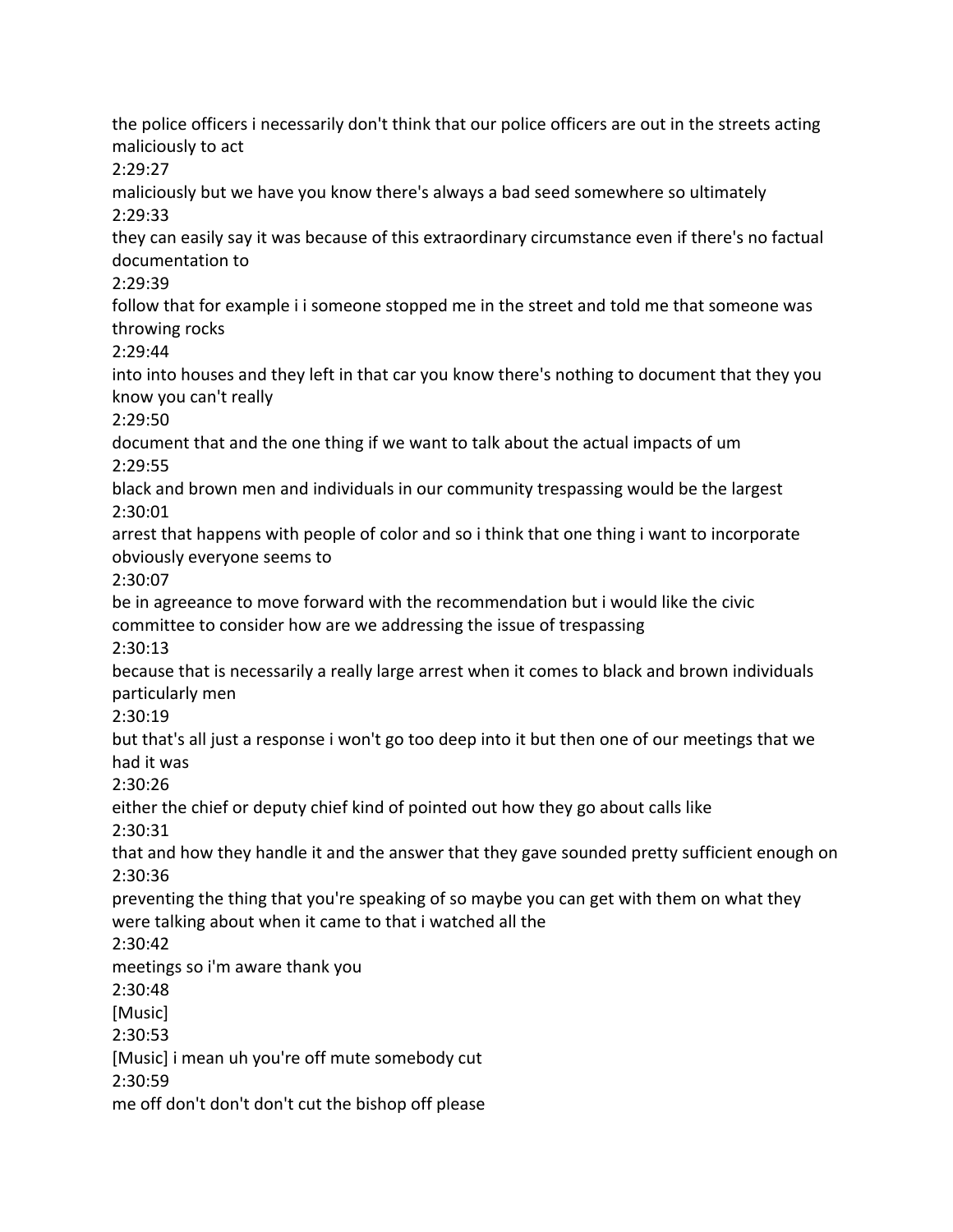2:31:06 don't cut me off now i would like to say that when you come 2:31:12 to trespass according to what they told us the chief of police and deputy chief 2:31:18 is basically the citizens who call ishmael and i totally agree with you that that is between brown brown and 2:31:24 black man you're absolutely right but if somebody is calling i think that's reading these and i think you i 2:31:30 think you suggested this that we have more interaction these groups have more in 2:31:36 action with the police and we we we're trying to do that so we can eliminate some of these things if 2:31:43 somebody called and said i see a brown male out here look like he's doing something latinox you know like he's 2:31:49 doing something then we hope that the police would be sensitive enough to ask them what are 2:31:54 they doing well when they come there they can say we had a complaint and so 2:31:59 this is our discussion we need to have more discussions with the police department 2:32:04 and i've invited chief lally and deputy chief to my church to uh 2:32:10 interact with members of my congregation so uh so down there so one thing i like 2:32:17 i said i just would like the rec the subcommittee to really consider that and also the civilian review board to consider as well 2:32:23 maybe even incorporating the concept of reviewing the actual 9-1-1 call that led to the arrest 2:32:28 so that's something to incorporate because although you know it's easy to be like oh there's someone weird in my neighborhood like obviously they're not 2:32:35 going to rush at that but if someone's calling frantically and they're using language that is meant to trigger a response then that's going to be very 2:32:42 intentional and we all know that there's people out there that will do that purposely in the concept of repercussions for 2:32:47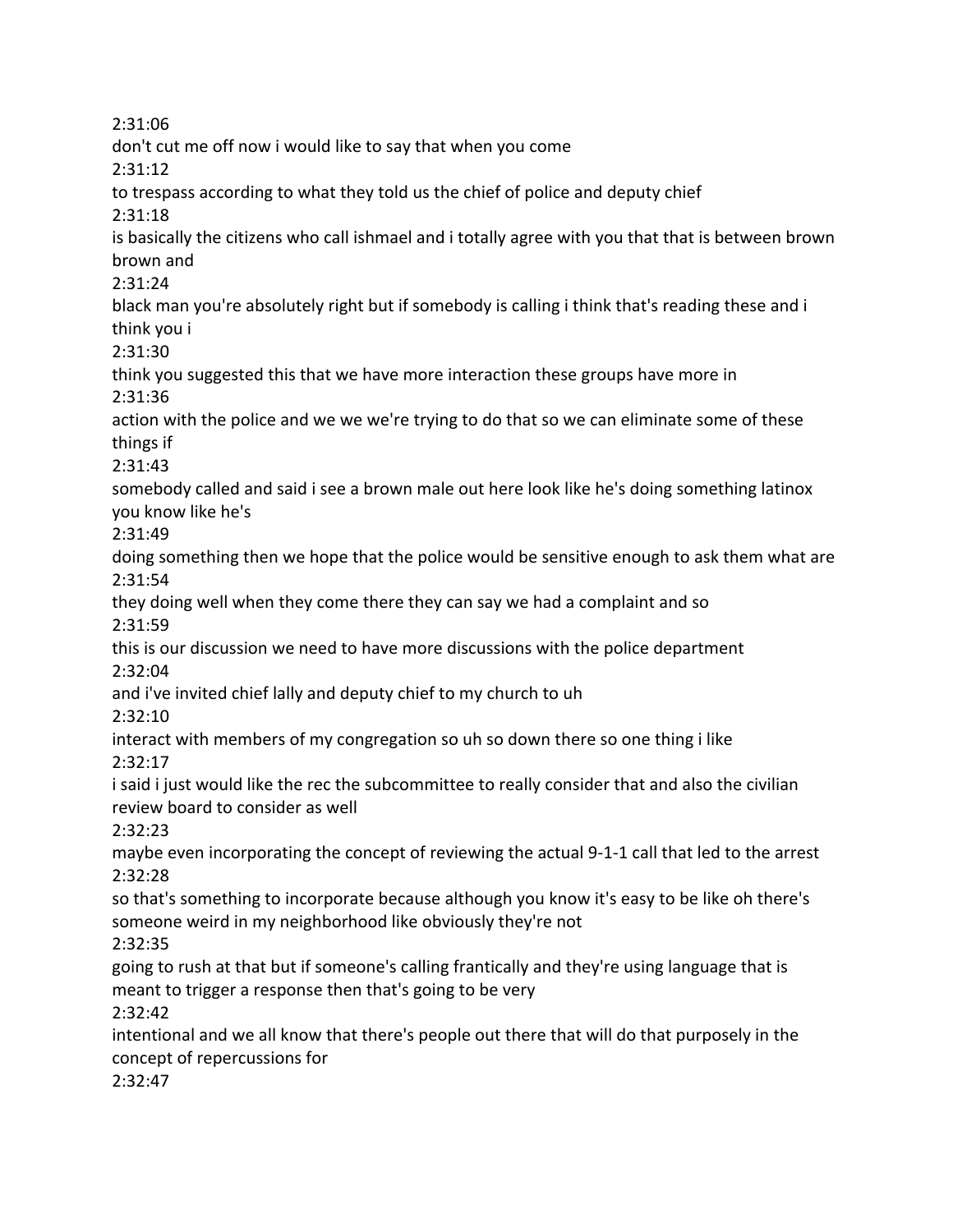people of color good good point i had the same thing happen to me at epitome you're absolutely right thank you uh 2:32:53 test remember brockway the question before the task force is if this particular 2:32:58 recommendation goes forward not the creation of another conversation i appreciate the conversation inviting 2:33:04 to the the subcommittee the question to deal with in terms of our time limit is whether this goes on to the right to the 2:33:11 council and so yeah it sounded like there was a recommendation for something to go back 2:33:16 to the subcommittee to consider something new that's correct that's what i heard 2:33:21 uh which you know is not that's not exactly what we're discussing at this moment we're discussing like 2:33:27 this particular one but that can be taken under advisement yes especially if the subcommittee has work to continues 2:33:35 i surely would like to if you don't mind joe i should have liked to put that in there i think you make an excellent point 2:33:40 and i would love to put that in our so yeah i know you're taking notes on that thank you 2:33:48 i i will also say that this question did come up uh just right i'm just remembering this 2:33:55 was a question that came up with regard to do we have data on who calls 2:34:00 yeah i had mentioned that earlier to one of the in one of the station sessions that we could recommend the police to 2:34:05 collect data on the caller and that information too so we could recommend that they collect because i think the response uh chief and deputy chief was 2:34:13 that you don't currently have that unless it's somehow part of 2:34:19 the case 2:34:24 yeah i think the uh the question if i'm remembering joe the conversation was about if someone 2:34:29 calls the police what's the demographics of the person that calls the race and gender so if it

generates a some type of call for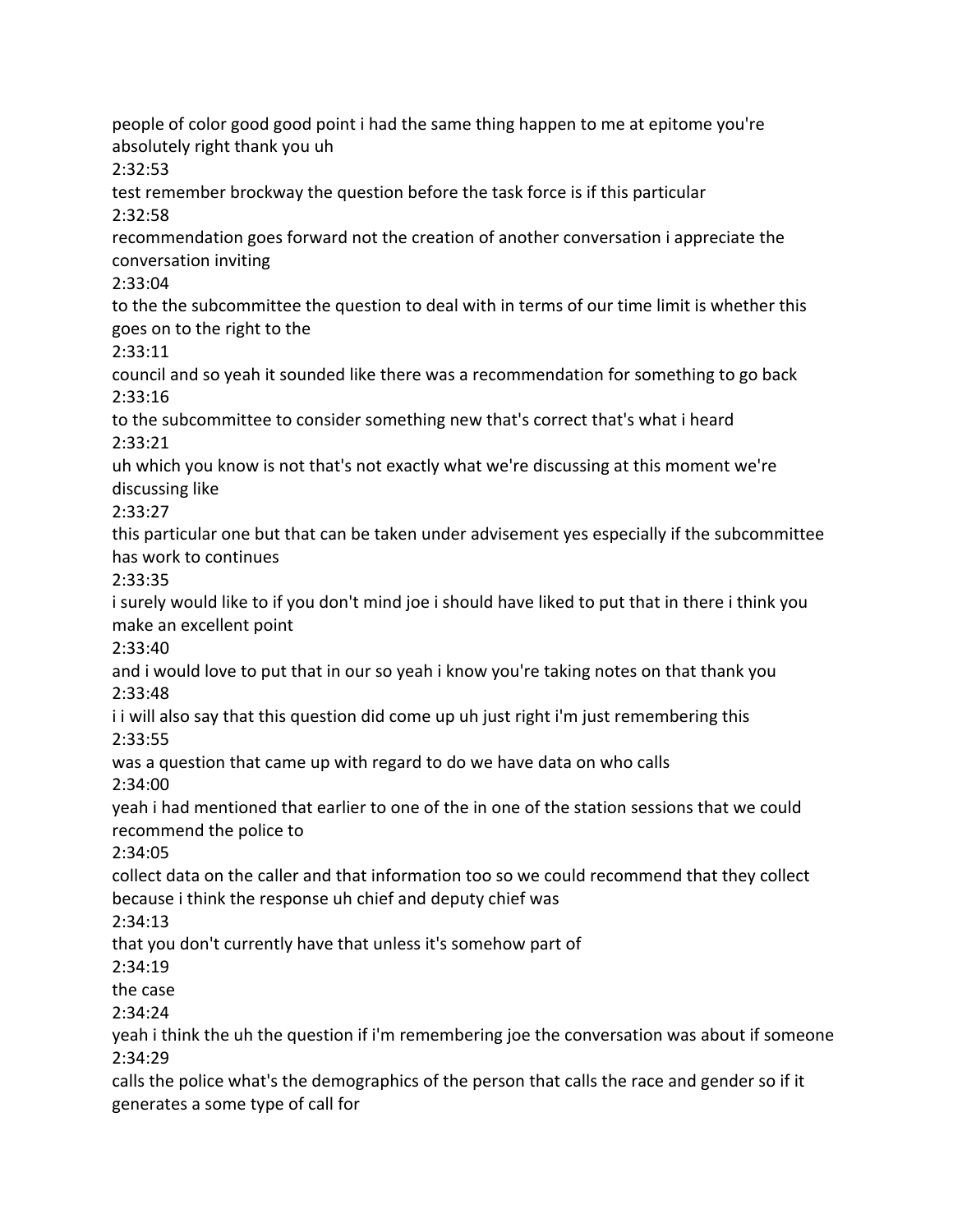2:34:36

service we are able to get that information if we go out to a call if somebody just calls and just gives some 2:34:42 information that they don't want to provide anything other than that if we make contact with 2:34:48 the caller then obviously yes a police report is written then we're going to collect that information 2:34:54 additionally though if somebody makes a call there's not a police report that's generated however um you know we go out 2:34:59 there we still have that information via our body cameras but whether or not we collect that if we're not asking 2:35:05 somebody their name um there's no reason for us to then have their information you know in a database so 2:35:11 to have that information historically we would have to go through every call for service for a certain time frame 2:35:18 and say you know the race of most of the callers in certain incidents are this 2:35:23 we've had had a preliminary conversation about doing that or how we can do that going forward if 2:35:29 there's a way to do it so if someone were to ask for the data we would be able to collect it in a more 2:35:34 efficient manner because right now it's very it's it's a lot of work to do that unless we know a specific call then 2:35:40 obviously it's not um it's not too cumbersome to do that yeah i would just say like a moving forward thing i don't 2:35:46 think like even looking back back then that'd be way too hard almost even um but i think moving forward to collect 2:35:52 the data if there's some way even just asking the caller to your best of abilities right correct i don't know what that means yeah some people may not 2:35:58 want to give that information uh but if we are out there and we do collect it it's a way how do we get that 2:36:03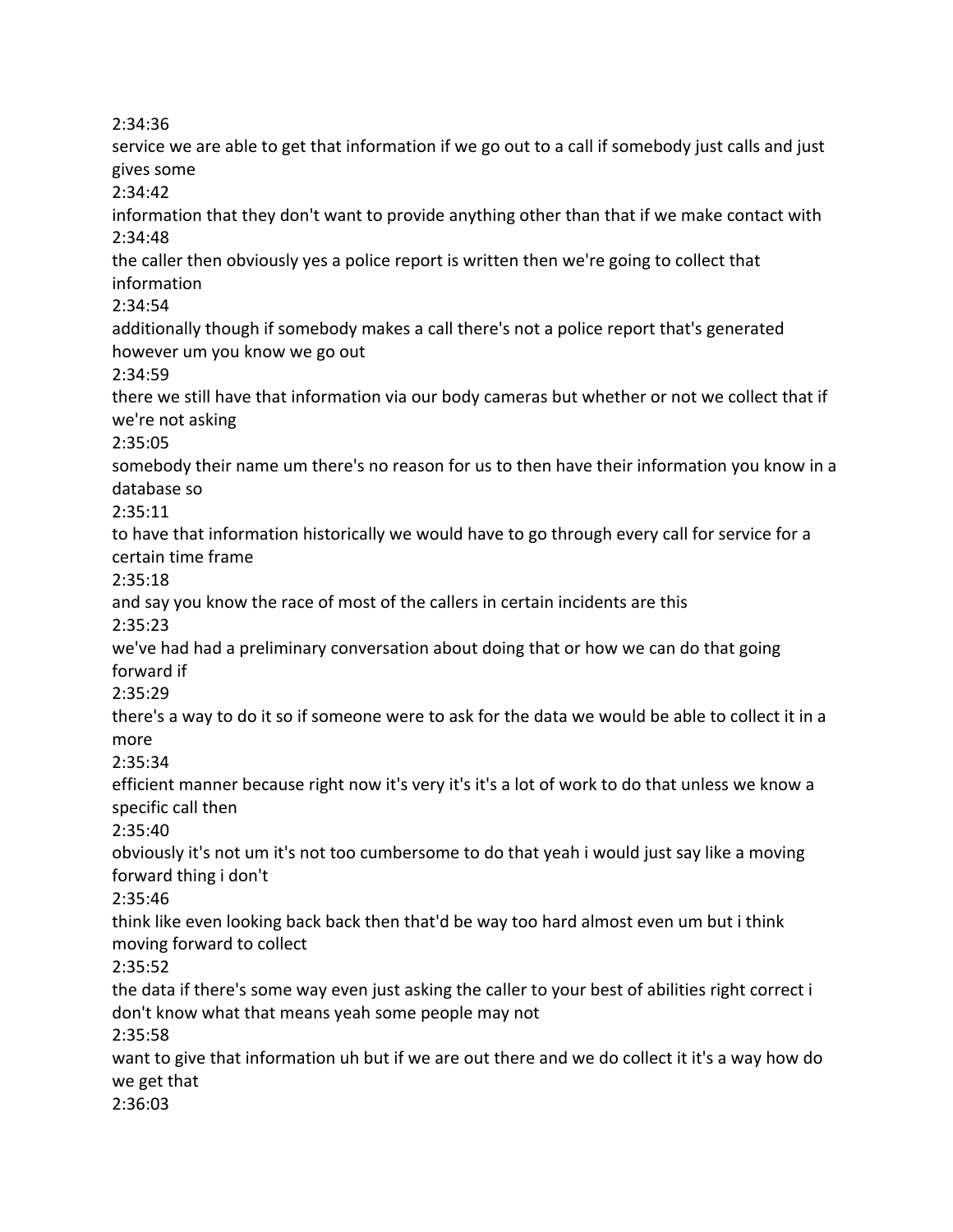information uh in a way that's easy to access and that's something that we've started having conversations about with 2:36:08 our emergency communications awesome awesome awesome thank you chief 2:36:13 so uh do we have some sense of consensus here about this particular 2:36:20 recommendation being something moving being moved forward to this subcommittee 2:36:26 yeah budget or motion to to vote yes or roll call vote 2:36:31 or however you want to vote to approve okay uh 2:36:36 do we have a second oh second okay i just want to move some more all those all those in favor 2:36:44 all right all right all right all those opposed names 2:36:49 two days okay so the eyes have it on that one thank you all very much for that discussion item two established dialogue 2:36:56 specifically with regard to reducing disparities in policing 2:37:02 open for discussion on this one i'm so sorry um well not really but uh 2:37:09 no need to apologize no need to apologize i would i would like this recommendation to go back to the subcommittee to 2:37:15 incorporate language around having a neutral location that is not the elgin police department um just to be the most 2:37:22 comfortable for our uh our residency our residents i do want to incorporate language around having the 2:37:30 locations be both on the east side and the west side of the river to be as accessible to our community 2:37:36 members i would also like to incorporate language about having a virtual option 2:37:42 and or recording of this meeting for public usage for accessibility 2:37:48 and then i would also like to incorporate having a requirement that if a translator is requested that the city 2:37:54 must provide it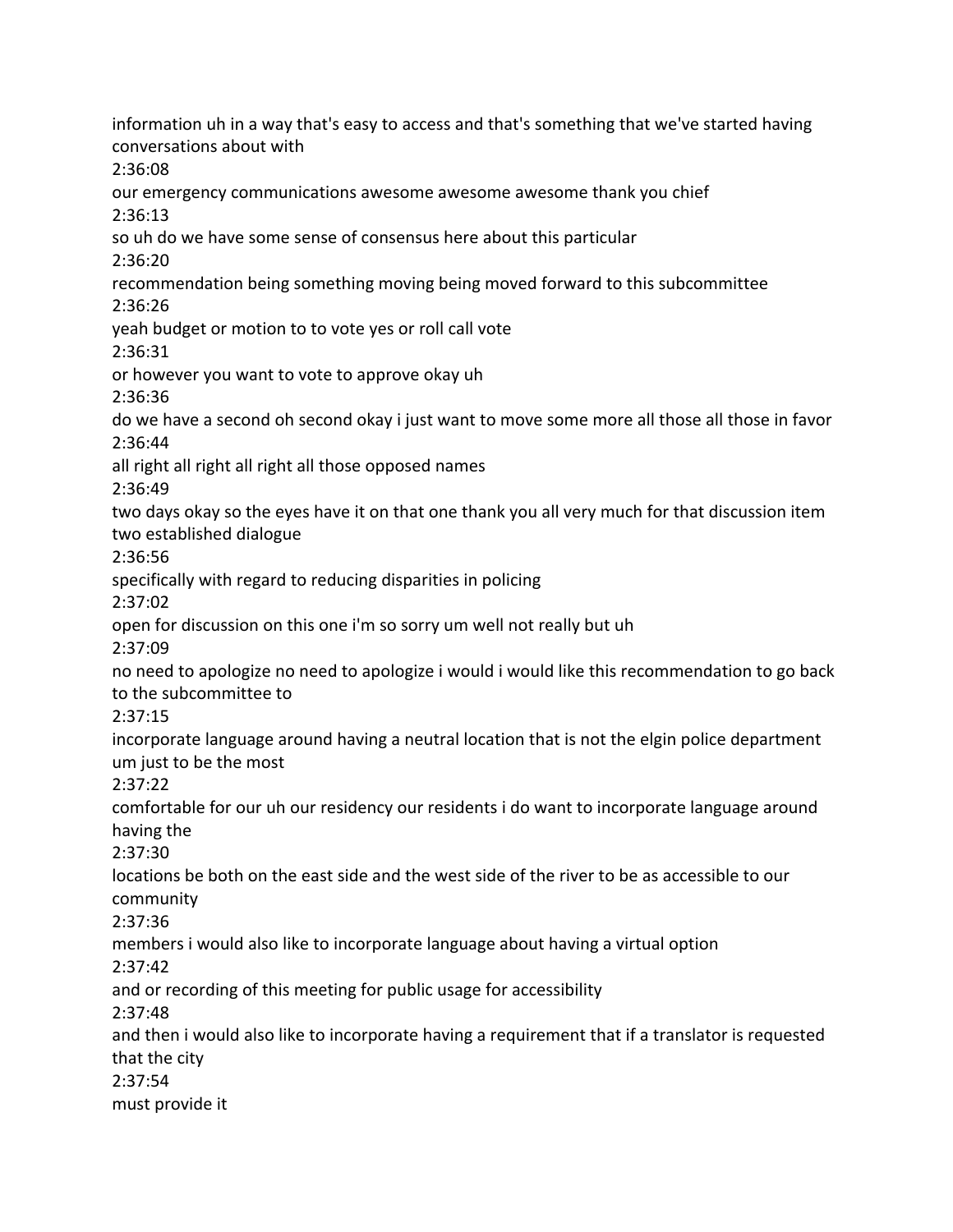2:38:07

excellent ideas and we have discussed a neutral location i believe shimon that suggested a park 2:38:13 so that's definitely something that we are considering uh recording i think definitely needs to be included in here as well as what was the last one that 2:38:19 you had said uh i talked about translation and virtual options multiple languages for a translator 2:38:25 that would be really great to for the community thank you ishmael 2:38:30 uh i would just like to say that when when we're talking about the reducing disparities um 2:38:37 reducing overall arrests not necessarily balancing out arrests due to population but like 2:38:44 reduce make sure that we're reducing all the rest across the board so uh maybe just it could be open to some nut head 2:38:51 interpretation you know but i want to make sure that like we're reducing all the rest but like some kind 2:38:56 of language there to make sure that we do so yeah so just for clarity uh task force 2:39:03 remember this this particular subcommittee was about stops 2:39:08 are you are you drawing any distinction no no no it's just it's just it's just uh reducing all stops including 2:39:15 including language to not like to make like all of a sudden the police will arrest like fifty percent latinos forty 2:39:20 percent white people like five percent black people like no we want to overall reduce the rest 2:39:26 um just to include that not to change or anything but to make sure that that's the emphasis of 2:39:32 so so when the interest is moving us forward on this particular issue how about i just suggest this goes back to 2:39:38 those amendments or suggestions for amendments go back to the subcommittee uh we wordsmith them there 2:39:45 and then bring it back here to the full subconscious joe actually i think for i was going to suggest the opposite that 2:39:52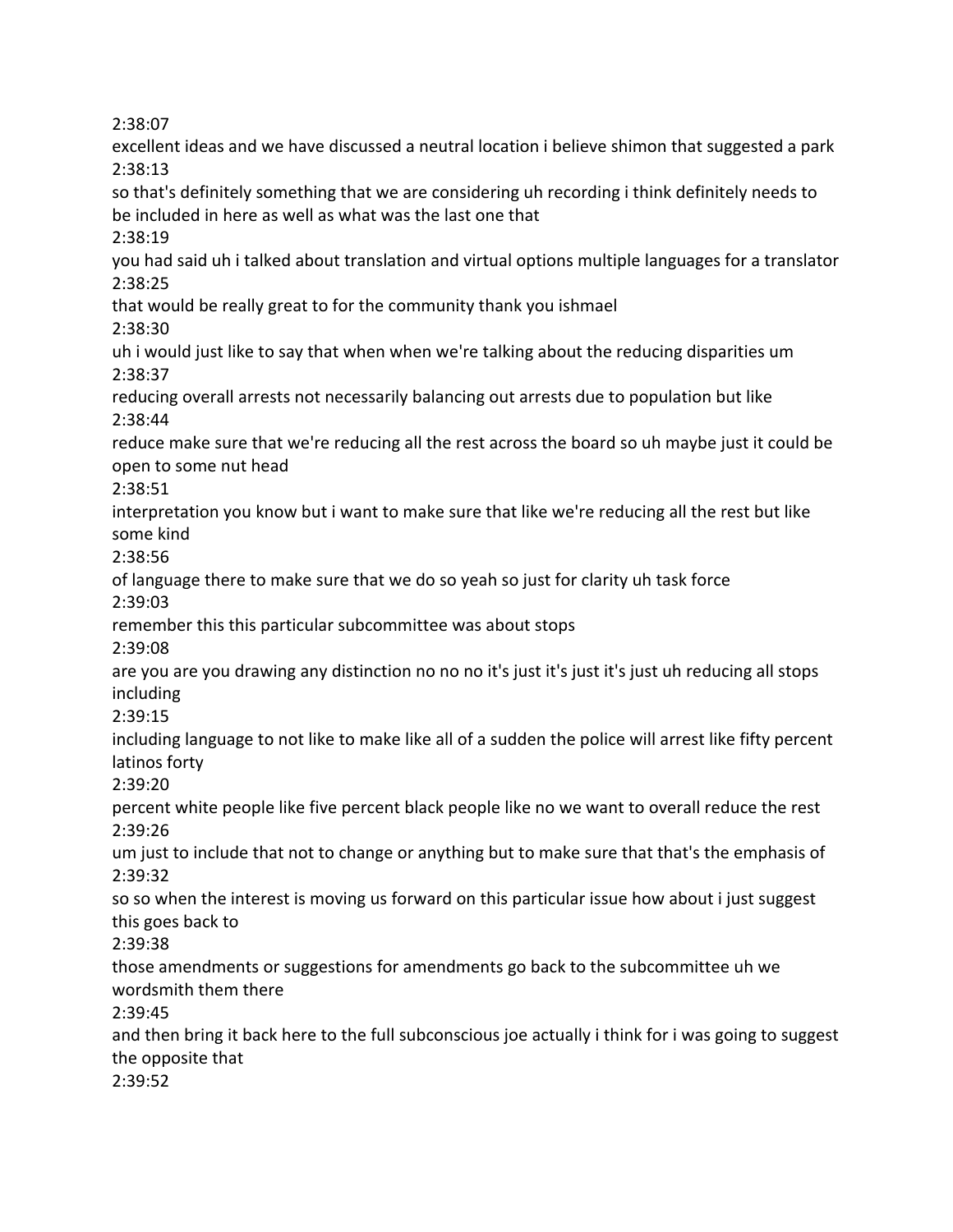that ishmael's recommendations stand on pretty solid ground that i think that i'm hearing the nods around the table 2:39:59 those should go yes those should go it should go with those editions about location 2:40:04 east and west and translators and video for accessibility yeah that 2:40:09 those be added to it and it'd be sent to the task for to the council that way absolutely um i can do that i'll bring 2:40:16 it back here with those with those i think what he's saying i think what i think what i'm hearing is this one is 2:40:21 essentially approved with amendments yeah that's right the task force is comfortable so basically prove it now 2:40:27 yes i don't think it needs to go back okay so then well someone would need to make a motion 2:40:33 before i speak motion to approve motion to approve as amended 2:40:39 with those amendments specifically suggested i second end okay second all in favor say aye aye 2:40:46 opposed 2:40:52 all right and the last recommendation 2:40:58 uh reducing the impact of disproportionate stops open for discussion on this one 2:41:08 co-chair i mean not not regular so i do want to make a motion to amend 2:41:14 uh b and just the language i think that we should remove the concept of earning i think that all 2:41:20 residents should have the opportunity for alternative payment options particularly in volunteering or 2:41:26 specified community events or support of other city of elgin activities and also the option of payment plans without the 2:41:32 fear of being sent to collections i'm sorry he said b 2:41:38 uh correct b yeah yeah we're talking about all you're right all residents we didn't we 2:41:44 didn't yeah no so my recommendation was to remove the concept of to earn because that's 2:41:51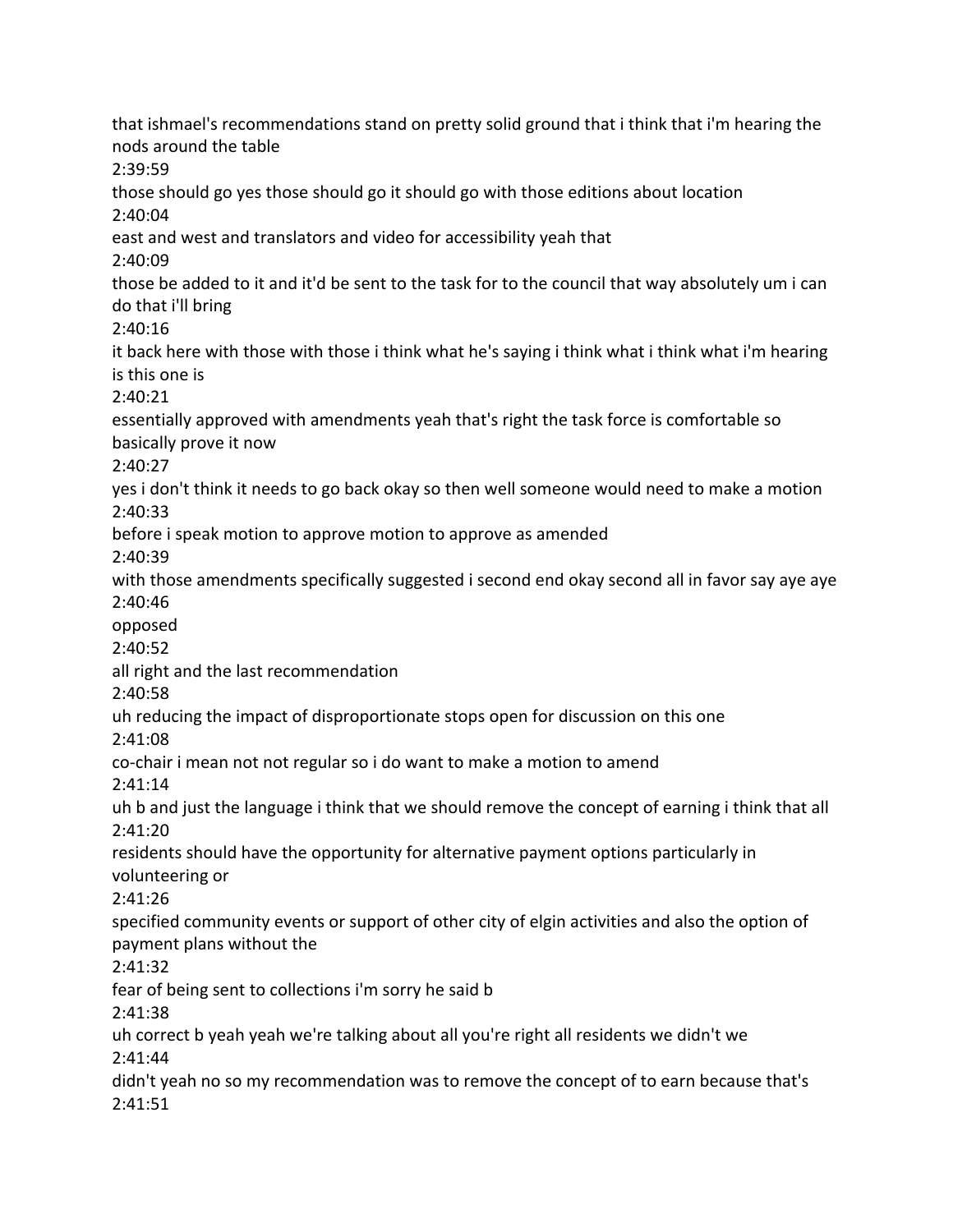also uh objective to whoever is necessarily looking at that how do you earn 2:41:56 that alternative payment option and i did want to incorporate the work the terminology of including payment plan 2:42:02 options without the fear of collection so meaning that if you're not if you don't pay on time they're not going to 2:42:08 send you to collections and then that that's going to you know impact your life forever 2:42:14 yeah no cynthia would have to speak to that yeah that's um this was save someone oh for instance a parking ticket 2:42:20 if someone were to get a parking ticket three or four of them and then they have an option to uh have the fines reduced 2:42:27 by serving at one of these events or things like that um and if they don't serve at that event 2:42:33 then the fines are reinstated i didn't suggest like a 2:42:38 payment plan or collections or anything like that that's a whole other leg that this was just to reduce you know the 2:42:43 initial cost so they can actually potentially have zero payment and it would be available once a year so i 2:42:49 don't know if someone would go to collections for you know an infraction that's under two hundred dollars or you know i went to 2:42:54 collections for missing my court date here in elgin so i'm aware of it and well it would depend on the violation too so it's not you know like there's it 2:43:01 says within the purview of you know the state law so for a suspended license this wouldn't apply 2:43:06 for something like that it would be specifically for the you know the revenue that elgin generates for elgin 2:43:11 so they're two separate categories um and i don't think we would be able to have a payment plan for 2:43:17 other infractions like the traffic violations i don't because that's a whole separate entity this was just something like like i said parking 2:43:23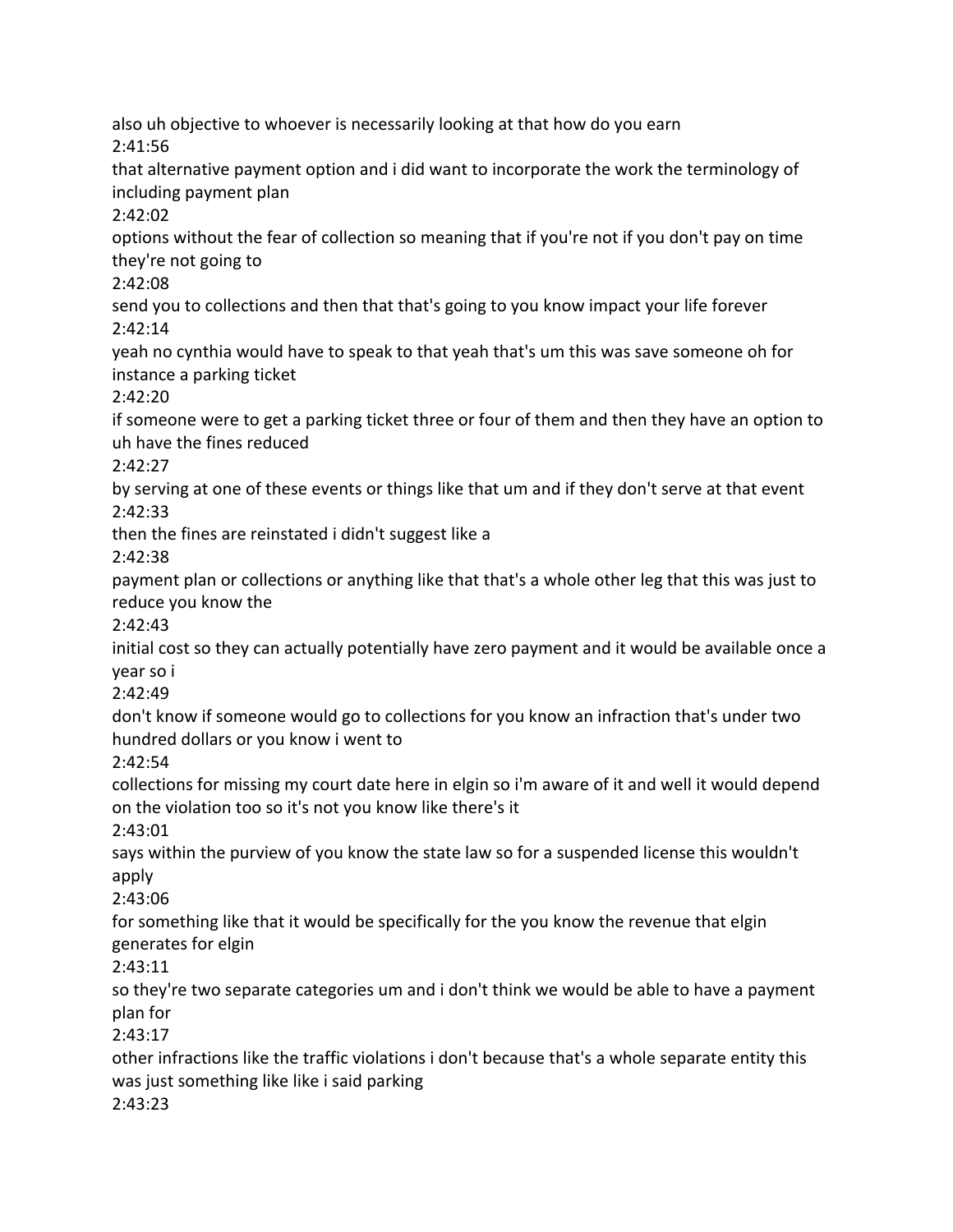2:43:29 it counts you know the city so that that was my plan with this one and not yet not a plaintiff yeah so 2:43:36 thank you cynthia i do appreciate the explanation but i can't i think that kind of falls into my concern is that i 2:43:42 wouldn't have understood that through that without the explanation um so that's why the language was important um 2:43:47 because again to me just like earning sounds difficult right you definitely want to take away your meaning because you basically said it's open to 2:43:53 everybody who currently has a fine uh during that duration of that opportunity to do this alternative that 2:44:00 verb which i do think needs to be changed so that was just my recommendation thank you i agree thank you 2:44:05 okay yes test which means about ishmael so maybe to provide an alternative so to 2:44:11 have that as an option right is that what you're trying to say yeah so uh to provide or to allow 2:44:18 alternative payments okay yes i like it so uh yeah go ahead test motion to 2:44:24 approve uh this this this amendment to to this to provide uh an alternative 2:44:30 that way the people will have an alternative that is not subjective but may be clearly stated 2:44:37 and developed by whoever develops that so then with just for clarity it would 2:44:43 read residents opportunities for residents to have alternatives to payments or 2:44:48 to provide alternatives right so we're striking earn correct such and just 2:44:55 replace provide to provide yeah one more thing that i noticed it wasn't in here this is uh once a year it's at 2:45:02 one annual time that's it cannot be used five times a year oh i see the uh for item b the 2:45:09 alternative correct okay yeah so someone keeps getting you know the same violations it's not something that can

tickets or um i don't know anything else at the top of my head that it would but separating

state and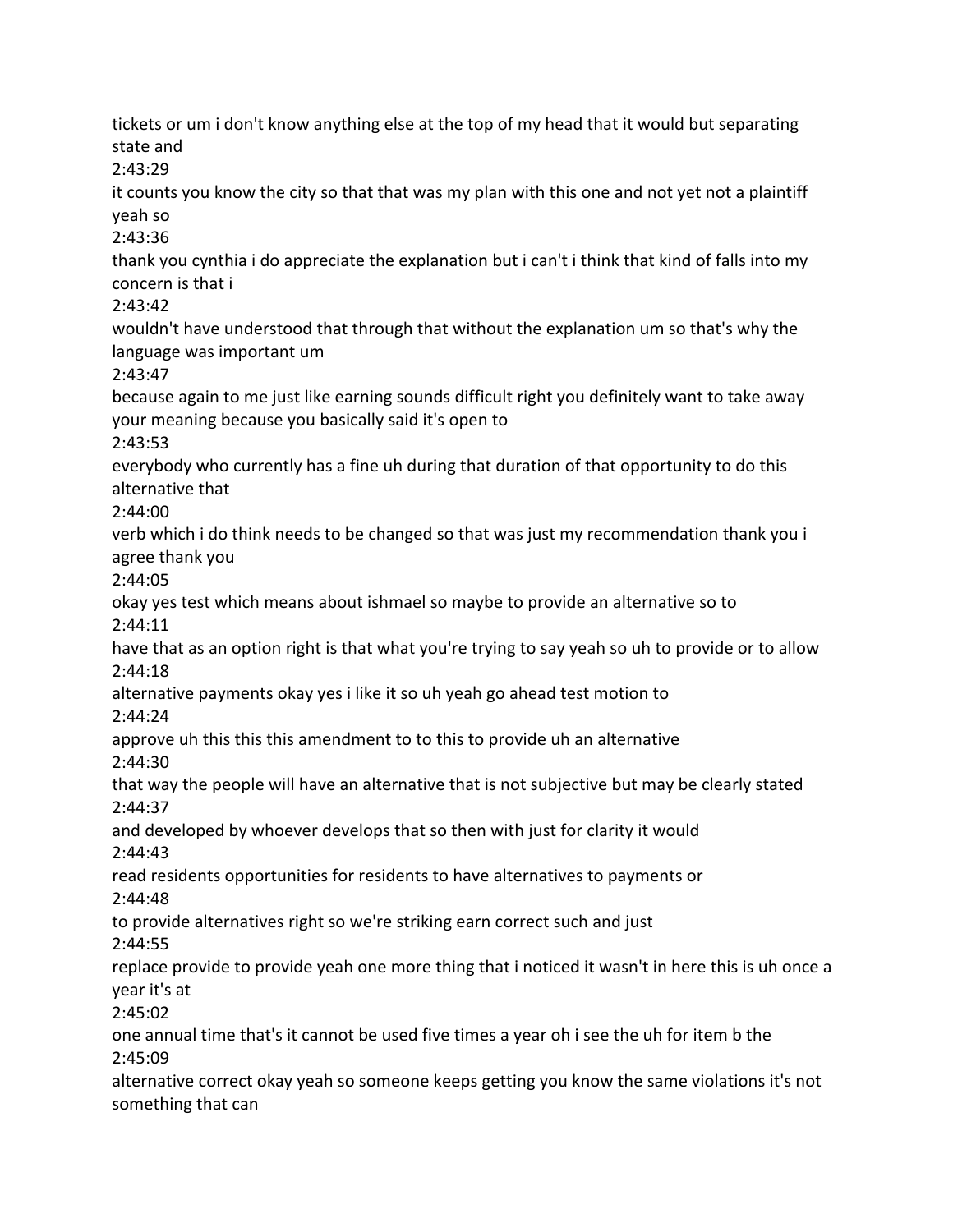2:45:14

be abused okay so uh testosterone remember zaldivar did you want to add that to your motion uh 2:45:22 burn once a year i think you're just clarifying right just like it's just once a year yeah 2:45:33 um i have a question about how the revenue generated from fines how is that incorporated into the city budget 2:45:39 the annual city budget city manager 2:45:48 it's general what we refer to as general fund revenue that goes into the 2:45:54 uh ready that it's used it's um aggregated then with property tax revenue sales tax revenue and all of 2:46:01 those other revenue sources that the city uses to fund its core operations okay what 2:46:07 about what percentage would you say it do fines make up of that general fund that you're speaking of i have no idea 2:46:14 but i can guarantee that it's very very very small okay thank you 2:46:19 okay yes um so i just had an issue with the concept of it only being annually uh 2:46:26 when we talk about accessibility um some people's fines maybe have a deadline sooner than that annual 2:46:32 opportunity so it's not necessarily fair that some people will be will be required to pay their fines without 2:46:37 without punishment of having an additional interest um so i think that we should use the terminology year round 2:46:44 i'm sure that the city can collaborate with non-profits and other entities throughout the year that will provide these avenues and that are close to 2:46:51 their neighborhoods to their work to their home um so it can be the most successful for all of our residents so 2:46:57 within a 12-month period correct similarly it's just it's a one-time shot 2:47:02 per person correct oh okay i thought it was like on this day all of you guys can come out and help okay i was like uh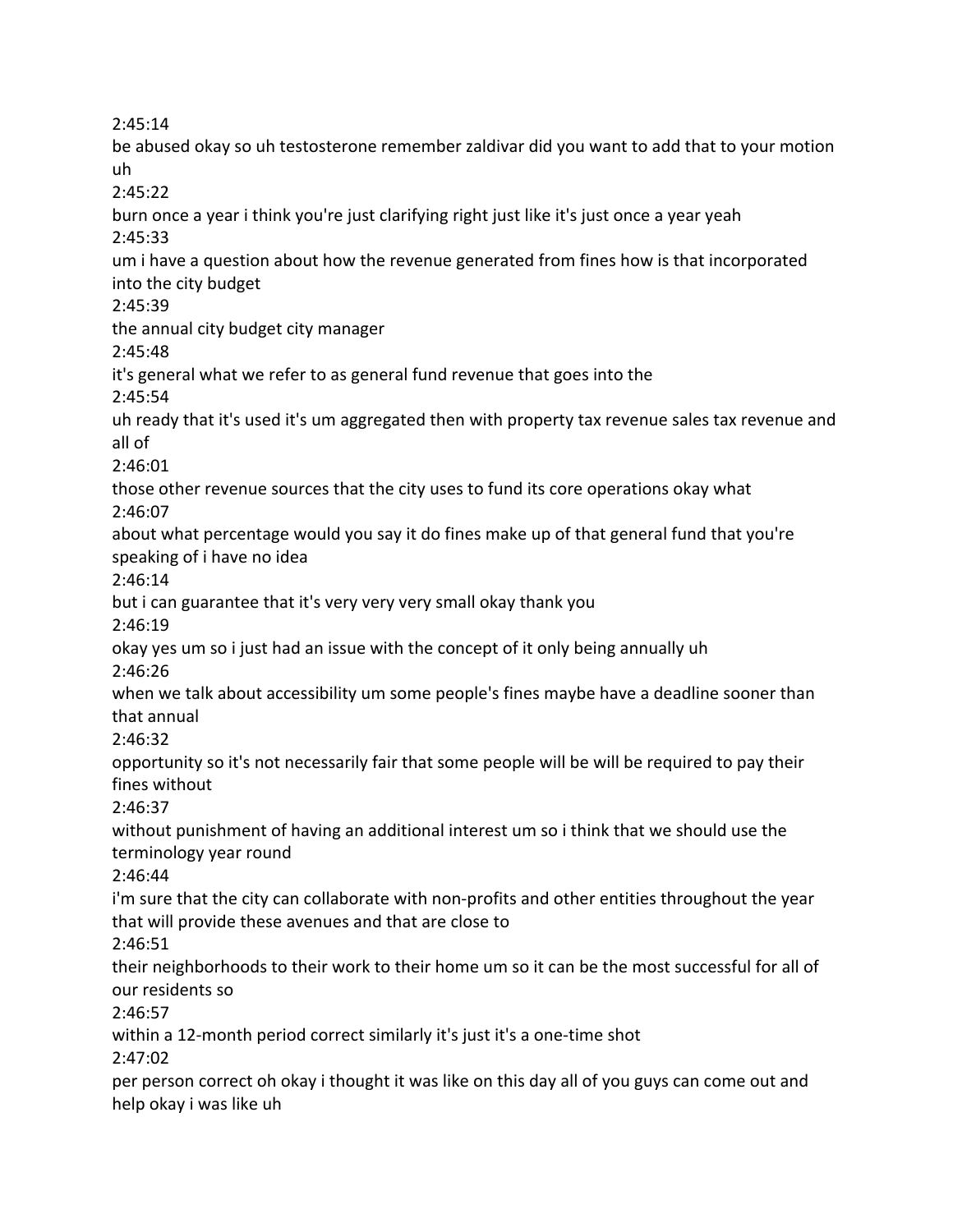2:47:10

april 7th sounds like a certainly funny community but i was like that didn't make you see again language matters

2:47:17

absolutely i was just really confused for that clarity without that explanation every year like the purge three tickets for everyone so this would

2:47:23

apply one per person once a year correct within a 12-month period exactly yes 2:47:29

thank you that was so passionate so that is clearly on on task force members

2:47:34

motion uh test remember zelda bars motion to approve this with

2:47:40

as amended second second all in favor all right any opposed

2:47:47

okay guys have it on that one okay all right i'm going to turn it over to larry and we are going to 2:47:52

review just do a time can i just say something about that about this task force if you all might 2:47:58

just a minute no no yeah this task force had uh teaser's job of trying to deal

2:48:04

with uh because most of the stops are individual discretion

2:48:10

so it's very hard we trying to we we also had a meeting with police officers trying to get a 2:48:16

feel of you know what what is their you know their recommendation

2:48:22

it's really difficult because when we don't want to impede our task was not impede 2:48:27

you know them resting uh criminals so we we had to so i want to thank the

2:48:34

task force this subcommittee task force was awesome those are great recommendations guys 2:48:40

thank you i just second that uh task force member very very difficult 2:48:45

yeah we had quite an expansive range of topics to cover and you did a great job

2:48:52

uh it is uh 20 of nine and so i want to

2:49:00

sort of determine our next step i want to note again that uh we had amended our agenda to discuss rotation

2:49:07

of leadership that might be something we can dispense with relatively quickly uh i do want to honor that change to our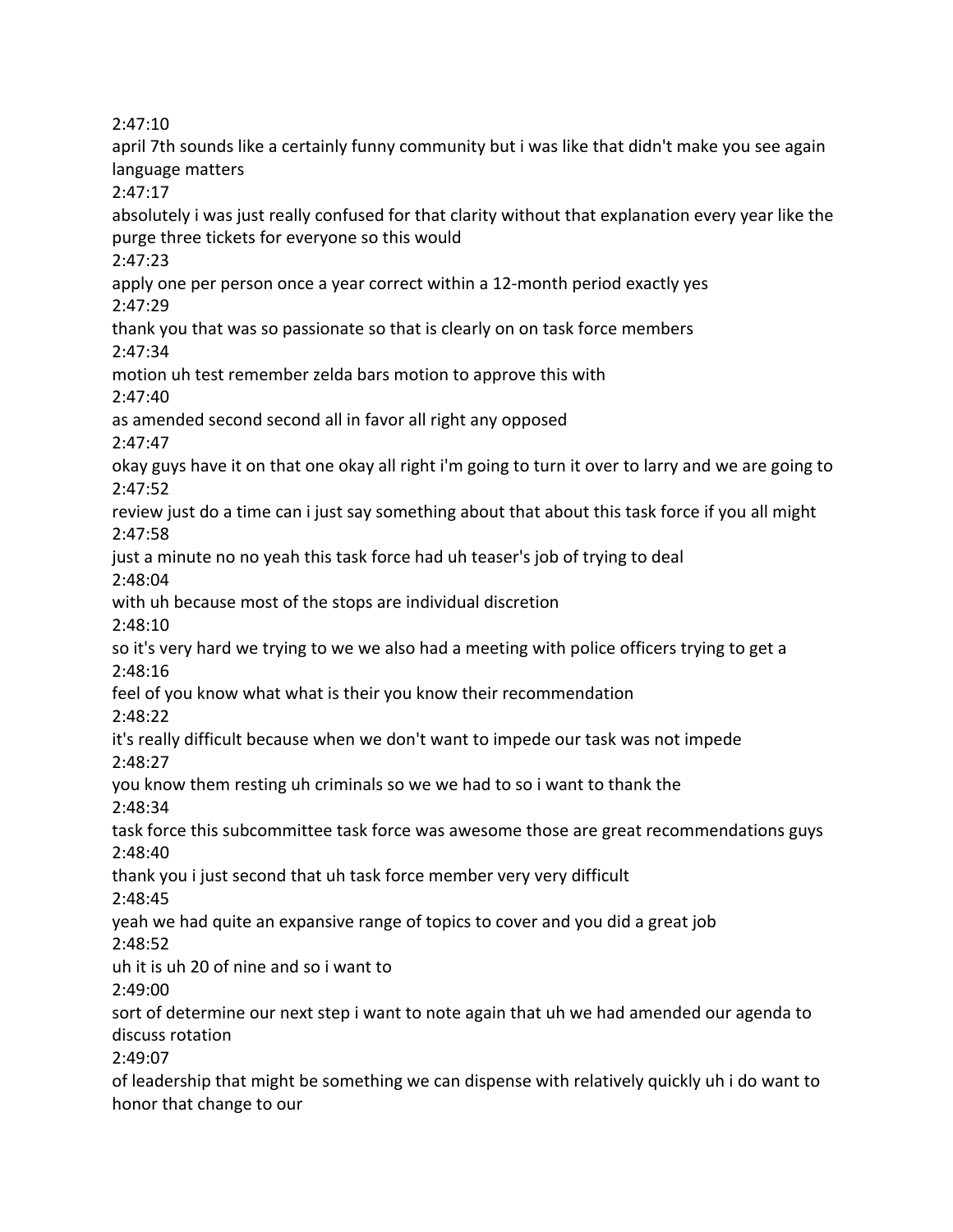2:49:14 that update to our agenda um i i don't know i will be unless there's 2:49:19 a member of the committee i would be going through the training recruitment hiring attention and promotion 2:49:25 recommendations they are not voluminous but they are detailed 2:49:30 um and so i don't think that that's a short discussion um 2:49:36 so would it be okay with folks if we tried to dispense with the rotation of leadership item 2:49:42 now get that done and then either we will go through the process map or we will try 2:49:48 to get through the subcommittee recommendations from training recruitment hiring co-chair so 2:49:54 i necessarily just had a concern with that i think that we should talk about what's going to happen after this meeting and then that can lead our 2:50:01 conversation with what happens with leadership after it as well okay just you know everyone can vote on that 2:50:07 yeah that's fine um well then i if it's okay with everybody i would want to draw your attention to this two-sided page 2:50:14 the top of which says tasks to be completed and for those who are watching i will 2:50:20 try to also get this up on the screen 2:50:27 so i am the i am the drafter of this document and i wanted to explain uh just 2:50:32 briefly what i was trying to do here of course i i drafted it the entire facilitation team 2:50:37 contributed to it first of all i tried to enumerate all of the things that i think are expected of 2:50:43 the task force including the completion of the work of the four existing subcommittees as well 2:50:50 as recommendations on the topics that were intended to be taken up by three other subcommittees i would submit to 2:50:56 you that in our eyes it is well my impossible to stand up three 2:51:01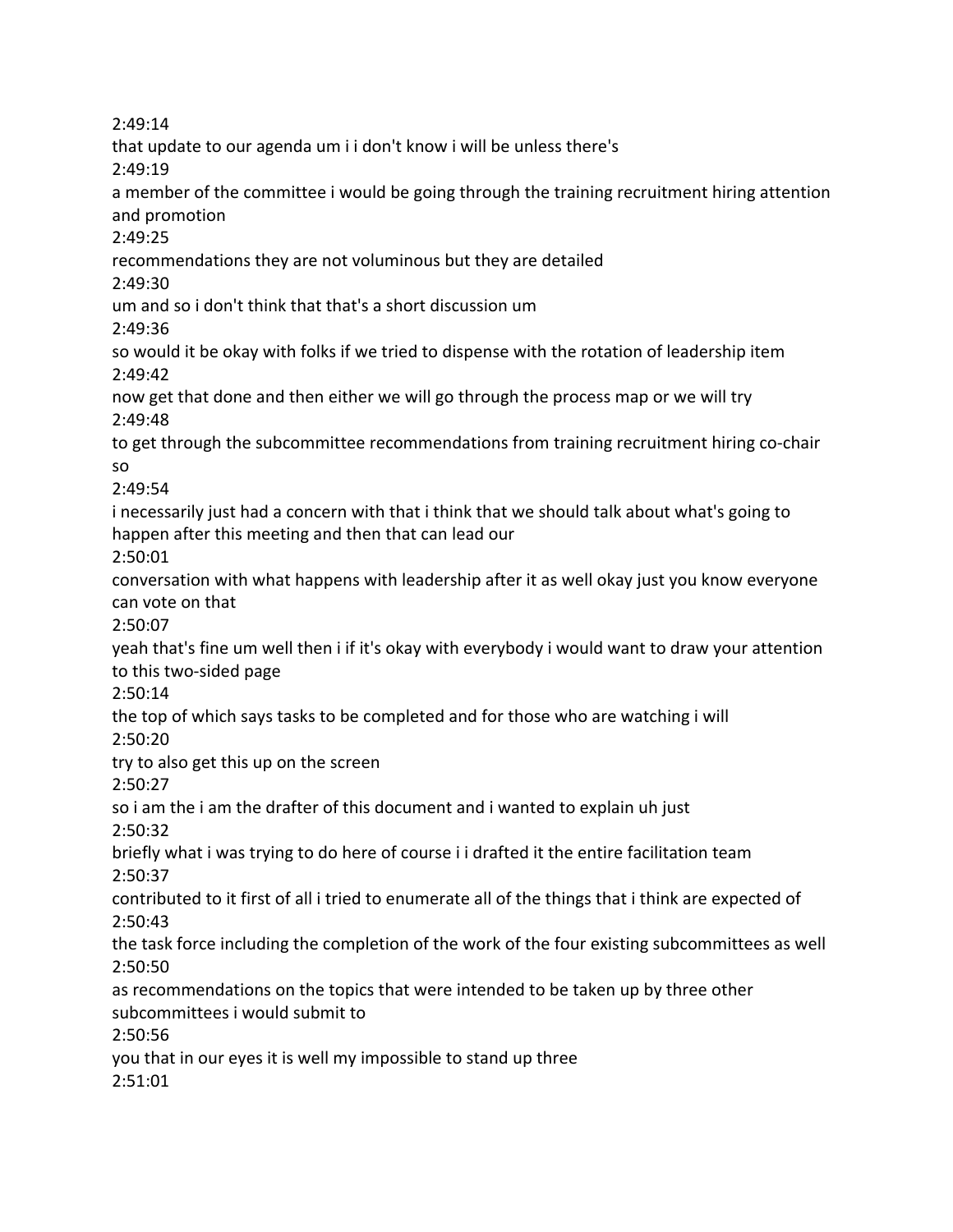brand new subcommittees and meet your june 1 deadline and so we would be in a minute advocating for those topics to be 2:51:09 somehow incorporated into the existing subcommittees but as you see here there are recommendations to finish from the 2:51:15 existing subcommittees then there are topics for recommendation elsewhere then there is feedback from chief lally and 2:51:22 any incorporation of her perspective and the department's perspective into your recommendations 2:51:28 there's still a plan for uh our colleague norma ramos to help facilitate a public meeting on your recommendations 2:51:35 and incorporate comments as desired then obviously finalizing your recommendations 2:51:40 reviewing a report of those recommendations and then presenting it and i just to be clear the facilitation 2:51:47 team does not believe we are the ones to report to the council we can help draft the report but we 2:51:53 believe that whether it be the new chair and co-chair and spokesperson or some other designee we think that 2:51:59 should come directly from the task force not from us so those are all of the tasks that are 2:52:05 before you as we understand it under considerations 2:52:11 by illinois law by the governor's executive order our meetings now need to occur in person 2:52:17 of course you know that when someone is either ill or otherwise 2:52:22 unable to participate because of work or other family obligation they are allowed to participate virtually but 2:52:29 a quorum has to be physically present together for our meetings to occur from here forward and just checking with the 2:52:35 manager is it quorum still five members of the task force or is it larger than that 2:52:45 [Music] 2:52:55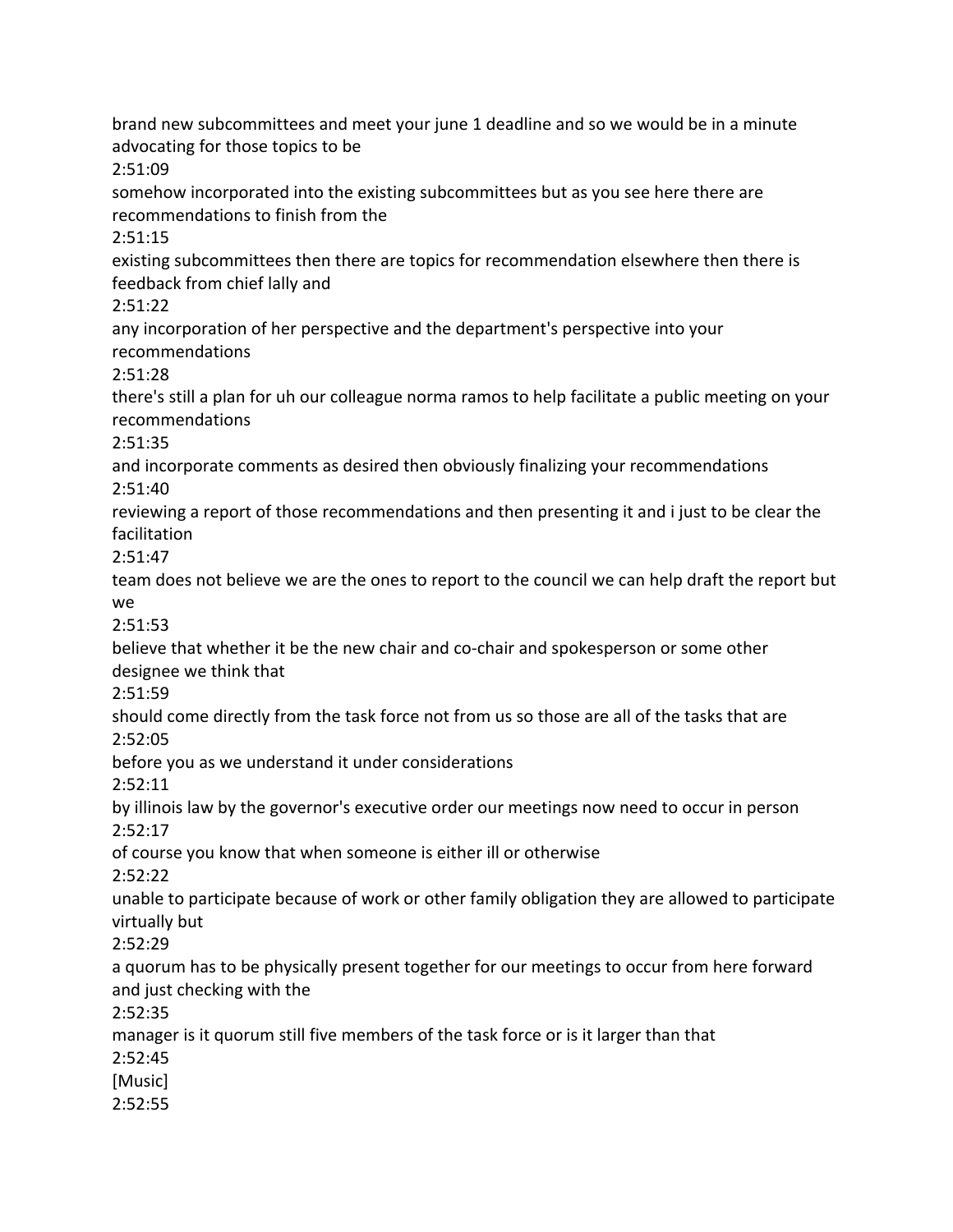nine thank you so we must have nine physically present and for a subcommittee 2:53:00 um is it same thing half plus one or correct yeah and it depends on the size of the subcommittee correct 2:53:05 so at any rate those meetings must occur in person as i said before the ordinance that 2:53:12 established the task force indicates that our work must be completed by june 1. i know uh councilmember powell wasn't 2:53:18 able to be here in person and had to drop for another obligation off zoom um but i 2:53:25 know that she is uh and i'm sure councilmember shaw also is mindful of that deadline and and may as a council 2:53:32 decide to amend the ordinance accordingly but as of this moment the task force's work has to be 2:53:38 completed by june the first some seven or so six or so weeks from now um i know that uh 2:53:45 you may have met a lot of members of the facilitation team but in practical terms joe and i are 2:53:52 because of the need to meet in person um the facilitators who can provide that service now i know you might be thinking 2:53:59 why couldn't you potentially be on zoom and we'd be here and and of course i can't tell you that that's entirely 2:54:06 impossible as a professional i would tell you that i would be doing you all a disservice if you're all sitting here 2:54:12 and i'm up there and i don't know if joe feels the same way but you know i think 2:54:17 if you all are meeting in person we want to be here to facilitate for you in person i mentioned that existing subcommittee 2:54:23 still have work to do those other topics that i mentioned need to be addressed they are listed there police and culture 2:54:30 and climate we thought might fit within racial and other disparities or perhaps the training subcommittee atonement and 2:54:36 accountability might fit within civilian review board police presence might fit within allocation of resources certainly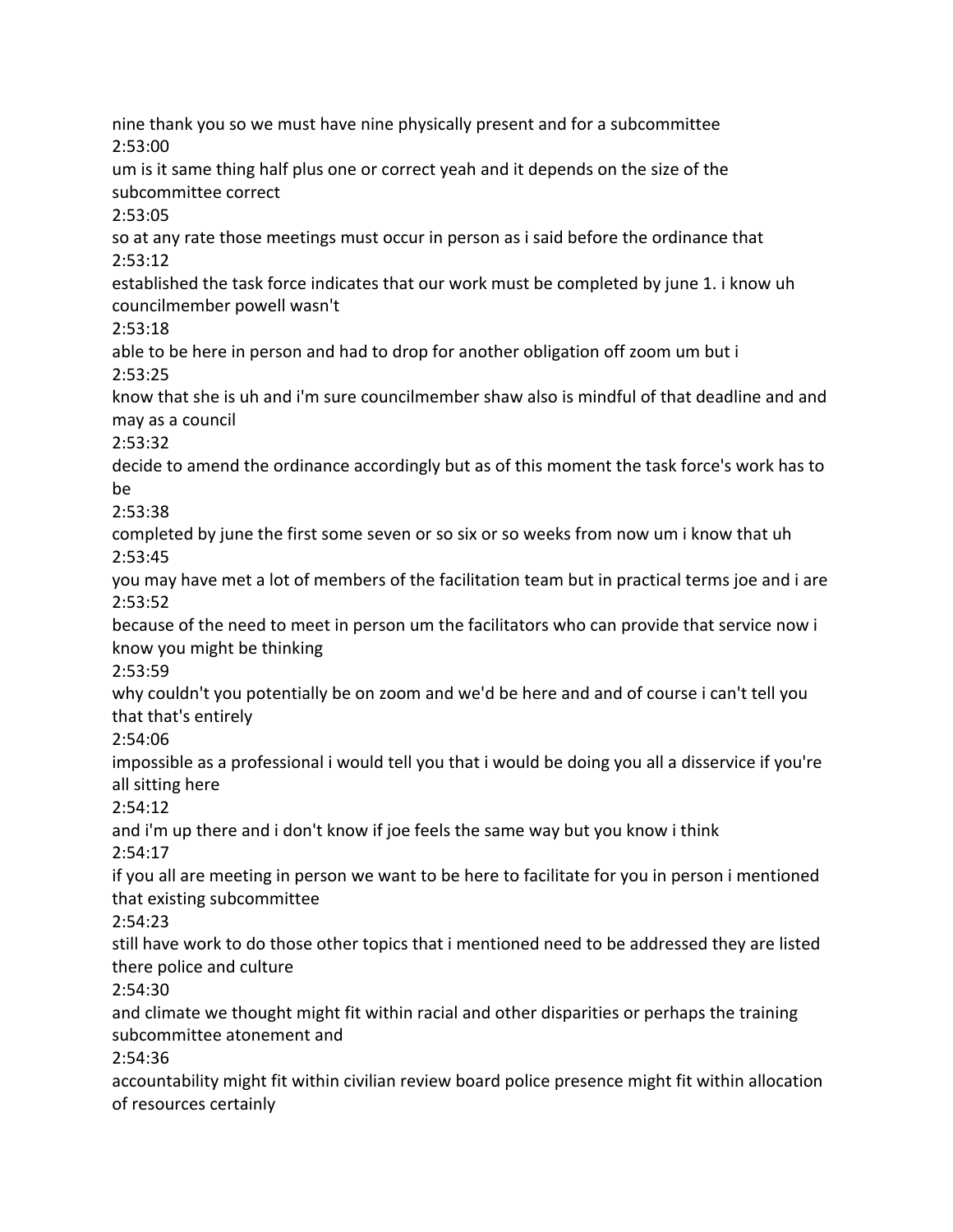2:54:43

if the decision was made to incorporate those topics into the existing subcommittees folks could feel

2:54:49

free to join those subcommittees and be part of those discussions it's not like you'd be left out if you aren't a member

2:54:55

of the subcommittee at the moment and then the last thing is that the police department has asked that once

2:55:03

the task force finishes with the recommendation as you all have done with some 28 or so recommendations already

2:55:10

that they have two weeks of time to review and provide formalized responses which then they would deliver to you all

2:55:16

and you could then decide what if any changes you wanted to make to your recommendations before they are made

2:55:22

final and so what i tried to do was lay out a

2:55:27

potential timeline for the work that needs to be done between now and june 1.

2:55:35

i know that this may seem like it's very much down in the weeds and i'm not asking this body to 2:55:42

indicate who you'd like us to facilitate what meetings and when but the point of showing you this

2:55:47

is to underscore the fact that in order to finish your work on by june 1 and meet in person for all of

2:55:53

your meetings it would seem to us like you would need to a a budget at least two hours for 2:56:00

each of your meetings going forward and that you should expect to have to attend at least one meeting per week if

2:56:06

not more and again i'm not saying this to uh what's the word downplay the incredible 2:56:13

service you have already given i know joe knows norman knows our entire team knows that you have already been coming

2:56:18

to two or three meetings a week via zoom um but again uh there is a good bit of work left and 2:56:25

a very limited amount of time to do it and so um with the requirement that we be in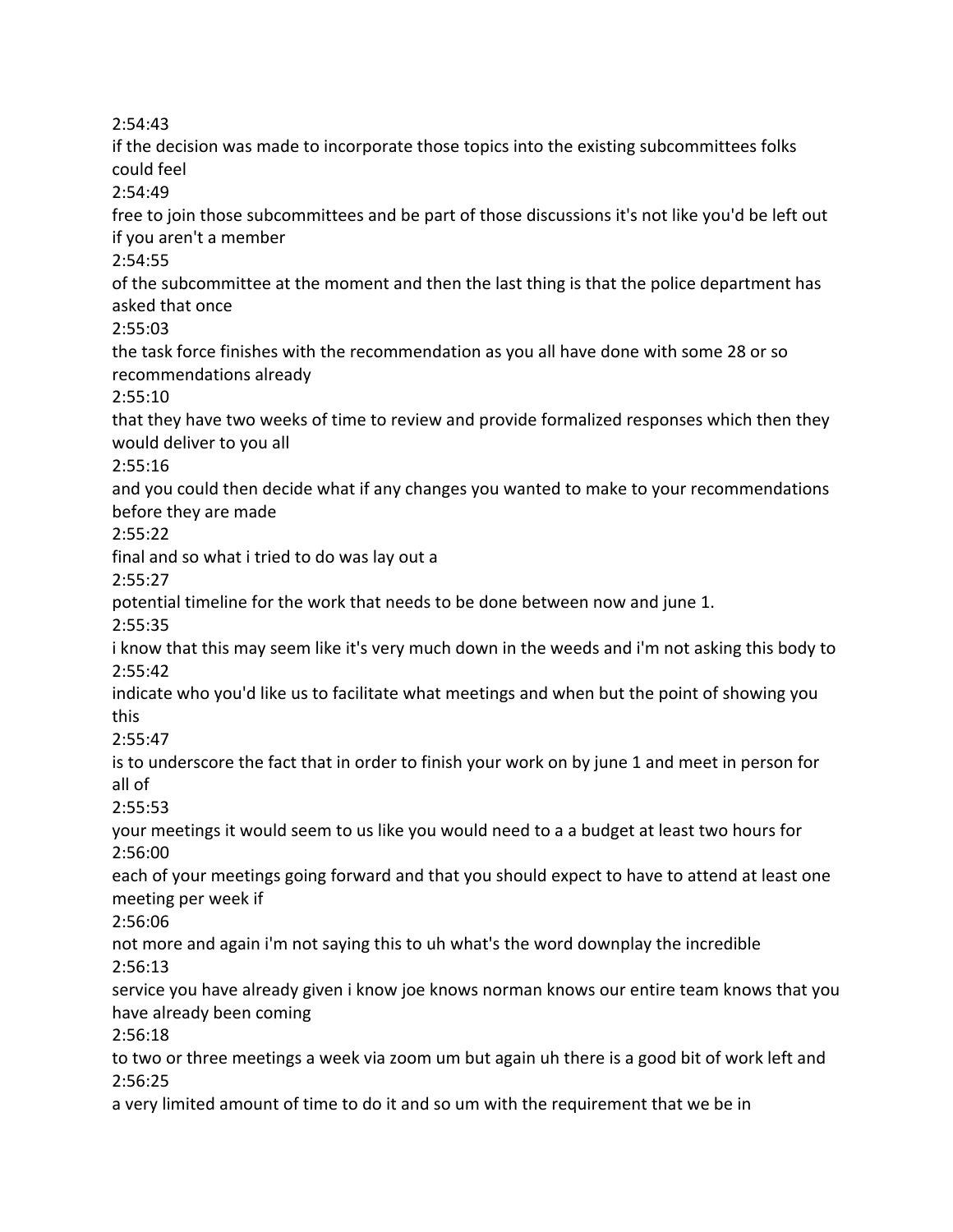2:56:31

person and the requirement to be done so quickly we are laying out an aggressive schedule of meetings and and length of 2:56:38 time for those meetings with the idea that perhaps longer and fewer meetings would be 2:56:44 helpful meaning that rather than an hour and a half on a weekly basis perhaps you have a single two or three hour meeting 2:56:51 and complete the work of say one of the subcommittees that's the theory behind this the method behind this madness 2:56:59 so uh i think that there's not necessarily a need for a 2:57:05 formal motion or anything to be taken but i do i did want we did want to present this 2:57:11 to you so as to see if this is something that makes sense to you if it's something you feel you can 2:57:18 undertake if there are key aspects of it that you would like to see changed um again some 2:57:25 of which would require council action um or or any other feedback so i'll leave it to you 2:57:33 well i'm like the the old black brother down in mississippi 2:57:39 he said i hard but it can be dead 2:57:45 just for the record sir you could say die hard but it can be did yeah so if you all so if you all don't understand 2:57:51 any bunny if you don't understand it then i 2:57:57 understand but it's but he's saying to interpret the old black brother he's saying that it's hard but it can be 2:58:04 done so um you know we we got to do it you 2:58:09 know if we want to we all know what we volunteered for 2:58:14 so you know let's i'm i'm for it let's move forward salesforce 2:58:21 i think we made a lot of progress today oh i'm sorry 2:58:27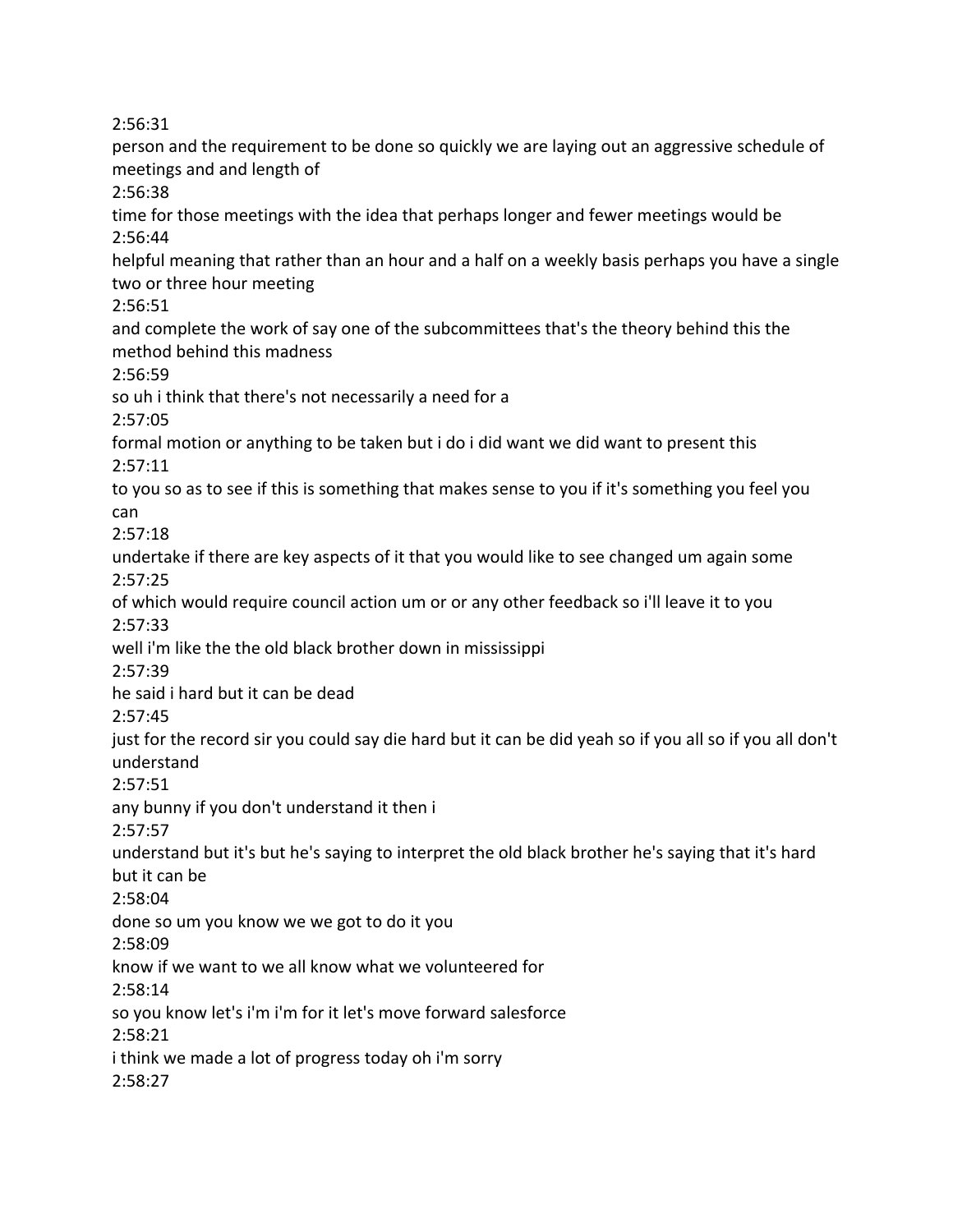we made a lot of progress today we're wrapping up the racial profiling i think what with the amendments 2:58:32 you know we're pretty much closing in on the two we have the other allocations to focus on 2:58:38 but um i like the three-hour suggestion if that's the direction we're going in and i also want to ask when is the 2:58:44 public comment going to be part of i know that was talked about before we we 2:58:49 on this uh process map put it in middle of may and the reason that we did that was because we felt like 2:58:55 the more of your work that was ready for the community to review the better now there's another counter argument to that 2:59:01 which is get their involvement you know early i think at the end but i think that um obviously there's not just 2:59:08 the desire to position it on a timeline for your recommendations there's also 2:59:13 the need for the preparatory work to occur for that public meeting to be a success be it 2:59:18 getting the word out be it designing the meeting final space all that sort of thing so we were envisioning may 14th 2:59:24 normally and there's enough we're also thinking about multiple ways for the community feedback right so not only 2:59:30 just one in-person session but also posting the recommendations online and having a process where they can actually 2:59:37 like go online and give their feedback completely and then we actually give that information to you so there's a 2:59:42 couple of ways that we can do this or at least this is that that's helpful i just wanted to that's the framework that i 2:59:47 want to do yeah exactly also what so with the work that was done today what's the turnaround that we could expect to 2:59:53 get everything back so we can just submit the final with the amendments that we're talking about today there's 2:59:58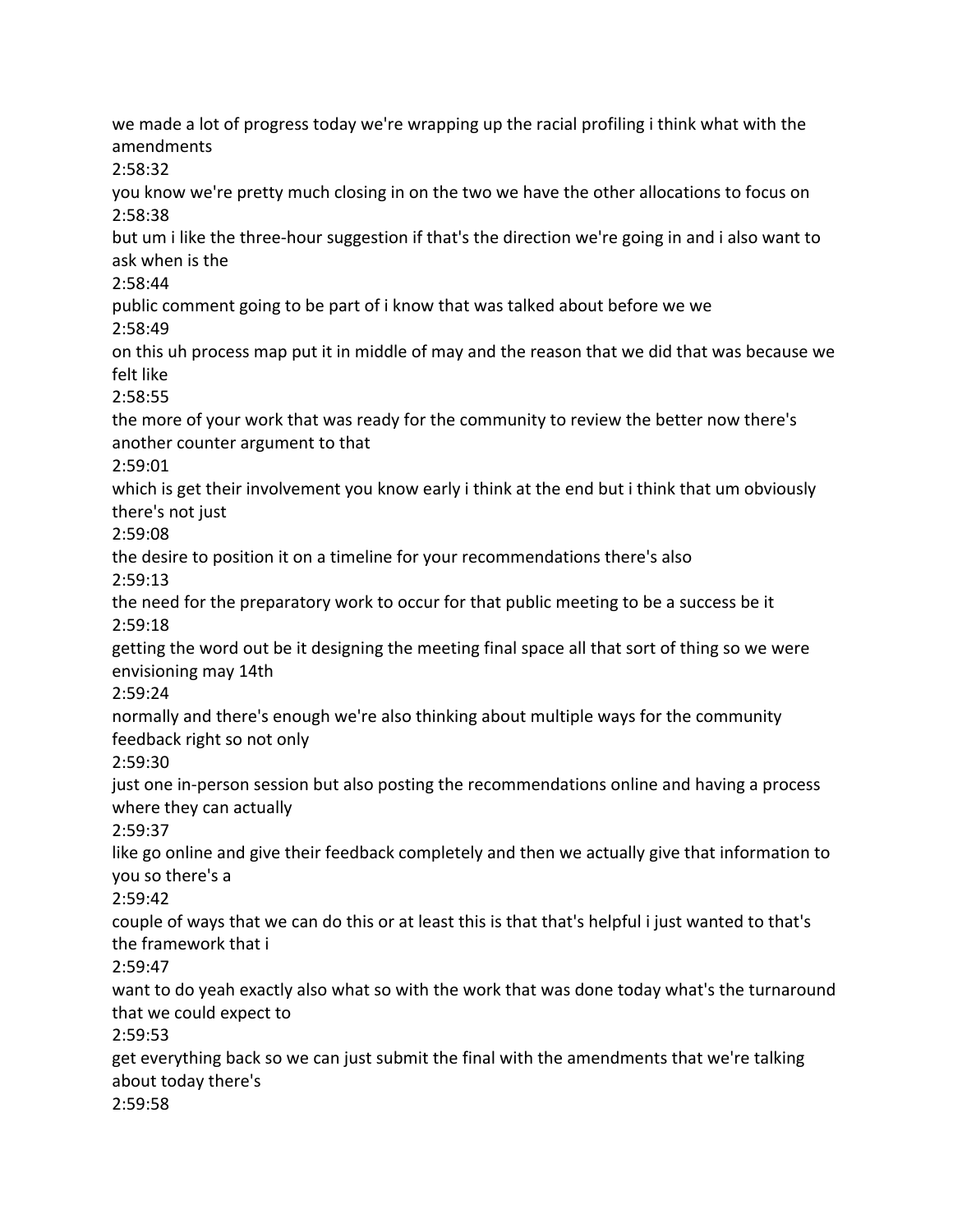there's two parts to that and chief i don't want to speak for you so let me try to summarize what i understand but 3:00:05 we as a facilitation team will take everything that we have and compile it as quickly as we possibly can 3:00:10 meaning 24 to 48 hours we will then give it to chief lally who then will take two 3:00:16 weeks to review it oh i understand and provide responses chief is that right and so essentially by april 21st either 3:00:23 we could reconvene that day with the full task force and get her report then or we can decide a different timing but 3:00:29 that's the way that this is meant to flow is there a way to speed up i know a few things were tabled to go 3:00:36 back to the subcommittees right for a few of them is there a way to speed that process up so we could get these 3:00:41 recommendations in and get the ball rolling it will it will depend a little bit on um both obviously ural's availability um 3:00:50 and also uh the logistics associated with our figuring out how to support you all and that by getting here i think it 3:00:55 was just the other which committee was it uh sorry i think the civilian review board i 3:01:02 think all of them yeah civilian review board has work there's a little bit of work for the disparities uh it's just a few amendments 3:01:08 and then uh rather quickly the big two are the allocations and training those are the ones that have the most i see i 3:01:14 think left to on their plates we can complete one maybe the racial you know disparities and then get that one ready 3:01:19 to go yes so we can just kind of check that off i think that's right uh i think testosterone zelda then 3:01:26 yeah i think we're approaching the topic of you know continuing to work with larry and increasing the funds and 3:01:32 whatnot and so i guess i want to explore my options as well so coleslaw i have a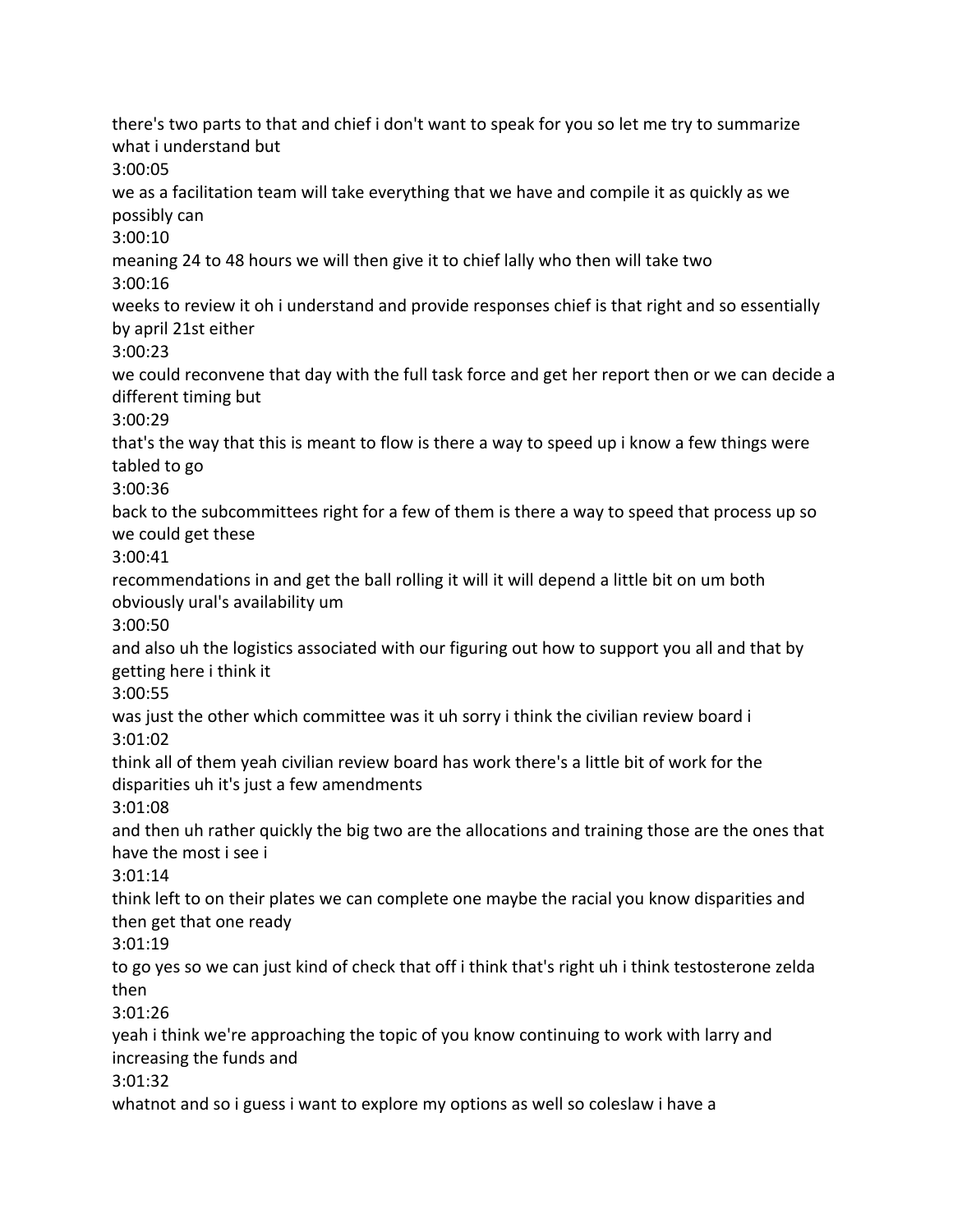3:01:37 question for you um can this task force be paid to do the 3:01:43 work interesting 3:01:55 unfortunately i'm not the person to definitively answer that but what you're pointing to and this is for the benefit 3:02:01 of the public is when the city contracted for the professional services with kearns and west the budget that was 3:02:07 created contemplated only 24 meetings with the task force to date i believe 3:02:12 that there have been more than 30 meetings so essentially after this meeting kearns and west has exhausted 3:02:20 what it believed would be the budget that was sufficient to complete the work with the task force 3:02:25 city staff has advised the city council thanks to the information that was provided to staff by kearns and west 3:02:32 of the circumstances and the plan is to have a discussion with the city council at its next scheduled meeting on 3:02:39 wednesday april 13th when it convenes as the committee of the whole to present options to the city council for its 3:02:46 decision on how it may wish to proceed with further work with the with the task force as many of you know i've been 3:02:53 asked by council members to solicit information from the task force to task 3:02:58 force members to gather their opinions on what they wish to do but ultimately there will be a presentation to the city 3:03:04 council that will provide input that i've been able to receive from the task force through chairperson kriegler 3:03:12 kearns and west will present staff will provide comment and it will ultimately be up to the city council to 3:03:18 make a determination as to what it deems as best appropriate with the task force going forward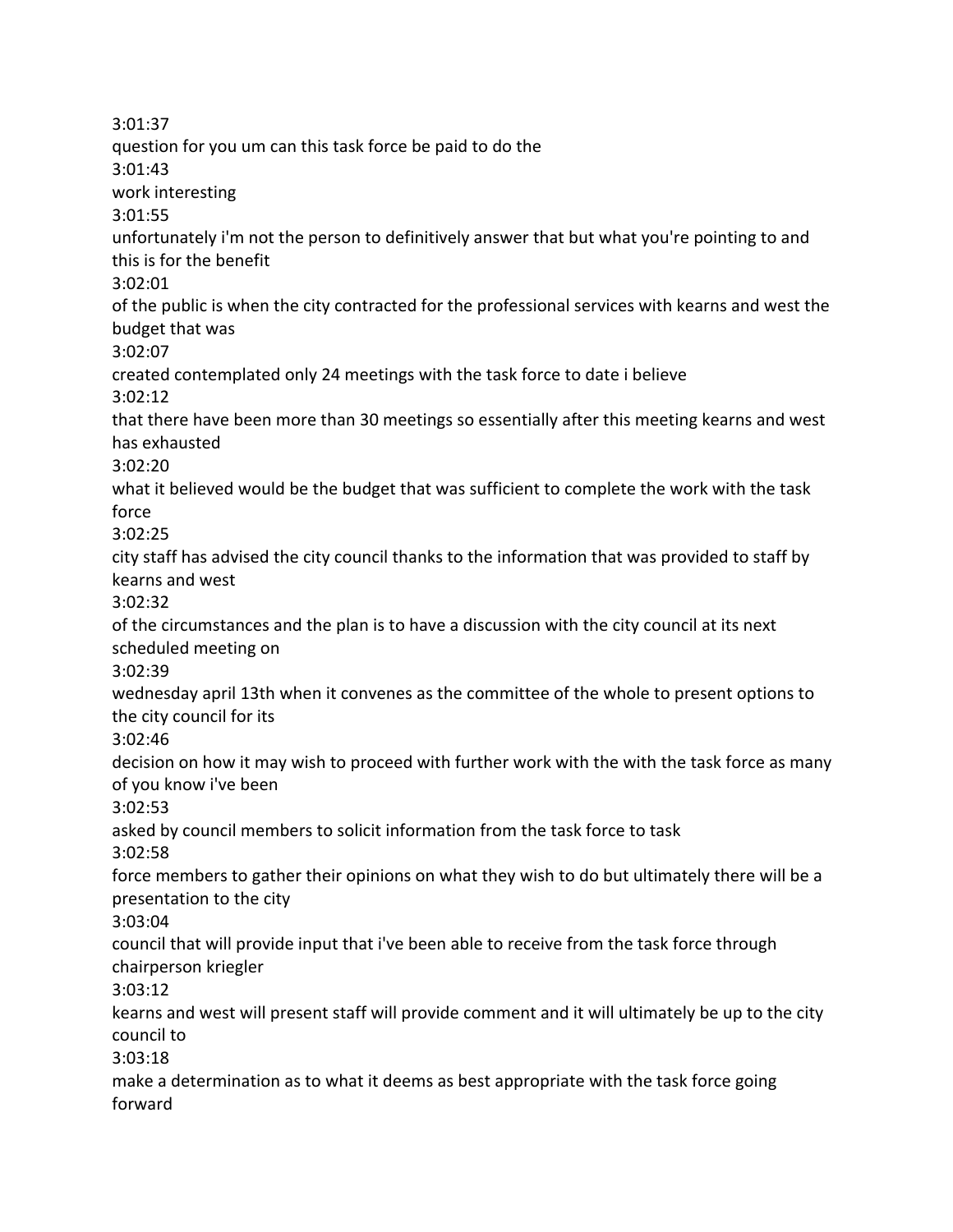3:03:24

okay so if if you can't provide us that answer do you know who can provide that's the answer i have provided an 3:03:31 answer it's up to the city council it's up to the city council to vote on whether we can get paid for this work 3:03:37 correct well not what whether the city council is willing to expend additional funds to 3:03:43 continue the facilitation work that kearns and west has provided to date i understand that but can we as the board 3:03:49 get paid for the work oh that's something new that i haven't this is the first that i'm hearing of 3:03:54 this okay can we can we figure out that answer um and i am stating this because 3:04:01 uh you know larry you guys have been great i love the charisma and everything um i want to hear about everybody else's 3:04:06 opinion as well however there is uh an economic toll that we all 3:04:13 face from our board members face there's a mental health toll that some of our board members face here today um some of this 3:04:21 needs to be i feel like made by rightfully compensated for our work we spent many 3:04:27 hours on this as well and i think um you know it's a model that i see everywhere in elgin where our 3:04:33 citizens really do work hard to provide our best services and our availability 3:04:39 for this and recommendations for the city of elgin and it really does limit the the voice and the time of many of 3:04:46 our diverse representatives here that we have today or even some that are missing so i 3:04:52 really do want to see if we can explore the option of us getting compensated into to what degree and i think that 3:04:58 would provide a really good um basis as to how we should move forward to with kearns west as well because i 3:05:06 believe that it would be of great interest to figure out how that money is being spent in regards to what is some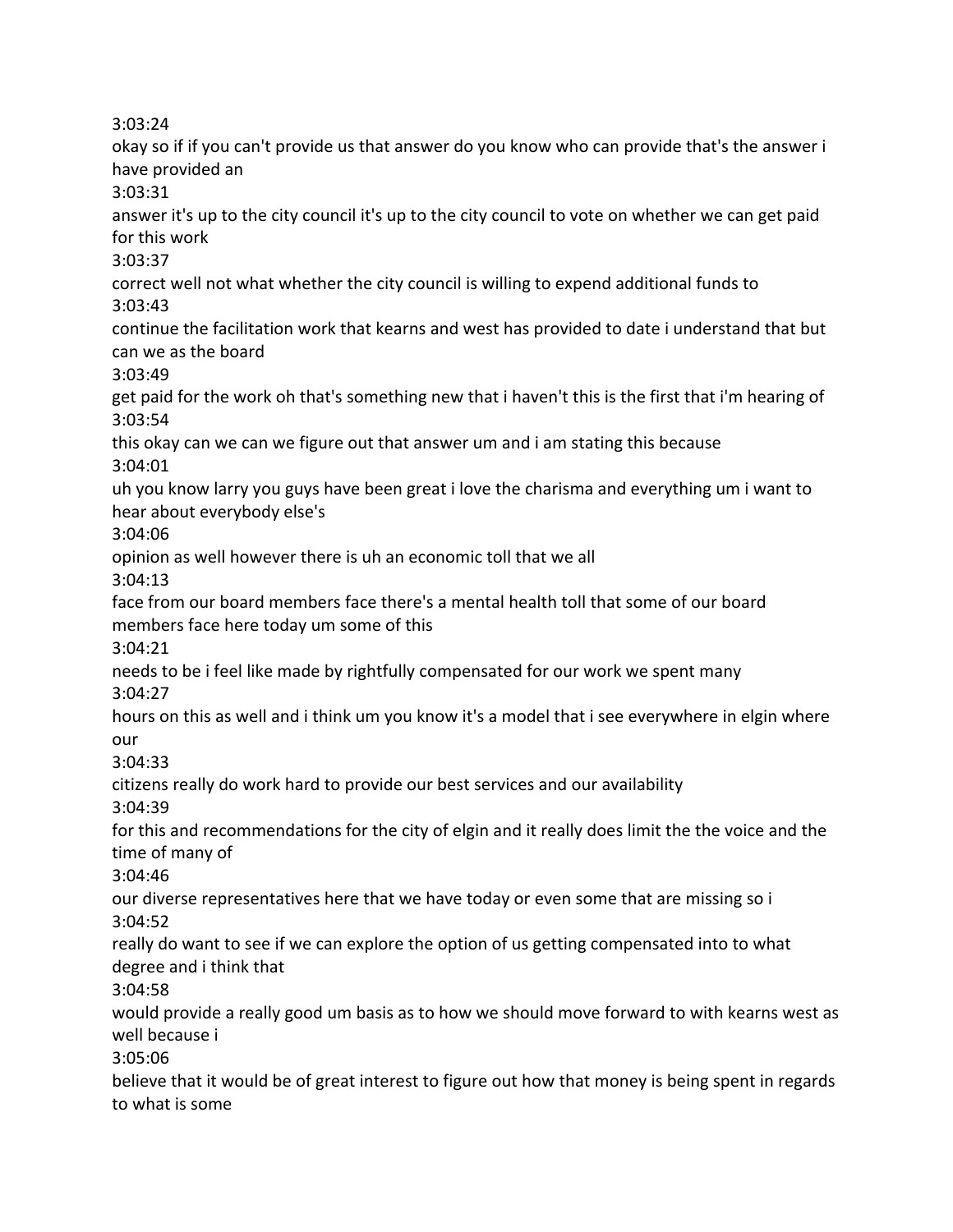3:05:11

of the work is being done and so if you could please give us that answer i would i would love that the answer would be i

3:05:17

would need guidance this evening from the task force providing me with information that i 3:05:23

would convey to the city council that information has to be completed and go out tomorrow evening so that it can be

3:05:29

considered as part of the broader discussion when the council meets next wednesday so it's not enough to just

3:05:35

have direction from you commissioner zaldavar it would have to come from the direction of the entire task yeah so

3:05:41

let's open it up for this session okay sorry i was uh let's see i think haven was next then 3:05:47

caliber then cordova okay um one i don't want to go down another

3:05:52

rabbit hole and and you know and then and i love alice in wonderland but you know so i'm 3:05:58

not gonna talk about what you just talked about so i see there's like three things 3:06:03

um that have raised up for me one i'm in a total agreement with with the good 3:06:09

pastor you know and we have been recommending some of our subcommittees some of us on the task force about

3:06:15

meeting weekly so meeting weekly to me anyway is not a big deal so let's go

3:06:21

forth and do that that's one two can we

3:06:27

in our subcommittees like self-govern

3:06:32

and so the subcommittees meet in person y'all you know zoom in you can't make it 3:06:40

you can't make it we set our agenda with you and we proceed that way i mean that's 3:06:47

another option and that saves money that saves time

3:06:53

um and that again shares the responsibility among our very powerful

3:06:58

task force members we have the ability to do that and number three 3:07:04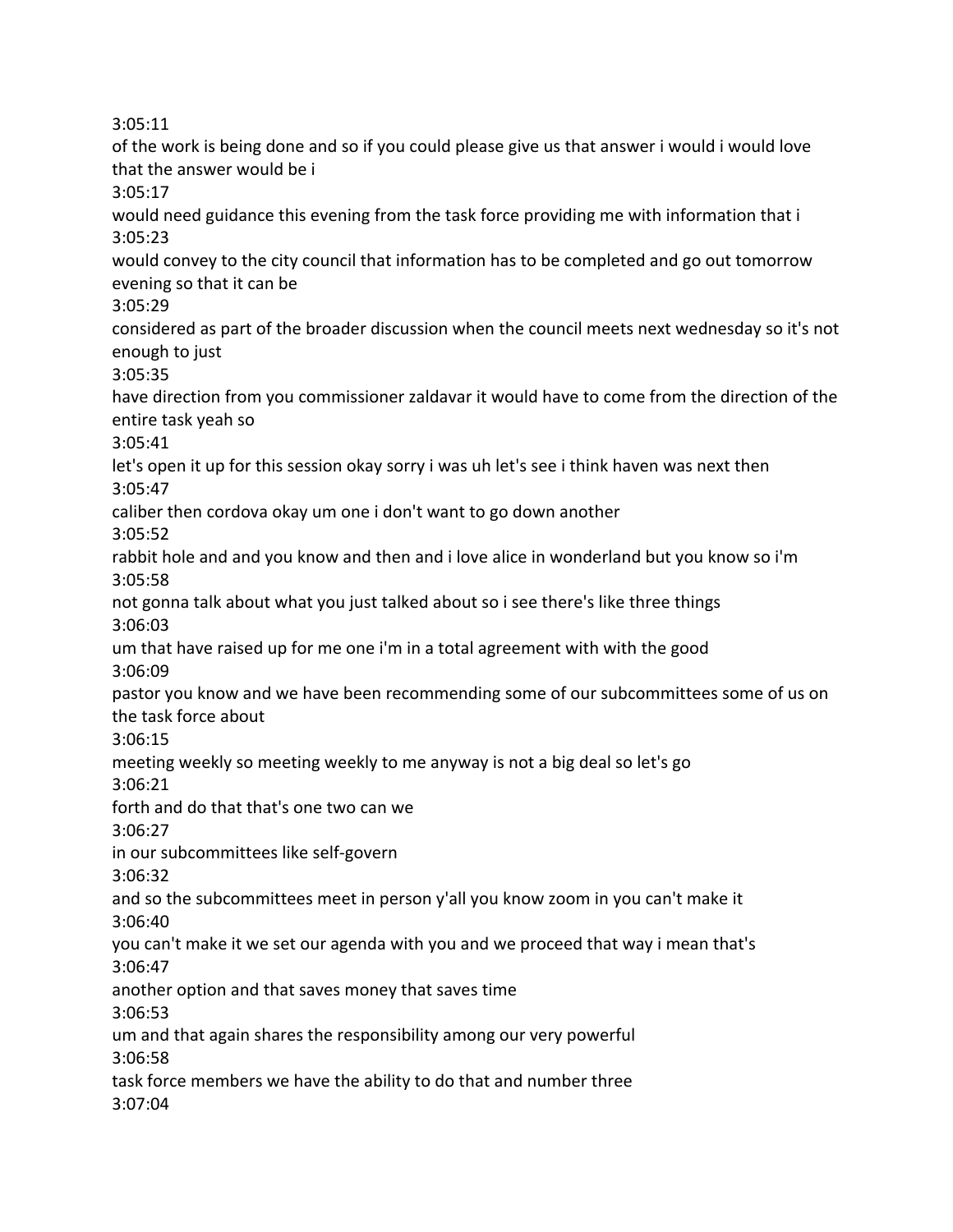about the community meeting and i've raised this i'm in an email 3:07:10 with kearns and west we have expertise around this table 3:07:15 on doing controversial community conversations 3:07:21 please access our expertise we have not been asked about our 3:07:28 expertise we know our community 3:07:33 we know safe spaces to meet we know how to get people around the 3:07:39 table so let us let's see what this is show me what's 3:07:44 that movie help me help us help you help us 3:07:50 so i mean truly and i mean this in all sincerity because my god we can do more 3:07:56 than just be talking heads on zoom or around here yes we have we are very powerful 3:08:04 we know we we know we've seen it and don't forget it we we shall not okay and so you must not 3:08:11 like i included the task force members as part of the framework to think about those pieces in the community engagement 3:08:17 we just haven't really officially released it yet just because everyone's still working on their recommendations but we can do that we can just share 3:08:24 that just like in terms of planning and facilitation though oh yeah we engage totally up front so we're not like at 3:08:31 the tail end of stuff scrambling which unfortunately is where we are right now 3:08:38 and i'm speaking very passionately about this because one i've said i've i've 3:08:43 been a facilitator i've been in your shoes i've done consulting i've hired consultants 3:08:48 and we have been saying all along that we would need more 3:08:55 and we've been demanding things that we haven't gotten and so 3:09:01 so and i really do believe in the idea of us being self-governing and so that's an option i 3:09:08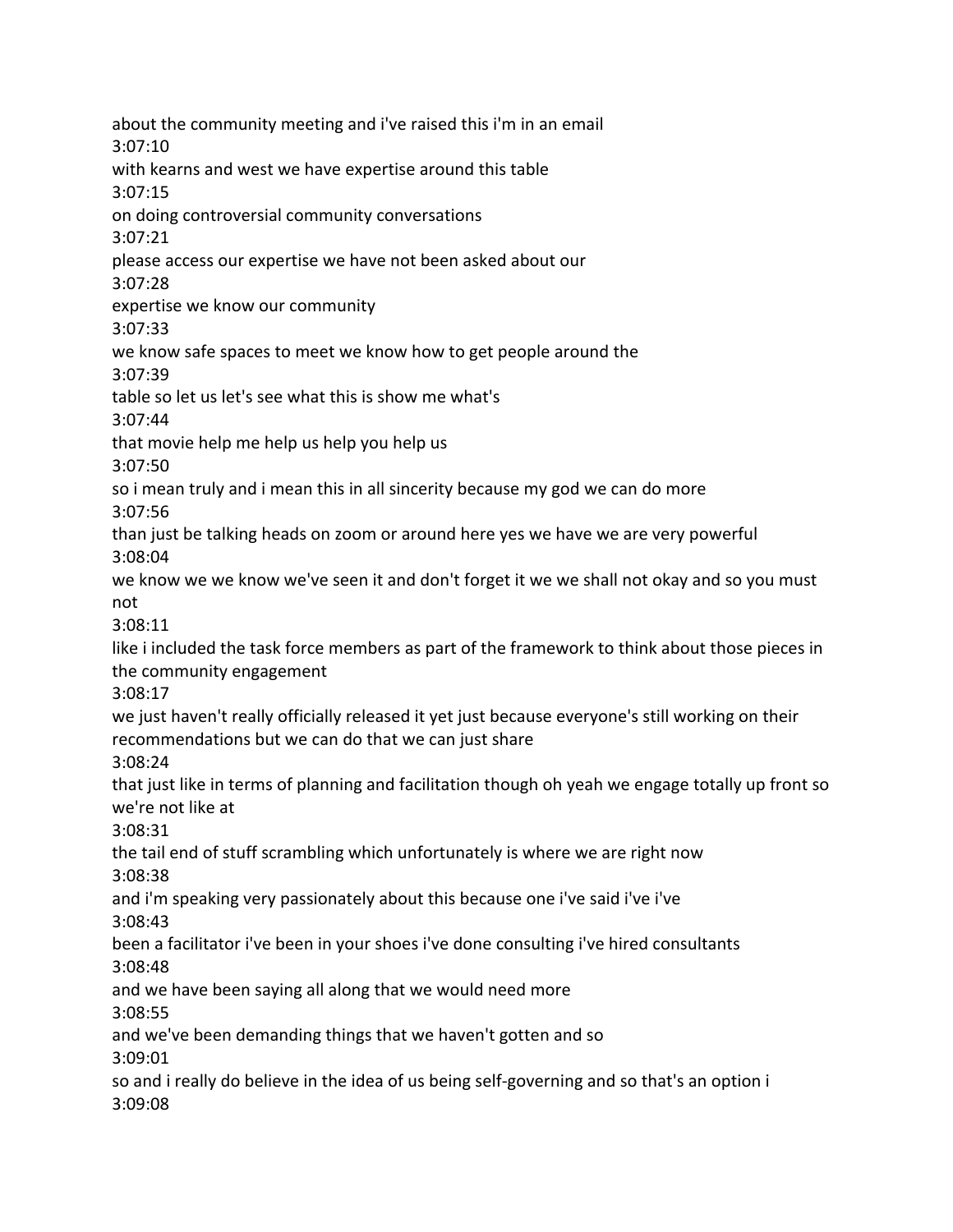think that perhaps can be shared with the city council as well and perhaps you know we as our task 3:09:15 force need to get our butts in shares next week wednesday for the city 3:09:20 councilman i agree so okay i'm done remember uh i know member calendar and then coach cordova 3:09:27 thank you i agree with denise we really do need to meet weekly many of us were willing to do 3:09:33 that all along if we have to task force all-nighter i'll bring the m m's and the mountain 3:09:39 dew we're going to get this done yes we've got to get it speaking for myself but i hope i speak 3:09:46 for many of you i'm here as a volunteer 3:09:51 i'm here to serve i'm here to serve the city that i love the people that i love 3:09:57 i would not accept payment i do not want to be offered payment i work full time 3:10:03 my job is a toll on my mental health um a lot of things are a toll on my my 3:10:09 mental health and and yet i'm still here in whatever fragile state but 3:10:15 i'm here to serve and i love this city i look forward to more 3:10:21 opportunities to serve as a volunteer as a citizen 3:10:26 as somebody with a lot of respect for these people right here and 3:10:32 i am not going to accept any kind of payment for it because once you accept payment who's your 3:10:38 master right right good point but i want i want payment but 3:10:44 you know good point 3:10:49 good point coach cordova then so i'll be brief i do concur with walter 3:10:55 tisch and denise i think that i'm a deadlines guy we were assigned a deadline when we volunteered for this uh 3:11:01 we need to be full throttle and with all due respect to everyone in the room um regardless if that's the city whether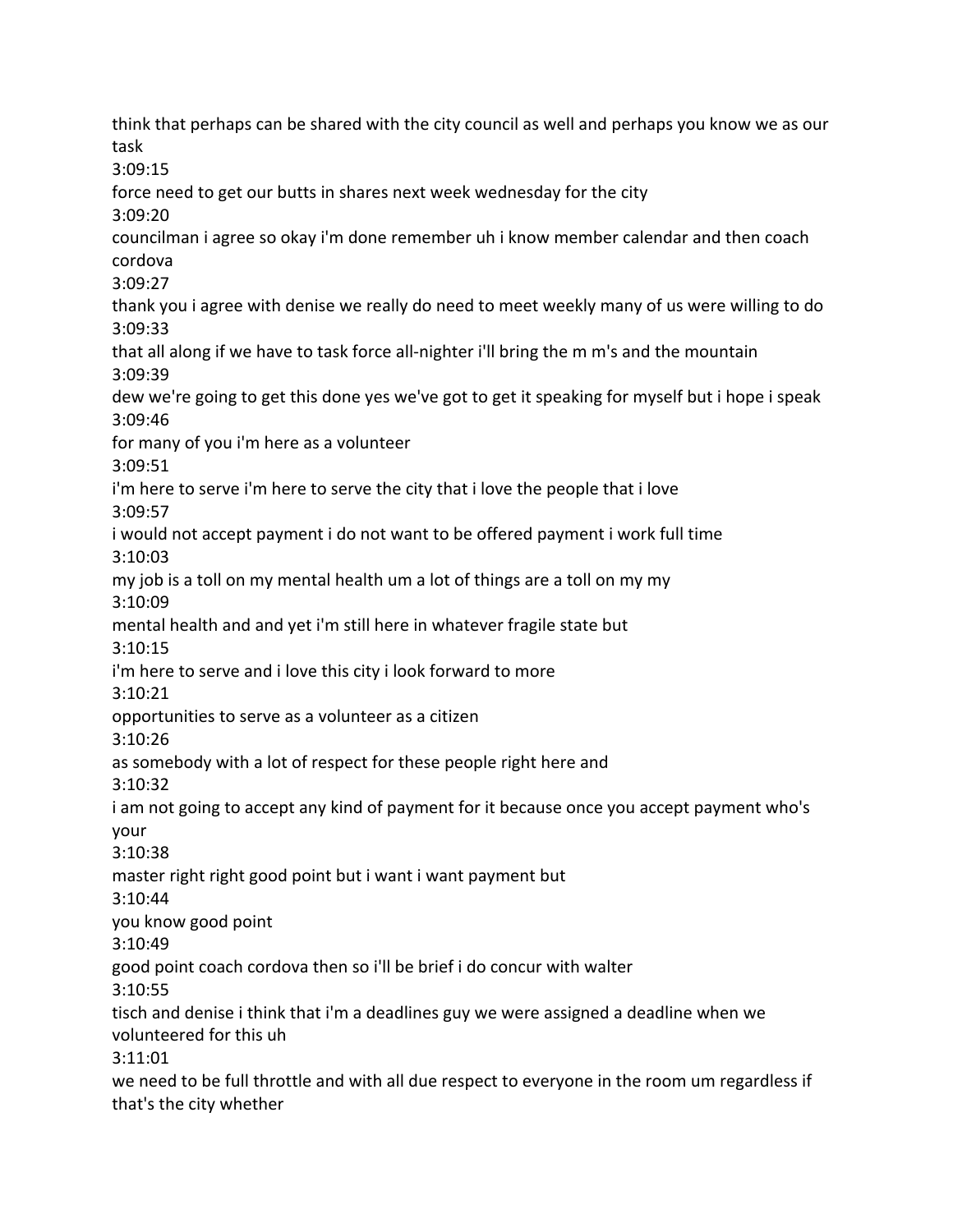3:11:07

that be the facilitation group or us as task force all of us have fell short in some way um and we need to hold

3:11:13

ourselves accountable the same exact way that we plan on holding the police department accountable we ourselves decided to do the work so we need to

3:11:20

come in here prepare to every single meeting to do the work so i'm all for

3:11:25

going full throttle meeting as often i know it's gonna kill us but we're gonna get it done um but i think that's what

3:11:32

that's what we owe our city and that's what we owe the residents that wanted this there was elbow okay so

3:11:39

i had the question for kosovo and now i want to give my personal recommendation

3:11:44

um and because of kozil's answer um and larry just you know oh fancler

3:11:51

no offense sorry but i do want to make the recommendation to not continue the work and uh i'm going to leave it as that so

3:11:58

that we can open the floor to maybe that dialogue if our members want to speak up on that um 3:12:04

however this also is in regards to the reason that i would like a firm answer from 3:12:10

kosovo whether we could get paid or not so um i do want to make that recommendation and open the floor to that art to that

3:12:17

discussion as well i like to you know i i i agree with him

3:12:23

we know we do a lot of work a lot of time and i and i do do what and i do agree with tish i don't want i don't

3:12:28

want any masters i i do agree with that however i do agree with you know calvin 3:12:35

too that you know we're doing a lot of work here but i also like to ask you guys a 3:12:40

question now you guys counting 30 to 24 times you meet with us on zoom or 3:12:48

was it it's supposed to be in person what is that right in other words yes sir uh the 3:12:53

what what uh to clarify what the city manager was saying when we submitted an initial budget to the city of belgium to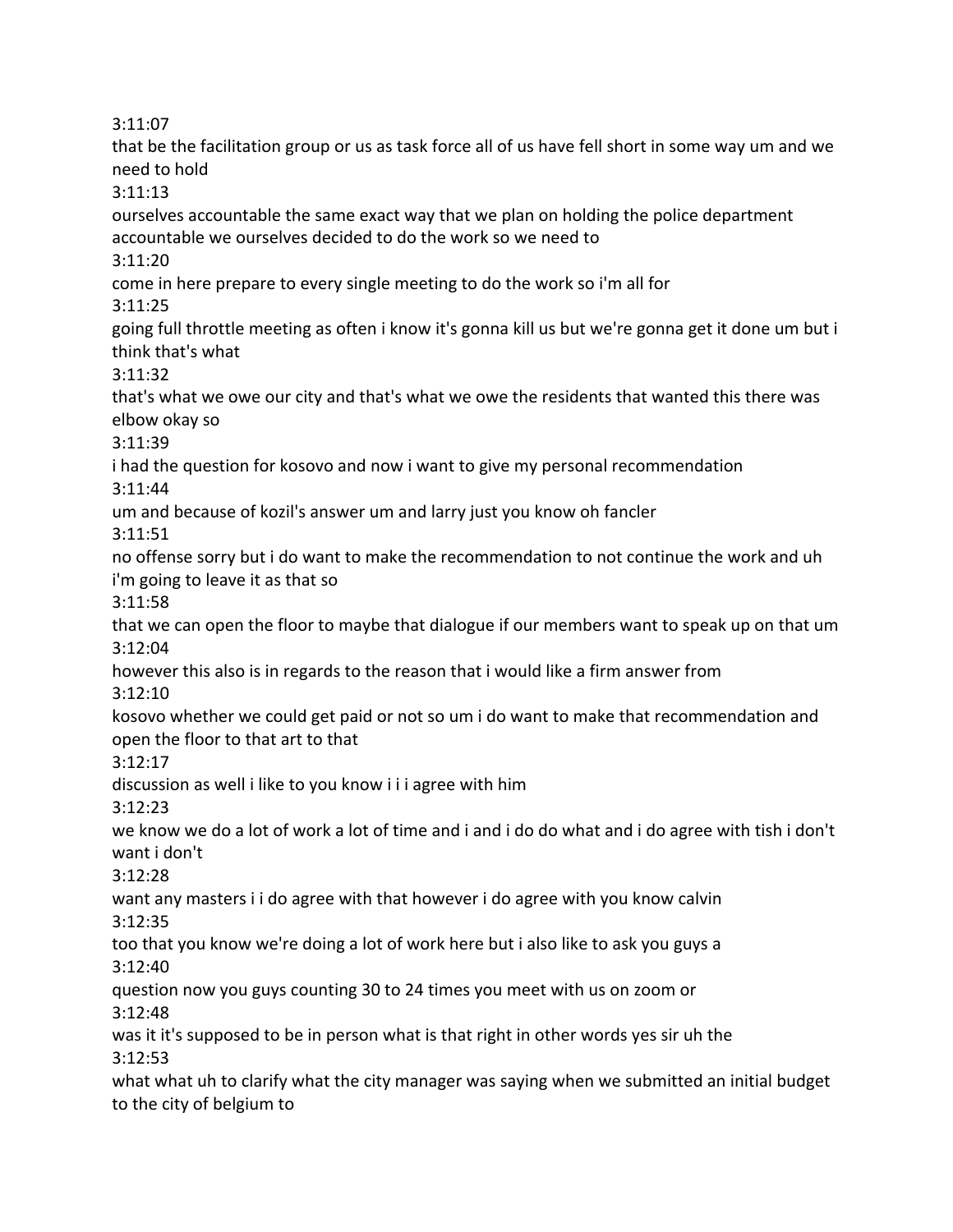3:12:59

do this work we budgeted for our doing 24 meetings and we assumed they would be virtual because the proposal was 3:13:05 originally submitted october of 2020. there is no travel in the budget 3:13:10 there is no differentiation subcommittee to full it was just we will do 24 total meetings 3:13:16 over a period of time and so as the manager indicated we've done somewhere in the vicinity of 32 at this point and 3:13:22 there of course would need to be at least probably a dozen more of course i i did hear what uh test member haven 3:13:28 said maybe the subcommittee meetings are of a different uh type we understand yes well you all will be willing to do that 3:13:35 but you cannot do that because you're you're you'll let you get paid for it well yes sir i mean we we 3:13:41 we would require additional resources to continue facilitating yes sir okay well let me get back on what kevin is 3:13:46 suggesting i i totally agree with him it's going to be a lot of time we do have and as denise said we have the 3:13:53 expertise you know to do this um we've had you know to really get this 3:13:58 done and and i and i and i agree with uh you know yes ma'am we need to go ahead 3:14:05 and really get this done and and uh we have to go ahead and meet and do this however if we can see can we 3:14:12 be compensated for some of this work you know i know i'm speaking like a 3:14:17 preacher now but you know it's just a lot of time you know that we're getting ready to put in 3:14:25 um so we need to maybe go to the council and ask you know if they do not want to pay you 3:14:31 all maybe they can give us some type of stifling or something uh 3:14:36 to to to make sure that people are here uh i'm committed without getting paid 3:14:42 i'm committed um now also you all said we need to combine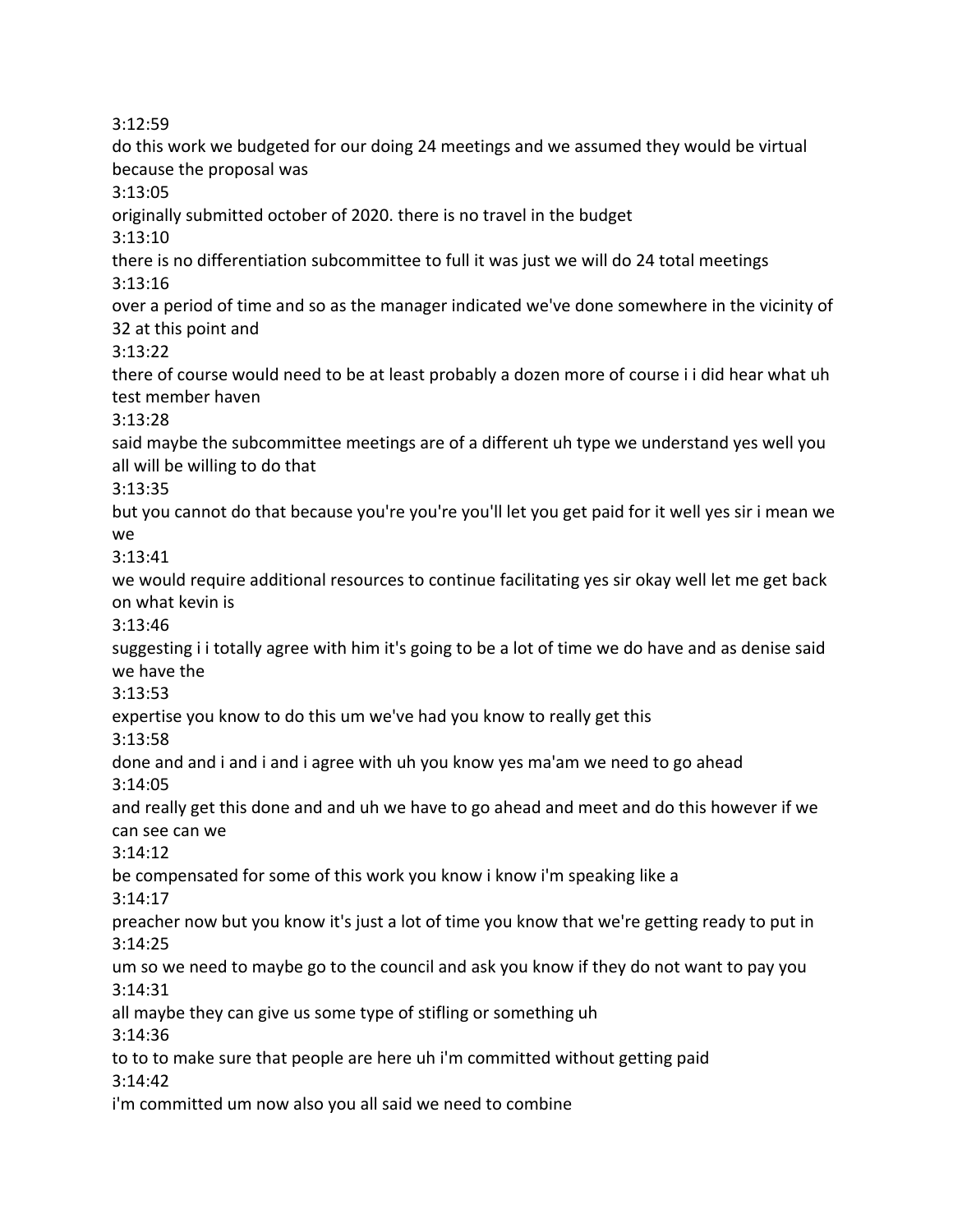3:14:47 these and we we didn't go over that in your consideration 3:14:53 uh and i just like that to ask the task force what do you think about combining these 3:15:00 you know it would expedite some of these i think we talked about that at the last task force 3:15:07 and so we we want to talk about that because we're going to have to move forward 3:15:12 well cheer quickly um i i guess when i'm looking at all of 3:15:18 this you know and and this is what as i had spoke to all the members um within the last few days 3:15:23 um the concern was that everything's being rushed everything's been you know thrown 3:15:29 together um and we're just moving to say moving too fast we want to get it 3:15:35 done but we want to make sure that what we're doing is right we want to do it the right way because again we may not have 3:15:43 this opportunity to come back and do this again so yes the wording and all of that needs to be done correctly um but 3:15:50 also like we said when you're bunching everything up you know everything's left to discretion 3:15:56 and that's that's not right either you know um to denise's point that yes we do 3:16:02 have a lot of people up here uh that are quite talented in what they're doing you know that's why you know uh when we were 3:16:10 talking about the chair co-chair and all of that we've always said that was really unnecessary because of the fact 3:16:17 that all of us are able to take pictures we're grown folks we're adults we can 3:16:22 take and handle this and put this together we don't need that there are lead people just going to be leaders and 3:16:27 there are people who want to you know sway back a little bit and just participate you know and they should be 3:16:32 able to do that too you know but everybody up here i've talked to everybody this week and have had some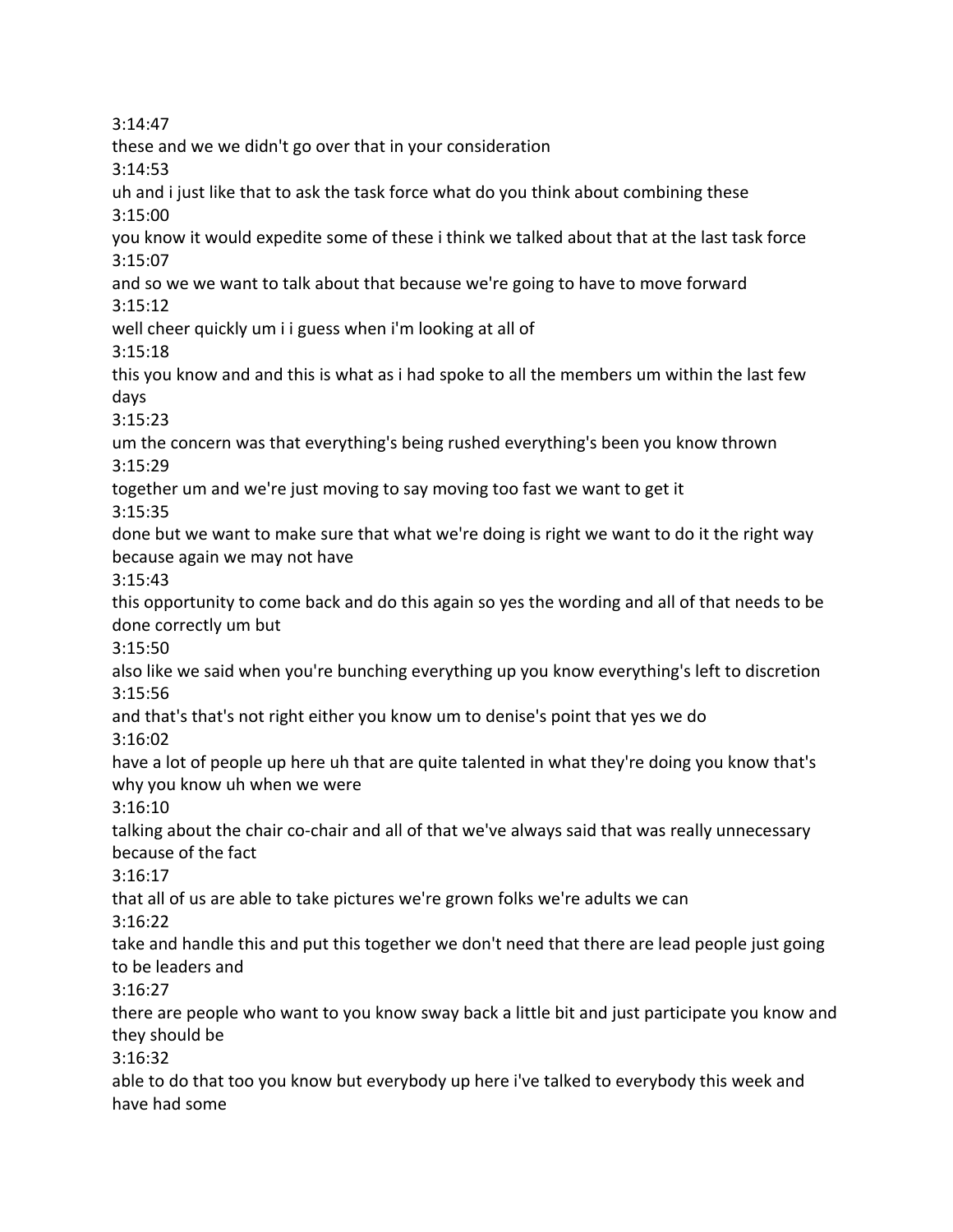3:16:38

amazing conversations um with people and thought you know they've challenged a a 3:16:44 lot gave me a lot to think about in regards to what we're doing and we really are falling short of what were 3:16:51 there they these people are extremely talented and the things that they came up with you know was just amazing to me 3:16:58 um so you know we really there does have to be a different way and like we said we really 3:17:04 like you guys we really you know but when we look at what we're doing this is for our city this is for our community 3:17:12 you know and we want our community to be the best so we want to give our best 3:17:17 i'm not in i i i ride that line in reference to the compensation and you probably said well 3:17:24 you ain't working so you know you need the money you say so but on the other end of that 3:17:31 i've also been known i give my heart free all the time you know and i find that that sometimes is the best you know 3:17:38 because i'm not tied to anything so i'm gonna give my best i support y'all either way however it 3:17:45 comes out but i do say i do agree uh with denise that i think there should be 3:17:51 a different way of us going um we've already went was this eight seven eight months 3:17:57 uh we've tried it this way it hasn't been 24 months three years 3:18:02 we've went this long and we've tried it this way you know um it's been very 3:18:08 difficult very tedious you know at times but i think you know it's pushed a lot 3:18:13 out of us you know um and i think there's more you know to go without just knowing that there's a 3:18:20 finish line to get to it's our community that we're trying to build up and make 3:18:25 better that's what we're doing so ultimately if that's what we're all in agreement of doing you know then you

3:18:33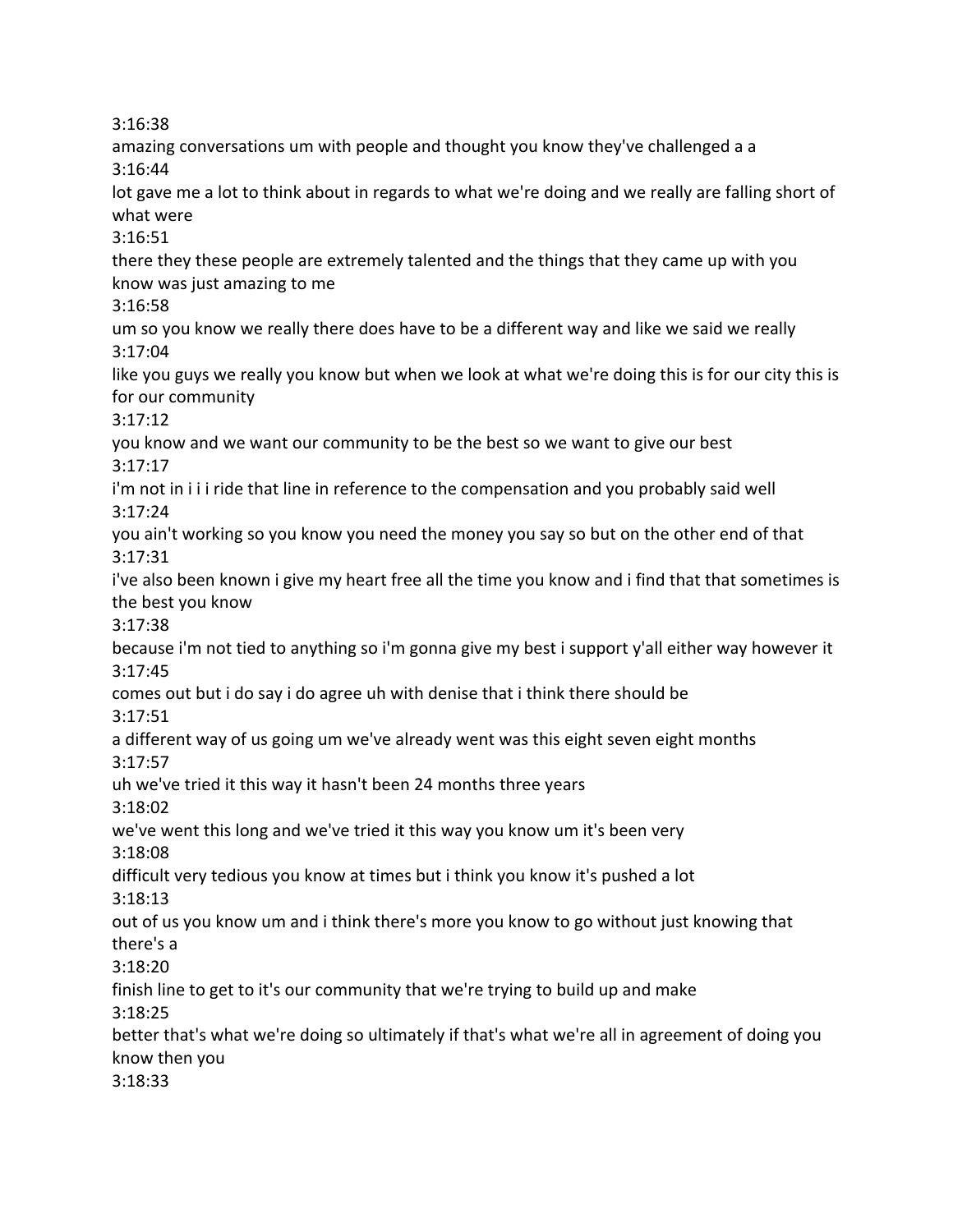know us coming together i don't know if we necessarily need more another facilitation group um 3:18:40 you know that that's again up to the the entire task force but it was shared with me that the 3:18:47 concern is we got this we can do this you know and 3:18:52 there's people on here that is willing to you know help lead us you know direct us 3:18:58 to getting it really done you know so you know that's that's my thought co-chair 3:19:04 cordova and then uh testosterone rivera uh tell the jules uh comments i you know 3:19:09 i wholeheartedly agree i think that the best way to move forward with because you know we have you until is june 1st 3:19:16 so i would recommend moving forward with the plan that you've been detailed up until the june 1st but we would like the 3:19:21 city council to consider if in any case a certain amount of requirements or a 3:19:28 group decides in majority to continue the work that we do it with no facilitators that we move forward as a 3:19:34 group by themselves just to clarify are you saying to complete the work as we've laid out here 3:19:40 through june 1 and then subsequent to that self-facilitate or 3:19:46 is that what you mean correct i think that um at some point whether that be like the last meeting or the second or third to last meeting we we bring to a 3:19:54 vote all of us together if we want to move forward past the june 1st deadline without facilitation 3:20:00 heard uh jessica rivera i have a question so the funds have been exhausted at this point so going to june 3:20:08 1st would require additional funds yes okay i just want to make sure my apologies i guess i missed that when i was in the 3:20:13 bathroom but um the details yeah so how much and just and just so later 3:20:19 just to be just to be totally transparent um i have made arrangements to be here next 3:20:26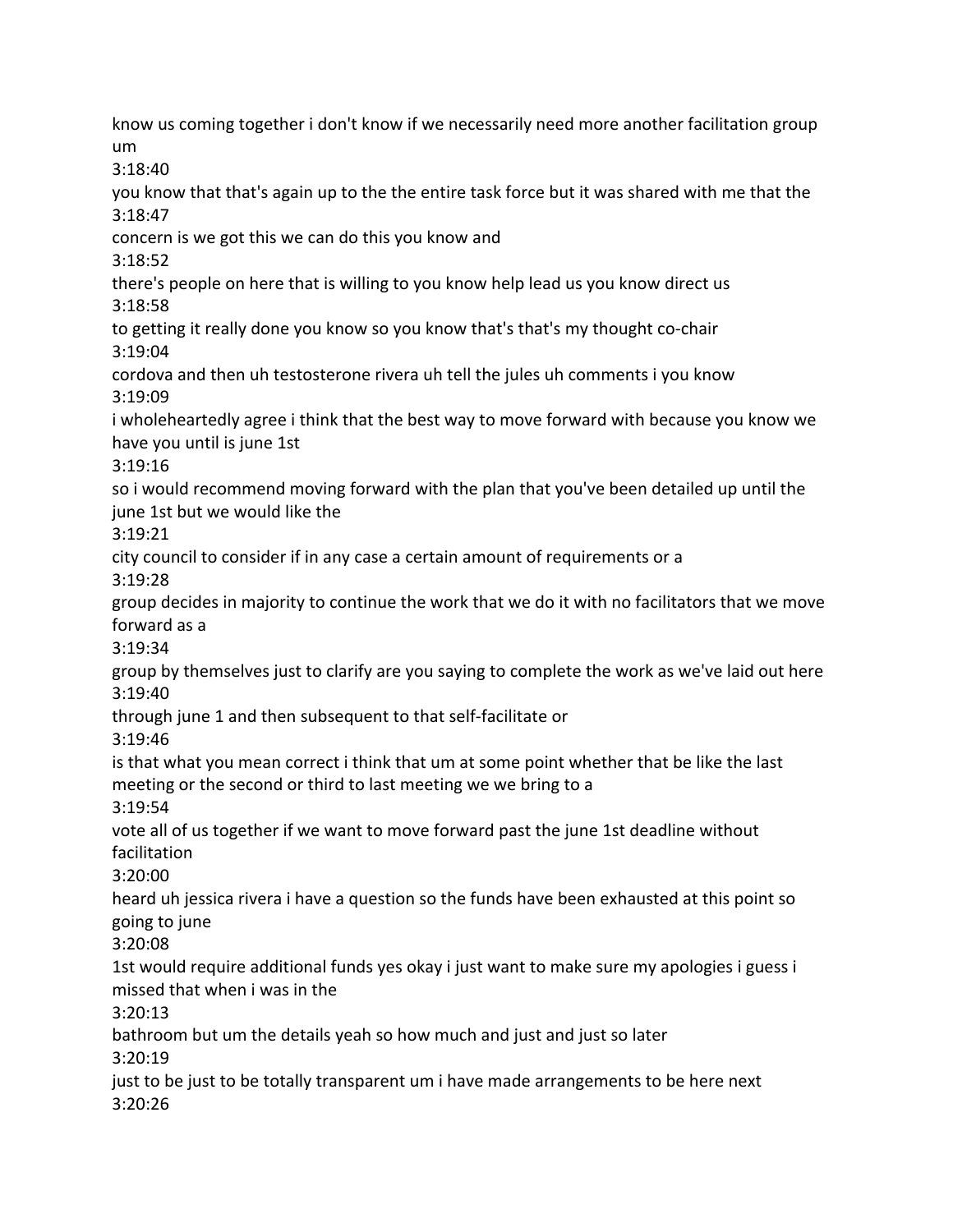wednesday at my firm's expense in order to speak to the council about the requests that 3:20:31 we've made so that we can provide whatever information needs to be 3:20:36 provided in order for those resource decisions to be made and i wholeheartedly agree with denise the 3:20:44 jewel and ishmael um i like the self-government idea i like you're right you know it's our community we and said 3:20:50 the same thing you know we could do this you know we have a lot of talents we have a lot of things that we're so close 3:20:56 with wrapping these things up um even with our differences and opinion we're still cohesive as a team you know and i 3:21:02 think that we will do really well with that and um yeah so i definitely favor that 3:21:08 so one quick question just clarifying question because again i wish i would have put that in my thought when i was 3:21:14 speaking um do you have a number that you can give us right now from the duration of today 3:21:20 to that june 1st deadline how much will that cost the city moving forward well it would depend on whether we supported 3:21:27 all of the subcommittee meetings in person the way that so if you're basing it on the quote it's meetings equal this 3:21:34 amount so how many meetings can we guarantee for a certain amount in this time frame that you given us well 3:21:40 essentially we came up with a budget modification request that would enable us to do 3:21:45 everything in this timeline so i have to sit here and just quickly do some math to tell you how many meetings that is we don't really price per meeting we price 3:21:52 per we do it as time and materials and in this case of course other direct costs meaning travel and so 3:21:59 in order to facilitate all meetings in person 3:22:04 would cost approximately ninety thousand dollars in an additional budget uh 3:22:09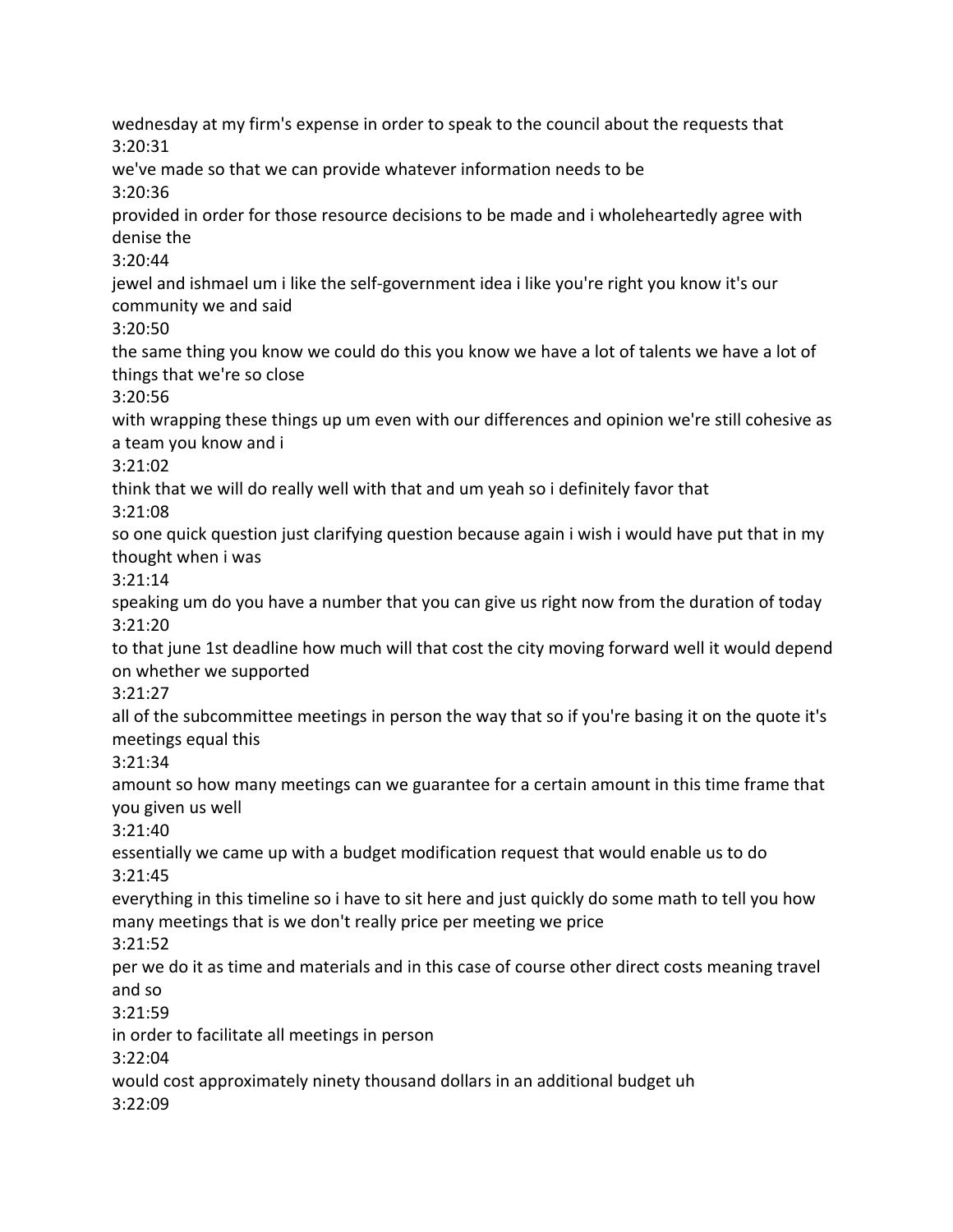if we were to participate in subcommittee meetings we assume of course that number decreases significantly if we were to not be 3:22:16 involved at all in subcommittee meetings that number would decrease so in the proposal that you've given us it says 3:22:21 that that that option is there so we wanted to lead the subcommittee groups ad hoc so as like a a chairperson for 3:22:29 that subcommittee we can move forward with that is that correct no that's not one uh i thought there was a mention 3:22:34 there where did i not no i'm sorry what that referred to was simply that besides joe and myself there 3:22:40 are other members of the house of course i mean of course the task force can do can make that decision i'm 3:22:45 not i don't mean to suggest otherwise that but what i meant there was specifically that besides joe and myself there so for 3:22:52 example if we decided to move forward where we only wanted you for the full task force could we do that 3:22:57 uh and we can we can organize our own subcommittee meetings oh yeah 3:23:08 the squeaky wheel at this point i think i don't think we can do necessarily everything that we want to do simply because it's also as the city manager is 3:23:16 named it also is subject to city council approval right right going forward 3:23:21 now let me say this to to self-facilitate 3:23:27 would require a level of restraint and confrontation 3:23:33 by members of this task force that i haven't seen yet i have a ton of respect 3:23:39 for perspectives around this group i have yet to see us self-regulate enough to stay on task and not take it 3:23:47 personally or apply personal attacks i second that 3:23:54 i think as i said it's hard but it can't be dead 3:23:59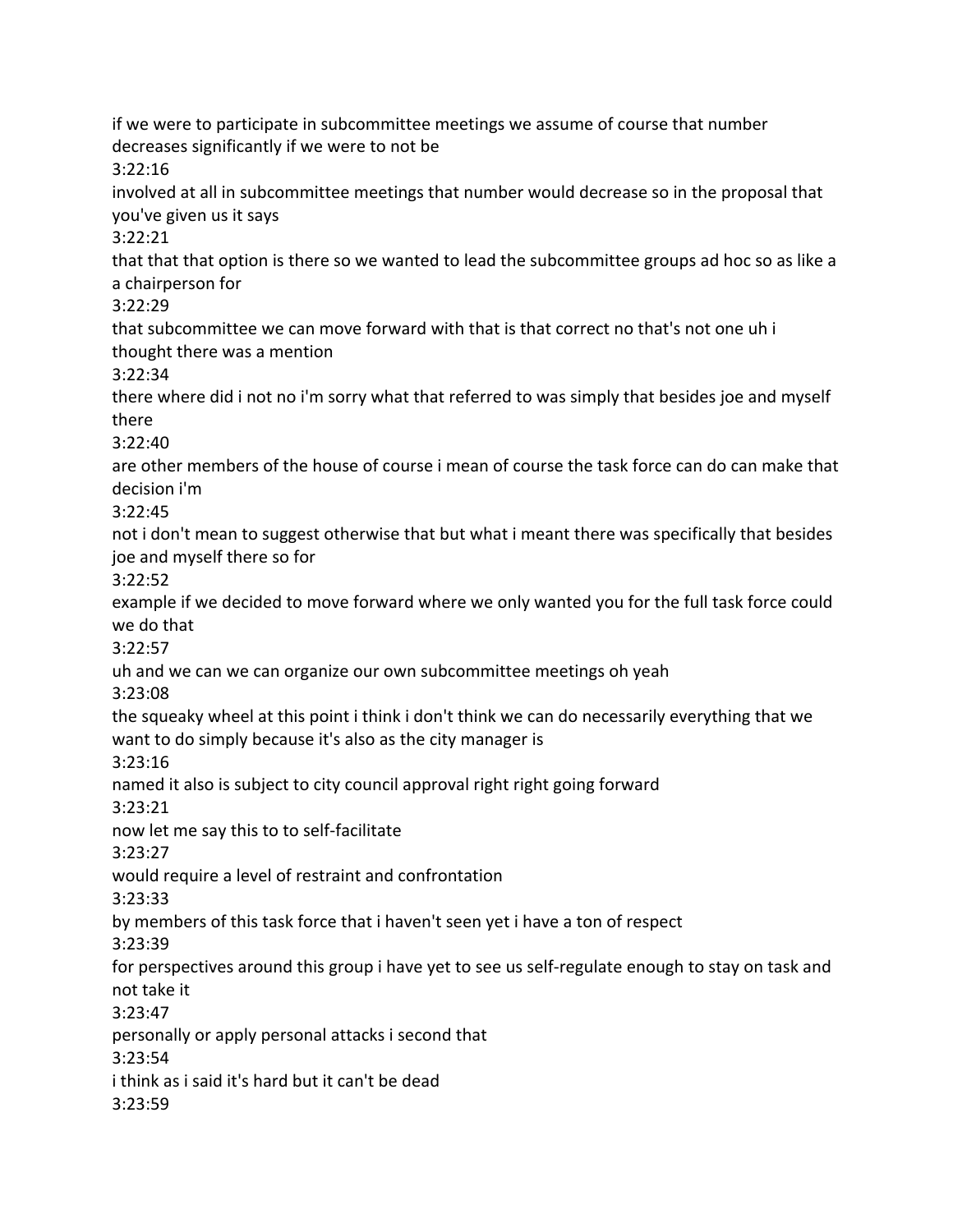we we can't if in fact it come to that we we're gonna have to 3:24:05 you know we're gonna have to meet and we're gonna have to have uh open discussion among ourselves 3:24:11 to do just what you said i'm i'm with you rep the escalation uh we we're gonna 3:24:16 have to do that we're gonna have to bear down if the city say no next week we're gonna have to move forward and 3:24:23 we're gonna have to have a discussion and get all of our personal 3:24:29 feelings out of it and really do this and we we can do that uh 3:24:34 uh josh i don't know you looking kind of disney no i agree with 3:24:42 we're just gonna have to say you know i mean that's an alternative we gotta look at as denise said it's something we 3:24:49 gotta look at because i don't i don't think the city you know what i'm hearing through the grapevine that to see that but i hope 3:24:55 larry can persuade them i mean you know i like them facilitating however 3:25:01 if they cannot then we're gonna have to do this and then i agree what you say josh 3:25:07 i i realized though admitted tesla summer haven so right before she speaks i just want to share 3:25:13 i will deem to speak for norman joe and tell you we want what's best for this task force in this community full stop 3:25:20 no matter what role that involves and entails for us i'll just say it again no matter what we 3:25:27 do after tonight the most important thing to this group of people is that you all are successful 3:25:33 and it would please us to know end to be able to continue to help you be successful 3:25:39 and we accept whatever the city council will ultimately decide in that regard 3:25:45 task force member haven then zelda then rivera and just really quick you know this is 3:25:51 kind of like the meeting before the come to jesus meeting yes you know 3:25:56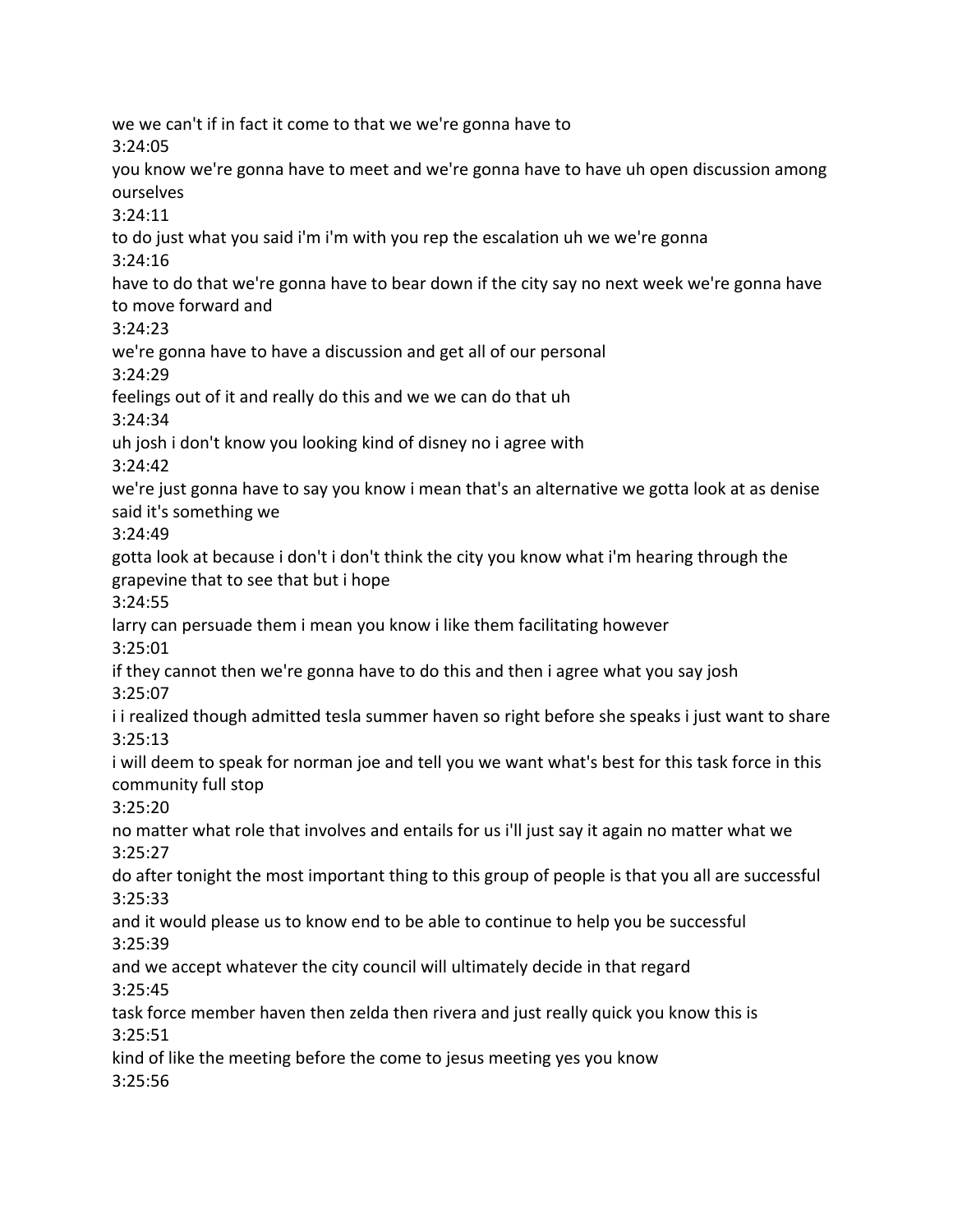um because there's some hard realities that we're facing and we're talking about like growing folks did and that's good 3:26:04 i think that i'm going to reiterate the importance of 3:26:09 task force members coming to the city council meeting next week and and if 3:26:15 you're of the mind to speak about the importance of perhaps the task force 3:26:21 continuing after june 1st you know i mean i'm not saying do it i'm 3:26:27 just putting some ideas out there that we throw out an idea that about 3:26:34 self being self-governed with perhaps a little bit of staff support 3:26:40 you know like arranging meeting spaces doing zoom you know all of that kind of technical 3:26:46 stuff um and just talk about the work that we've done we've been doing 3:26:53 um but i think it's really important that the city council hears 3:26:58 from every one of our members if that's possible rather than having things interpreted 3:27:06 for us because i think that you know i think from my experience and being on this 3:27:12 task force part of my frustration has been when people's words have gotten interpreted and then regurgitated back 3:27:19 to me and i'm like no that's not what was said that's not what i heard um and then i forgot what my last point is 3:27:26 because it's 9 15 and i haven't had my second cigarette 3:27:31 task force member zaldivar cordova uh i think rivera and uh flicker 3:27:37 thank you and uh so i think what i'm seeing here is uh i think we need to as 3:27:43 a task force vote on two things and that's one our commitment to continue working if that is pursuing with larry 3:27:51 or not and then two would be um 3:27:56 crap now i just forgot it but yeah denise i feel you right there 3:28:03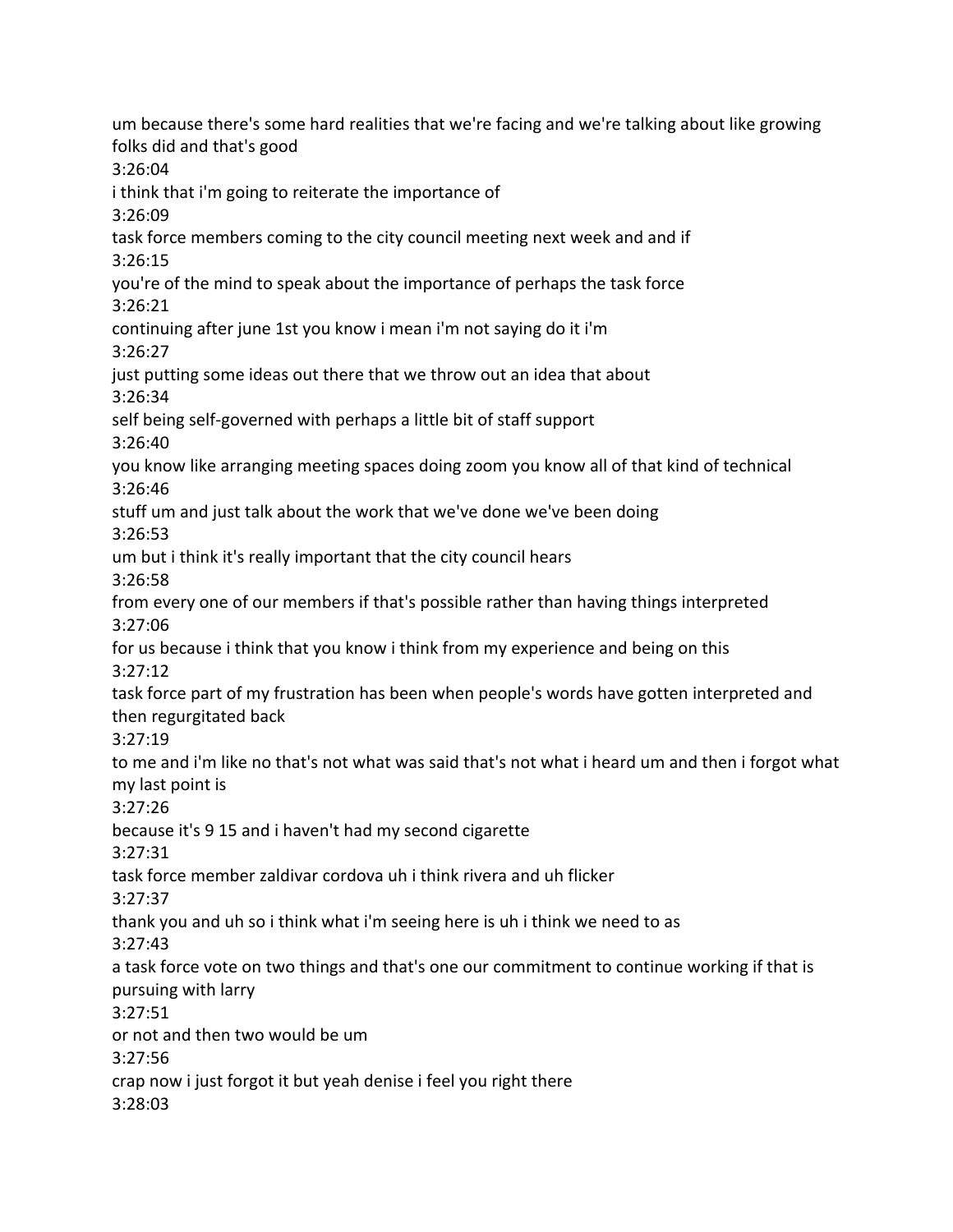and okay so i forgot it maybe i'll get back to you guys on that however um i do really feel that um with the 3:28:10 total amount be going to like almost a quarter million dollars that hasn't been 3:28:15 invested inside into elgin that's my that's why i will vote 3:28:22 to continue to self-govern right and maybe even propose the idea that i'm a big 3:28:27 accountability guy maybe shaw and tish could be some mediators at some of these meetings because ultimately this is 3:28:33 coming from you guys right uh this task force idea is is you guys are ahead of 3:28:38 this so you guys should be most involved in this discussion um maybe as facilitators and and even 3:28:45 putting your two cents in because i do want to hear what you guys think about this because again like josh uh may have 3:28:51 brought up what if we what if we said no and the city council said yes right like then what and so that 3:28:58 that um discrepancy is to me is is weird and so moving forward 3:29:05 i do want to propose the vote of our dedication so that it's on record maybe vote how we would move 3:29:12 forward whether that's with toby and tish being facilitators or some other team members or any other alternative 3:29:19 and then lastly um hey larry if you could help us out get get that information from kosovo to see 3:29:26 if we can get paid or not that's not just for this this board but like it's relevant to the all city of belgium i 3:29:31 hear you thank you uh cordova rivera flikkema well kevin kind of touched on 3:29:36 it i would like to recommend to move forward um from this point on without the facilitation group with all you know 3:29:42 respect and admiration i think that we can move forward self-governing and having a council member powell and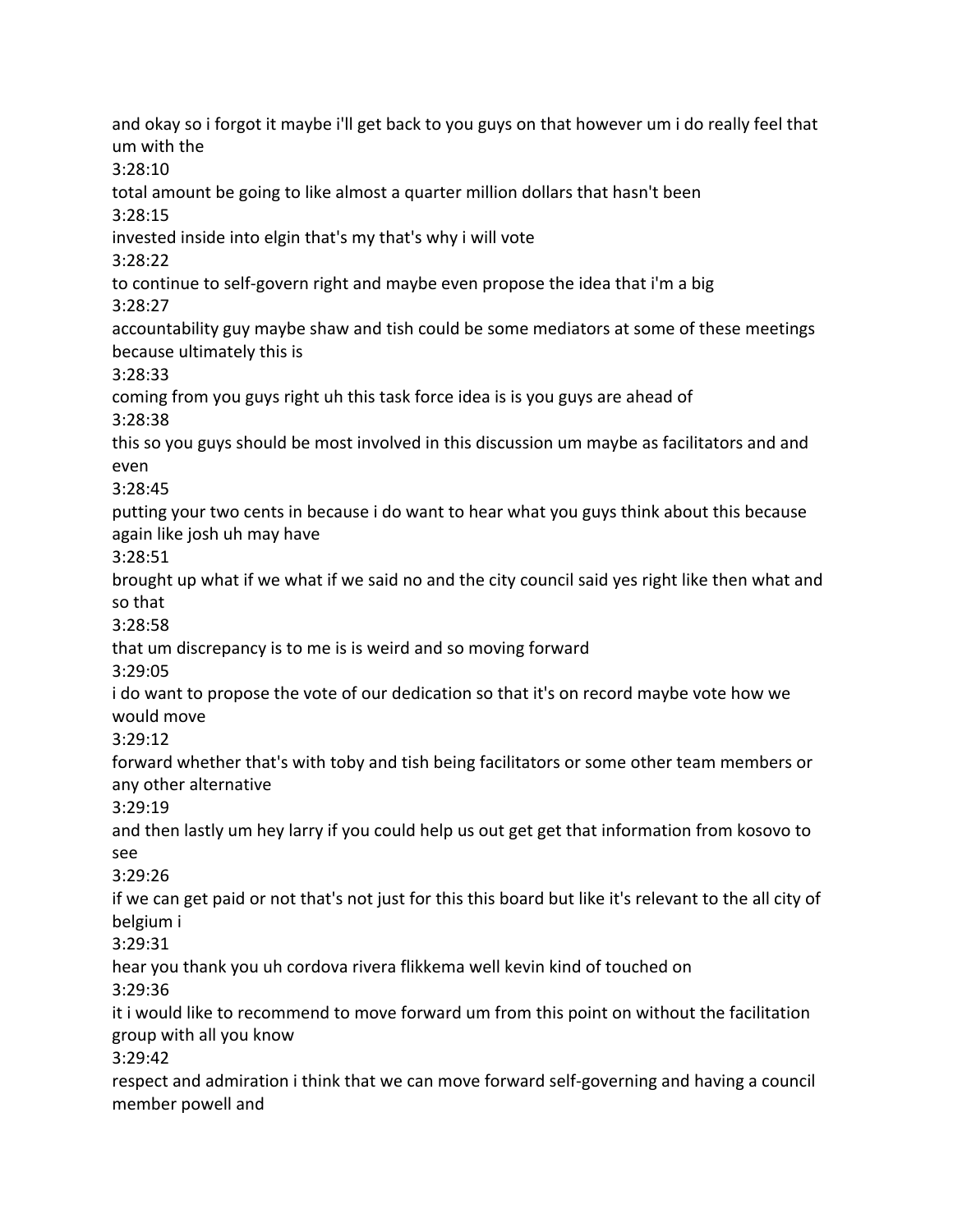3:29:48 councilman shaw serve as facilitators from now on 3:29:53 uh rivera yes i'd like to echo those same sentiments um and i like what kevin said 3:29:59 about reinvesting that with all due respect you guys have been great yeah i like reinvestment of those funds towards 3:30:04 the community or something else uh i like the self-government idea but joshua does bring up a good point about 3:30:10 restraint so there would have to be some rules in place just like we did today majority vote we voted and then 3:30:17 that was it so that's something that we'll have to agree if we do self-govern that even though there's a disagreement 3:30:22 majority rules and then you know we move forward it makes it or it doesn't and then 3:30:27 that's how we're going to get a really you know cohesive fit yeah a flickerman then 3:30:35 um i will now be the squeaky wheel and say that i think that the considerations or 3:30:42 the tasks sorry to be completed this is a lot to get done and we didn't 3:30:47 even get through our full agenda tonight and so um i all the love to all of you 3:30:53 um but i i really think that regardless of what how we move forward whether 3:30:58 that's with facilitation without facilitation we need to look at this list and ask ourselves the question what 3:31:04 are the most important things on on this list to get done um and if that means that because i think there is the 3:31:10 reality that even if we move forward without facilitation there is the 3:31:15 reality that you know we are subject to city council and city council might say june 1 is the deadline you guys have to 3:31:21 have people on like have items to recommend and we really need to 3:31:26 narrow down and look at what are the most important things that we feel like if june 1 is our ultimate deadline what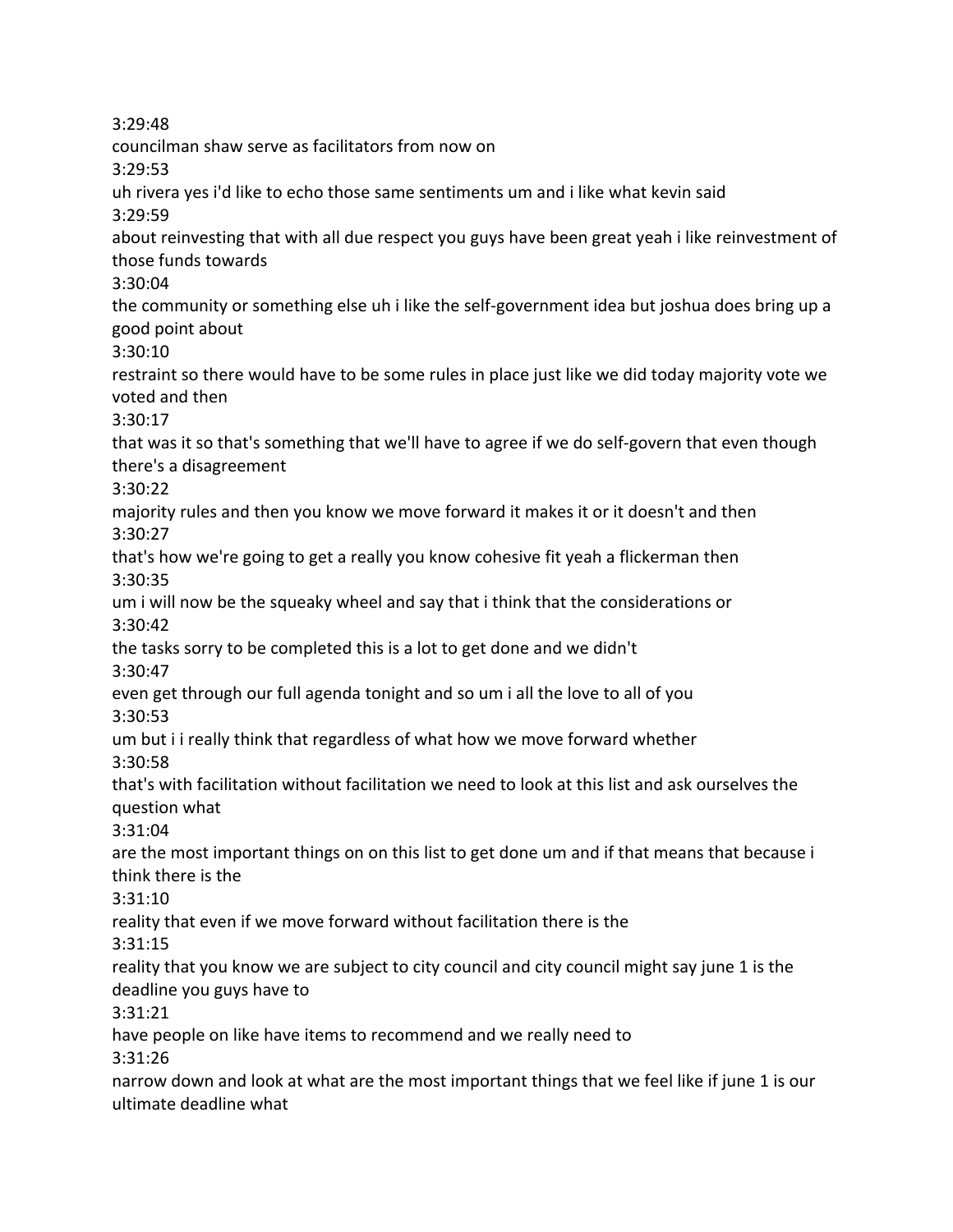3:31:33

are the things that are the most highly valued office list required whatever it is to get done 3:31:40 that's number one number two if we move past june 1 i think that out of respect 3:31:45 for the whole for all the members here there are people who potentially only signed up until june 1. and i think we 3:31:52 need to consider what the task force might look like um going forward if it is extended past 3:31:58 june 1 because i think there are individuals on this task force who might decide that 3:32:04 this is all they signed up for and they've served for a long time and done a lot of work and 3:32:09 that's admirable and amazing and all for free and 3:32:14 i and i think people need to be given the option of potentially not continuing and 3:32:21 if depending on how many people there are um who make that choice i think we need to look at what the future of the task 3:32:29 force looks like in the work that goes past june 1 if there is past june 1. that's all 3:32:37 okay so with the the conversations that um i was having with the um 3:32:43 task force in the last few days what uh some things that were expressed 3:32:48 to me in regards to um 3:32:53 actually because of the fact that you know we knew the funding had ran out 3:32:58 um to basically take and kind of tie up within the next couple of weeks 3:33:04 what we're doing right now and because this has been stressful to a 3:33:10 lot of people and we do have what's coming at the end of the year as well as getting ready to 3:33:15 go into the summer months tish had um shared that with me as well 3:33:21 um and a lot of folks you know have children vacations those types of things 3:33:26 coming up so what we were talking about or what was expressed to me was to possibly take 3:33:33 the summer off and maybe come back in august or september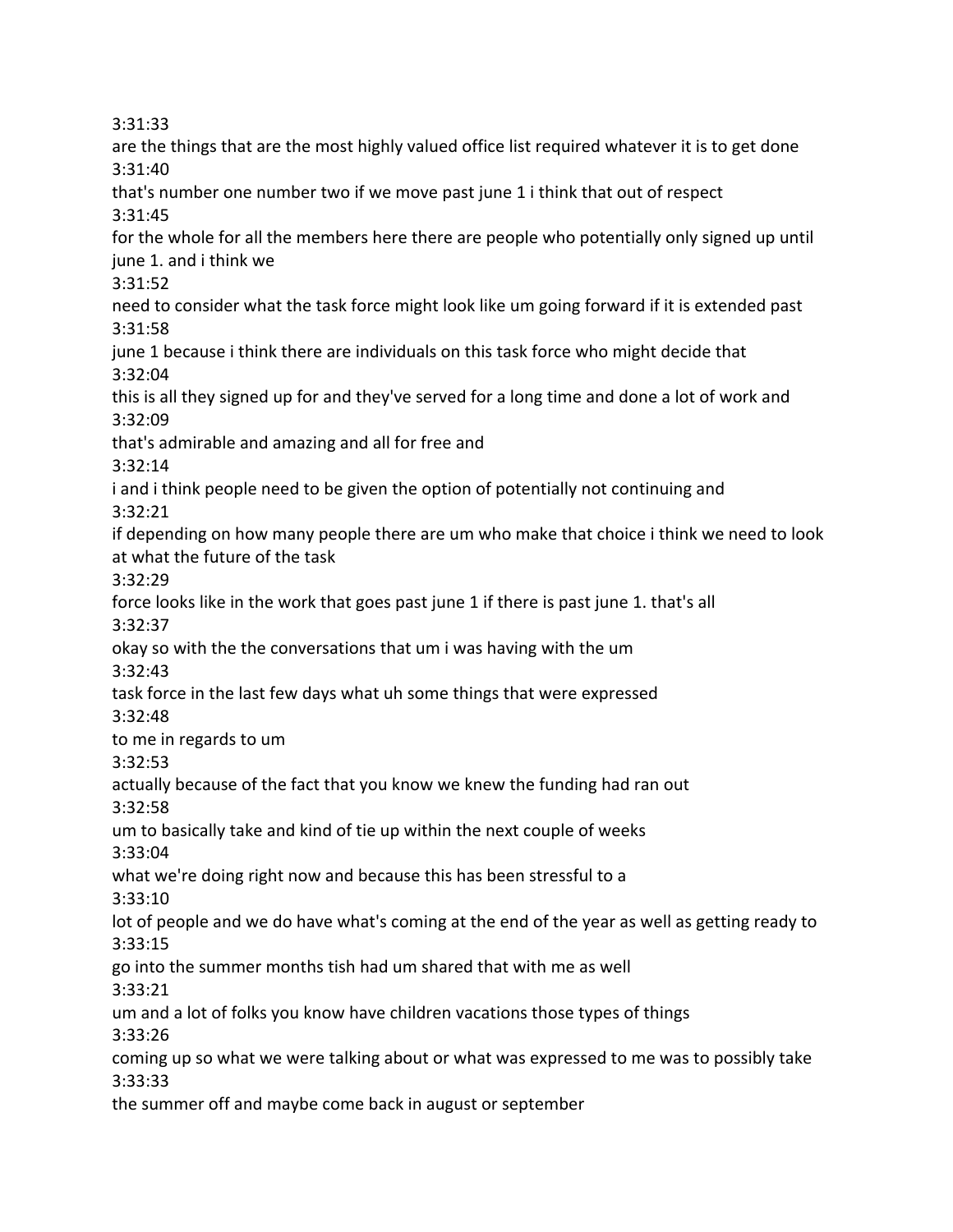3:33:39 with new lakes and it also was accommodating to folks who 3:33:44 were going to school as well who thought that it would work better because like i said i think kind of a 3:33:51 break is needed because we've been kind of really we've been really going at it you know for a while here 3:33:57 um so to my understanding we still would have access to the box tools you know 3:34:04 information that we have so those committees that you're currently in 3:34:09 you would still be in those committees of course um you know going through the information yourself 3:34:16 and either you know noting things that you want to change or you know delete or 3:34:22 whatever when they would come back in the basically in the fall um 3:34:29 then we would complete the rest of this process hopefully ending it by um either 3:34:37 november or december um that was some like i said ideas that 3:34:42 were shared with me um if that's not the case 3:34:48 um i still think that uh we can do this 3:34:53 something else because i'm just trying to think toby mr shaw councilman shaw and 3:34:59 councilman powell i believe they cannot be part of the facilitation team they 3:35:04 cannot be the facilitators for us that's a conflict of interest that's why they were put into the positions that they 3:35:11 were basically they were just there to kind of watch over the process of what was going on 3:35:17 but not to basically be involved with the process because of am i understanding 3:35:24 that like because you don't get a vote or anything like that in the process but 3:35:30 just to quickly respond to that um we're not we're not voting members on the board right so technically we could have a more active role it was just a desire 3:35:37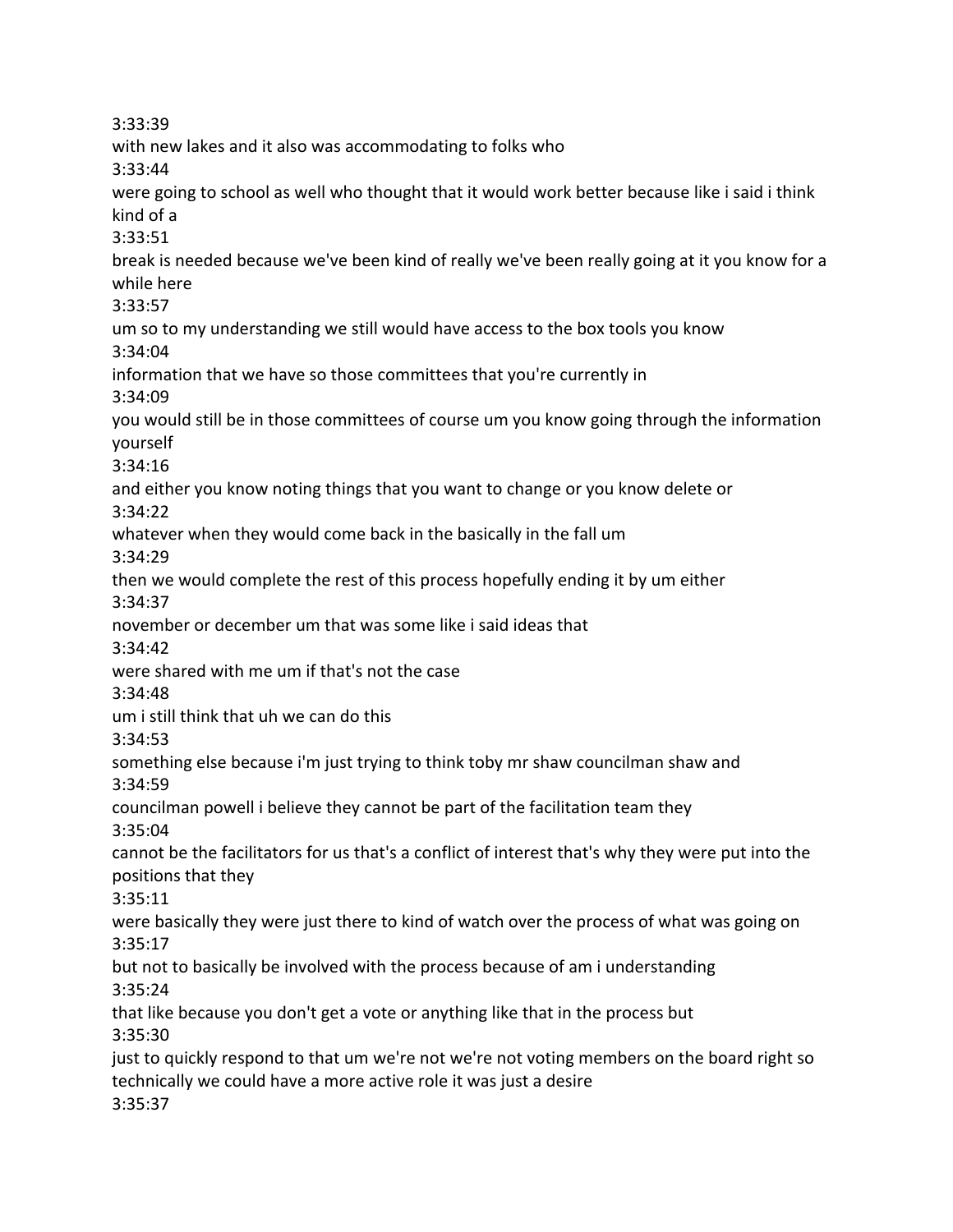of the full council at the time to be more to be more hands-off and let the council 3:35:42 uh so that we we as council members weren't interfering with conversation so i've tried very hard not to make many 3:35:47 comments uh not to reach out to my people because you know unless someone reached out to me i just 3:35:52 felt like it was it was your body and you and you were self-guiding that um you know if we so choose to be 3:35:58 you know play a different role we could easily do that that would not be a conflict of interest 3:36:04 or be prohibited you know granted that would need to come before the full council because i think my peers would 3:36:09 want to have a little bit of interest in that as well that i would leave it at that okay okay 3:36:14 for me i'm gonna say i feel that would be a conflict of interest 3:36:24 it could work on our behalf if they put it together has been facilitated they will have much more a diverse 3:36:30 interest in it could they play the role that they're currently playing though because yeah i'm sure when you would need to 3:36:37 access them you're accessible sure if i if i excuse me for just a minute because councilmember powell is with us on zoom 3:36:43 councilmember can you hear us i can thank you i had to pop off for a a 3:36:51 little while but i'm back so there's um a wide-ranging discussion here 3:36:57 about process there's been discussion about uh the role of the facilitation 3:37:02 facilitation team going forward there's been talk about the timeline for the task force and whether it extend beyond 3:37:09 june one there's been talk about the role of you and council member shaw in some sort of 3:37:14 facilitative capacity so i would just give you an opportunity to weigh in here on your thoughts about 3:37:22 the process first of all i want to thank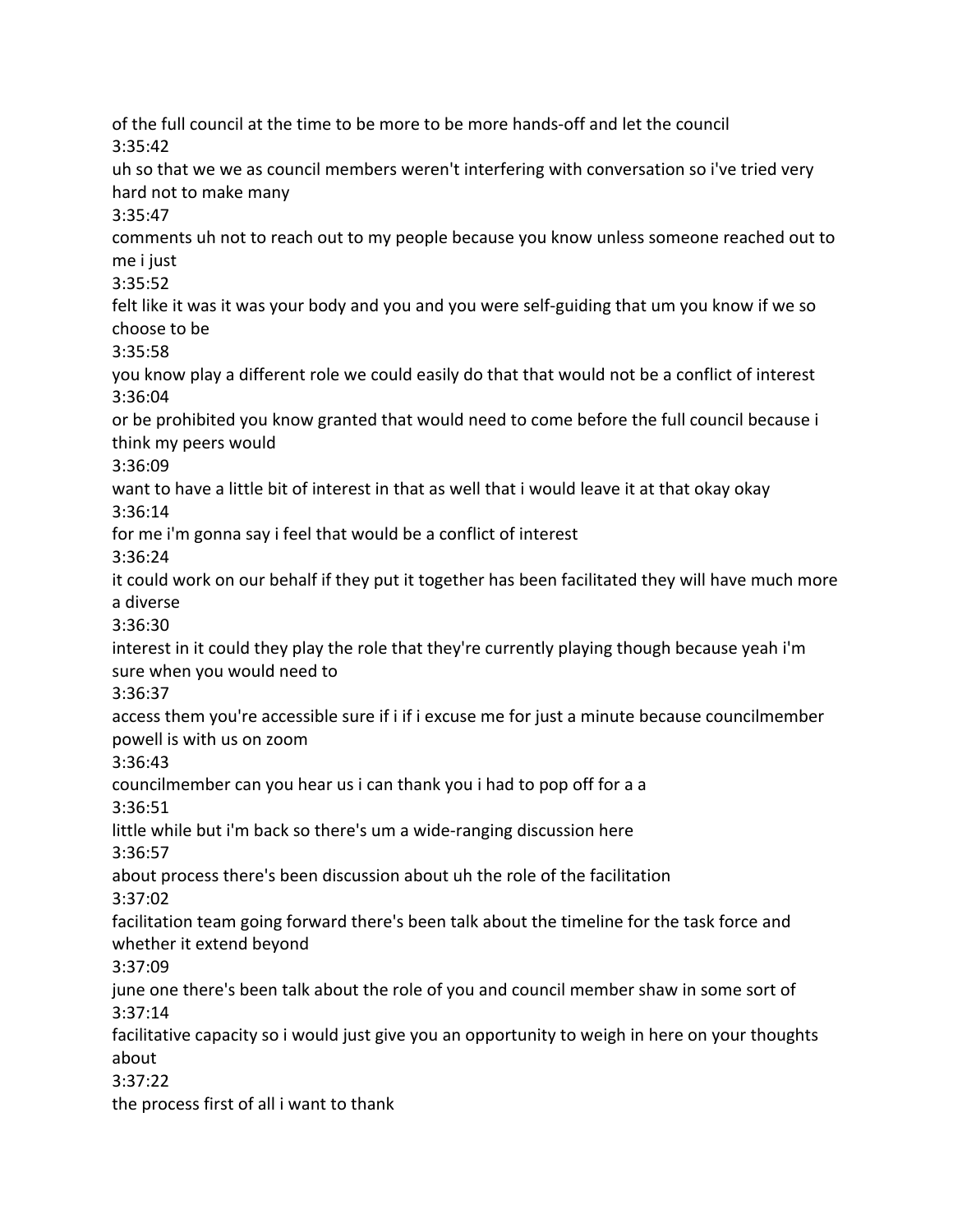3:37:28 the task force members that are there tonight uh those that even are not there uh the 3:37:34 the conversation has been great and i think just being there in person um i can tell 3:37:41 a difference in how the conversation flows with everyone and 3:37:46 um i you know just i'm sorry i can't be there tonight but um 3:37:53 contagious can't can't get any anyone my cooties so i'm keeping those to myself 3:38:00 in terms of feedback on what i've heard i i'm glad to hear from most people 3:38:08 it sounds like the majority of the task force members are definitely committed to continuing the work 3:38:14 and i definitely appreciate that and [Music] definitely acknowledge a lot of you know 3:38:22 things that i've heard i've observed frustrations 3:38:28 you know lapses or problems in communication that 3:38:33 as you know as a city official i definitely you know take full responsibility for for some of 3:38:40 those some of those lapses so i think whatever it is we decide to do 3:38:45 we just need to be committed to doing it better moving forward 3:38:52 and making sure that we are completing the work that needs to be done i i don't think that 3:38:59 the the city council and of course i can't speak for the entire council i don't think the council would have a 3:39:05 problem giving the task force more time to complete their work 3:39:12 in terms of having councilman shaw and i facilitate 3:39:19 i i'm not necessarily as comfortable with that uh based on conversations that i've 3:39:26 had with um with with some of the task force members that um i i know chair kriegler 3:39:33 um stated that she thought it would be a conflict of interest and um quite honestly i've heard some other folks 3:39:40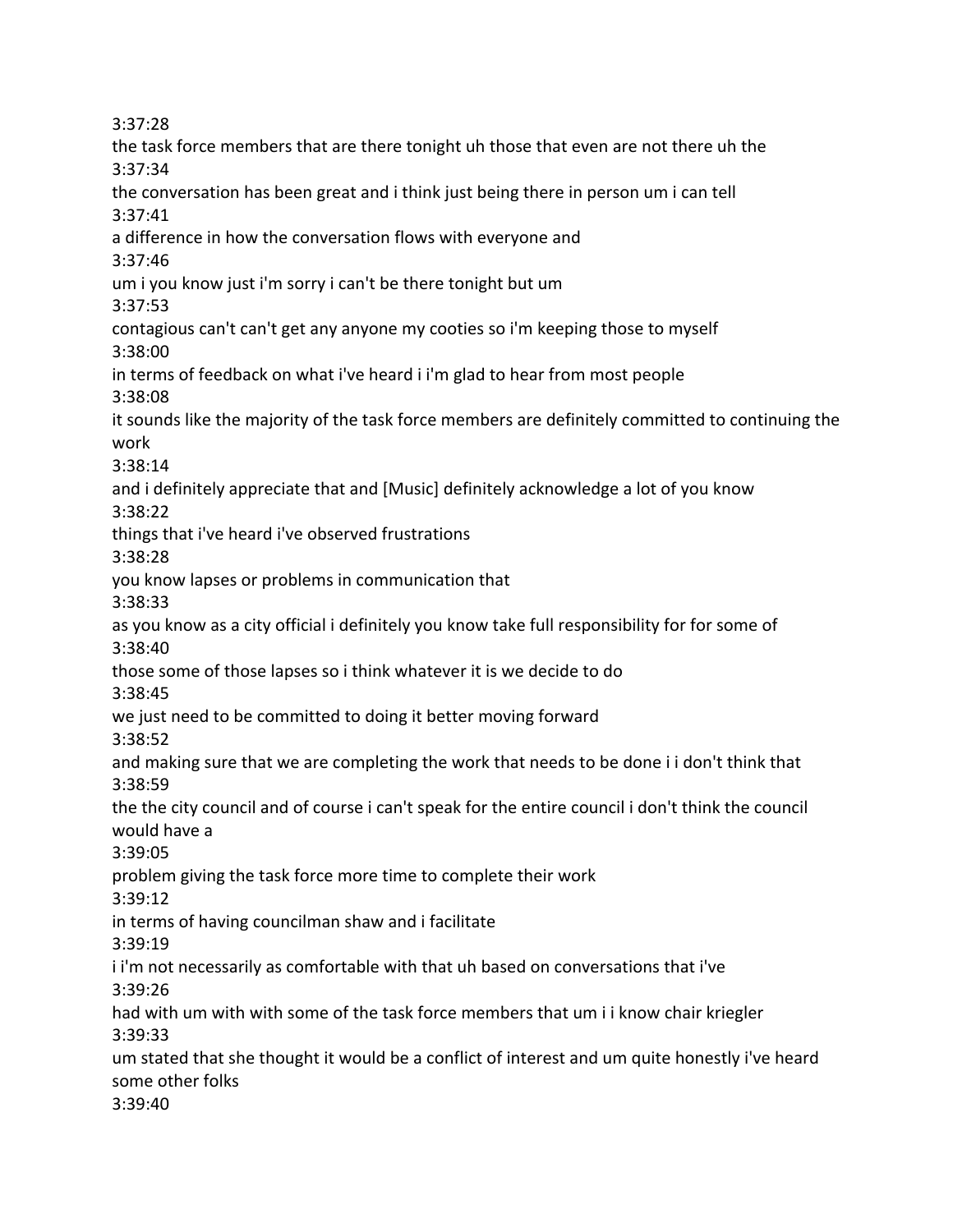um you know state something very similar so 3:39:45 you know whether we you know have a probably another uh some some other some some third party 3:39:51 facilitator um if it's not kearns and west um 3:39:56 you know i think we have to look at some options but i don't think having 3:40:02 the city council be in that role um would probably be appropriate 3:40:09 but you know i'm sure councilman sean i would still be willing you know as long as the city 3:40:14 council still wants us to be ex-officio members to participate um but i i think just to keep everything 3:40:22 clean we probably don't need to be the facilitators uh can i just ask you a question tish 3:40:30 how how would that be uh as you facilitate in the sense if 3:40:36 that have to be you all you and councilman shaw i just want to know how would that be a 3:40:42 conflict of interest because you all could really interpret to the whole council 3:40:47 what we're trying to say in in a meeting in fact if when it comes to voting or if they misunderstand some 3:40:54 things that we're trying to do 3:41:00 i think we can do that uh thank you um pastor blaylark uh i think we can do 3:41:05 that in our current role you know that we can um help 3:41:10 and i think that's really partially you know a lot of why we're here so that when we are talking about this 3:41:18 at um at the council level we can help provide context um to uh the city 3:41:24 council and in these you know conversations and what has happened in 3:41:29 the subcommittee meetings and the committee meetings [Music] but 3:41:34 you know obviously we don't have to you know resolve all of this tonight i know it's 3:41:40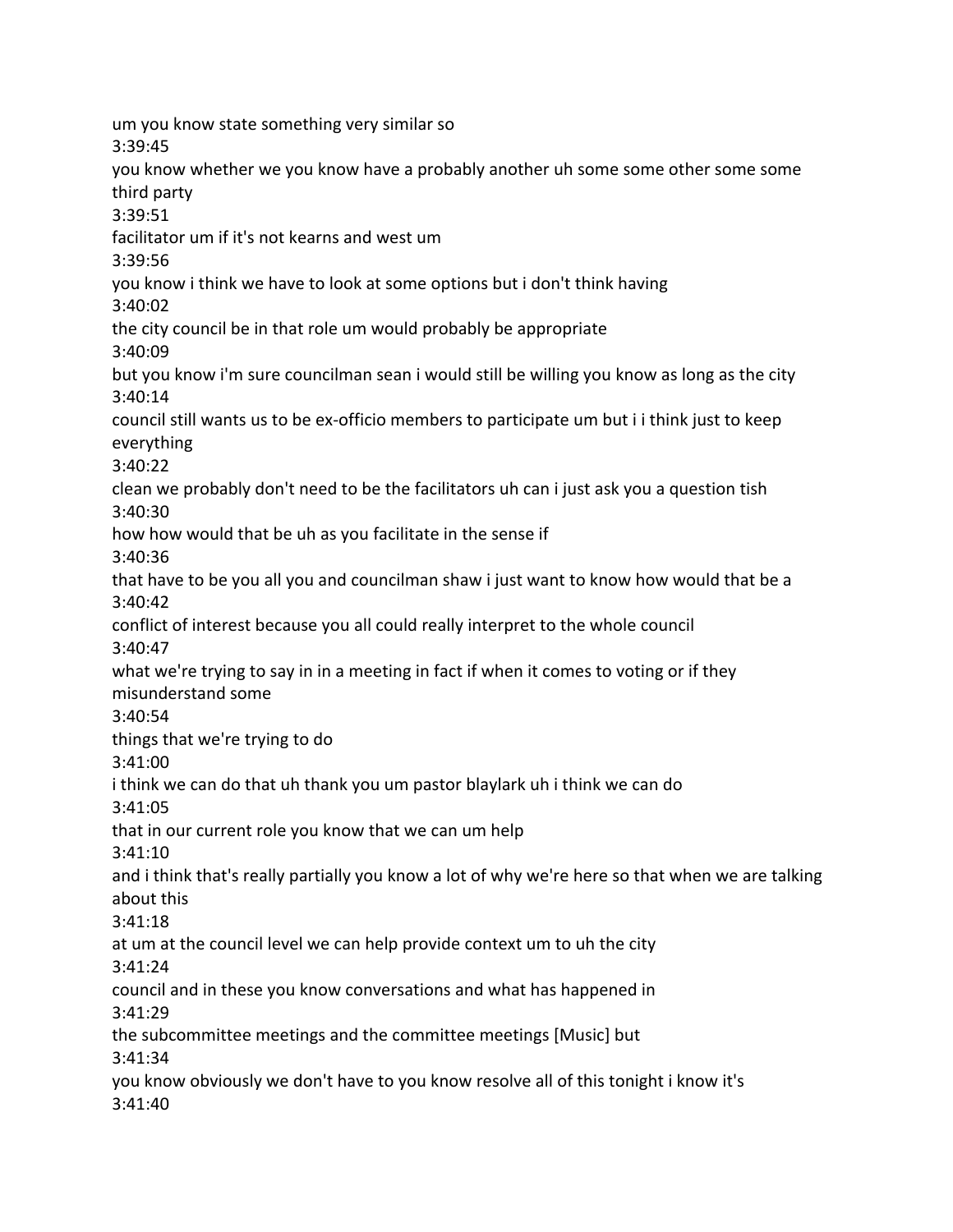late denise needs her cigarette that's my friend 3:41:46 or cigarettes yeah definitely um but this is something that we can you know 3:41:53 we can parse this out i'm i'm sure you know down the line and figure out what needs 3:41:58 to happen yeah it's just something that we we're just throwing out different scenarios it's not 3:42:04 nothing's etching stone we're just trying to deal with all our options as being that as some members feel like if 3:42:11 we do self-govern ourselves i want to hear that conversation did you hear that conversation about us self-governing if 3:42:17 in fact the council do not approve them next wednesday to to continue to facilitate 3:42:25 will to myself governing and there was some concerns of you know the restraints that we need to 3:42:30 hold and and other things if we go on to self-govern ourself and also be 3:42:35 facilitators because there was a suggestion that we uh facilitate ourselves too i think i 3:42:41 think denise is basically saying that correct denise i was saying that for the subcommittees 3:42:46 oh okay but i do think we have expertise on this task force for 3:42:52 a couple people that have skills in facilitation arena and i'm not talking 3:42:58 about myself i'm talking about other folks that i've well you and i both have that so talk about both of us 3:43:04 and i also talk about kevin we want to get paid too so so uh 3:43:10 but you know those are just options to think differently than what has been written on paper 3:43:17 absolutely yeah you know i get you so let me just acknowledge uh what i for me as an elephant in the room which is that 3:43:23 i'm sort of facilitating a conversation about us yes and i'm sorry about that i don't know another way to do it um 3:43:30 you've been great larry don't follow this i want to um just bring us to a close with a couple of 3:43:36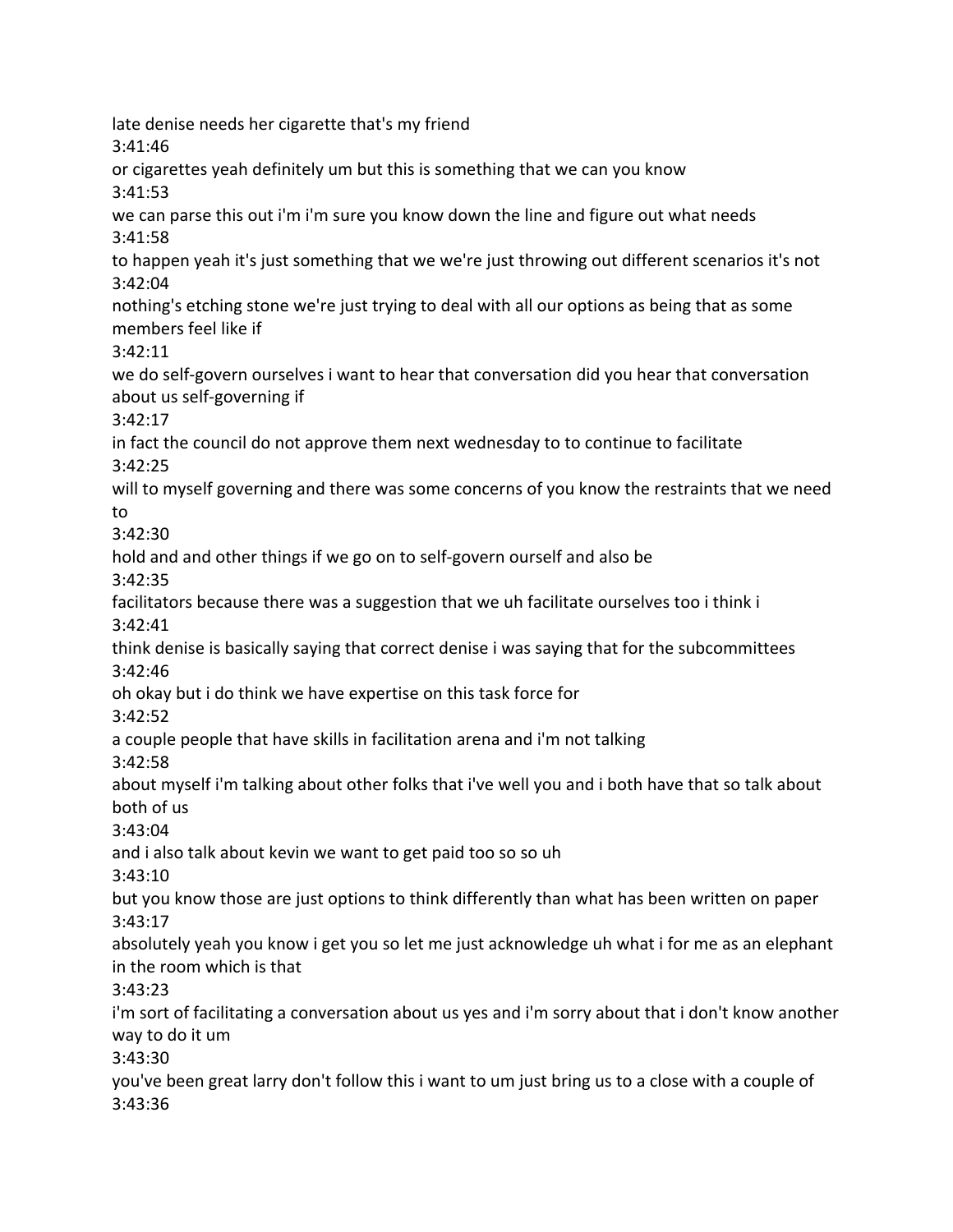things number one the 3:43:41 task force can certainly decide tonight to render a recommendation to the city council as to how to proceed the city 3:43:48 council will have an item on its agenda to decide formally how things will proceed meaning that as 3:43:56 much as we respect your all's autonomy the council can decide that your deadline will stay june 1 or that it 3:44:02 will be extended that our work will be ended or extended all of that is within their purview 3:44:08 uh co-chair cordova did make a motion and so i want to return to it in just a minute um 3:44:14 and i also wanted to share one other insight with you and that is that 3:44:19 um i fully agree that there are members of this task 3:44:24 force with the the skill and the capability to facilitate 3:44:30 my only cautionary note is that every member of this task force is here because of the value that they 3:44:38 can add to the conversation and when you facilitate the reason that 3:44:44 i'm capable of facilitating this meeting is that i don't live here i don't have the same kind of vested interest in 3:44:51 the future of elgin as you all do and i i'm not embarrassed to say i mean it's just a fact 3:44:57 and so we will abide any decision of the city council we will respect whatever advice 3:45:02 you all give we will not take it personally i can assure you and at the same time i just i want to make sure 3:45:09 that no member of this task force is in any way hamstrung from participating as robustly 3:45:15 in the actual conversation about what should happen with policing and elton 3:45:20 so uh co-chair cordova i think made a motion that 3:45:26 this body become self-facilitating going forward 3:45:33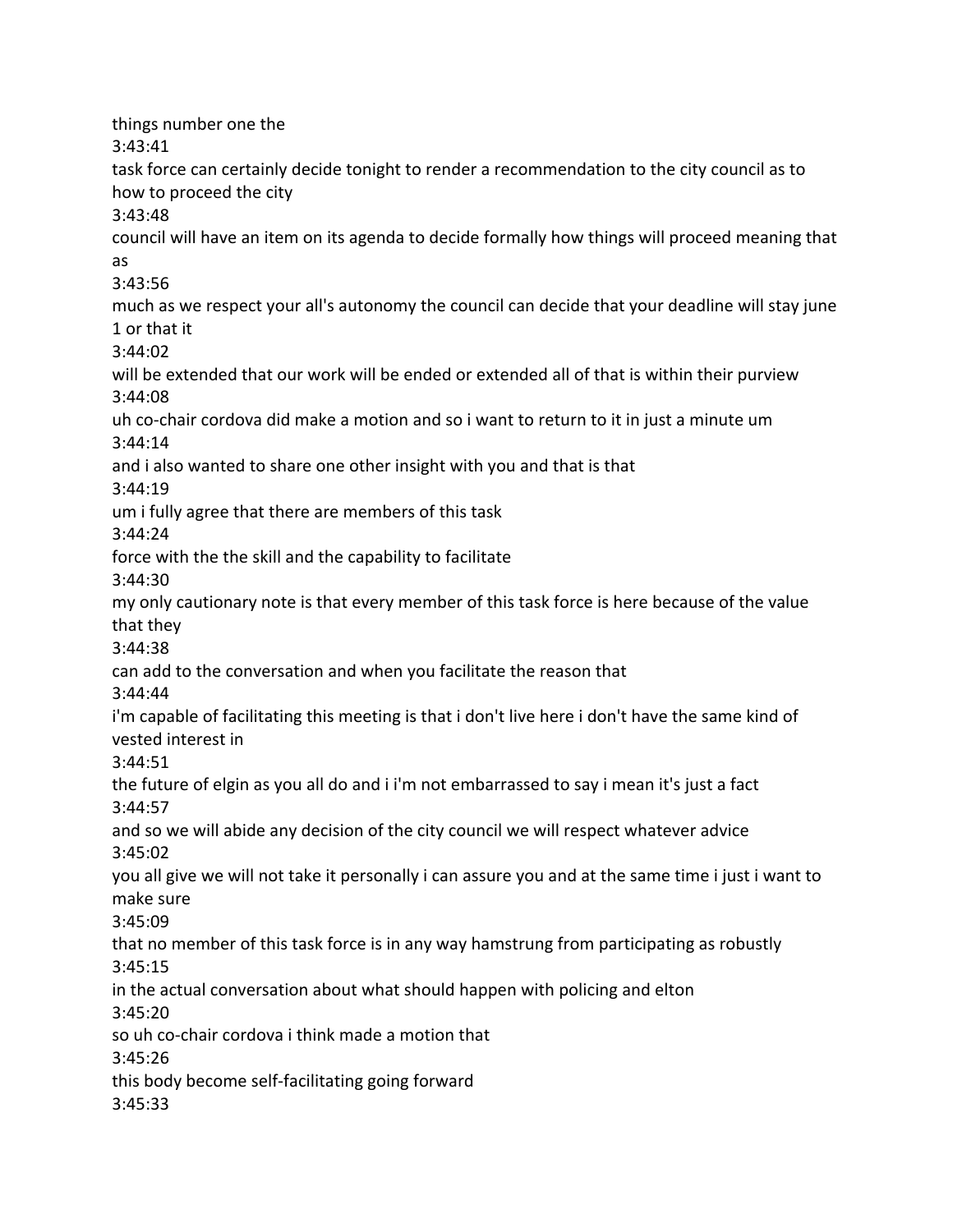and then perhaps another another part of that motion i don't remember 3:45:38 basically was that the city provide uh some sort of facilitator for the future meetings necessarily doesn't have to be 3:45:44 the it doesn't have to be a council member shaw or powell um just 3:45:51 they have plenty of staff maybe we can find a staff member that sounds enough to to navigate it but nonetheless i 3:45:57 think that just moving forward not stopping and just doing it ourselves so that's a motion um 3:46:06 because i had talked with um tish about that and there were some things that i believe i talked with you all 3:46:13 about other um avenues if you had wanted to 3:46:20 wanted to look at those um so there's some things that's already been put on the table 3:46:27 um so and i believe i think i talked with you as well um 3:46:35 with the city manager so there's some things that's on the table that has been discussed 3:46:40 um so it's just a matter of really the group kind of going over it themselves and trying to 3:46:47 decide if that's what they want to do just being in all honesty i think a lot has been put on tonight 3:46:54 i think people need to be given that time to take and go home and review that 3:46:59 with themselves to see what they really want to do uh just procedurally speaking 3:47:05 the co-chair made a motion um if there is a second to that motion then that's 3:47:12 fine and if there isn't then it would just die yeah there have not been a second um 3:47:19 i think that we're acting and i understand we're acting on maybe what may what may not happen 3:47:26 the the the city council may say you know we want you guys to continue i 3:47:31 don't know what they may say you know and for all they may tell you guys hit the road jack and don't you 3:47:37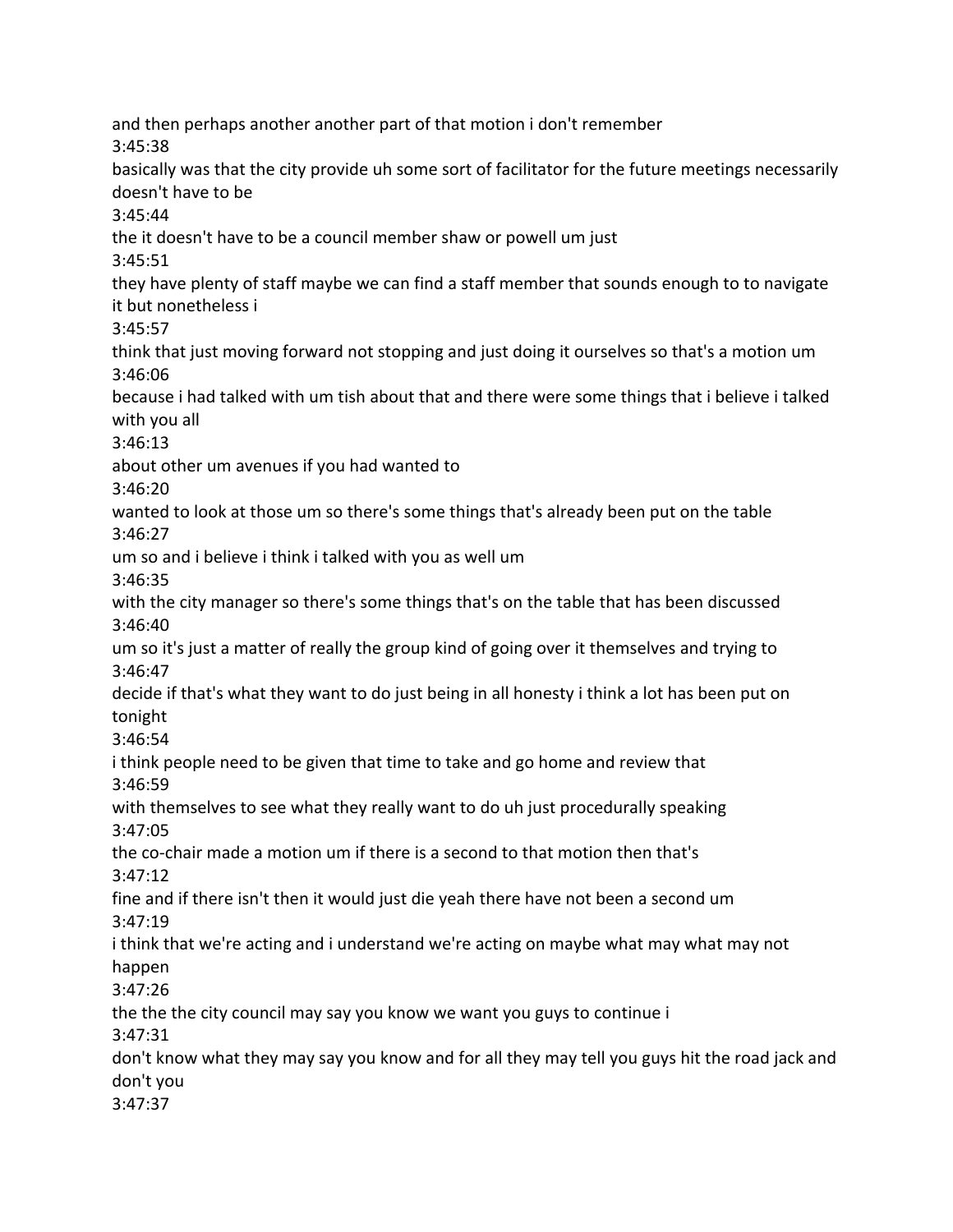come back no more i don't know what they may say but but my point is that we need to 3:47:43 first of all we need to decide are we committed now i'm not committed to stopping because i think we got momentum 3:47:50 momentum bring about impact so i don't want to stop for the summer i don't like that idea at all 3:47:56 we need to move forward uh however we need to know are we committed are we just committed because 3:48:02 i heard what andrea said that we you know maybe some people just only committed to june the first 3:48:08 yeah uh i know my schedule is you know it's to june the first because 3:48:14 that's what i signed up for but however just because i like you all i would go further 3:48:20 but i really i'm really i told my family and my wife and i would not get on another committee unless i'm paid for it 3:48:28 uh but but since we are not since tish have sprayed me out and told me that you 3:48:34 know don't let money be my master i have to i have to have to submit to that wheel because 3:48:41 that was good good wisdom so we need to know how many people are first of all i will get emotional on 3:48:48 what is mel saying because i'm going to vote against it well can i say something first before the motion uh sure i do feel it should 3:48:55 be tabled right now only until the city council meeting absolutely yeah because that will give us some more you know 3:49:01 information the decision that will you know we can make at that point i also was committed to june 1st just with 3:49:07 school and you know i thought that was a good idea but considering what was covered tonight the momentum that we have like you said 3:49:14 you know i do enjoy working with all of you i would continue on as well after june i slept in the table since 3:49:20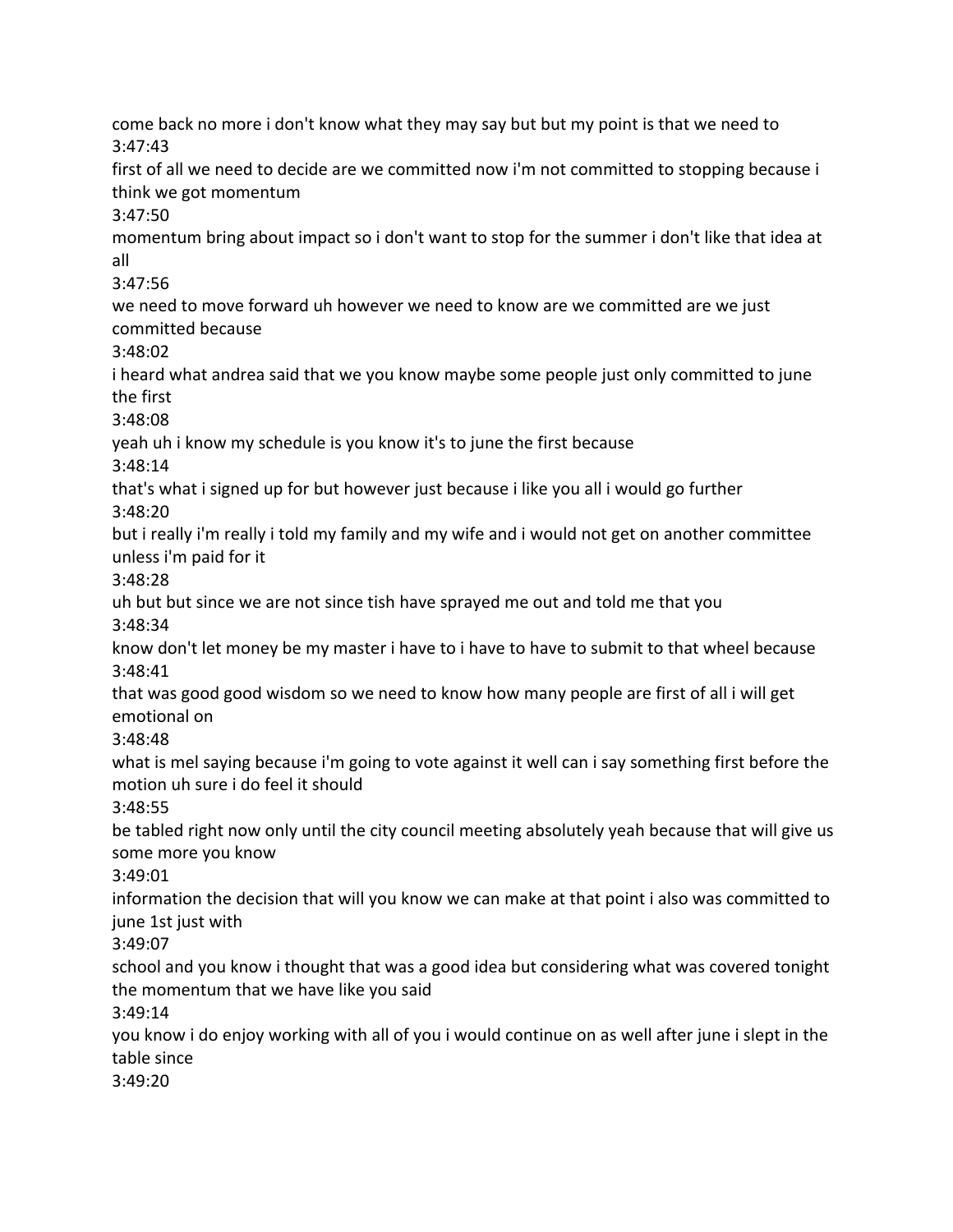you already made the motion sagan she made a motion a table i second the table i mean emotion okay 3:49:27 uh i think that he's had first and then zelda kept such a long meeting literally 3:49:33 so so it's very difficult for me right now is that there has been so much laid 3:49:39 out that was not on the agenda you know and that that's bothersome to 3:49:45 me i mean i think this is a very healthy discussion and um and like i said it's come to 3:49:51 jesus meeting you know things have to be said and they work before i could even potentially decide 3:49:58 what it is i wanted to do next i would need to see things in writing 3:50:04 and sort of analysis of what does that mean and then you know and what that means going 3:50:10 forward or whatever my time commitment and so it would be i mean i can 3:50:16 the only thing i can be certain of right now is that i am committed to continuing with the task force you know past 3:50:23 if they the uh you know past the june 1st deadline um but the rest of it i think you know 3:50:31 i don't like making decisions on my gut because without having something concrete in 3:50:37 front of me so just on the point of something in writing 3:50:43 yeah the manager did mention that he will have a memo drafted for the council 3:50:49 for wednesday's meeting relative to what we have supplied in the way of information so that will be available i 3:50:54 think after 5 pm tomorrow manager if i could the memo the memo for the committee the 3:51:01 whole would be available to the public or the task force by a certain point 3:51:08 oh sorry [Laughter] sorry to uh sleep over the the deadline 3:51:16 for drafting that memo is tomorrow at five o'clock and i'm having 3:51:21 great difficulty trying to determine how i would characterize the sentiment of 3:51:26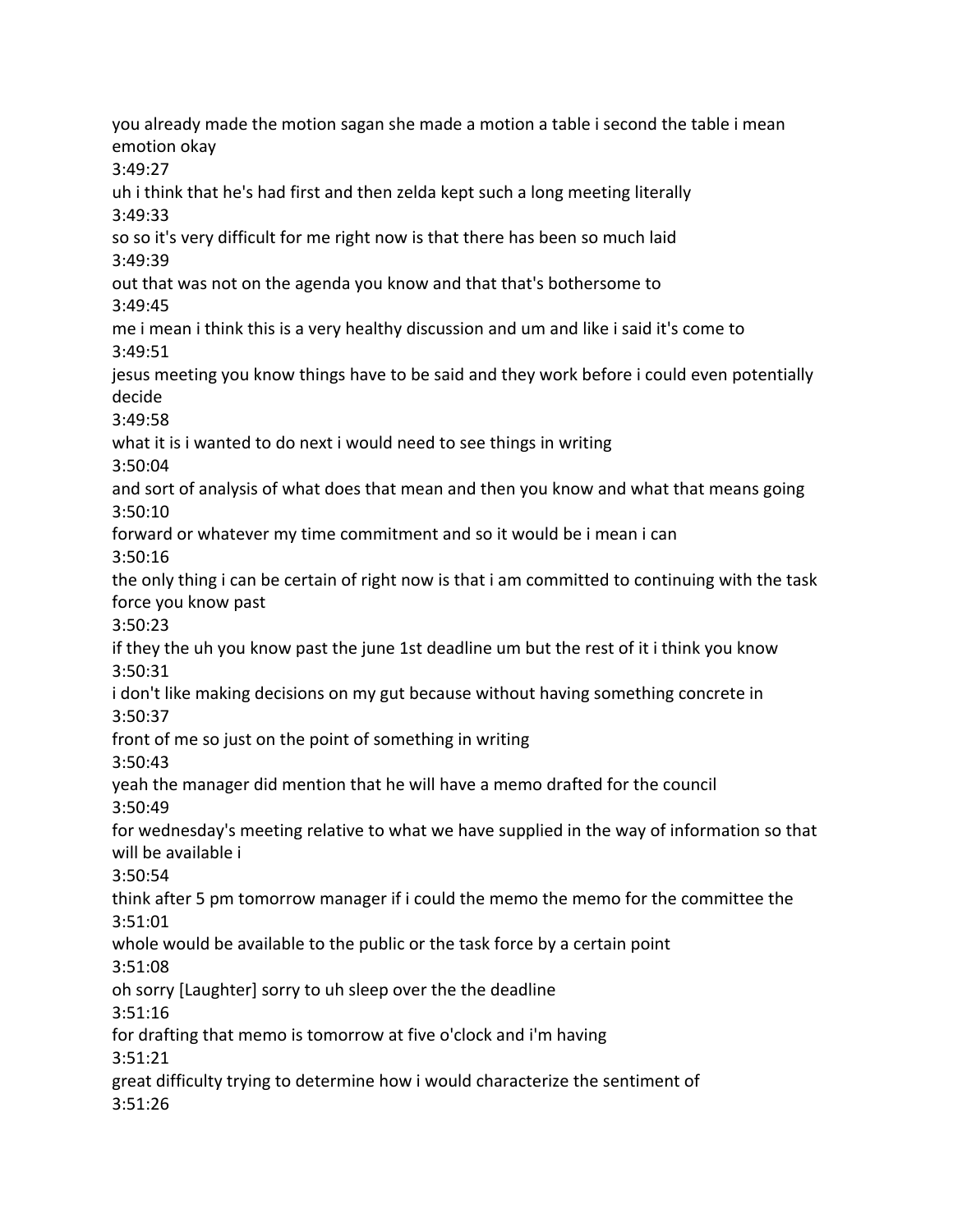the task force at this time the easy answer is to provide a hyperlink to the meeting and say 3:51:32 [Laughter] but i'm not going to do that but that that's what the importance of of the 3:51:38 motions are from the body because that's information that could be included in the memo to the council and so i believe 3:51:45 that that's why why larry and the kearns and west team was looking for that particular guidance 3:51:51 it's not necessary i will do what i can in conjunction with with council members 3:51:57 powell and shaw to to adequately or accurately characterize the sentiment of 3:52:03 the task force but in the absence of a definitive guidance it does make it 3:52:08 difficult to frame that recommendation so what would be definitive guidance correct because how 3:52:15 can we yeah i did i could uh say that 3:52:20 okay yeah so that's exactly what i was going to say we need we need a clear i don't think we can table it and wait for the council to give us an answer we we 3:52:27 should have a clear answer right now and that would reflect the the wishes of the councils and how 3:52:33 they will respect the voices of of this board moving forward so i motioned to 3:52:39 pledge that we pledge our dedication to continue working until june 1st with the self-governing 3:52:46 rule and then we'll just figure it out with with the city council so 3:52:53 moved and seconded uh sure okay i i guess what i'm i think what i'm 3:52:59 understanding is basically we first need to find out whether or not we're gonna have them rehired right 3:53:05 before we go right that's what we're doing that's what we're doing right not obligated to provide a recommendation 3:53:11 but it would certainly be helpful nothing is requiring you to do this this evening if there was a request as as 3:53:17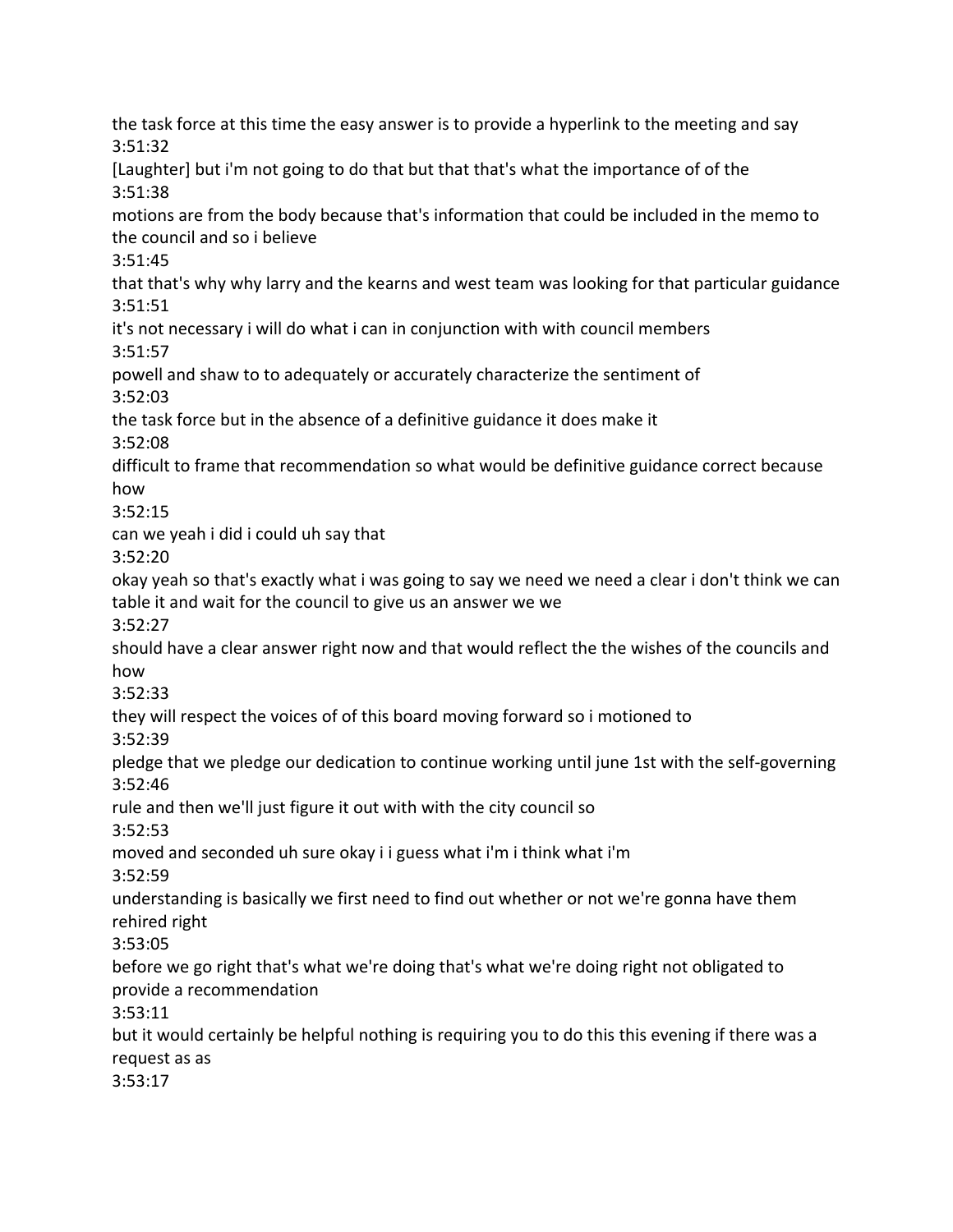task force member haven is suggesting to have more time nothing would prohibit you from doing that and then i would 3:53:24 postpone presenting this information to the city council until the second meeting in april that's another option 3:53:31 as well too with the understanding however that kearns and west won't be able to conduct any work in the interim 3:53:37 that's also an option if you want more time to think about it but that discussion has to be done in 3:53:43 accordance with open meetings right okay moved and seconded uh 3:53:50 yeah there was a motion on the floor to recommend self-governance and work through june 1. 3:53:56 is there any further comment on that motion yeah 3:54:01 vote let's vote okay not to work through self got to to get down all the said it again 3:54:09 yeah to self govern and to pledge to june 1st yeah for us to self covenant 3:54:14 right okay but not to but but not to deal with this facilitating team 3:54:21 correct right correct that is the right to self i will draw my motion 3:54:27 i suck in the motion all right so the motion has been moved and that was that was originally that 3:54:34 was my emotion in the beginning let's go ahead since it's the full throttle what are we voting on uh so the motion the motion is 3:54:41 to advise the city council that as it relates to your work going forward it would continue through june 1 3:54:48 uh in the absence of a facilitator in a self-facilitated fashion that's the motion on the floor 3:54:54 all those in favor of making that recommendation to council please raise your hand 3:55:02 can you do me a favor again okay the motion is to advise the city 3:55:07 council that they should allow you to continue your work through june 1 and that you would facilitate yourselves 3:55:13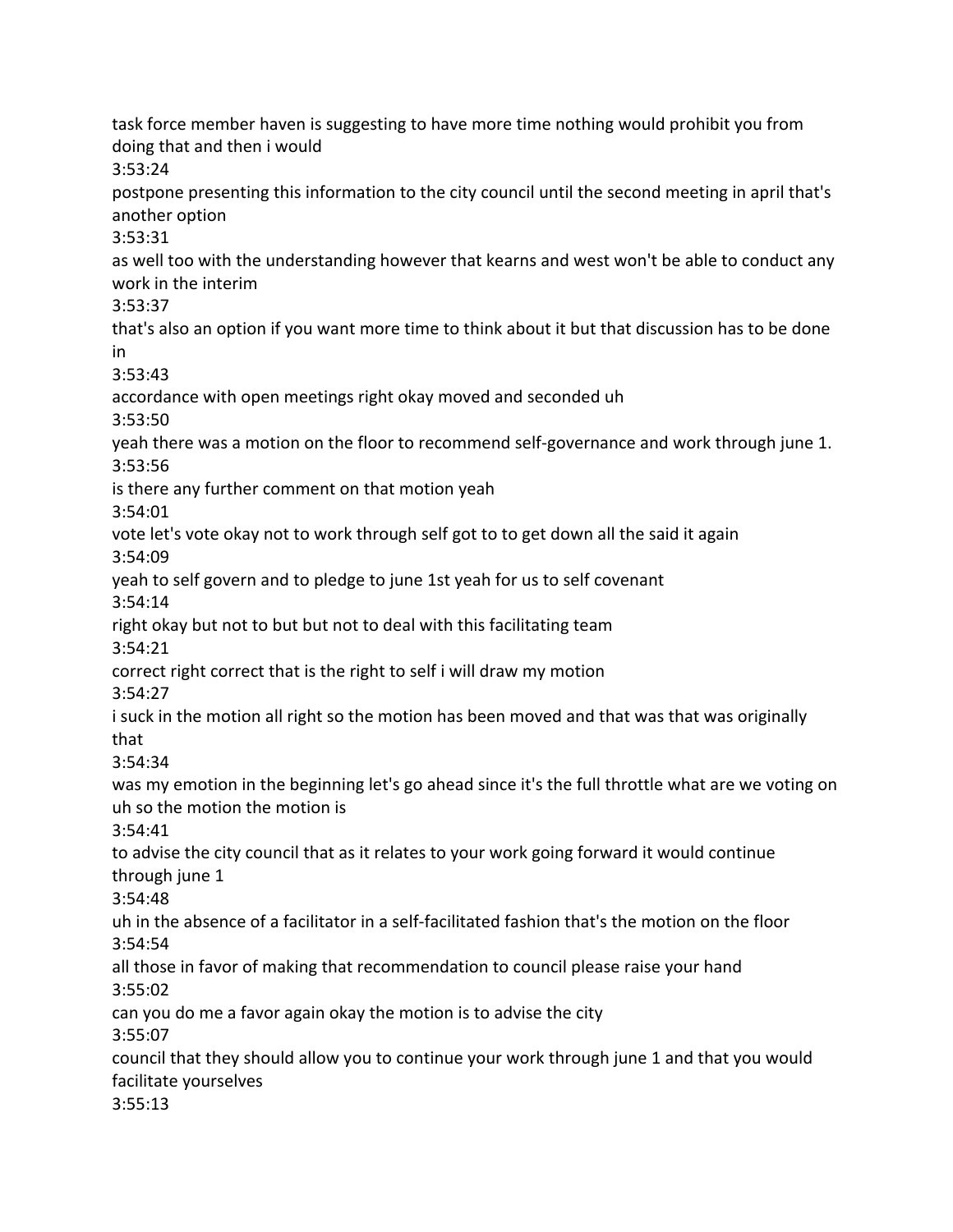without a facility all those in favor of making that recommendation to council there should 3:55:18 still be discussion yes 3:55:25 he asked for that i asked it's the same motion that ismail had and 3:55:30 and kevin just tricked me that's right [Laughter] 3:55:39 okay all right in a second so all those in favor of advising the 3:55:46 council that you will self-facilitate and work until june 1 please raise your hand 3:55:52 wow 3:56:09 no it's no self governing period we're voting right now to facilitate or not 3:56:15 facilitate but you say without a facilitator so do you want the larry to work 3:56:21 continue working with us yeah i want somebody to work with us that's not larry okay okay i guess that's what we need 3:56:28 clearly you know what i mean we need yeah we need a facilitator and we're gonna sell government let me just 3:56:34 let me just lay this out as plainly let me just lay this out as plainly as i can what's currently before the city council 3:56:41 as of now for next wednesday is whether we kearns and west should continue to 3:56:47 offer facilitation to you all and what the manager say with the price and what the manager is 3:56:53 asking is what is it that you want to convey as a task force to the council about that 3:56:59 decision right coach so did we vote or did we not because i have a separate if that didn't pass and 3:57:05 i have a separate recommendation we did vote there was a vote today my motion is to move forward with kearns 3:57:12 and west without a with a budget not extending fifty thousand dollars 3:57:18 okay so a budget uh additional budget provided at kearns and west capped at 50 3:57:23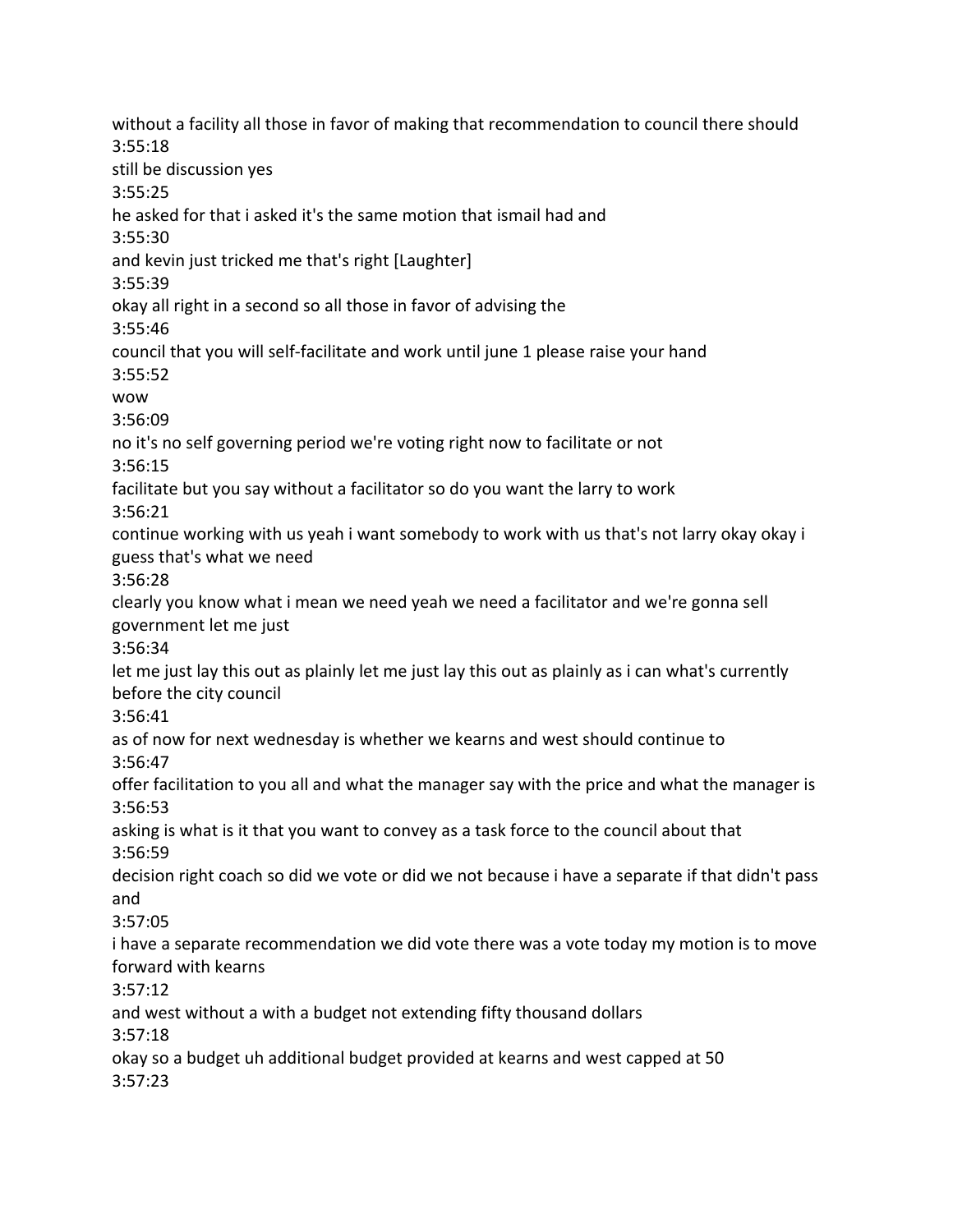000. and where where it ends with that cost it ends and then we move forward with ourselves that's my that's my recommendation i 3:57:30 don't know how many times it'll be misconstrued but we'll try it's fairly clear can you 3:57:35 uh can i ask a question and then i second it i agree with uh you know it's meal uh can you all work with twenty five 3:57:42 thousand what what is it between fifteen that's the thing it's like they got this is crazy you're basing that on the 3:57:48 decision that they're just going to set whatever we give them this is a clear example i think that we 3:57:54 can't self-govern right this is this is this is plain and simple that we can't we need 3:58:00 some sort of facilitation team but in to tisha's pop we need to be more efficient 3:58:05 whatever we do whatever it is whenever we move forward we need to be more 3:58:10 efficient okay i set this motion in that's what you may do so just for clarification because if we do do this 3:58:16 motion basically we're recommending that the city council reach out to kearns west say this is our budget moving 3:58:21 forward what can you do with this budget that is the plan so like i said if for example 3:58:27 for that budget we can have them in every full task force meeting then that's additional support because we 3:58:33 like i said this is your bank on the fact of them accepting that what if they don't accept the proposal that we offer 3:58:39 so hold on folks hold on let me just make it very clear 3:58:44 uh we will not be discussing any sort of i know money money kind of negot that's 3:58:50 not for this discussion all right believe me that will be worked out account yes uh task force member calimer 3:58:57 and then thank you i feel like we're rushing into seconding motions 3:59:03 without having a discussion without brainstorming um i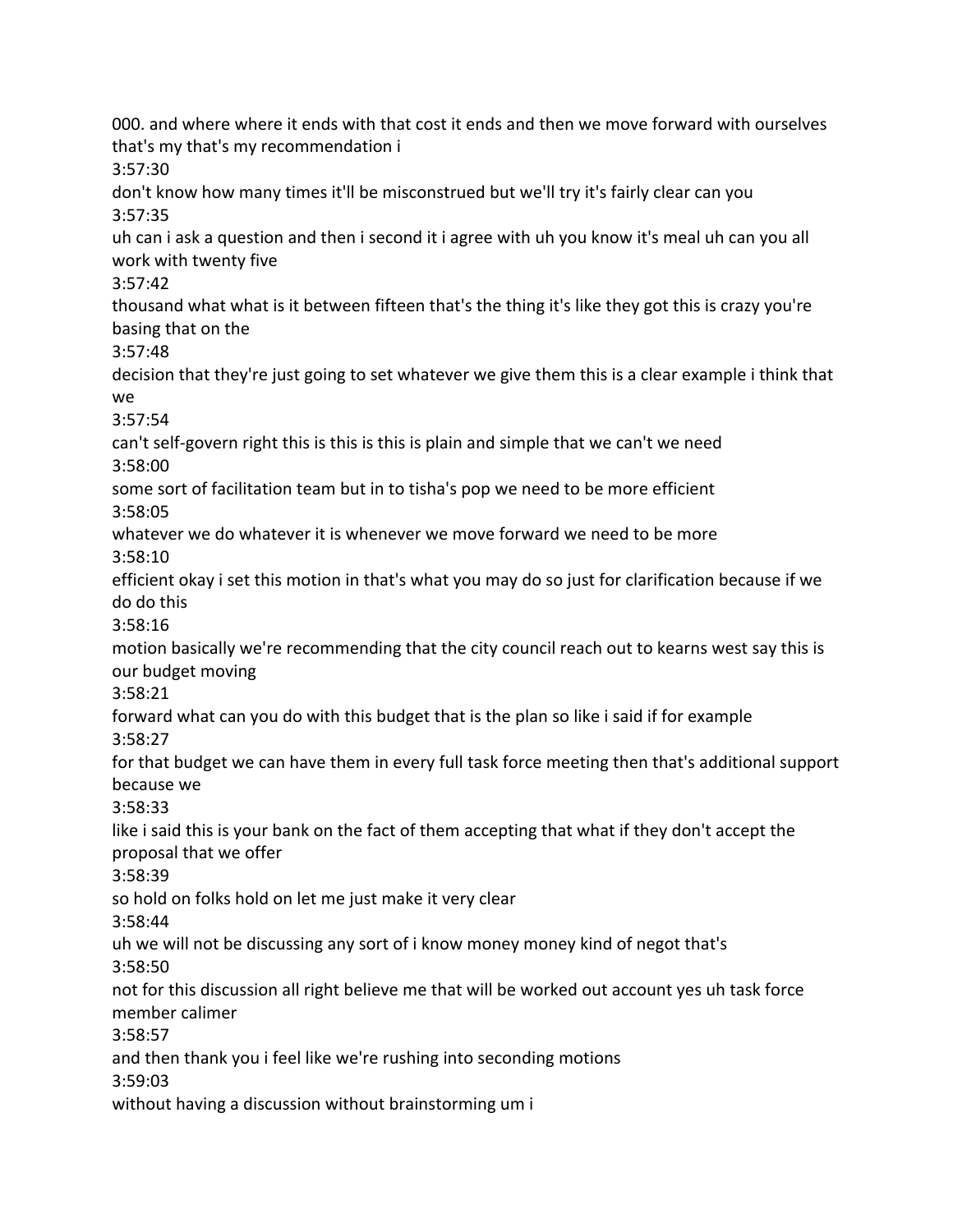3:59:08 i abstained from the last vote because i felt like i didn't even have time to make up my mind 3:59:14 um so please we need to just be more deliberate and considerate and careful 3:59:21 with this process well tish we can't have discussions without a second though you need a second inaudible 3:59:28 just for clarification i think what what we're what i think coach cordova is saying is if you're going to discuss a 3:59:34 motion in particular right it does require a second right just for discussion purposes it doesn't mean 3:59:39 anything it just means it right but then it seems like we we rush into the the vote i just feel rushed i understand i 3:59:45 hear you i hear you uh task force remember flicking within broccoli 3:59:50 oh and i'm sorry uh councilmember uh powell your hand had been up um is there something you wanted to add here 3:59:57 i i did because um i know it's late i just want to respect 4:00:02 everyone's time i've heard a lot from the from the task force members tonight 4:00:07 it seems that overwhelmingly everyone wants to continue in some form or 4:00:12 fashion whether or not that goes until june or that picks up after the summer 4:00:18 i really don't think that we have to hash all of that out tonight or anything 4:00:26 i i if i recall um city manager kozil 4:00:31 mentioned that we can we can delay some of our council action instead of dealing with this at our next 4:00:38 meeting we can put it off for two more weeks and and actually schedule a separate 4:00:44 meeting of the task force to discuss this matter in more detail so that 4:00:51 people don't feel rushed um so that we know if you know 4:00:56 how how how we want to continue um how we want to be facilitated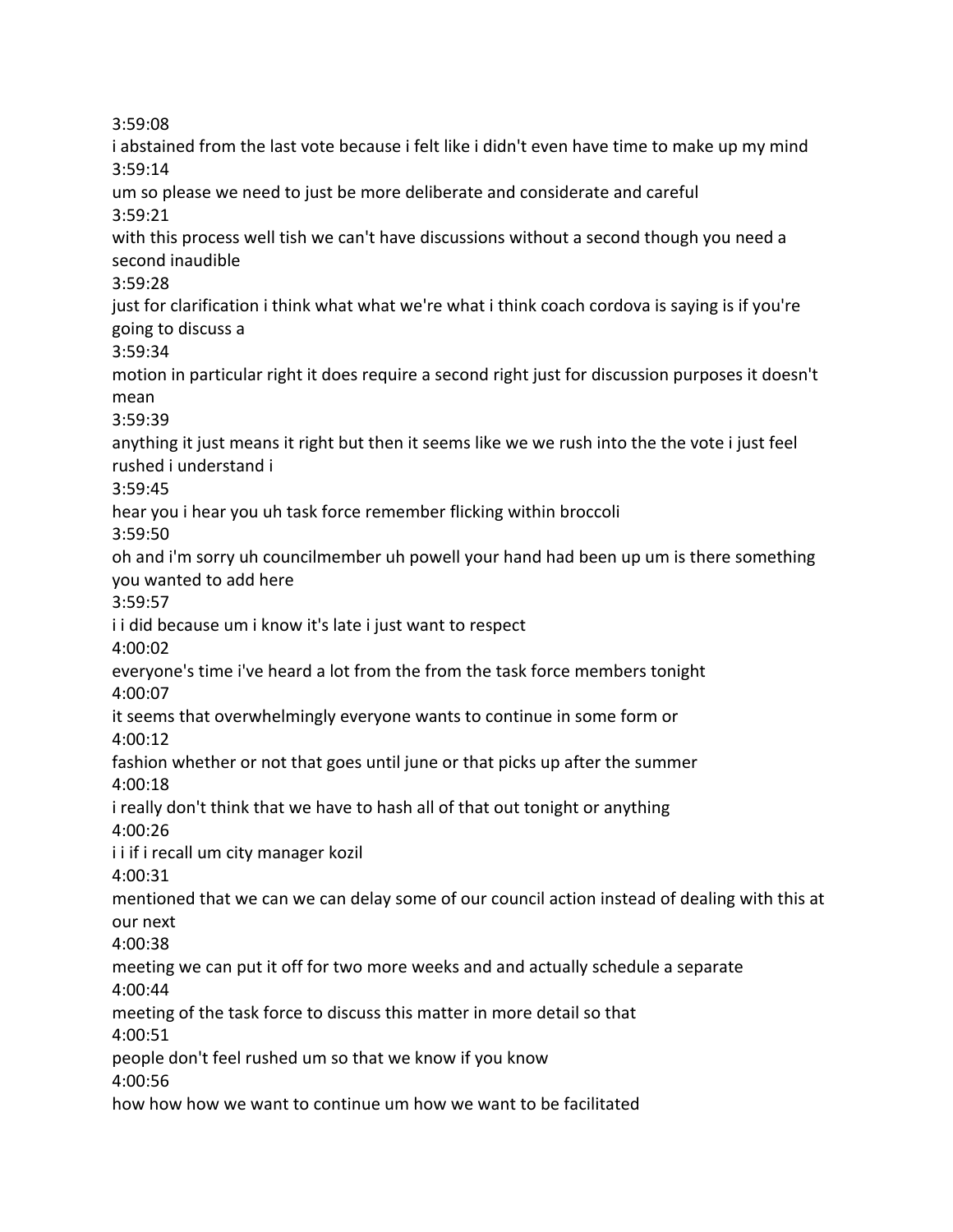4:01:03 what are the priorities that we want to um to address and all of that sort that we can you 4:01:10 know take all of those recommendations back to the city council as we make the 4:01:15 you know our our final decision um because we want to take all of that into consideration how how the task 4:01:22 force feels um as we make uh those decisions so i mean and just for clarification we weren't going to 4:01:29 probably make a final decision um on anything wednesday night 4:01:34 um you know because we don't have we didn't have all of the feedback on these items that like i 4:01:41 said that we specifically talked about from the task force because all of that needs to be uh taken into consideration 4:01:48 before we make a final decision thank you councilman so i just don't want people to feel rushed like they have to finish this 4:01:54 tonight understood task force um then i'm changing my comment to make 4:02:00 a motion to table the discussion second second 4:02:05 okay is there uh any objection to tabling the discussion 4:02:10 i would just like to say are we losing two weeks are we going to be because you are going to wait do we have to wait 4:02:17 to now this one is self governing i'm just a question um i'm not trying to start anything i 4:02:23 know everybody's tired but we're losing two weeks well sir if if the council were to take 4:02:28 our um budget modification up on wednesday then we could resume if they passed it 4:02:34 then we could resume but she said like if it were to be postponed yes sir we would not be able to assist you until 4:02:40 then yo we're losing some time that's all i'm that's concerned with the time and i know people don't want to fear 4:02:46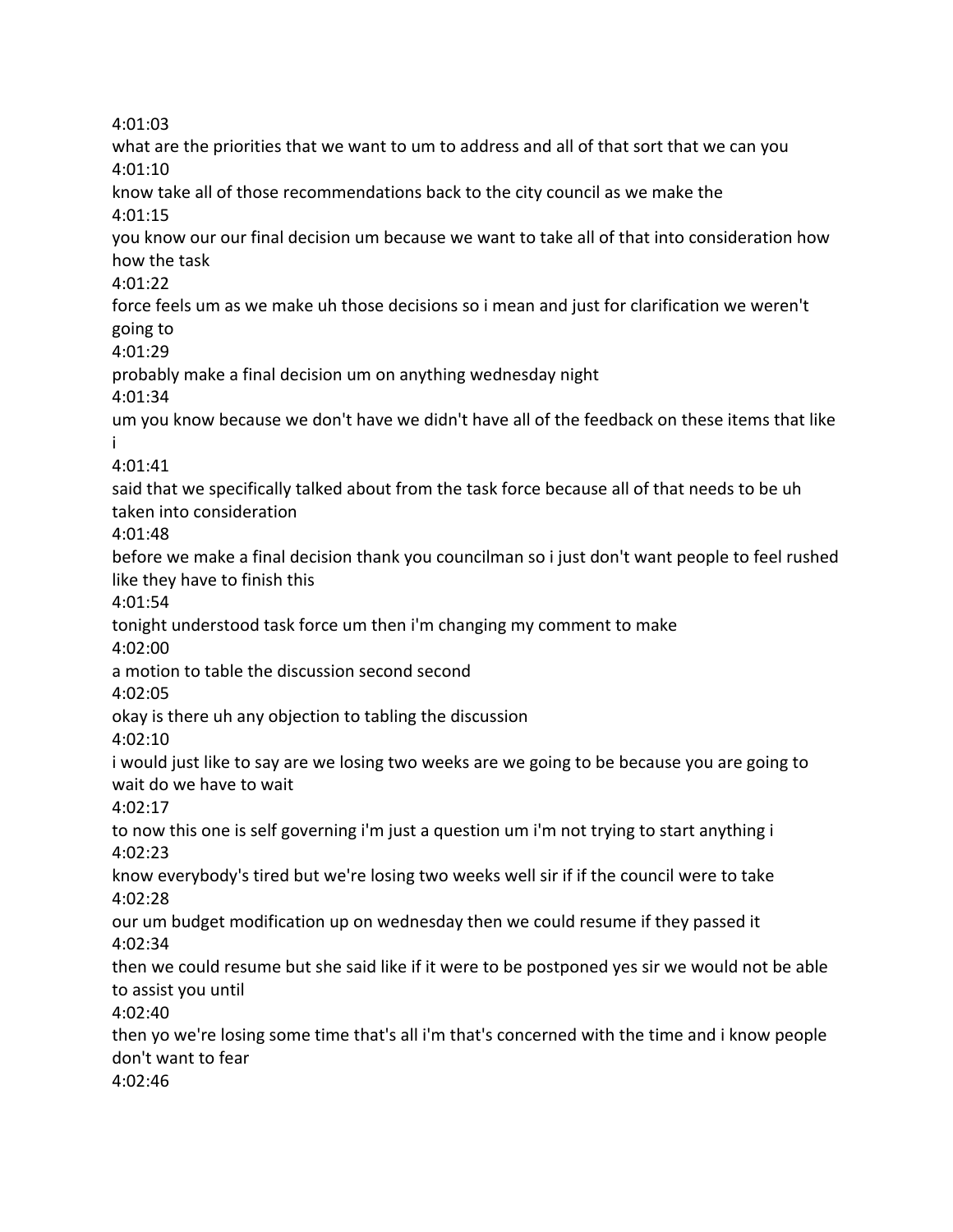rush but like i said i was committed to this june the 1st and i think we got momentum i think that 4:02:53 meeting in person is going to give us momentum i don't want people to feel bad because there's different opinions for 4:03:00 all of us uh and say we're not efficient we're not this and that this is very important so 4:03:05 we have to know exactly which way we're going 4:03:11 just real quick is there anything that precludes the task force from meeting in 4:03:17 a week or two's time we have a chair we have a co-chair 4:03:23 and that we could meet about the about what was all proposed and discussed tonight as it relates 4:03:31 can we do that without the facilitators sure you can we do it we meet here absolutely but the 4:03:38 subcommittees meet you know you we could still work on our subcommittee work 4:03:44 i don't want to buy it off more i'm just you know but i think i think it would be i think it 4:03:50 would be appropriate if we're going if what i'm hearing 4:03:55 and again listening to um everything that's been said and the recommendation from the 4:04:01 manager if we if we indeed delay 4:04:06 action um for two weeks on the city council item if the task force wanted to 4:04:14 meet on their own in the next week to hash all this portion out 4:04:19 then that would give us guidance for when you know that that item does come 4:04:25 before us or we could still have the agenda item on wednesday 4:04:30 but with the understanding we we're not going to take uh final action 4:04:35 on it until we get the feedback from the task force 4:04:41 but to answer your question denise i think we can figure out some type of way to 4:04:47 accommodate the task force meeting um without the the facilitation team in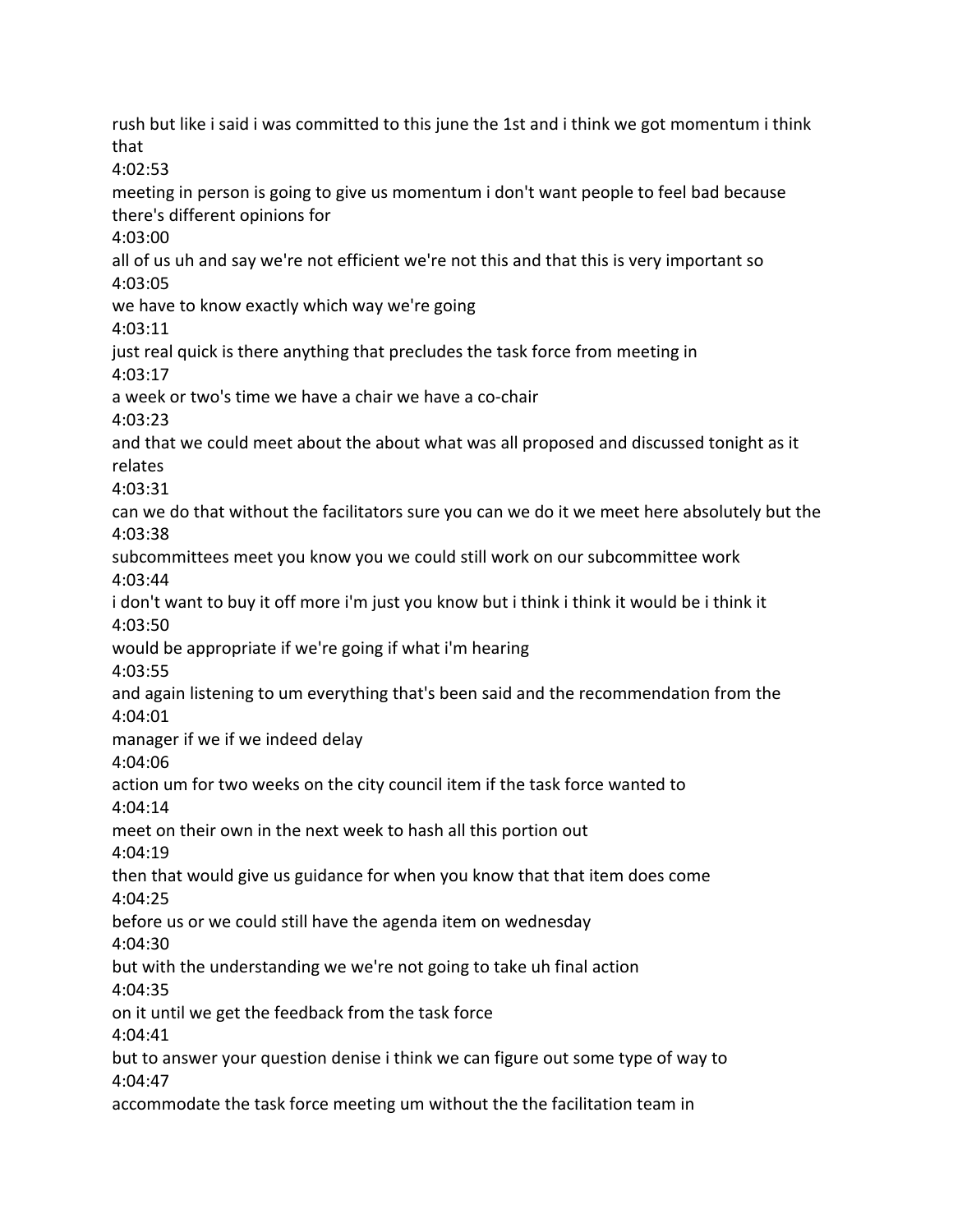4:04:52 the interim thank you so then okay i just want to summarize 4:04:58 what happened we talked about the potentially of self the potential to 4:05:03 self-govern without larry's team ishmael proposed that at first we didn't get a second um because we 4:05:10 started talking about the deadline of july first or will that be moved forward with lejewel's idea 4:05:16 um then we returned to a motion onto um i think we heard from tish powell on 4:05:23 whether when the city council will take a vote on this and i think that's when we got all confused so 4:05:28 it i really want this body whether that is tonight or next week to make a decision we need a clear answer we can't 4:05:34 let city council choose for us we need to choose for ourselves either right now or next week so do we want to do this 4:05:40 right now they're not going to choose for us that she just said that that they're not going to do that right if we 4:05:45 were waiting to hear from us of what we overall want 4:05:51 to do right that's why we were saying to meet against just ourselves amongst 4:05:56 ourselves right through this body and we take and if you want to say hash 4:06:01 it out in regards to what we are wanting to do right right right that that's what i was summarizing yeah so so there's 4:06:07 another meeting yeah either we call for another meeting now so so let's do that right now um okay let's do that it's 4:06:13 motion that that's motion two there's already there's a motion it's been seconded the motion on the floor that's been 4:06:19 seconded was to table this okay and so i'm only speaking because our concern was that we were losing two weeks so let 4:06:25 me let y'all just permit me i do want to let you all out of here so uh 4:06:32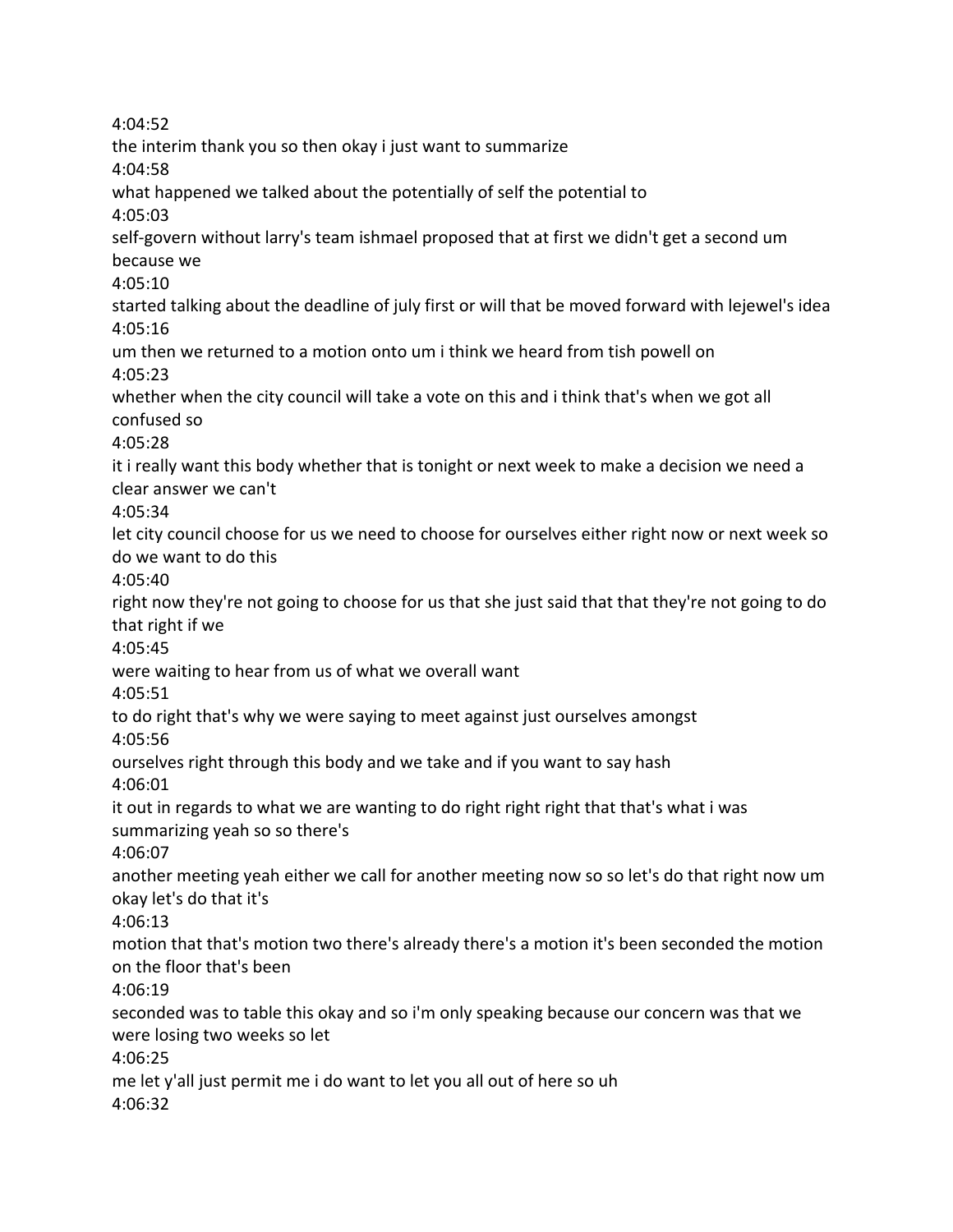to say oh tasman flickama moved that we tabled the matter it was seconded all those in 4:06:38 favor of tabling the matter please raise your hand 4:06:44 showing uh all the two members raising their hand opposed 4:06:49 one abstain so it was all but one and then one extension 4:06:56 uh it sounds like you all would like to schedule a task force meeting to discuss this 4:07:01 further i'll leave it to you okay just one last thing since we didn't 4:07:07 touch on two of these topics uh you know obviously we're going to plan to schedule a second meeting 4:07:12 i would like to table the subcommittee on employment proposed recommendations for that 4:07:18 meeting and same with the leadership conversation 4:07:23 okay second penny 4:07:28 so to table the leadership discussion and the training subcommittee recommendations for that 4:07:33 future meeting all in favor of tabling those two items well 4:07:38 do we have the the leadership do we have to table that 4:07:44 i i tabled both of them my emotion was the table both leadership 4:07:51 i'm sorry the motion was to table the leadership team transition and these remaining uh subcommittee 4:07:56 recommendations until your next task force meeting okay in favor of that raise your hand to 4:08:02 table leadership rotation and subcommittee wrecks opposed 4:08:08 i see two nays extension and one abstention that is taken 4:08:15 motion to during the meeting you got to can we schedule another meeting with among ourselves 4:08:22 can we do that what is is that handle tonight the manager should just weigh in in terms of space 4:08:28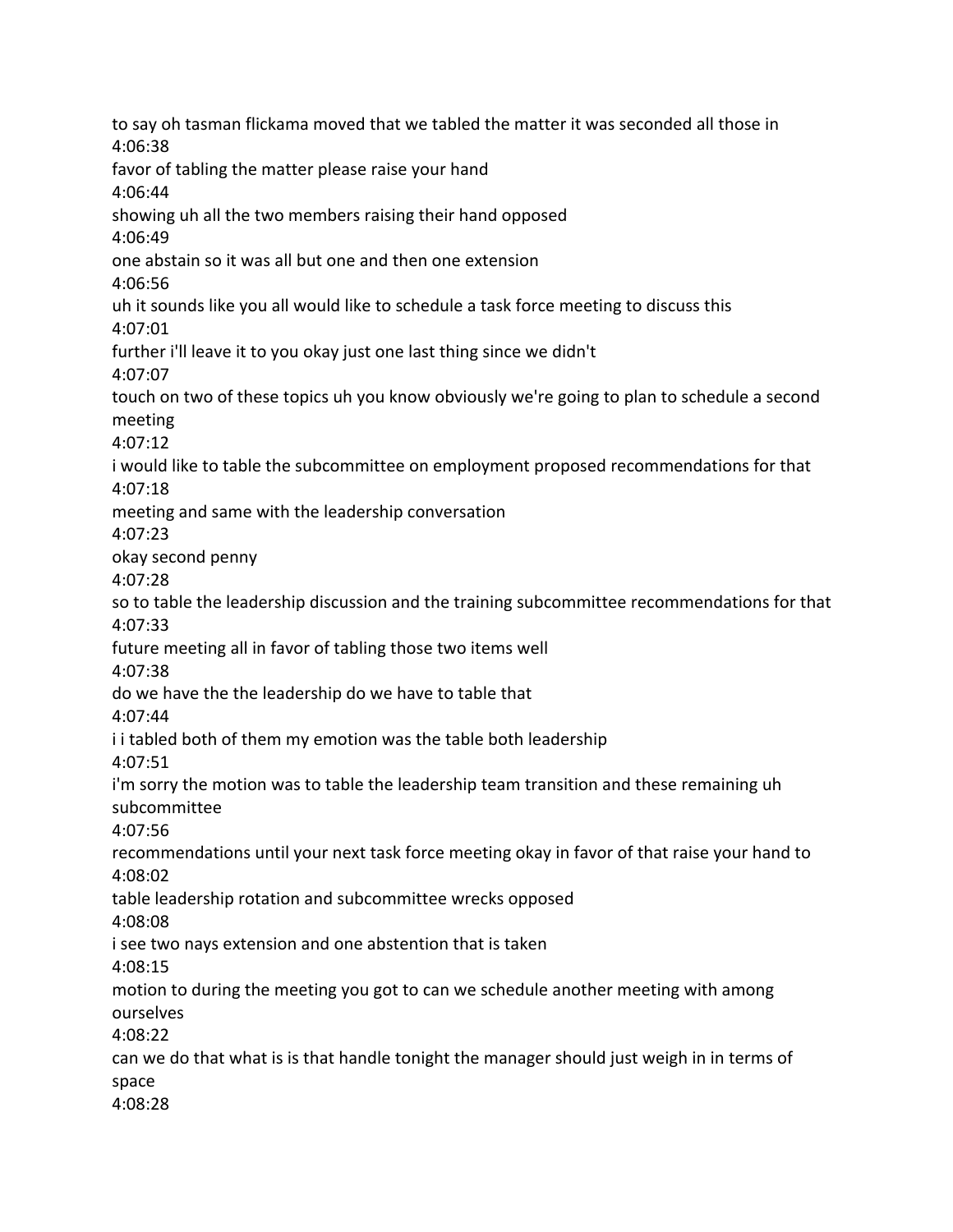because i know this space isn't always available 4:08:33 thank you larry i don't disagree i think it would be um if there is an ability to do it this 4:08:40 evening yes i will communicate with the chairperson to establish suitable dates 4:08:45 in which we would be able to convene in these chambers we don't have them all the time but we could identify those dates and then staff availability as 4:08:52 well all right uh i suggest that we look at monday this coming monday 4:09:00 can we can we just set a deadline on when we should have these dates by uh just so we can we can put it on our 4:09:06 calendars as soon as possible you can provide that for me now and so we don't violate the open meetings act 4:09:12 the communication would come from me to the task force members okay providing suggested dates the task force has dates 4:09:20 that it would wish to consider now i can take that back and check the availability and get back either 4:09:25 tomorrow or sometime over the weekend is there any way we can get the dates by the end of monday 4:09:31 a lot of it is dependent upon what the trial schedule is in the court we share this room with the branch court and i 4:09:38 don't know what the schedule is for what trials are occurring in the afternoon that typically dictates the time in 4:09:44 which it becomes available but then there are also other citizen board and commission meetings that use these chambers as well okay 4:09:52 so i guess what you're asking for i will would you like to have a list of availability of this chamber within the 4:09:58 next two weeks yes after six p.m okay we've got it what's within the next two weeks what do 4:10:03 you mean you give it to us within i will look tomorrow to provide a range within 4:10:09 the next two weeks of when these chambers are available after 6 pm i just don't want to lose rick i just don't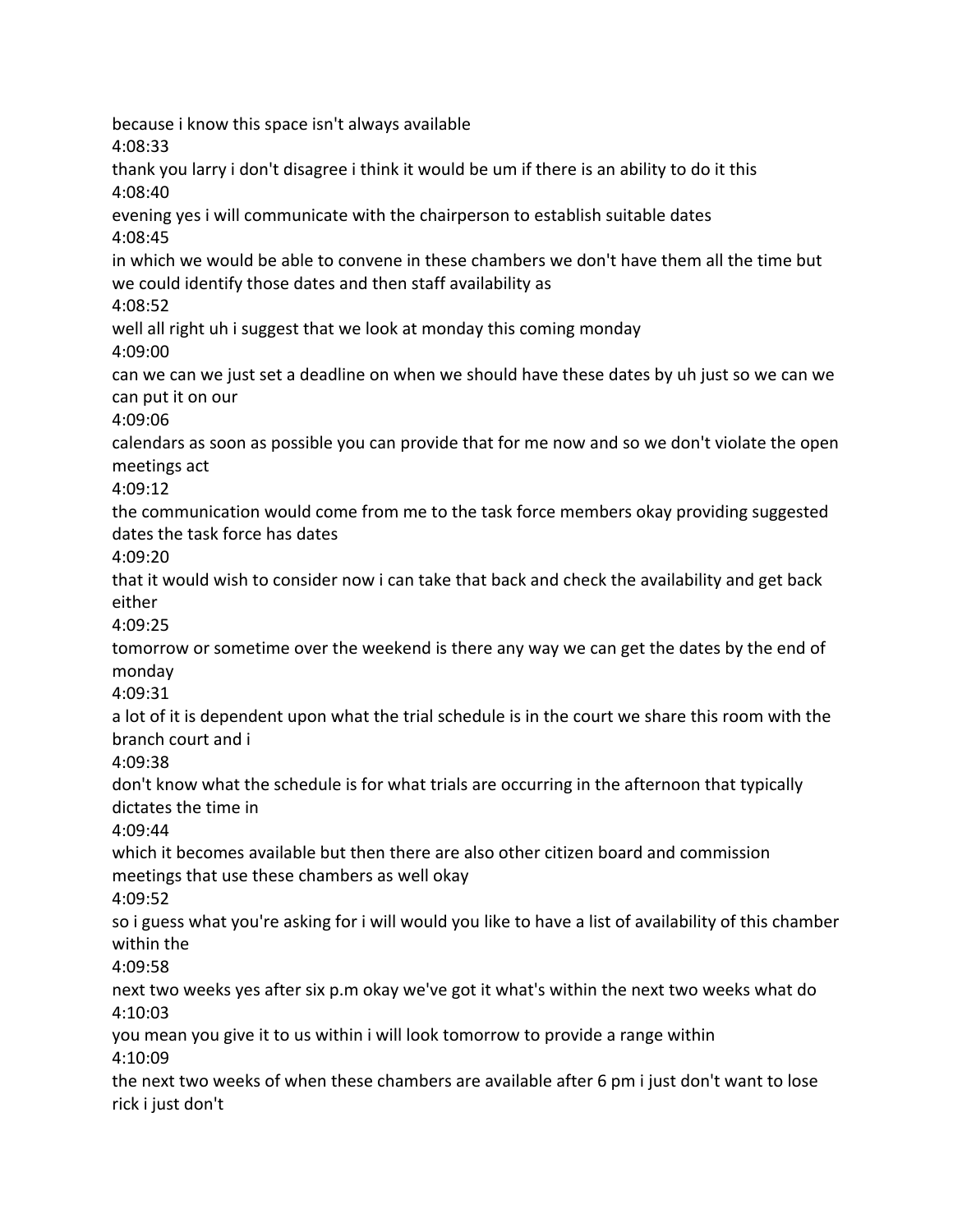4:10:15

want to lose two weeks no i'll provide two weeks from which the task force can choose okay good thank you yes 4:10:22 does it have to be here because i i would love to schedule a time now 4:10:28 other than extending so yeah the reason that the council chambers are being used is to provide 4:10:34 the remote viewing for those that want to view from home if the camera's set up but permits that we could go to other 4:10:41 locations in the city but we don't have the ability to use the the equipment that that sue campbell is working that's 4:10:48 thank you that would be great all right so what i'm hearing is the manager will furnish these task force and options 4:10:54 tomorrow via email correct thank you and get your feedback could you provide whether we could get 4:11:00 paid or not as well i'm going to tell you for the last time ask get a motion from the task force and 4:11:07 make that as a recommendation that will go to the city council and i will include that in the memo that is the process third time i'm describing it to 4:11:13 you i'll submit a follow request i need it i'm not submitting that 4:11:18 recommendation based on a recommendation of one person on the task force it needs to come from the collective it's not a 4:11:24 task force issue make a motion and we can vote do you guys want motion 4:11:29 to adjourn well well i'm only directly challenging the fact that i i'm a citizen in elgin 4:11:34 that i could i can get this information if i want to however if you guys want to to know this information too and support 4:11:41 that idea or something i'll motion to get that um no what i'm saying is if you want us to get 4:11:48 paid make a motion that we get paid to continue no i'm just asking for the information but motion for the 4:11:55 task force to he's not going to submit the recommendation for us to get paid